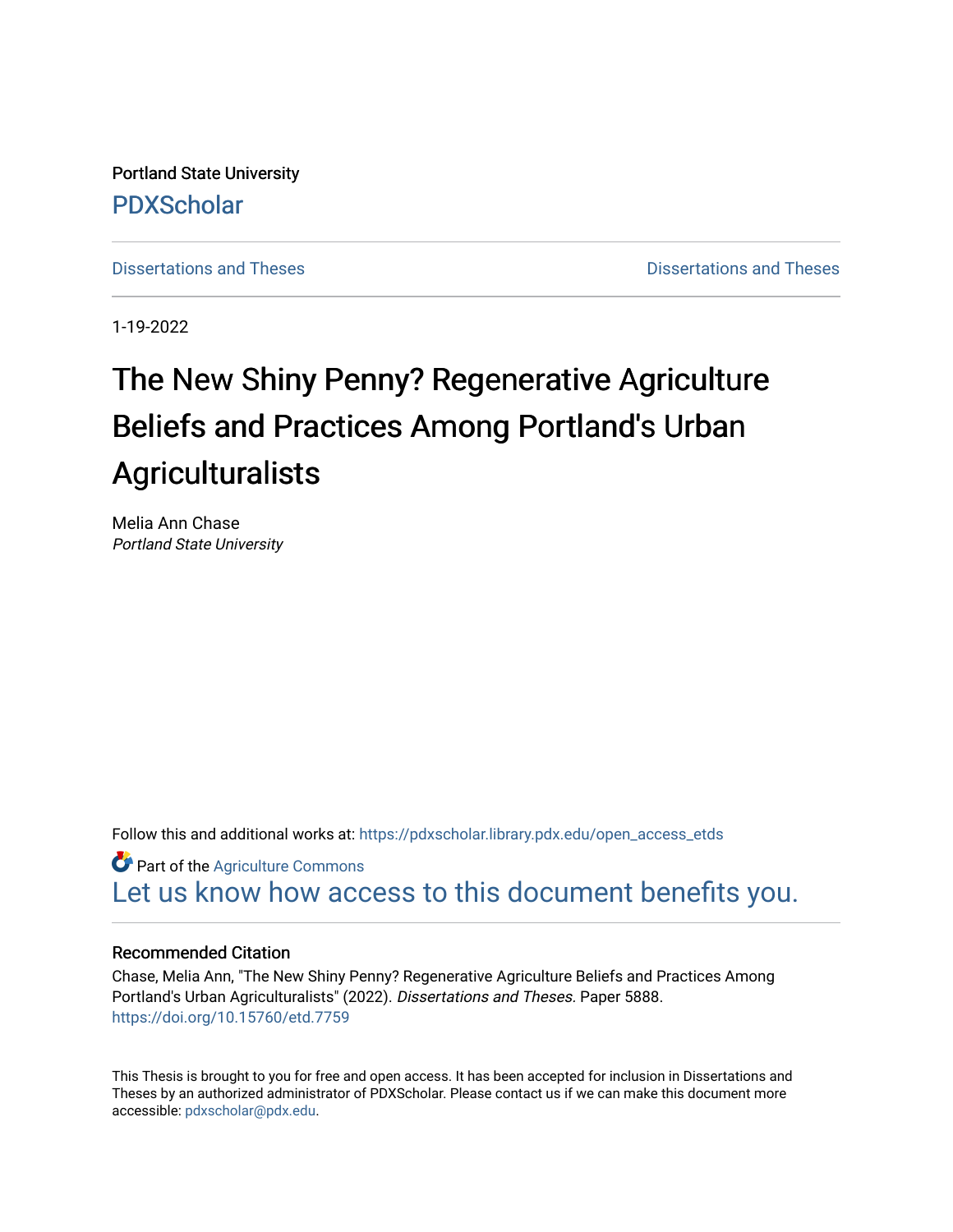## The New Shiny Penny? Regenerative Agriculture Beliefs and Practices Among

Portland's Urban Agriculturalists

by Melia Ann Chase

## A thesis submitted in partial fulfillment of the requirements for the degree of

Master of Urban Studies

Thesis Committee: Megan Horst, Chair C.N.E. Corbin Alida Cantor

Portland State University 2021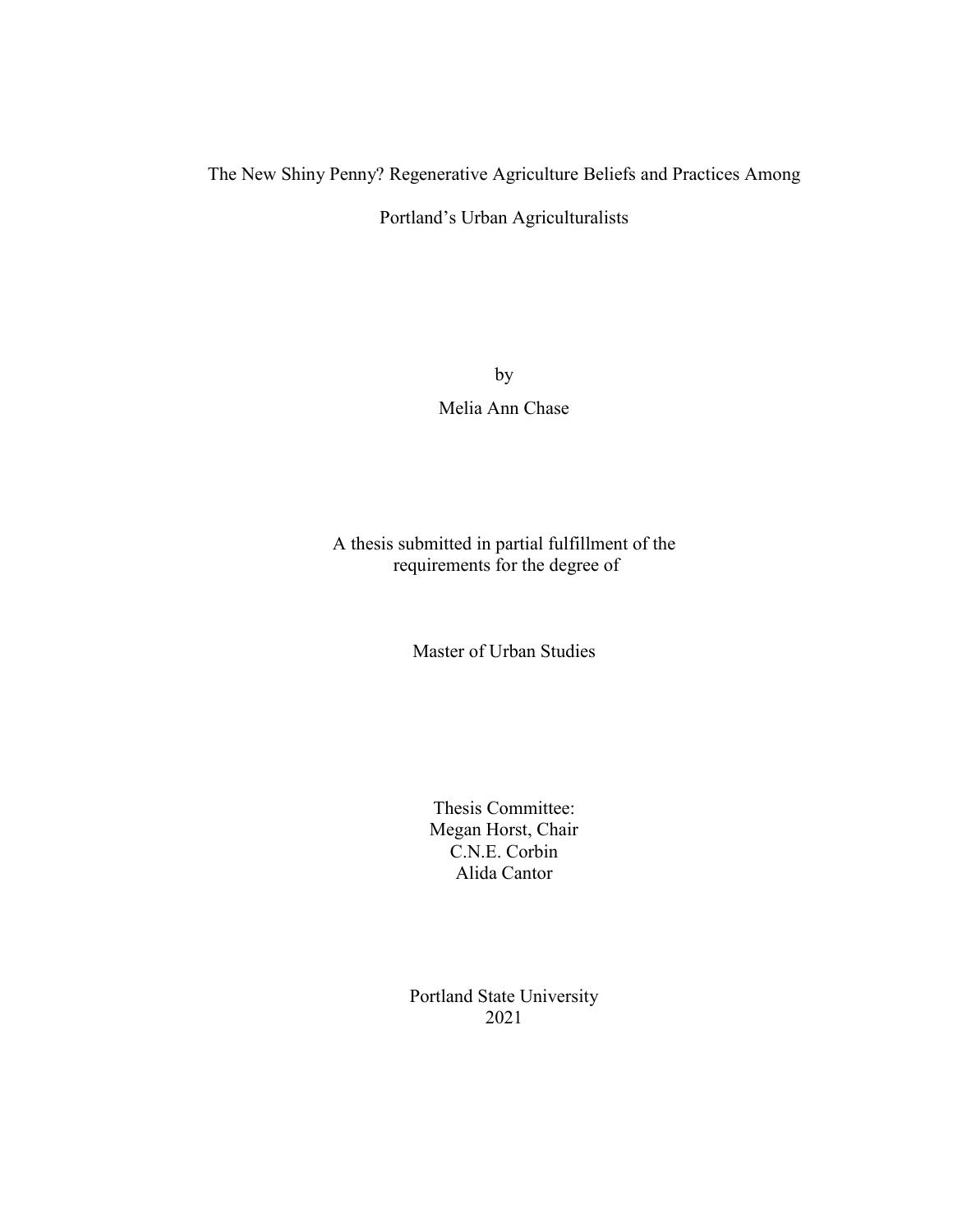#### **Abstract**

Regenerative agriculture (RA) is a set of farming and land management practices intended to support or enhance soil health and carbon sequestration potential of soils while producing food, fiber, or other agricultural products. It has received broad acclaim from scholars, corporations, and governmental bodies as a potential means of sequestering carbon and mitigating climate change impacts. It has also received critique and pushback for its vague definition, shifting metrics, and lack of acknowledgement of the Indigenous practices underlying the modern suite of regenerative practices. The purpose of this research is to investigate the beliefs Portland, Oregon urban agricultural practitioners hold on the topic of regenerative agriculture, as well as to determine whether members of this group are employing any specific regenerative agricultural practices or means of measuring the regenerative impact(s) of their projects. Drawing on a set of interviews with 13 urban agricultural practitioners, this research finds that those working in the field of urban agriculture in Portland have their own critiques of and alternative approaches to regenerative agriculture, offering major critiques around 1) the limited acknowledgement of the deeper history of common RA practices, 2) the uncertain efficacy of measuring regenerative impacts through soil carbon testing, 3) the rise of RA as an institutional buzzword, and 4) the compatibility between stated RA soil carbon sequestration goals and urban agricultural practices.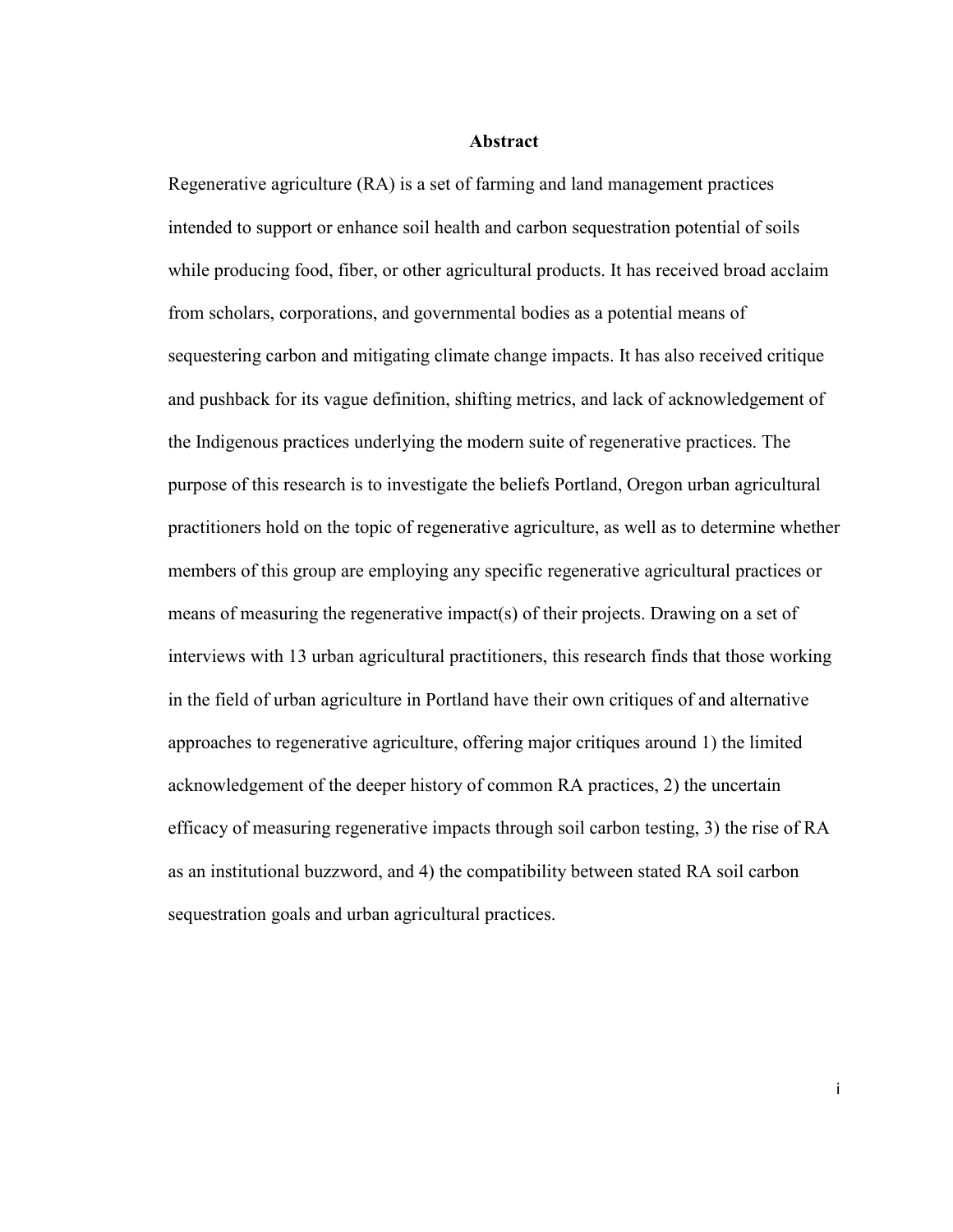### **Acknowledgements**

My thanks first and foremost to my incredible committee and particularly to Dr. Megan Horst for her invaluable support through a thesis process that unexpectedly included a global pandemic. Thank you to my interviewees who took time out of a busy and strange spring season to share their thoughts with me. Enormous gratitude as well to the team at Foglight Farms for making the completion of this thesis possible, and for giving me a chance to put theory into gorgeous practice. Thank you to my friends and family for their listening ears as I developed my knowledge on the topic of regenerative agriculture. And finally, all my thanks to Jamie and Joplin for their unwavering love.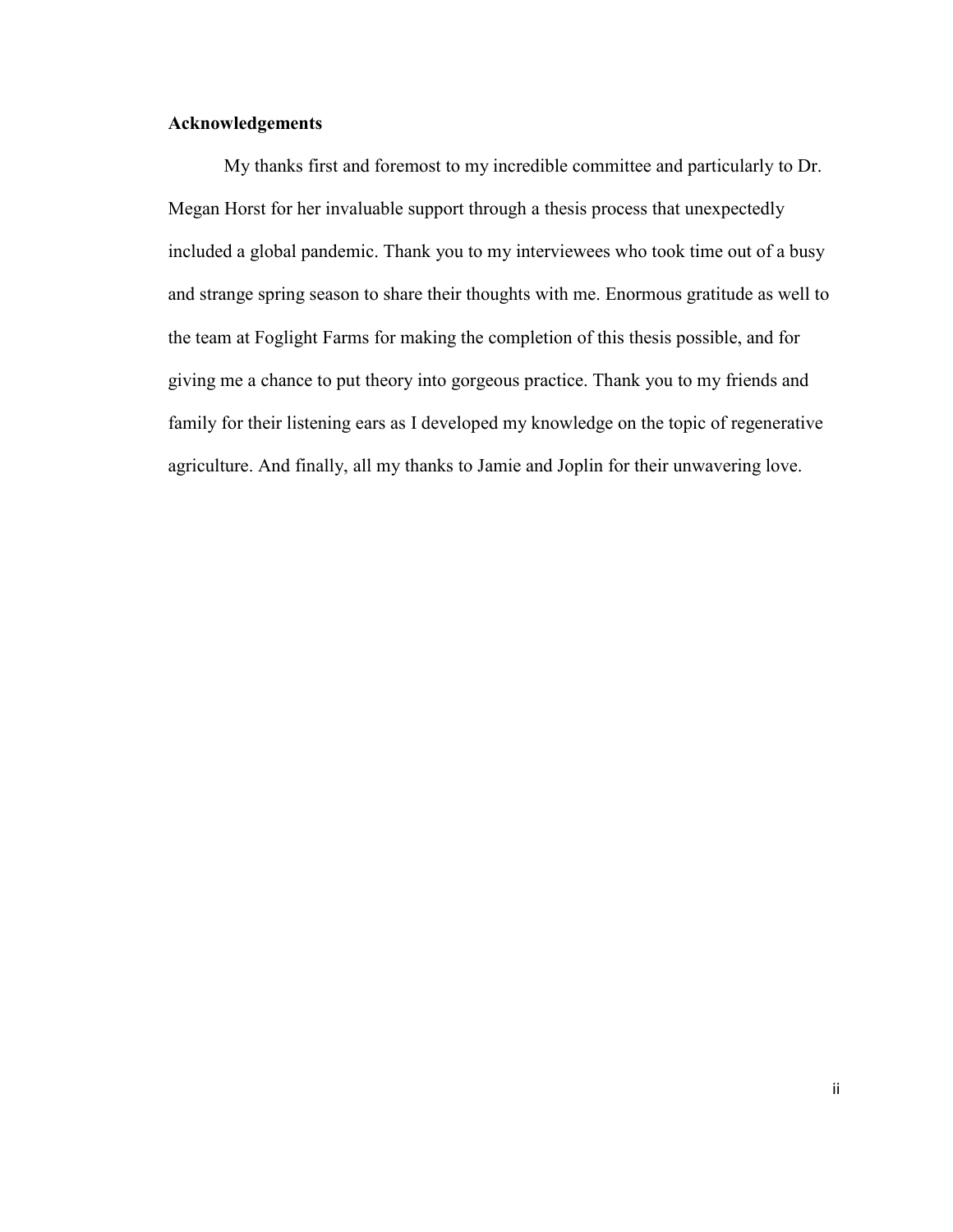| <b>Table of Contents</b>                                                |     |
|-------------------------------------------------------------------------|-----|
|                                                                         |     |
|                                                                         |     |
|                                                                         |     |
|                                                                         |     |
|                                                                         |     |
|                                                                         |     |
|                                                                         |     |
| RA, Ecosystem Services, and Payment for Ecosystem Services Models15     |     |
|                                                                         |     |
|                                                                         |     |
|                                                                         |     |
|                                                                         |     |
|                                                                         |     |
| The Portland Clean Energy Fund and Urban and Regenerative Agriculture31 |     |
|                                                                         |     |
|                                                                         |     |
|                                                                         |     |
|                                                                         |     |
|                                                                         |     |
|                                                                         |     |
|                                                                         |     |
|                                                                         |     |
|                                                                         |     |
|                                                                         |     |
|                                                                         |     |
|                                                                         |     |
|                                                                         |     |
|                                                                         |     |
|                                                                         |     |
|                                                                         |     |
|                                                                         | iii |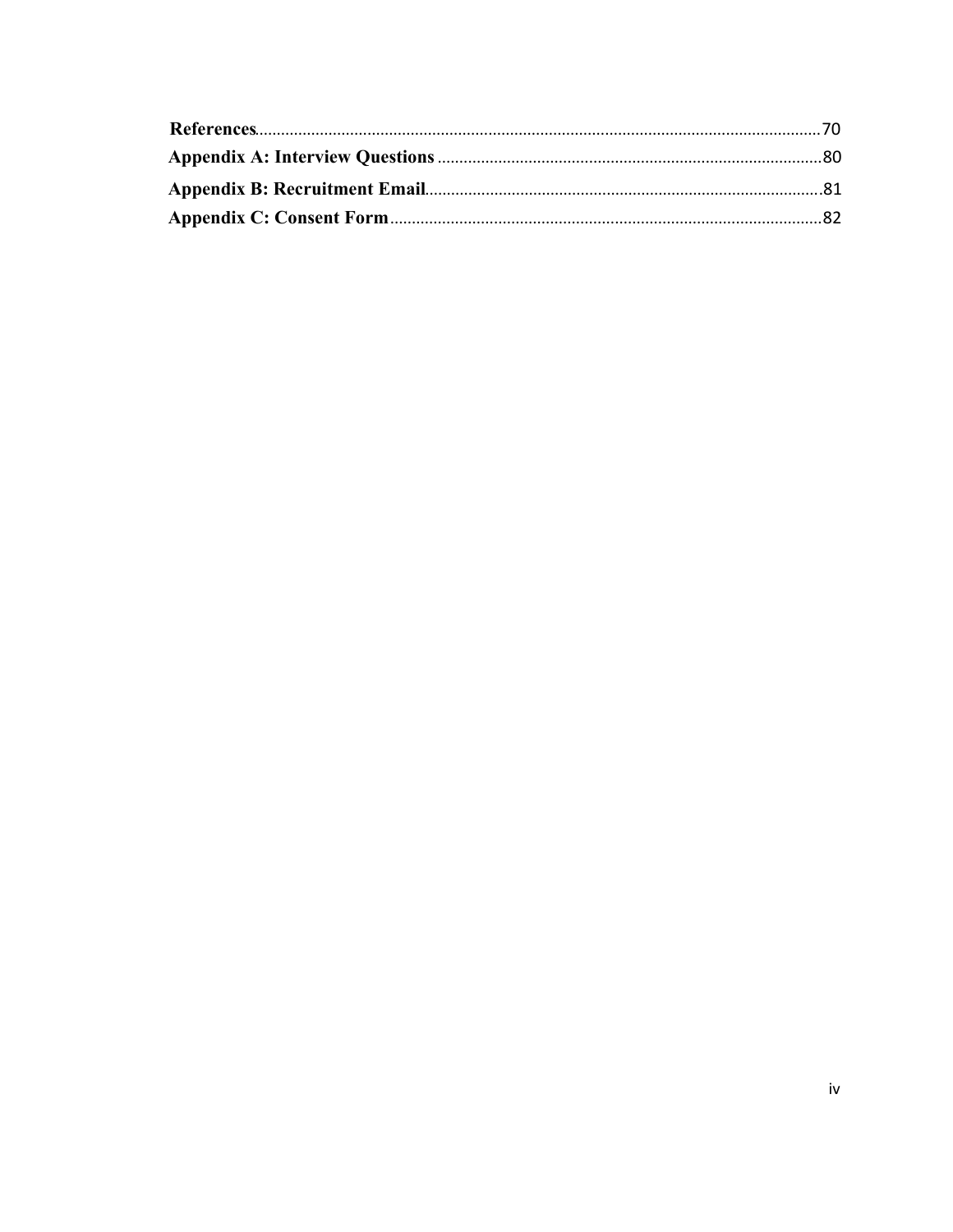## **List of Tables**

| Table 1: Comparison of RA, Organic Agriculture, Sustainable Agriculture, Agroecology, |  |
|---------------------------------------------------------------------------------------|--|
|                                                                                       |  |
| Table 2: Comparison of Methods of Soil Carbon/Soil Organic Matter Testing 14          |  |
|                                                                                       |  |
|                                                                                       |  |
|                                                                                       |  |
|                                                                                       |  |
| Table 7: Regenerative Practices Used by Participant Organizations 55                  |  |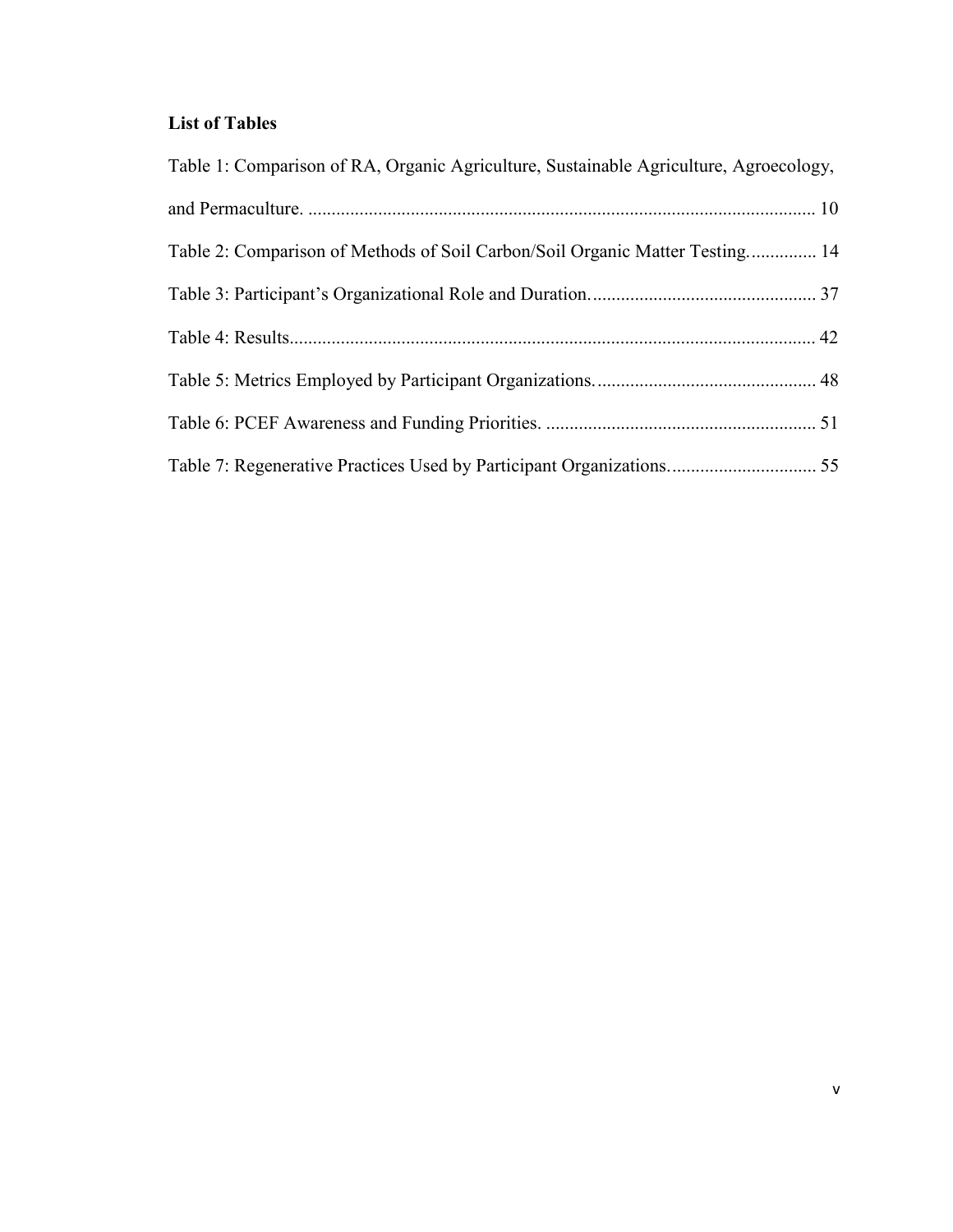## **List of Figures**

Figure 1: Indigo Ag Carbon Market Explanation (Earn Income with Carbon Farming,

| ~∪ |  |
|----|--|
|----|--|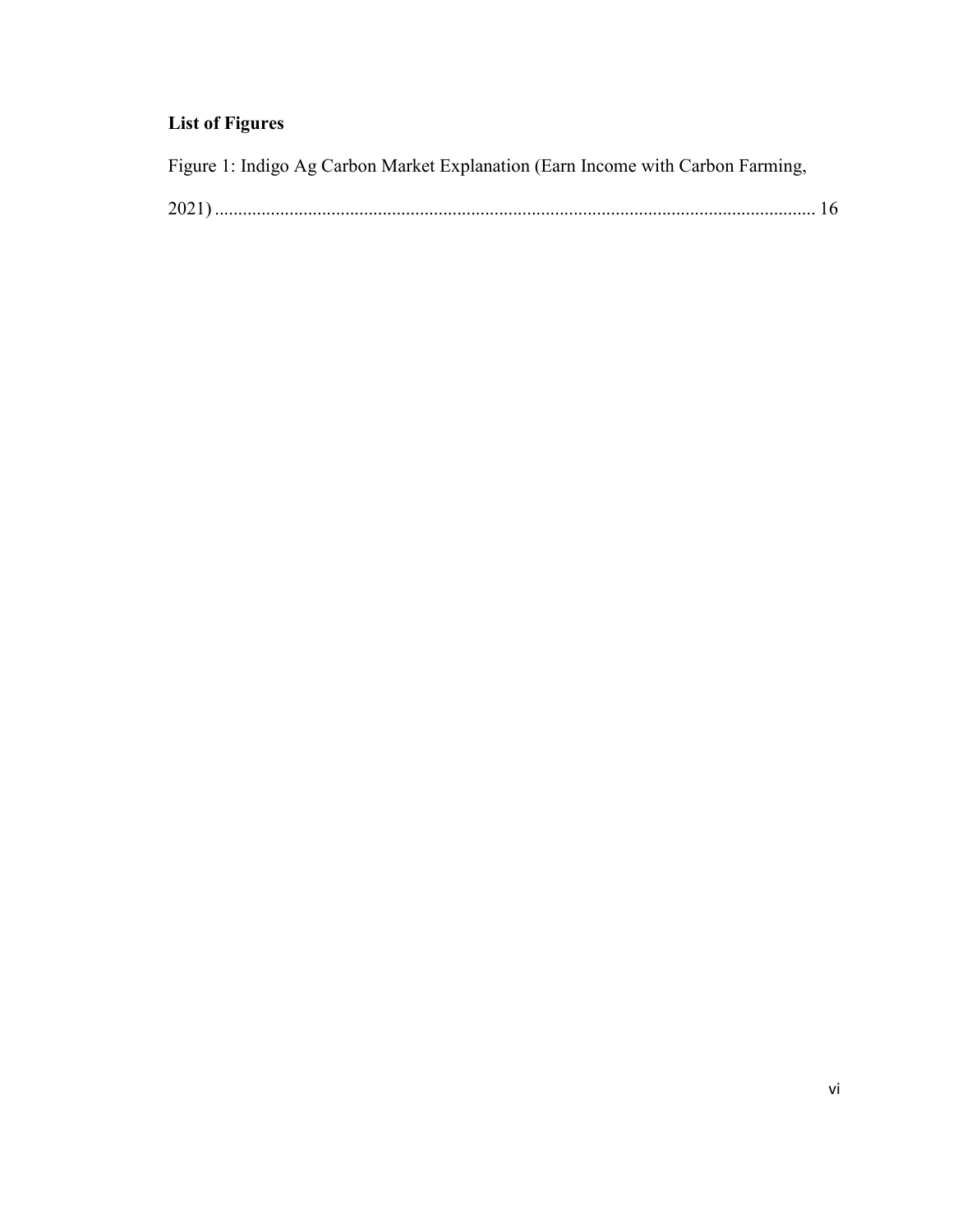#### **Chapter One: Introduction**

Regenerative agriculture (RA) is frequently defined as a set of farming and land management practices intended to support or enhance soil health and carbon sequestration potential of soils while producing food, fiber, or other agricultural products (Elevitch et al., 2018; Luján Soto et al., 2020; *Regenerative Organic Agriculture and Climate Change*, 2014). Regenerative agriculture has received scholarly, governmental, and corporate attention as a possible means of mitigating the climate impacts of industrial agriculture (*Carbon*, 2021; Kane, 2015; *Startups Aim to Pay Farmers to Bury Carbon Pollution in Soil » Yale Climate Connections*, 2020). However, a precise definition of what constitutes RA is still in dispute (Fassler, 2020; Newton et al., 2020). Research into RA has predominantly focused on 1) practices implemented on large, peri-urban or rural agricultural sites and 2) soil carbon sequestration as both the goal and metric of success (Bradford, 2019; White, 2020).

Less research has been done into the use and impact of regenerative agricultural practices on urban farms (Kulak et al., 2013; Lal, 2014). Urban agriculture (UA) tends to differ from rural and peri-urban agricultural sites in several key ways, which may impact the use of RA practices on UA sites as compared to their rural counterparts. RA recommendations geared towards large, rural farms and farmers focus on making soilbuilding practice changes at scale; because urban agricultural sites tend to be much smaller in size (McClintock & Simpson, 2014), these changes recommended by researchers and experts for large farms may not apply. This research addresses this gap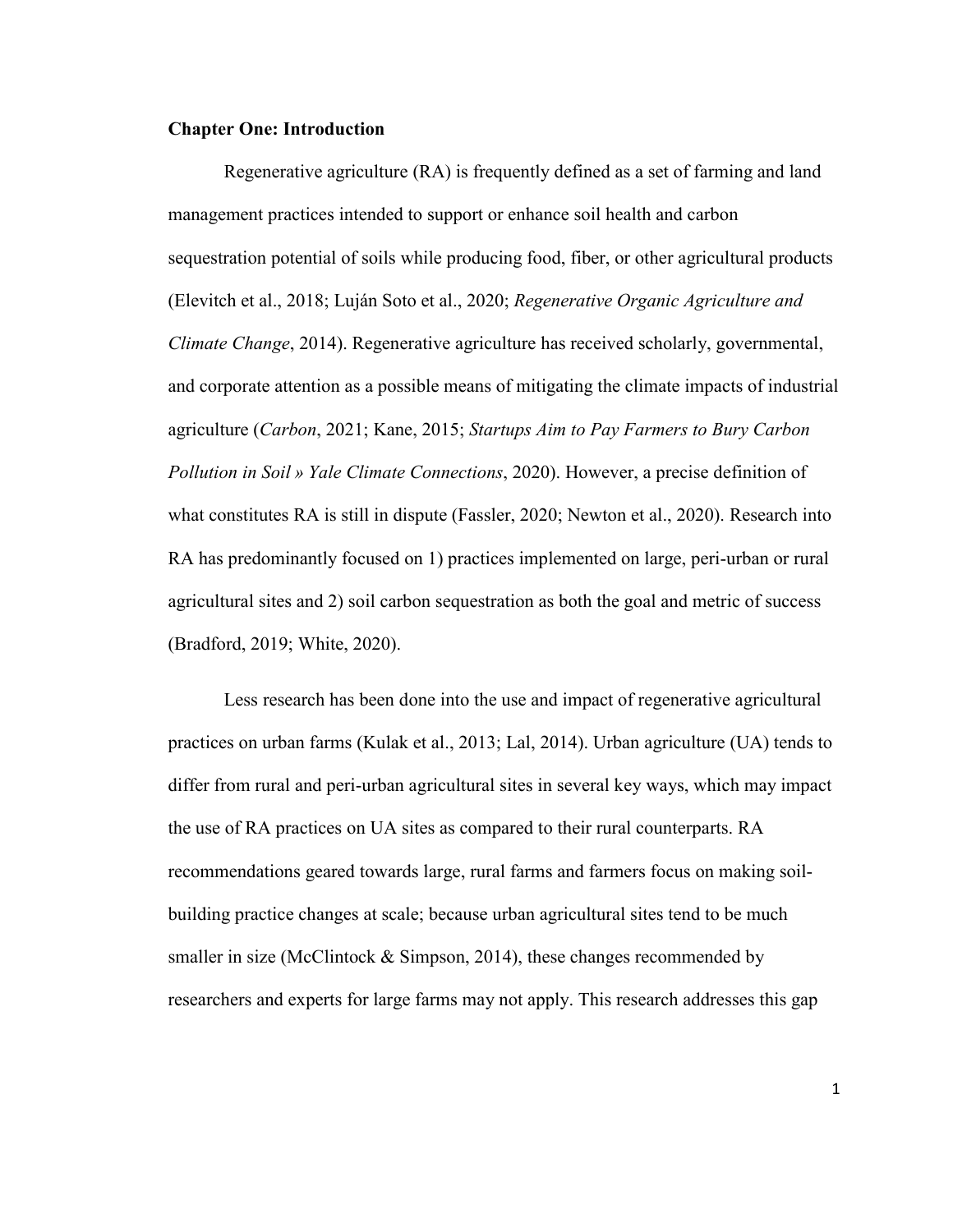by investigating what regenerative practices are employed by Portland's urban agricultural organizations.

Additionally, there is very little research investigating urban agricultural definitions of and beliefs related to RA (Anderson, 2019; Rhodes, 2012). One purpose of this research is to investigate the beliefs Portland, Oregon urban agricultural practitioners hold on the topic of regenerative agriculture, as well as to determine what definitions this group uses for RA.

Finally, soil carbon sequestration as the primary goal of RA is a topic of debate among scholars and practitioners (Fassler, 2021; Tautges et al., 2019). Some tout soil carbon sequestration as a promising means of widespread climate change mitigation (Anderson, 2019; *Regenerative Organic Agriculture and Climate Change*, 2014; Toensmeier & Herren, 2016), including advocates that claim that RA practices, widely adopted, have the ability to outpace emissions and reverse climate change through soil carbon sequestration (*Regenerative Organic Agriculture and Climate Change*, 2014). However, other researchers have raised doubts about this possibility, among them uncertainty that RA practices can offset existing chemical and mechanical agricultural practices in emissions (Mock, 2021; Schlesinger & Amundson, 2019), limited scientific understandings of soil carbon capture over the long term (Yang et al., 2021), and fears that future land use turnover will undo any soil carbon sequestration (Fu, 2021; Tautges et al., 2019).

Urban agricultural organizations and practitioners tend to differ from rural farms and farmers in missions, values, and social identities (Dobernig & Stagl, 2015;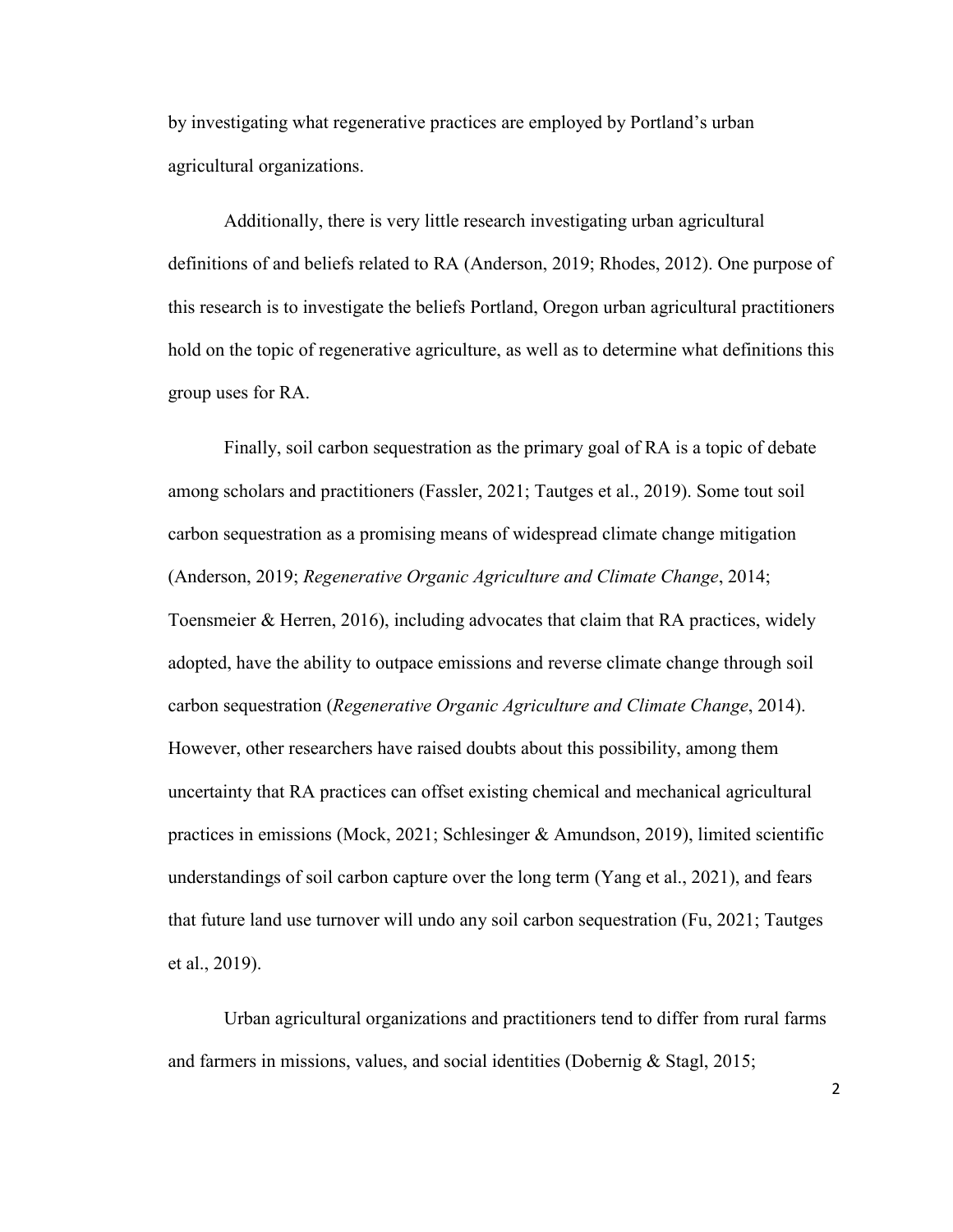McClintock  $\&$  Simpson, 2014) and may not employ the same metrics of success as rural agriculturalists or researchers focused on large scale rural sites. This research addresses this gap through direct interviews with urban agriculturalists to ascertain the metrics Portland's UA organizations are using to measure their regenerative impact.

This research is in part inspired by the inaugural round of the Portland Clean Energy Fund (PCEF) grant application. Portland Ballot measure 26-201, the Portland Clean Energy Initiative, passed in November 2018. The measure leverages a 1% business license surcharge on large retail corporations operating within the Portland city limits, with exceptions for grocery stores, medicine, and healthcare services. Money raised by the surcharge is pooled into an annual grant fund, which is anticipated to eventually disperse up to \$50 million annually to nonprofit organizations that are led by and focused on serving communities of color and low-income communities working to address impacts of climate change (*Portland Clean Energy Community Benefits Initiative*, 2018). Up to 15% of PCEF's annual funds are earmarked for RA and green infrastructure projects (ibid*.*). The measure text of the Portland Clean Energy Fund defines regenerative agriculture as "farming and land management practices that reverse climate change by rebuilding soil organic matter and restoring degraded soil biodiversity" (ibid.). However, they do not delineate which specific agricultural practices would be considered "regenerative," asking instead that applicants describe which of their practices are regenerative in nature (*PCEF RFP Attachment A*, 2020).

The PCEF grant application relies on the applicant organization to report the size of the agricultural site devoted to RA practices. PCEF staff then use the area to calculate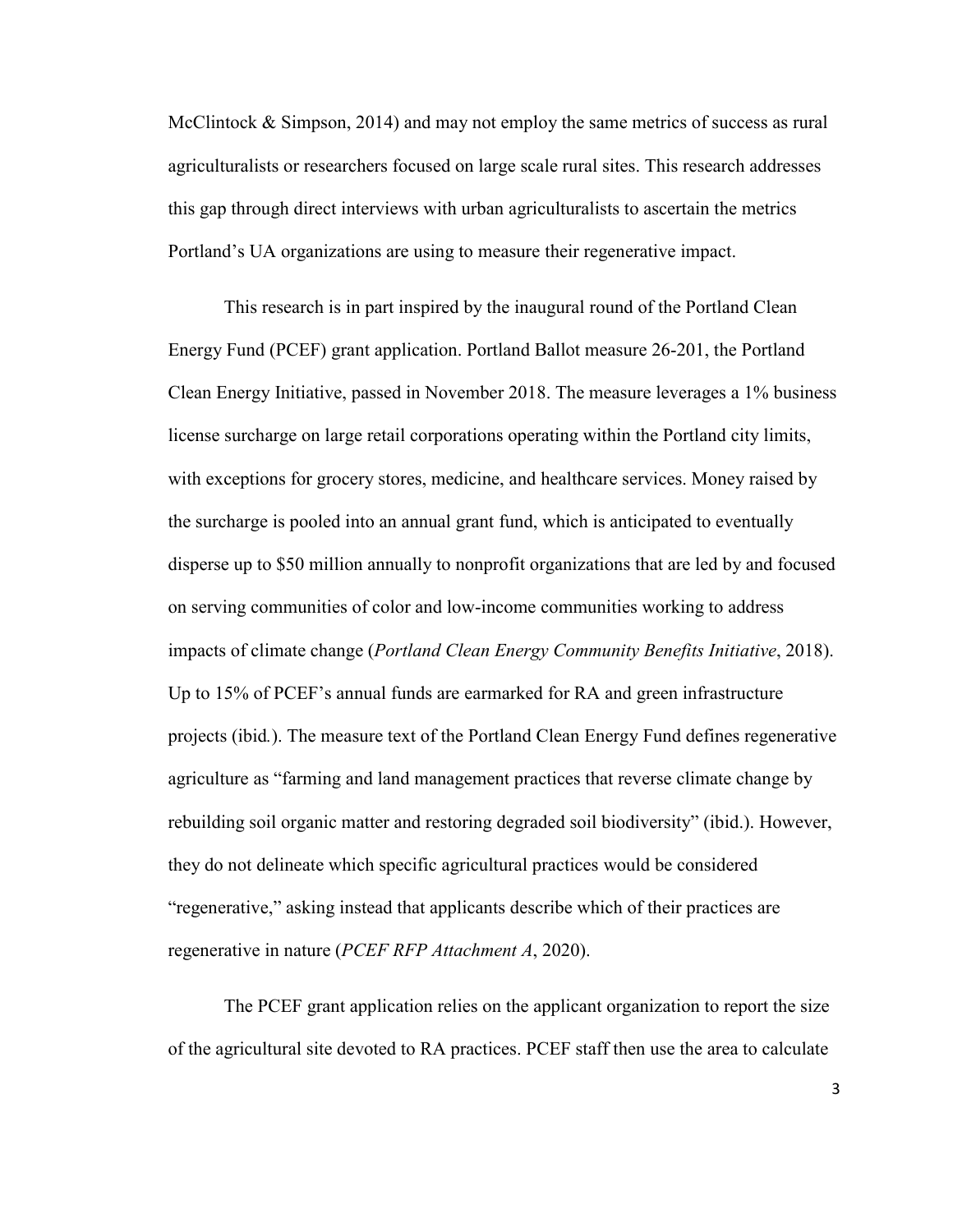potential carbon sequestration of the site (ibid.). Given the uncertainty among scholars and practitioners as to the real carbon sequestration impact of RA practices over time, this means of measuring regenerative impact of urban agricultural sites may or may not be appropriate. This research seeks to provide evidence for an urban-specific RA practice in Portland that could be useful in building and refining policies and institutional supports for urban and regenerative agriculture.

In this thesis, I first review the existing literature on RA, with a particular focus on the differences and similarities between RA as defined by researchers and practitioners and other related terms and fields of study, including sustainable and organic agriculture, permaculture, and agroecology. I discuss current major thought on measurements of RA impacts, particularly soil carbon sequestration. As this thesis is partially inspired by the Portland Clean Energy Fund, a governmental fund that provides financial support in exchange for regenerative agriculture outcomes, I discuss the concept of Payments for Ecosystem Services and its potential utility as a means of valuing RA practices and outcomes. Finally, I explore literature on the many facets of UA, with a particular focus on which Portland UA organizations could be eligible for RA funding via PCEF.

The crux of this thesis is eleven interviews I conducted with thirteen Portland-area urban agricultural practitioners in spring 2021. Through semi-structured interviews, I sought to answer three primary research questions, namely:

> • How do Portland's urban agricultural practitioners define regenerative agriculture?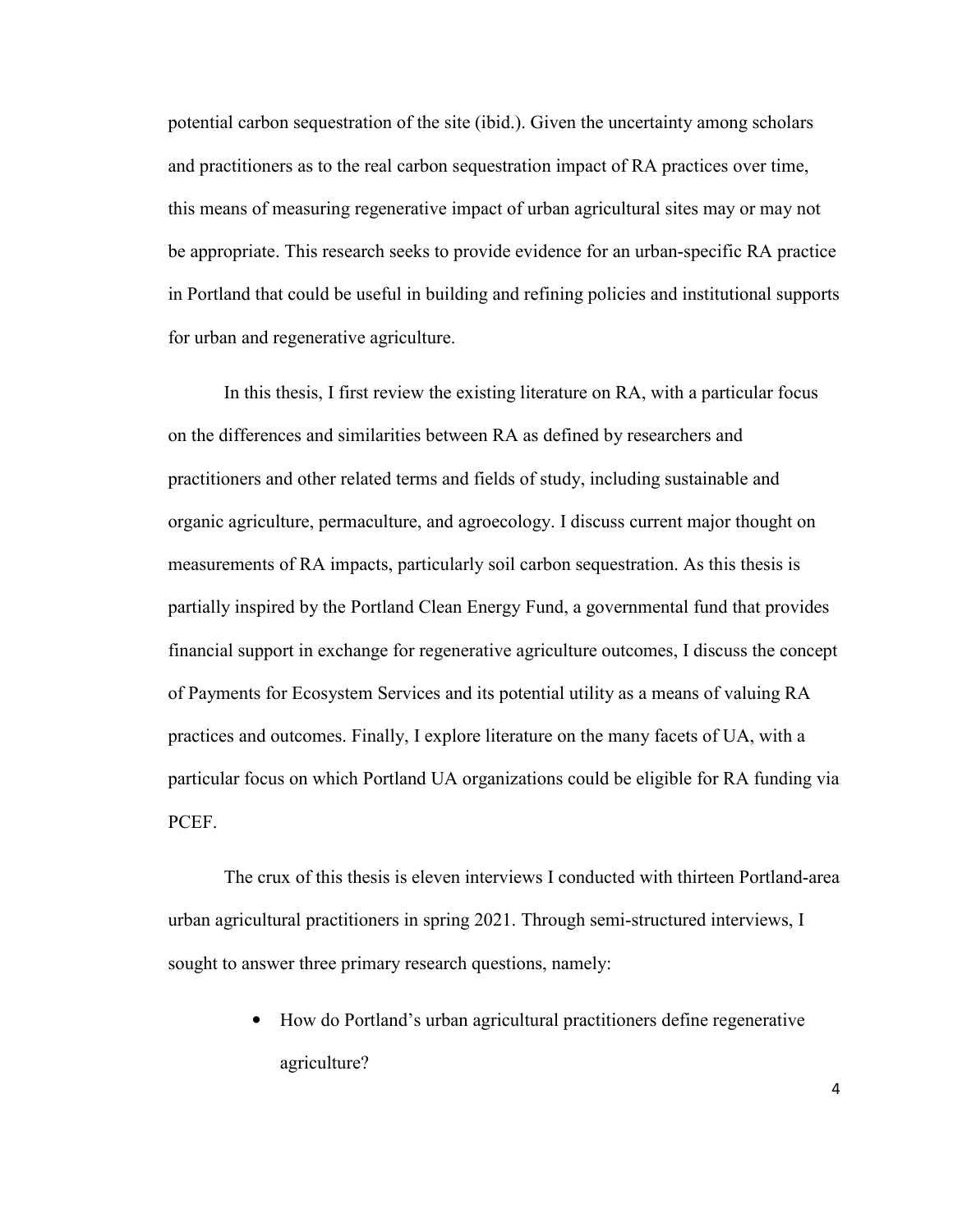- What practices associated with regenerative agriculture are Portland's urban agricultural organizations currently employing?
- What metrics are Portland's urban agricultural organizations using to measure their regenerative impact?

In this thesis, I discuss their answers and emergent themes, including tenuous relationships between nonprofit urban agricultural organizations and institutional forms of support, skepticism towards shifting popular terminology and quantitative measurements of regenerative impact, beliefs about the utility of RA as a term applied to urban specific agricultural practice, and personal, spiritual, and cultural beliefs on the connection between people and agricultural space that underlies the concept of RA and related terms. I conclude by offering suggestions for strengthening the realism and accessibility of the Portland Clean Energy Fund as intended for RA projects, and for additional institutional and community-based steps that could work to increase beneficial impacts of existing RA projects in Portland and open the door for more.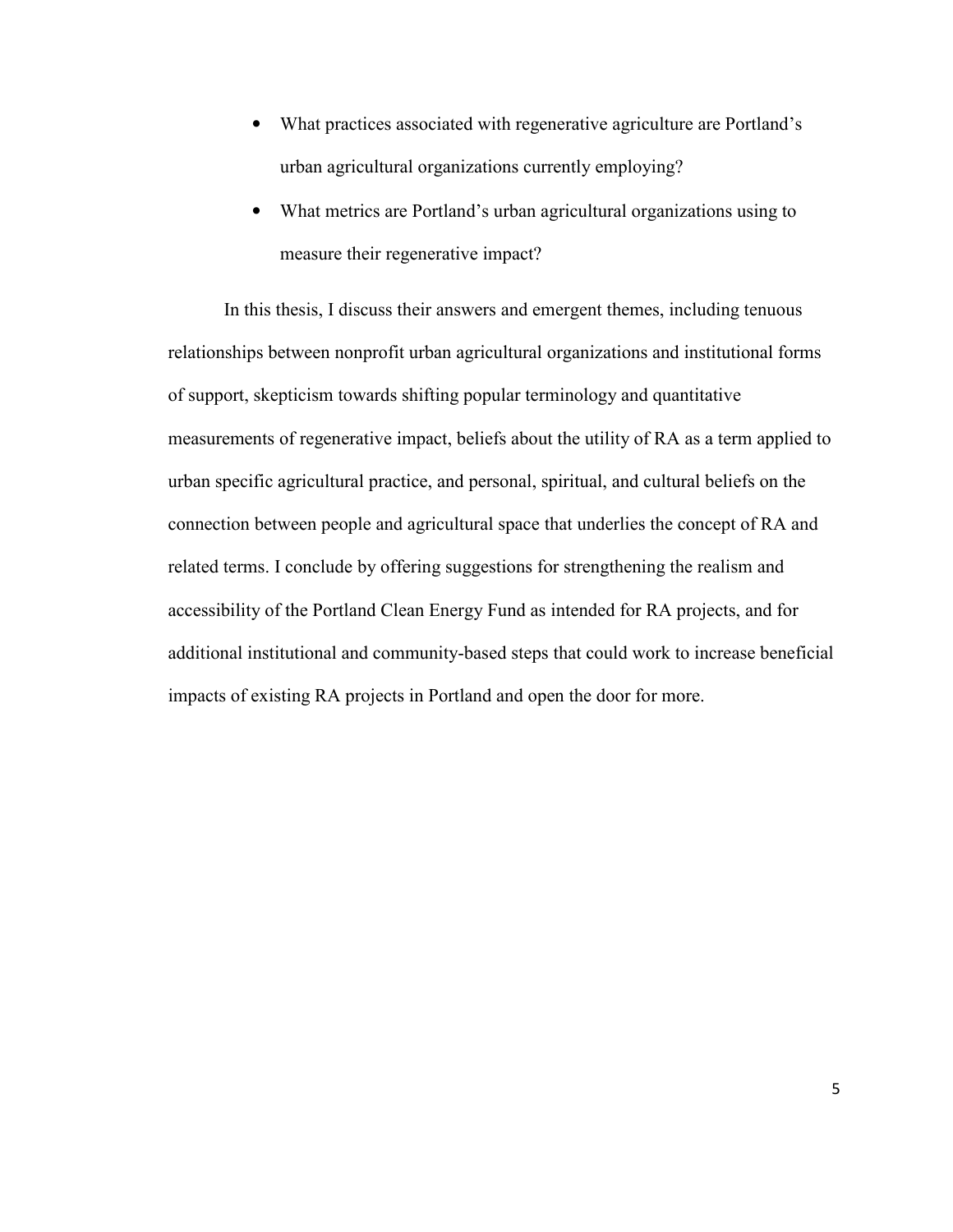#### **Chapter Two: Literature Review**

 This literature review begins with the history of the term regenerative agriculture and current major research questions related to its rise as a movement and topic of research interest. Given RA's similarities to other agricultural movements, I discuss the shared histories and differences between RA, organic agriculture, sustainable agriculture, agroecology, and permaculture. RA stands apart from these other agricultural movements in part due to corporate and governmental initiatives to apply cap and trade markets to its potential soil carbon sequestration benefits – to illuminate this trend, I discuss current methods of measuring soil carbon and the concept of ecosystem services and payments for ecosystem services. To connect RA to the urban agricultural sites, practices, and missions of my interview participants, I discuss major fields of urban agricultural research and their relationship to Portland's urban agricultural history and current practitioners.

#### *Regenerative Agriculture*

The Rodale Institute, a nonprofit research and education organization widely considered a progenitor of the organic movement of the mid- $20<sup>th</sup>$  century, takes credit for coining the term "regenerative organic agriculture" in the early 1980s, defining it as a form of agriculture that goes beyond sustaining soil health and instead improves it by returning nutrients and carbon to the soil (*Regenerative Organic Agriculture and Climate Change*, 2014). Some elements that the Rodale Institute identified as central to regenerative organic agriculture include closed or semi-closed farm nutrient loops (i.e.,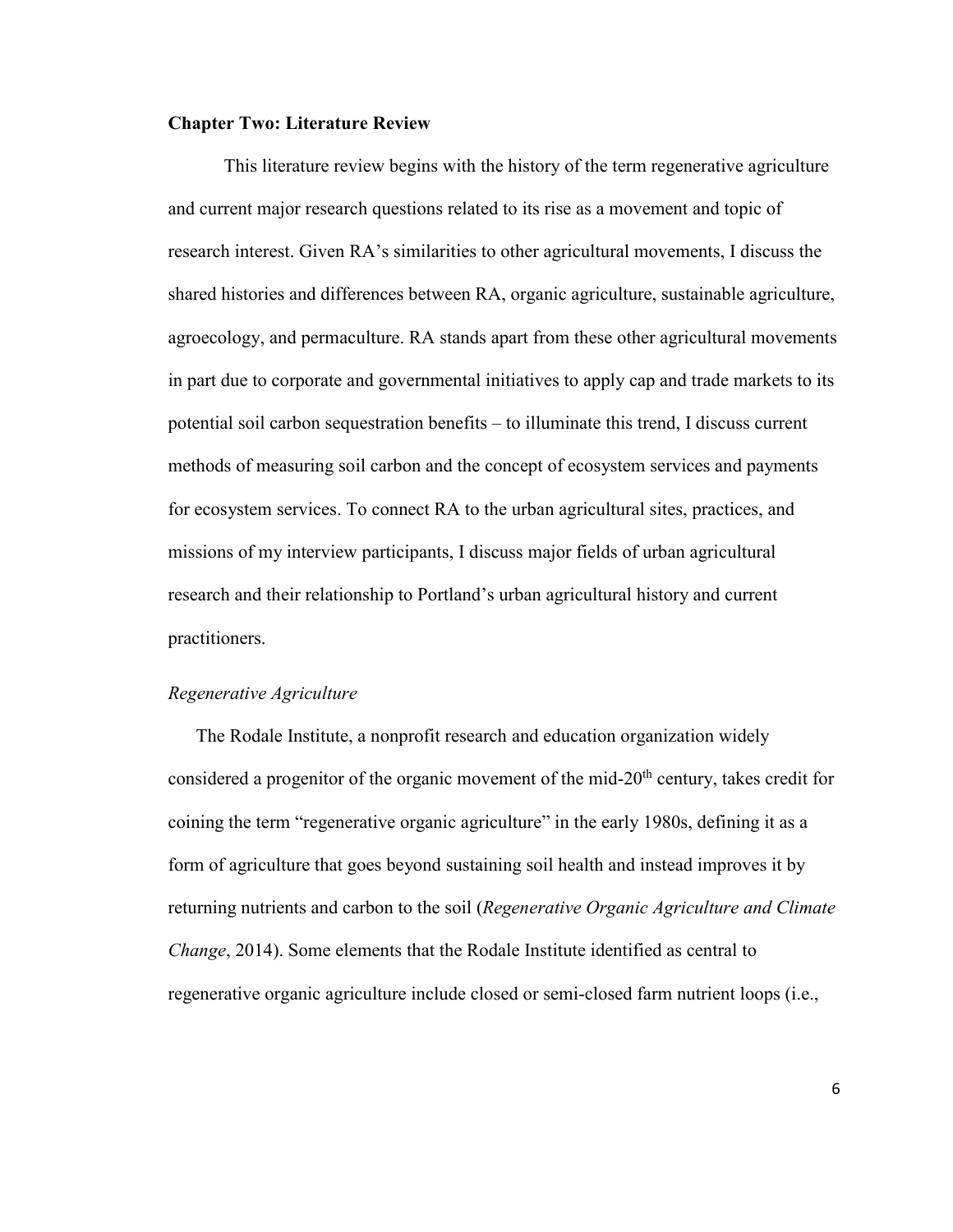the use of cover crops and on-site composting), increased biodiversity of plant and animal life, and diversified crop production with a focus on perennial crops (ibid*.*).

Academic and institutional RA research rapidly increased in the 2010s (Newton et al., 2020), and more recent research has particularly focused on RA's potential as a means of mitigating climate change via soil carbon sequestration (*Regenerative Organic Agriculture and Climate Change*, 2014; "Soil Carbon Restoration," 2020; Tautges et al., 2019). Soil carbon sequestration is the set of processes by which atmospheric carbon enters and is stored in the soil. As plants grow, they sequester carbon in their living tissue and direct carbon to the soil via their roots. Soil bacteria and fungi then contribute to the buildup of soil carbon over time through digestive processes that result in more complex soil aggregates capable of holding more carbon. When soil aggregates are broken up, most commonly in agricultural systems via tilling, stored soil carbon is released and reenters the atmosphere (Fassler, 2021; White, 2020). Soil carbon sequestration may be measured over time through soil carbon/soil organic matter testing (Sullivan et al., 2019). However, soil carbon testing has also received critique for being expensive, inaccessible to farmers, and variable in its accuracy (Elevitch et al., 2018; Johns, 2017; Welsch et al., 2019).

It is notable that the focus on soil carbon sequestration comes both from scholars (Luján Soto et al., 2020) and from major corporations and start-up businesses interested in monetizing the process or impact of soil carbon sequestration (*Harnessing Nature to Help Farmers Sustainably Feed the Planet*, n.d.; *Startups Aim to Pay Farmers to Bury Carbon Pollution in Soil » Yale Climate Connections*, 2020). Most recently, the United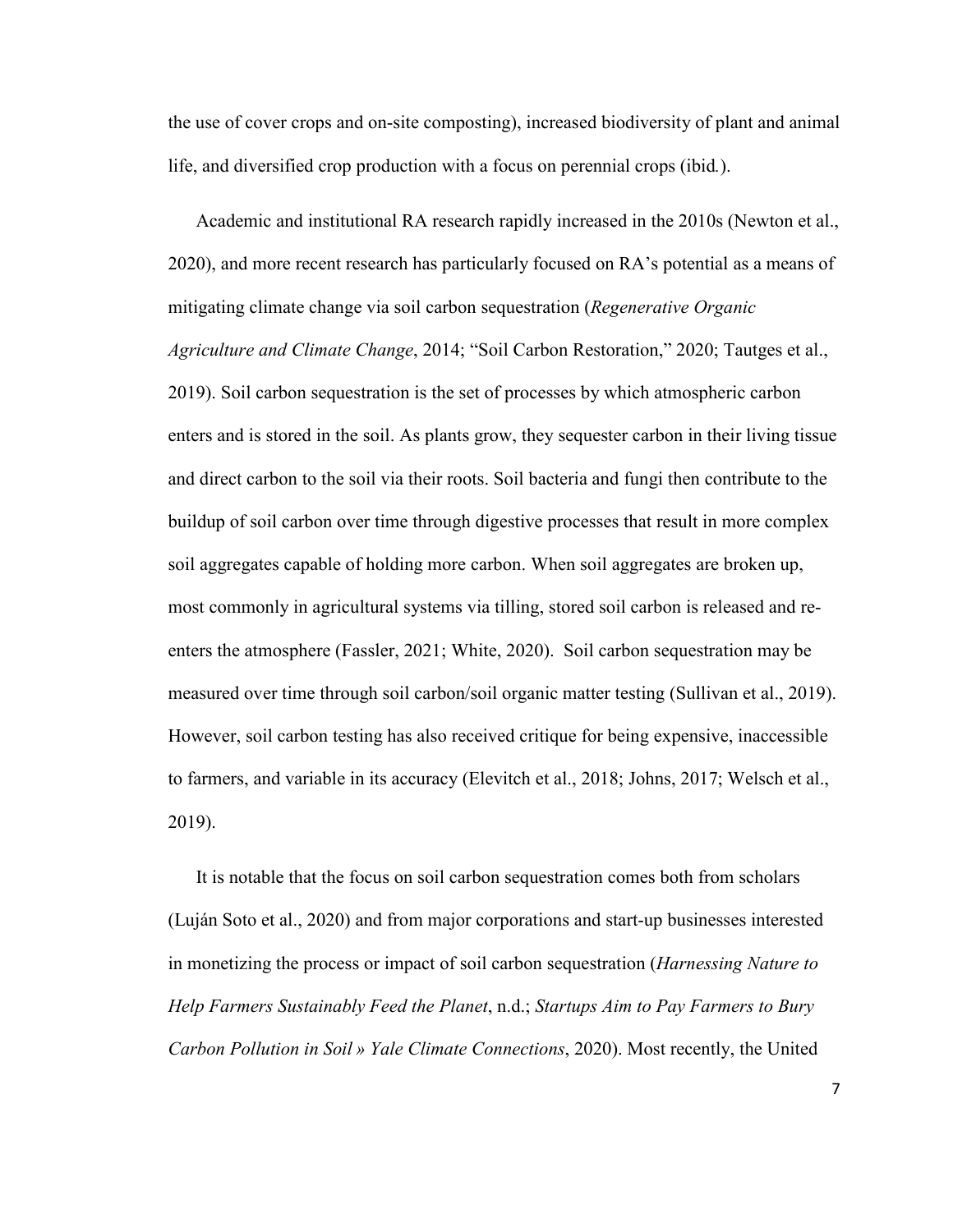States federal government has begun investigating the prospect of paying farmers to employ regenerative practices in pursuit of greater soil carbon sequestration in agricultural lands (*Carbon*, 2021; Fassler, 2021). The systems proposed by the federal government and for-profit industries to pay farmers for carbon sequestration bear much in common with other carbon cap and trade systems, in which polluting industries, agricultural or not, can purchase credits from companies that have reduced their emissions instead of enacting any emission curbing protocols of their own (Fassler, 2021).

Despite the high level of interest and potential funding being channeled into RA, there exists huge disagreement within the existing literature as to the core definition of "regenerative agriculture." An illuminating review by Newton et al. (2020) looked at 229 scholarly articles and 25 practitioner websites to ascertain existing definitions of RA. They found wide disparity in existing definitions, including practitioners who described RA as "undefinable." Those definitions they did receive they divided into "process" and "outcome" related definitions. Process definitions were those that focused on the practices or processes that the researcher or practitioner saw as integral to RA, which included the integration of livestock, cover cropping, low or no-till farming, and reduced use of pesticides and fertilizers. Outcomes based definitions did not described individual practices and focused instead on the goals of RA, most commonly improved soil health, carbon sequestration, improved water systems, increased biodiversity, and improved community health and wellness (Newton et al., 2020).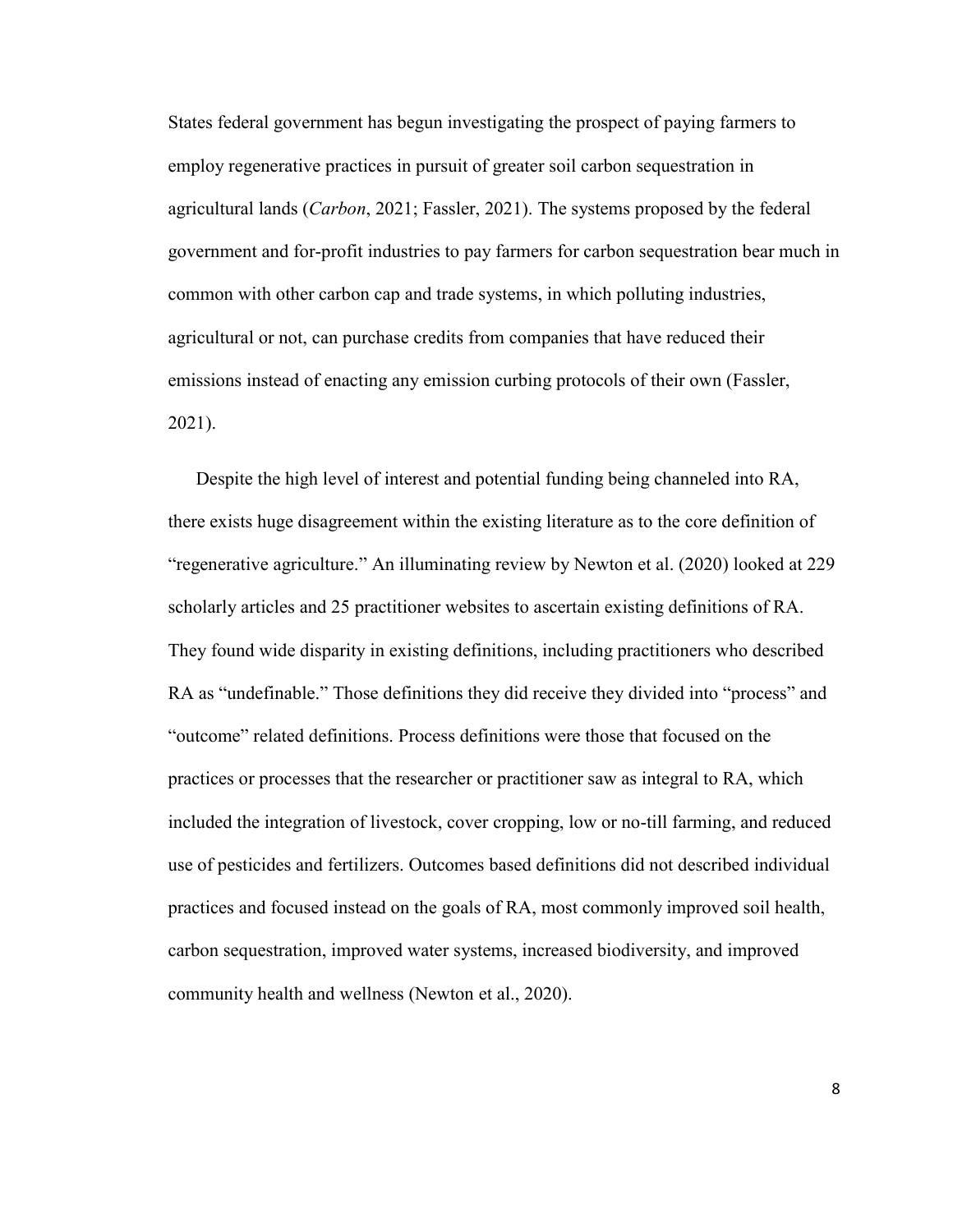It's an impressive list of practices and potential benefits, but neither the Rodale Institute nor current practitioners of RA can take credit for discovering any of them. Notill and low till agriculture, cover cropping, livestock intergrazing, closed loop composting, and many other less commonly noted "RA" practices have been employed for generations by agriculturalists, and particularly by agricultural communities blocked from participation in major governmental and corporate funding streams by racist policies and actions (Fassler, 2021). Black agricultural researchers in the late 19th century, George Washington Carver forefront among them, encouraged the use of nitrogen-fixing cover crops and the application of compost to revitalize soils. Carver recognized and championed soil restoration as integral to both ecological and social health for Black sharecroppers forced into the annual production of monoculture cotton in service to white landlords (Baker, 2021). In their book "Farming While Black," (2018), Penniman & Washington discuss traditional agricultural practices of Haiti, Kenya, Namibia, and Angola that balance production and soil reinvigoration and that closely mirror practices associated with RA today.

In addition, perennial-based agriculture as recommended by the Rodale Institute shares much in common with the tenets of agroecology and permaculture – themselves traditional Indigenous growing practices repackaged by predominantly white academics in the latter  $20<sup>th</sup>$  century (Anderson et al., 2021; Deaconu et al., 2021; Hathaway, 2016), a fact that the Rodale Institute acknowledges ("The Leaders Who Founded the Organic Movement," 2021). In fact, the suite of practices now commonly associated with RA has been packaged and repackaged, with minor adjustments, several times over the past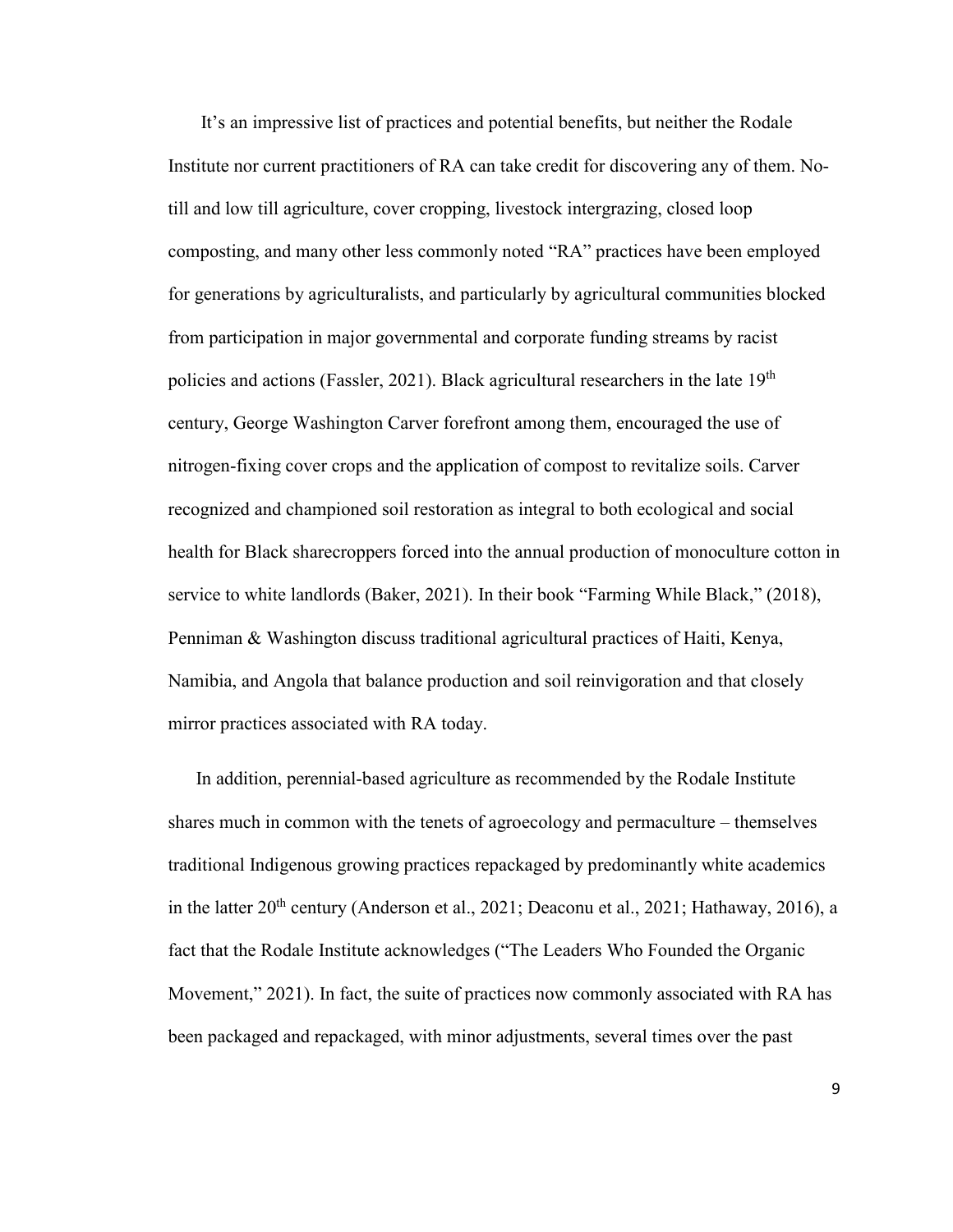century. Before the use of RA to describe soil-care and closed loop practices, other terms including organic agriculture, sustainable agriculture, permaculture, and agroecology rose to prominence. All share commonality of at least some practices, as well as origins in opposition to industrial or chemically intensive agriculture (Fassler, 2021; Ferguson & Lovell, 2014; Pilgeram, 2013; *Regenerative Organic Agriculture and Climate Change*, 2014; Wezel & Soldat, 2009). Initial use and founders, definitions, associated practices, and prominent critiques of RA, organic agriculture, sustainable agriculture, agroecology, and permaculture are shown in the table below.

**Term Credited Founder/Year Definition Practices Critiques** Regenerative Agriculture Rodale Institute - 1982 "a kind of farming that goes beyond simply 'sustainable,' [and] takes advantage of the No till or reduced tillage, cover cropping, compost application, crop rotation, livestock Unclear definition; lack of credit to Indigenous and Black innovators of growing techniques and lack of focus

natural tendencies of ecosystems to regenerate when disturbed."

integration, perennial production, low or no chemical inputs, reliance on ecological principles

on social components of agriculture; unclear if regenerative practices should be layered onto sustainable/organic practices or if they are separate

*Table 1: Comparison of RA, Organic Agriculture, Sustainable Agriculture, Agroecology, and Permaculture.*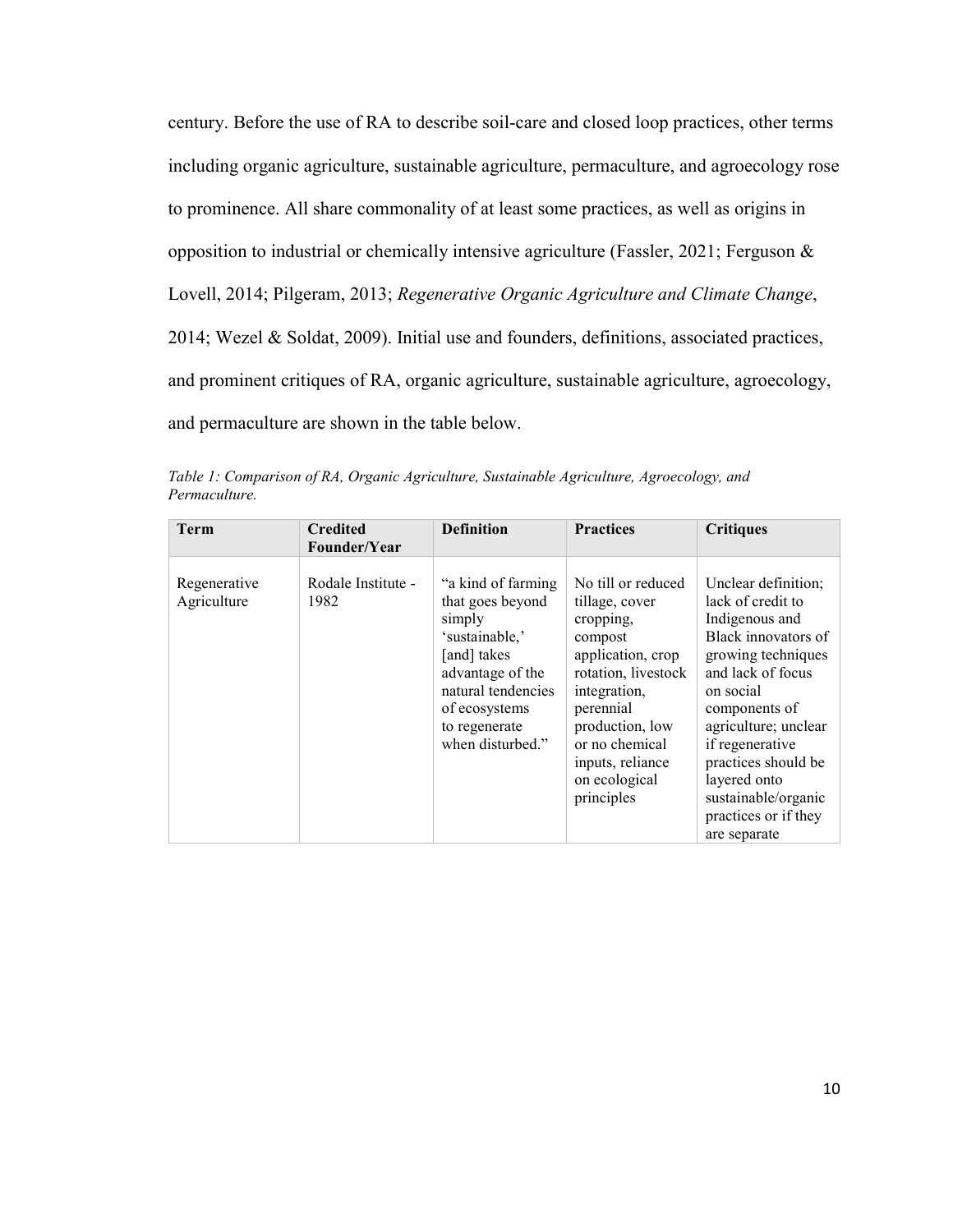| Organic<br>Agriculture     | Rodale Institute -<br>1940s                                                                                                                  | Growing practices<br>that build soil<br>fertility naturally<br>and without<br>reliance on<br>chemical inputs                                                                                             | Composting,<br>cover cropping,<br>no synthetic<br>fertilizers or<br>pesticides,<br><b>Integrated Pest</b><br>Management                                                                                               | Reliance on tillage;<br>practices watered<br>down due to<br>corporate pressure;<br>compromises in<br>certification<br>program; lack of<br>attention to<br>conditions of<br>agricultural workers<br>and reification of<br>existing social<br>injustices                                                                                                                                                               |
|----------------------------|----------------------------------------------------------------------------------------------------------------------------------------------|----------------------------------------------------------------------------------------------------------------------------------------------------------------------------------------------------------|-----------------------------------------------------------------------------------------------------------------------------------------------------------------------------------------------------------------------|----------------------------------------------------------------------------------------------------------------------------------------------------------------------------------------------------------------------------------------------------------------------------------------------------------------------------------------------------------------------------------------------------------------------|
| Sustainable<br>Agriculture | <b>Brundtland</b><br>Commission-<br>1987, as<br>"sustainable<br>development,"<br>quickly<br>extrapolated to<br>"sustainable<br>agriculture." | Agriculture "that<br>meets the needs of<br>the present<br>without<br>compromising the<br>ability of<br>future generations<br>to meet their own<br>needs."                                                | Broadest list of<br>practices –<br>existing term that<br>is most open to<br>modification to fit<br>the practices of<br>the practitioner                                                                               | Unclear definition<br>and broad usage<br>across practices and<br>scales; initial<br>definition links idea<br>of sustainability<br>with development;<br>practices associated<br>have been watered<br>down by corporate<br>pressure; lacks<br>attention to<br>conditions of<br>agricultural workers<br>and reification of<br>existing social<br>injustices; focus is<br>on sustaining, not<br>improving soil<br>health |
| Agroecology                | Czechoslovak<br><b>Botanical Society</b><br>$-1928$                                                                                          | "The integrative<br>study of the<br>ecology of<br>the entire food<br>systems,<br>encompassing<br>ecological,<br>economic and<br>social dimensions,<br>or more simply<br>the ecology of<br>food systems." | Diversified crop<br>and livestock<br>production;<br>Indigenous<br>growing methods<br>from many<br>cultures; pest<br>management via<br>ecosystem<br>management;<br>perennial crops;<br>closed-loop<br>nutrient cycling | Shifting scale of<br>focus over time;<br>conflicting uses as a<br>scientific discipline,<br>social movement,<br>or set of<br>agricultural<br>practices                                                                                                                                                                                                                                                               |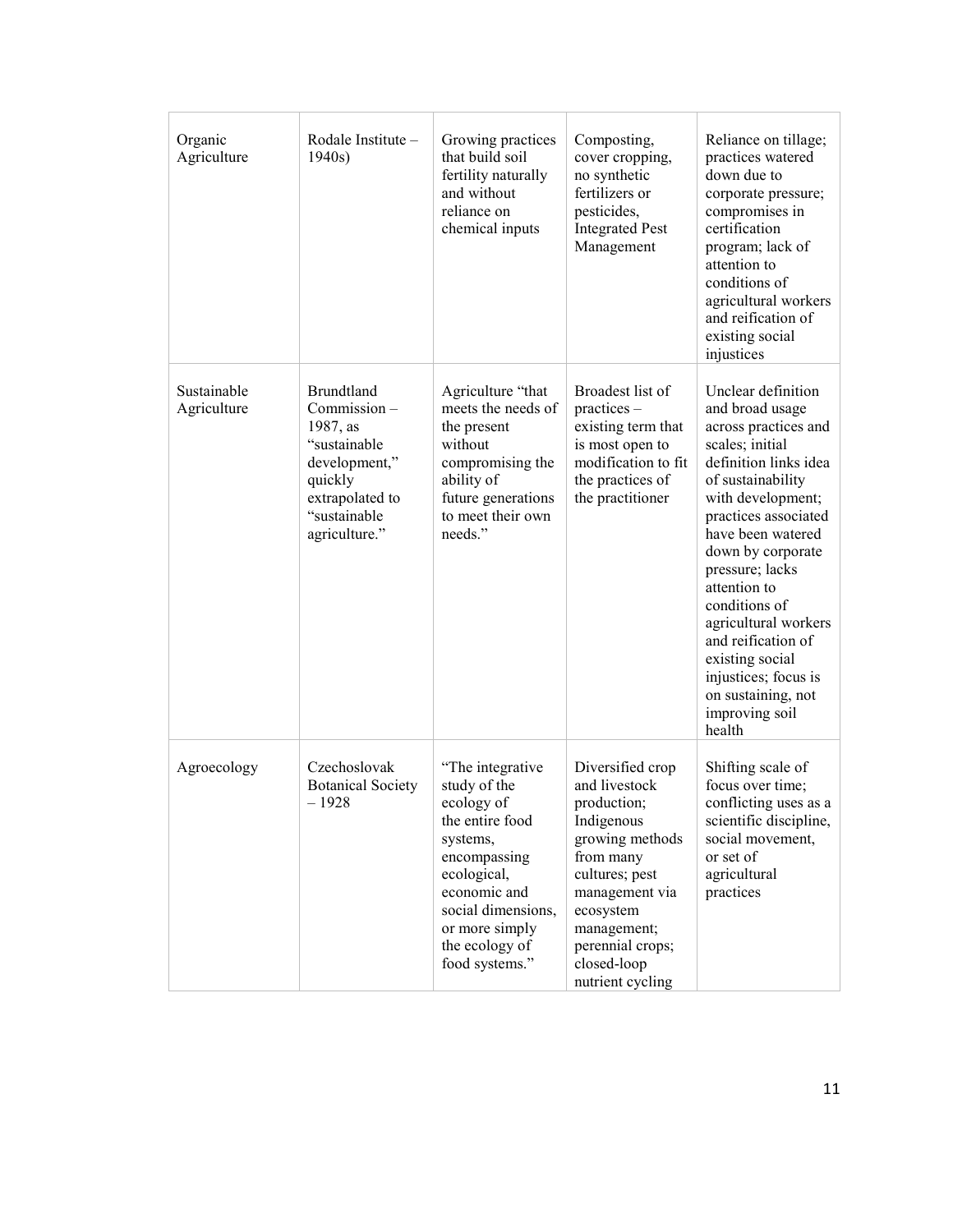| Permaculture | Bill Mollison and<br>David Holmgren,<br>1978 | Form of<br>agroecology,<br>portmanteau of<br>"permanent" and<br>"agriculture" or<br>"culture," defined:<br>"consciously<br>designed<br>landscapes which<br>mimic the patterns<br>and relationships<br>found in nature.<br>while yielding an<br>abundance<br>of food, fibre and<br>energy for | Perennial<br>cropping; whole<br>systems design<br>using crops and<br>livestock drawn<br>from a global<br>species pool;<br>water<br>conservation via<br>contour swale<br>building;<br>diversified<br>production;<br>localism and<br>community<br>building | Understudied and<br>poorly integrated<br>into agroecological<br>research;<br>overblown claims<br>of impact made by<br>proponents;<br>conflicting use as a<br>set of practices or<br>social movement;<br>centralizes writings<br>and perspectives of<br>white, male<br>founders over<br>diverse cultures<br>originating |
|--------------|----------------------------------------------|----------------------------------------------------------------------------------------------------------------------------------------------------------------------------------------------------------------------------------------------------------------------------------------------|----------------------------------------------------------------------------------------------------------------------------------------------------------------------------------------------------------------------------------------------------------|------------------------------------------------------------------------------------------------------------------------------------------------------------------------------------------------------------------------------------------------------------------------------------------------------------------------|
|              |                                              | []local needs"                                                                                                                                                                                                                                                                               |                                                                                                                                                                                                                                                          | practices                                                                                                                                                                                                                                                                                                              |

There are many other terms and movements that overlap with RA – among them carbon farming, biodynamic farming, agroforestry, and diversified farming systems – however the terms in the table above have been given greater focus due to their widespread comparison to RA in existing literature (Anderson, 2019; Fassler, 2021; Newton et. al., 2020). Some have argued that the term RA is critical because "regenerative" denotes a level of care and soil improvement beyond "sustainable," or organic (Anderson, 2019; White, 2020). However, given the high level of definitional overlap between RA and other, older terms, some have argued that RA is merely a redux of other terms and movements, but with less input from practitioners, particularly Indigenous and Black communities and agriculturalists (Fassler, 2021). Fassler (2021) situates agroecology and forms of agroecological practice, like permaculture, as preferential to RA due to their crowd-sourced definitions and longer history of Indigenous recognition. This research seeks to add to the discussion on term preference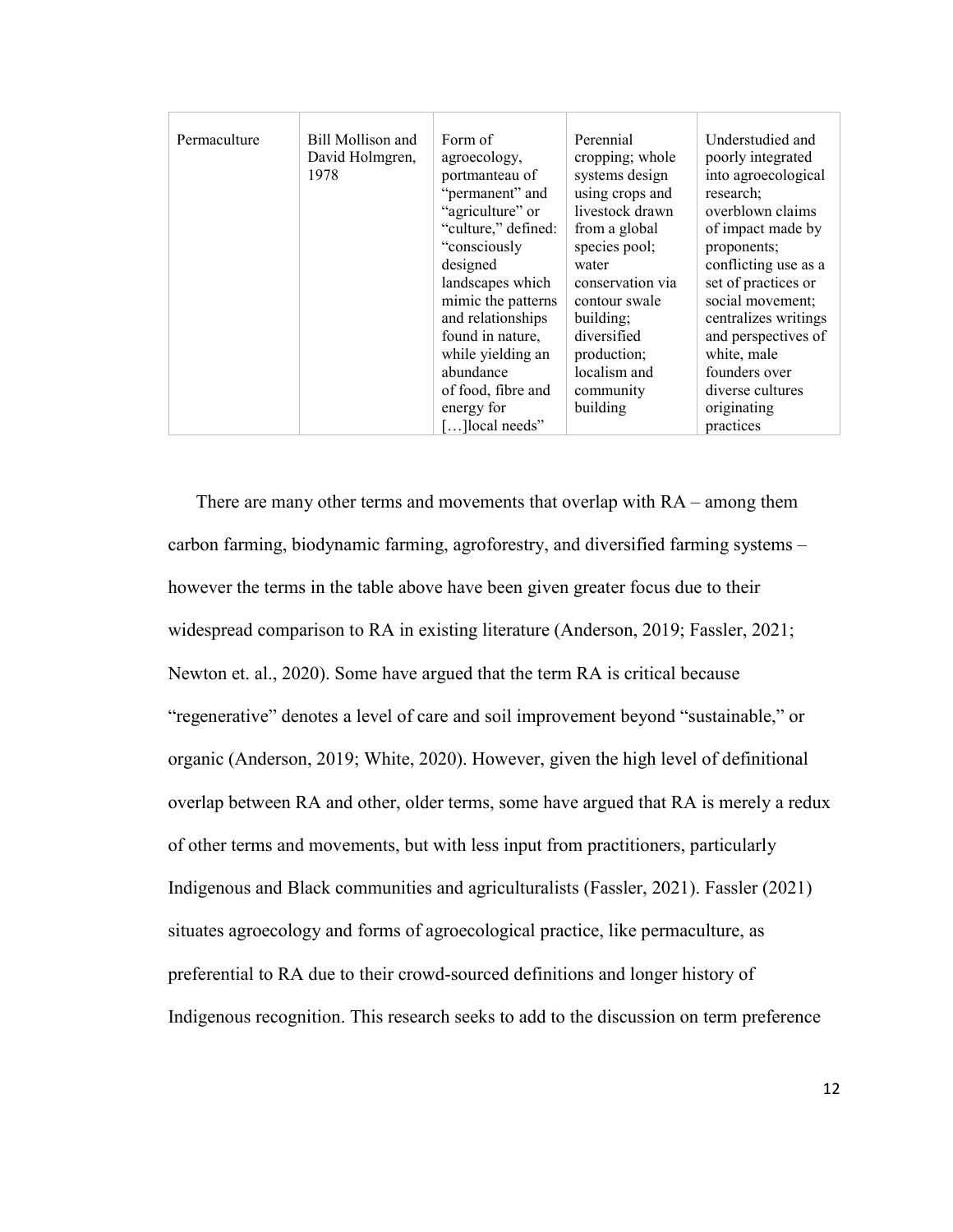and definition by determining the preferred terms and RA definitions used by Portland's urban agricultural practitioners.

One clear and important distinction between RA and similar terms is the high value placed on RA's soil carbon sequestration potential specifically, versus a focus on a suite of ecological and cultural benefits in permaculture, agroecology, and SA discourse (Bradford et al., 2019; Fu, 2021). However, as noted, there is an ongoing debate on how to best measure soil carbon, and whether RA practices are successful in sequestering soil carbon in the long term. In the next section, I discuss current suggestions for measuring regenerative agricultural impacts, with a particular focus on forms of soil carbon testing.

#### *How is RA Measured?*

Metrics to evaluate the efficacy of regenerative agricultural practices vary in practicality and accessibility. These include quantitative metrics, such as measuring soil carbon levels or microbial biomass, and qualitative indicators, such as crop performance, erosion control, and soil appearance (Luján Soto et al., 2020). This research contributes to the literature on measurements of RA by determining whether Portland urban agriculturalists are measuring the regenerative impact of their projects and what forms of qualitative and/or quantitative measurement are being used.

Researchers have recognized that there is not yet consensus on the most useful or tailored standards for measuring regenerative impact (Elevitch et al., 2018; Welsch et al., 2019). However, soil carbon testing has received by far the most attention as a metric for gauging RA outcomes (Anderson, 2019; Fassler, 2021; Kane, 2015; *Soil Sampling Guidelines*, 2021; Sullivan et al., 2019). Soil carbon testing is in fact an umbrella term for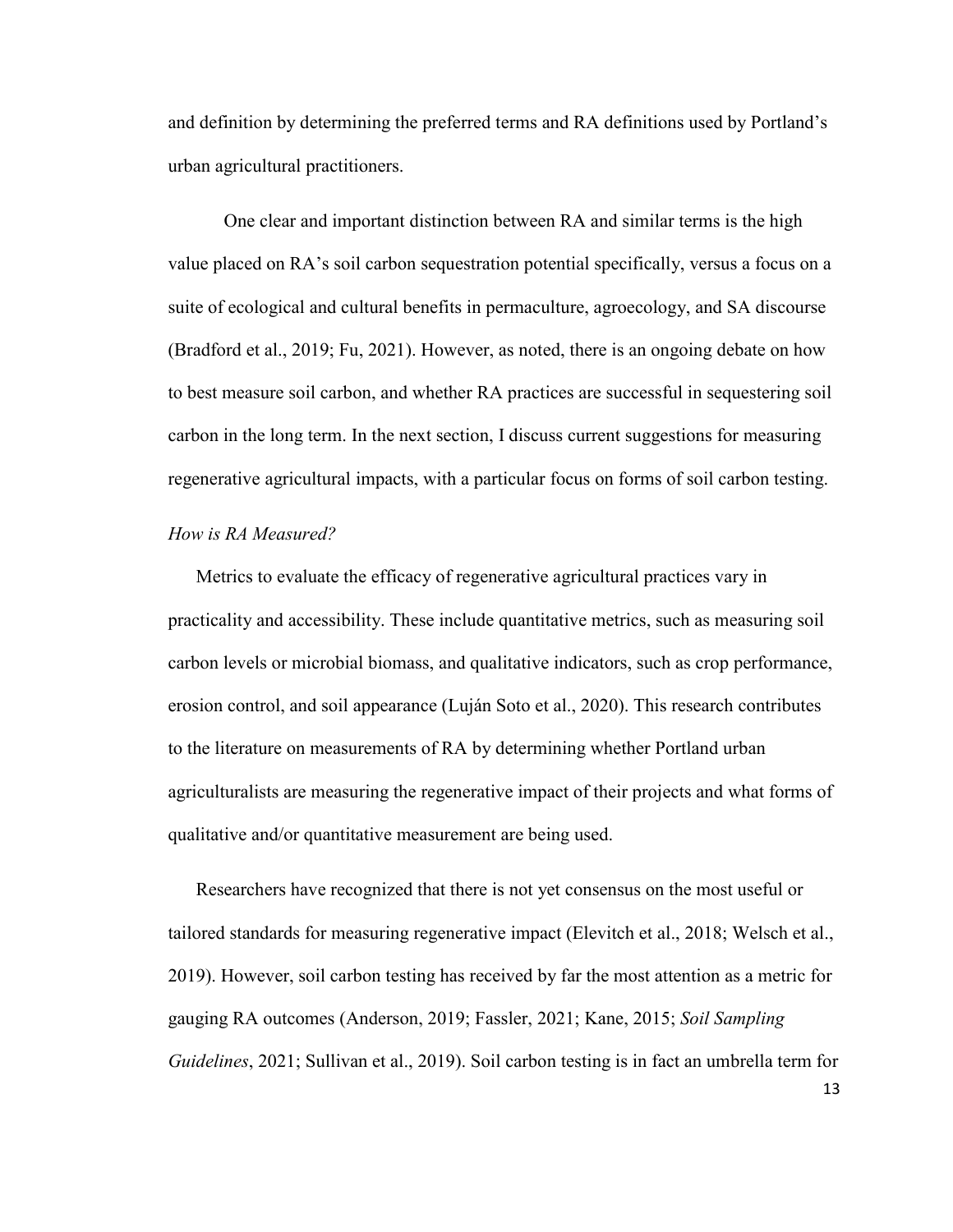three separate testing methods, often also referred to as soil organic matter testing

(Sullivan et al., 2019). The three testing methods are described in the following table.

| <b>Test</b>                  | <b>Example</b><br>Cost (per soil<br>sample) | <b>Method of Testing</b>                                                                                                                                               | <b>Benefits</b>                                                                                                                      | <b>Drawbacks</b>                                                                                                                                                 |
|------------------------------|---------------------------------------------|------------------------------------------------------------------------------------------------------------------------------------------------------------------------|--------------------------------------------------------------------------------------------------------------------------------------|------------------------------------------------------------------------------------------------------------------------------------------------------------------|
| Loss on<br>Ignition<br>(LOI) | \$9, A&L<br>Laboratories                    | Estimate of SOM by<br>calculating sample<br>weight loss after<br>ignition at 360<br>degrees C.                                                                         | Lowest cost; most<br>frequently available<br>through conventional<br>lab testing; often<br>included in general<br>soil test packages | Variable results across<br>laboratories;<br>overestimates soil<br>carbon when SOM is<br>low $(>2\%)$ .                                                           |
| Walkley-<br><b>Black</b>     | \$20, Cornell                               | Chemical testing<br>method: potassium<br>dichromate is applied<br>to the soil sample<br>and the resulting<br>dichromate ions are<br>quantified as a<br>measure of SOM. | More accurate than<br>LOI; suitable for<br>alkaline soils.                                                                           | Generates toxic<br>chromium as a by-<br>product; more difficult<br>to find as labs phase it<br>out due to chromium<br>creation                                   |
| Dry<br>Combustion            | \$30-45, UC<br>Davis                        | Sample is heated to<br>1000 degrees C,<br>amount of C present<br>in the resulting gas is<br>measured.                                                                  | Most accurate test for<br>non-alkaline soils;<br>only acceptable test<br>for "Regenerative<br>Organic"<br>certification              | Offered by fewer labs<br>due to need for<br>specialized equipment;<br>not suitable for<br>alkaline soils; requires<br>a larger sample size<br>for best accuracy. |

*Table 2: Comparison of Methods of Soil Carbon/Soil Organic Matter Testing.* 

Soil carbon testing can be costly, particularly testing many samples or sites, as is recommended by recent research on soil sampling best practices (Fu, 2021; Kane, 2015; Welsch et al., 2019). Testing also requires adherence to a regular testing schedule (Johns,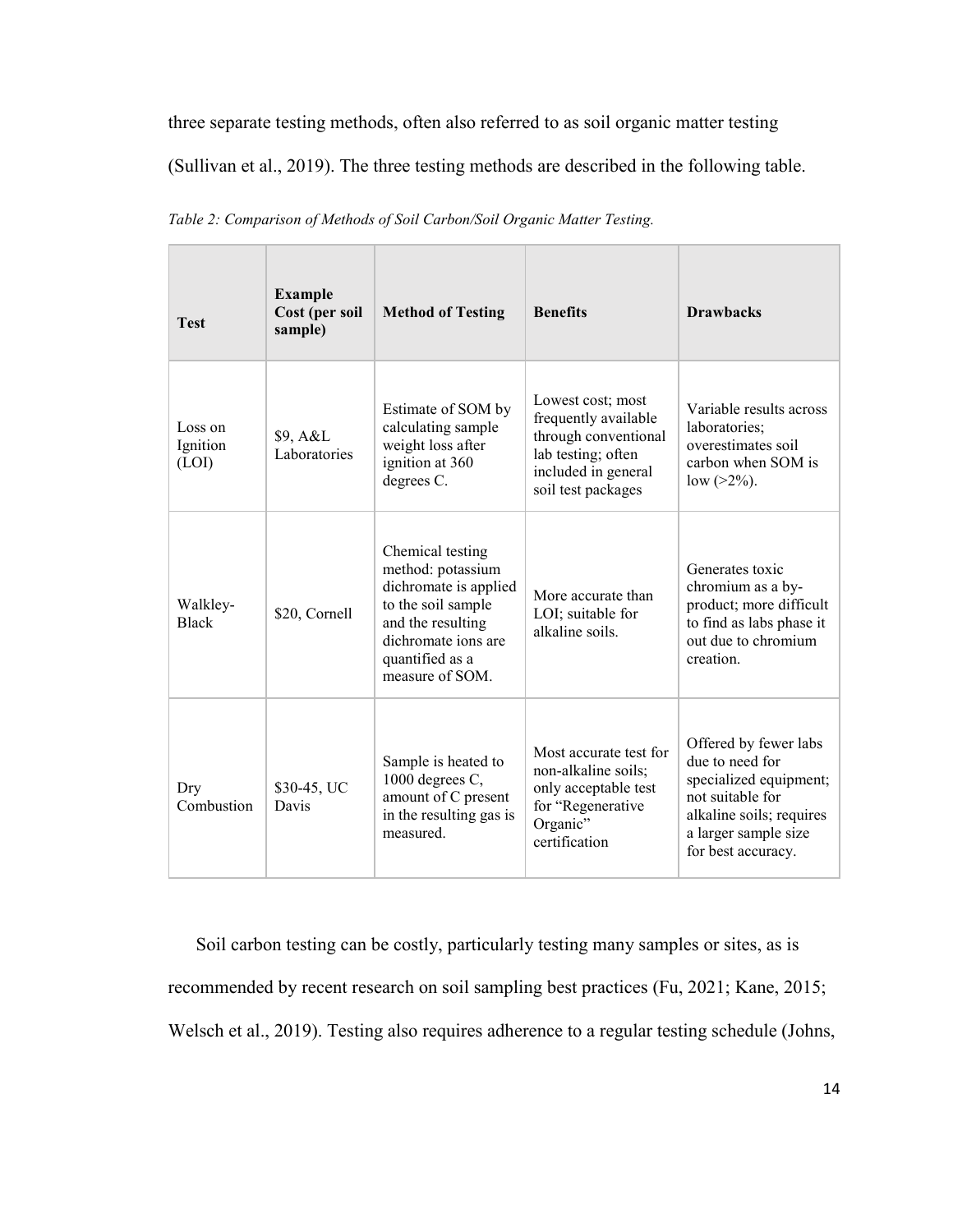2017; Sullivan et al., 2019), equipment able to take a soil core of the same volume through the full sample depth, and ability to sample six months after any compost or mulch addition (Sullivan et al., 2019). To simplify these variables, some companies have turned to calculating soil carbon sequestration potential using remote sensing and modeling, and not necessarily on-site conditions (Ashtekar, 2021). In growing numbers, these models are used to assign dollar values to farms' soil carbon sequestration potential and propose payment schemes to farmers for their role in sequestering soil carbon and fighting climate change (Ashtekar, 2021; Fassler, 2021; *Indigo Pays 267 Farmers in Milestone Progress for First Ever Scalable Ag Carbon Farming Program*, 2021). This system of payments for potential carbon sequestration falls in line with the concept of payments for Ecosystem Services. In the next section, I discuss the concept of Ecosystem Services, critiques of payment for ES schemes as related to RA, and the connection to the Portland Clean Energy Fund and its model of tax-funded grants for urban regenerative agricultural projects.

#### *RA, Ecosystem Services, and Payment for Ecosystem Services Models*

The concept of "ecosystem services" is a modern means of conveying a basic underpinning of human existence - that humans and social systems rely on and benefit from natural systems. As defined by the United Nations' Millennium Ecosystem Assessment in 2003, ecosystem services (ES) are the benefits that ecosystems provide humanity. The MEA delineated four broad categories of ES: provisioning services, such as food, water, timber, and fiber; regulating services that affect climate, floods, disease, wastes, and water quality; cultural services that provide recreational, aesthetic, or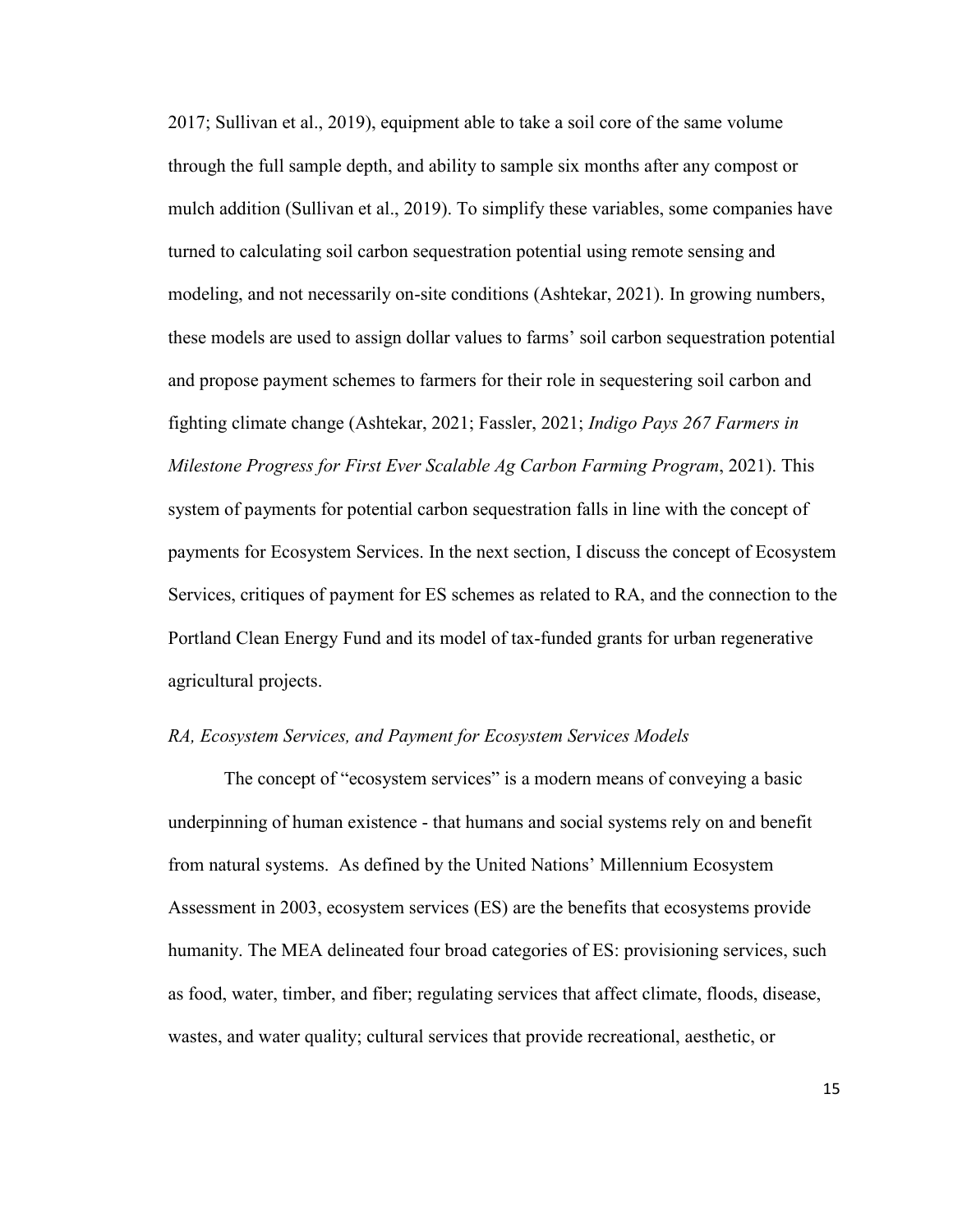spiritual benefits; and supporting services such as soil formation, photosynthesis, and nutrient cycling (Millennium Ecosystem Assessment, 2005). RA has been investigated through the lens of several ecosystem services – among them the supporting service of nutrient cycling and the regulating service of carbon sequestration (Lin et al., 2015).

Government and private organizations have made attempts to transform conceptual calculations of ecosystem service value to actual payment schemes, called payment for ecosystem service (PES) models. An example of a PES model in the field of RA is the nascent Indigo Ag carbon market. The company announced in September of 2021 the first payments to 267 farmers for employing "practice changes," though notably their press release does not delineate what the practice changes were, just that there were "50 unique practice change combinations" among participating farmers (*Indigo Pays 267 Farmers in Milestone Progress for First Ever Scalable Ag Carbon Farming Program*, 2021).

*Figure 1: Indigo Ag Carbon Market Explanation (Earn Income with Carbon Farming, 2021)* 



## **How Carbon by Indigo works**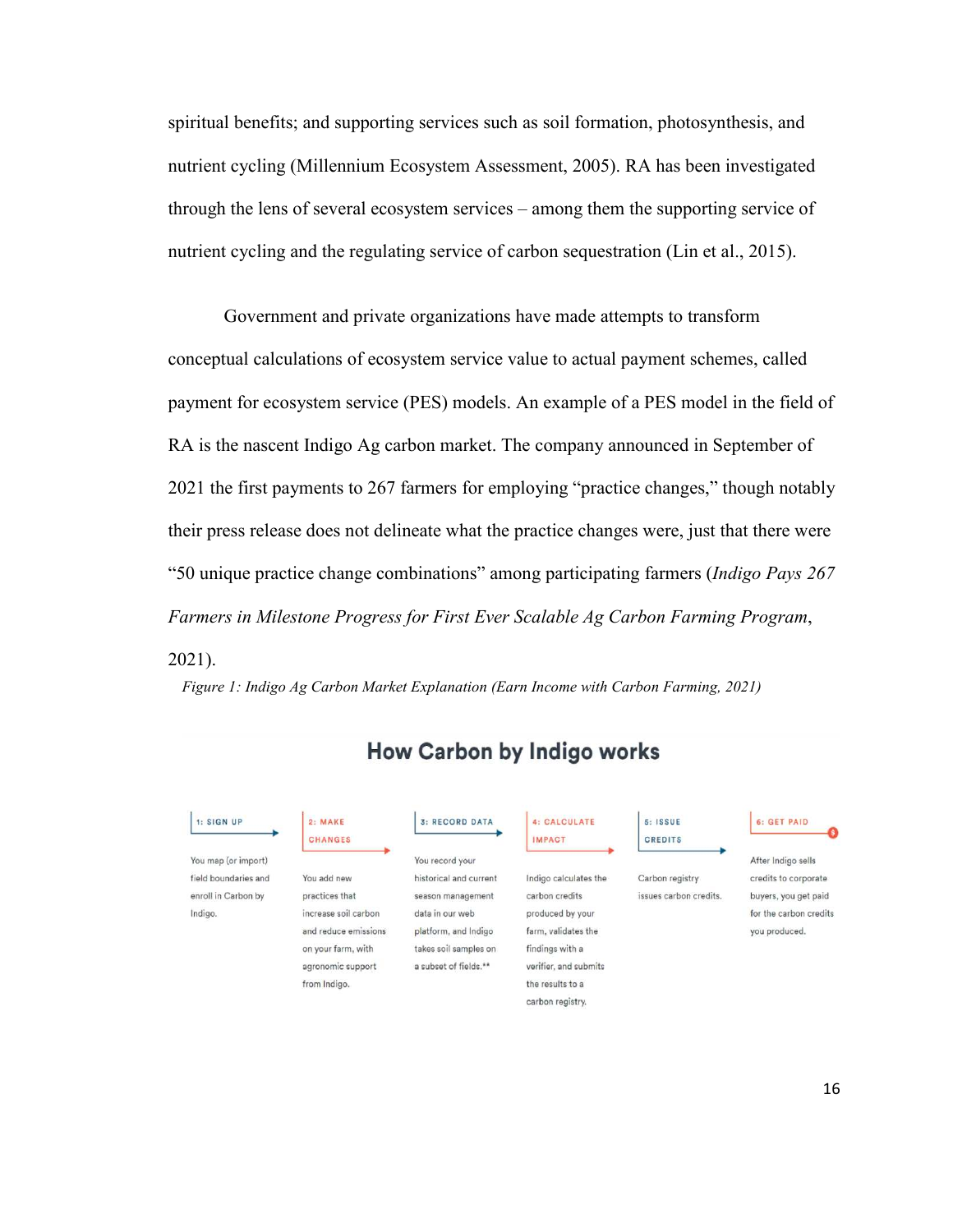Other recent corporate RA PES models include the Ecosystem Services Market Consortium (Fassler, 2021) and the work of CIBO International (Ashtekar, 2021). In these schemes, funding to pay farmers for ES provision comes largely from major corporations – such as Danone, Cargill, and General Mills - interested in offsetting their own carbon emissions by funding the sequestration practices of farmers (Fassler, 2021).

Researchers and farmers have offered critiques of applying cap and trade style PES markets to regenerative farming. Yang et al. (2021) found that soil carbon believed to be securely sequestered can be rapidly broken down and released atmospherically by certain soil enzymes – which other RA critics have seen as a sign that we don't yet understand soil carbon sequestration well enough to offer payments for its provision (Fassler, 2021; Fu, 2021). Critiques have also focused on the potential social ramifications of RA PES markets. Fassler (2021) and Mock (2021) both fear that payments will primarily be channeled to farmers who are already well connected and funded, and who tend to be white, male commodity-crop producers. In addition, some fear PES markets will incentive large-scale farmers to initiate "regenerative" practices on previously marginal land in order to access market payments. As marginal farmland is often wetlands or planted in perennial species, both themselves efficient carbon sinks, this could result in a net loss of sequestered carbon – while both farmers and large emitters take credit for addressing atmospheric carbon and climate change (Mock, 2021).

The roiling debate around RA, soil carbon sequestration potential and pitfalls, and payments for ES schemes for farmers has heavily focused on large scale rural farms on the order of 10,000 acres or more. Although it is a tax-funded grant program and not an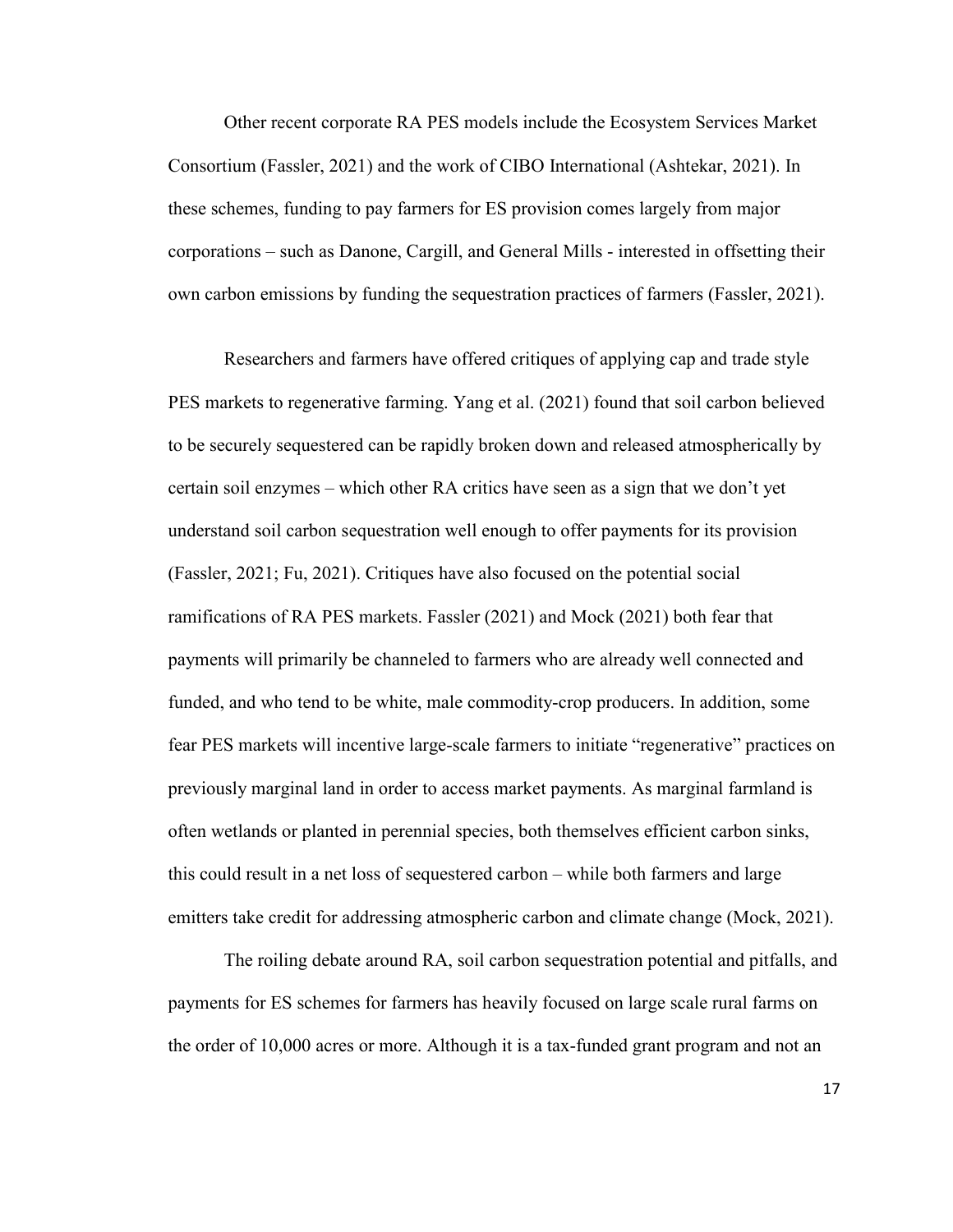open-market exchange, the portion of the Portland Clean Energy Fund grant pool dedicated to RA can be considered as a form of urban agriculture specific payments for ecosystem services (Salzman et al., 2014), providing UA practitioners with funding to pursue carbon sequestration and other ES goals. Salzman et al. (2014) point to the obstacles that city governments face when trying to direct tax funds to ecosystem service projects, among them the clash in scales of most ecosystem service provision (regional, national, global) and most governmental bodies (local, municipal), the difficulty of determining who should pay for a public ecosystem resource or service, and the difficulty of accurately calculating the costs and benefits of providing and protecting ecosystem services, particularly over time. Given these challenges, PCEF is to-date a relatively unique program. However, some of the same concerns applied to large-scale RA PES markets could wind up applicable to PCEF as well. What organizations are deemed "UA" and therefore eligible for PCEF funding, for instance, will determine what communities and demographics receive the lion's share of available funding.

Urban agriculture has been under-researched in the RA literature (Kulak et al., 2013; Lal, 2014), but has a rich history of scholarly research exploring its many facets. How RA relates to four of the most prominently researched categories of UA will be discussed in the next section, with a particular focus on Portland's urban agricultural history.

#### *RA, UA, and Scale*

Although the potential environmental and economic benefits of RA are not proven to be linked to scale, most studies of regenerative agriculture's promises and impacts have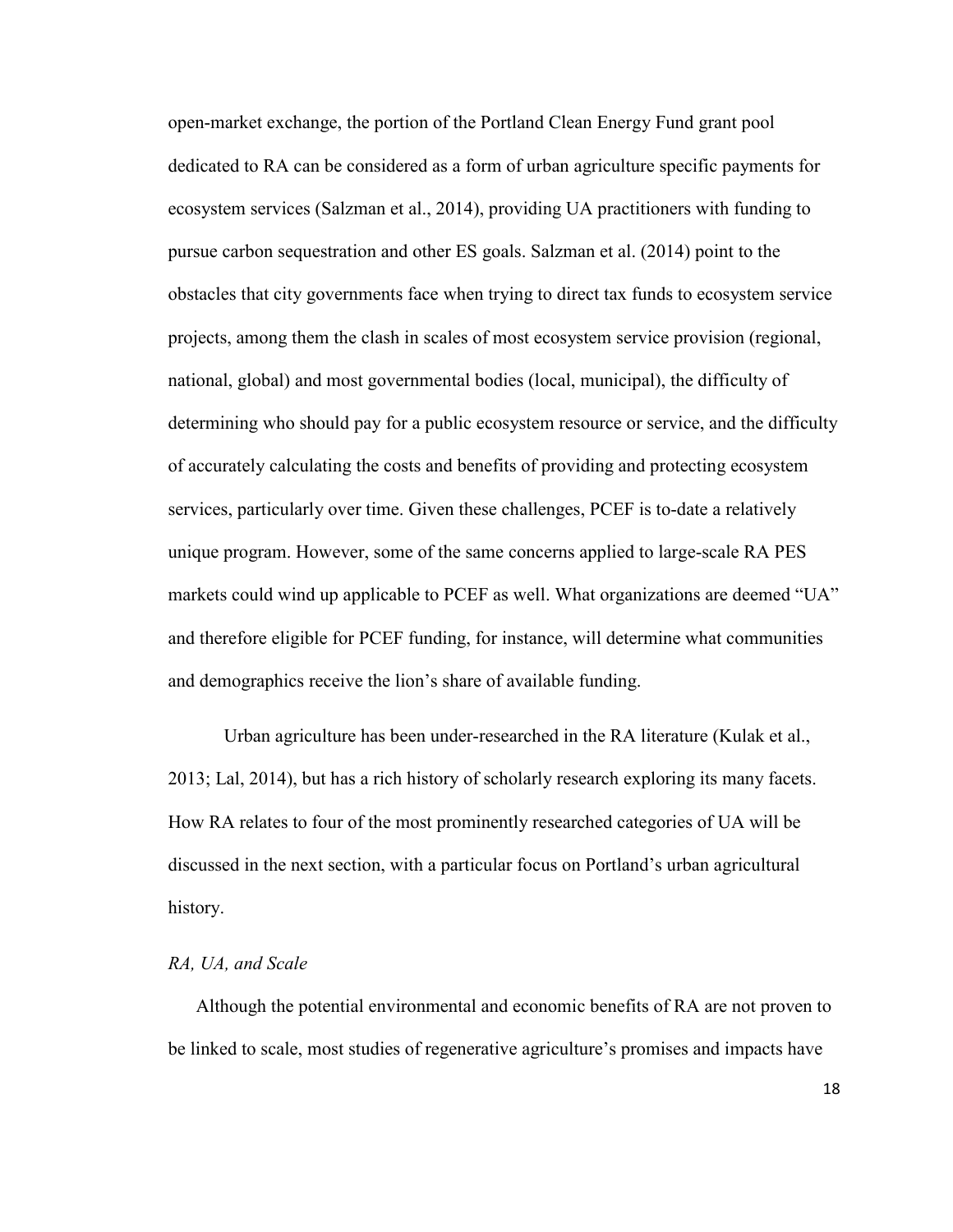focused on large-scale, rural or peri-urban agricultural sites (Luján Soto et al., 2020; Skinner et al., 2019; Tautges et al., 2019). Urban farms tend to be far smaller: one study found the average urban agriculture site in Portland to be approximately an acre (McClintock & Simpson, 2014). In comparison, in 2019, the average overall farm size in Oregon was 425 acres (*Oregon Agricultural Statistics & Directory*, 2021), which itself is small compared to the average farm size in many other states, though very close to national average size of 444 acres (*Farms and Land in Farms 2019 Summary*, 2020). Many of the soil carbon building practices recommended by RA scholars and practitioners are intended for large scale implementation. Examples include grant programs geared towards encouraging commodity corn producers to transition acres of fallow land to a rotational cover crop system (*Cover Crop Program*, 2021), or training for grain producers to integrate livestock into production (Anderson, 2019), or the development of tractor implements that "crimp" finished crops to create a weed barrier instead of relying on tillage ("Organic No-Till," 2021). Small-scale, urban soil building practices may look different. In this research, I seek to add to research on urban-specific regenerative practices by illuminating what practices Portland's urban agricultural community members are already implementing.

Although individual urban farms may be small, that does not necessarily imply that their potential regenerative or ES benefits are small. Taken as a whole, a city's urban agricultural sites, along with other greenspace, may comprise many acres of land. McClintock et al.'s (2016) investigation of home gardening in Portland identified approximately 16 acres of urban space devoted solely to this one form of urban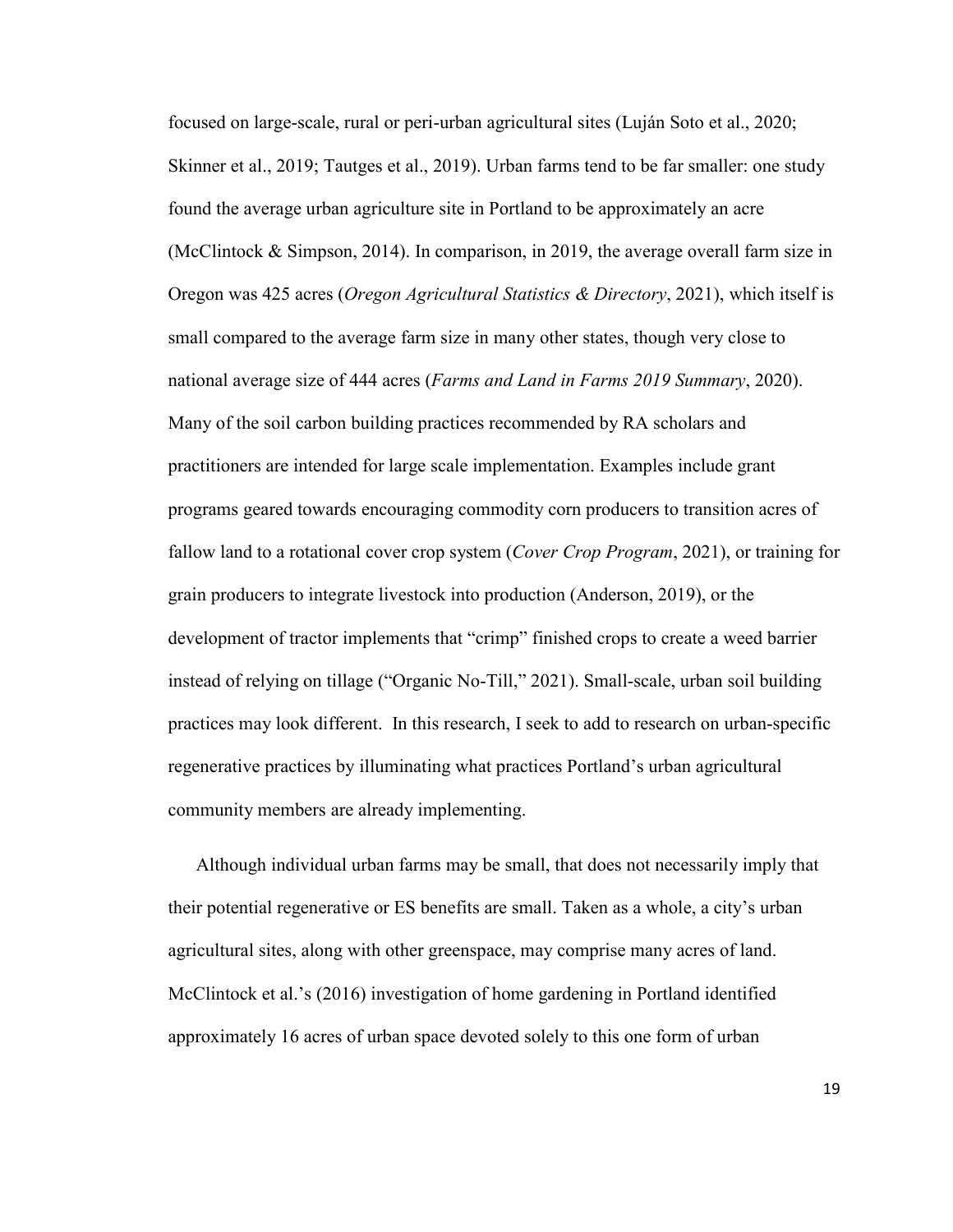agriculture. Another survey, by McClintock and Simpson (2014), heard from 27 urban agricultural organizations in Portland operating on an average of 1 acre of land each. Combined with other, under-surveyed forms of UA, this network of soil within the city could have the potential for notable ecosystem service provision or other benefits when RA practices are applied.

Understanding the breadth of urban agriculture space in Portland necessitates pinning down and operationalizing fuzzy lines between urban and rural, as well as assessing what forms of urban food and fiber production constitute "agriculture." In the following section I will discuss existing research defining urban agriculture, as well as the network of urban agricultural organizations operating in Portland today.

#### *Urban Areas*

Determining the exact edge of the "urban" is notoriously difficult, and particularly complicated in the case of urban agriculture, as many farmers market to urban customers while locating physically on the urban fringe to access affordable land (Beckett  $\&$  Galt, 2014; Horst & Gwin, 2018). The definition of urban agriculture (UA) varies within the literature but most typically includes all forms of horticulture, aquaculture, livestock raising, and other varied agricultural pursuits taking place within the bounds of a city (Azunre, Amponsah, Peprah, Takyi, & Braimah, 2019; Kirkpatrick & Davison, 2018; Kulak, Graves, & Chatterton, 2013; McClintock et al., 2016; Thornbush, 2015). Periurban agriculture, or agricultural practice taking place on the outskirts of an urban area, is often but not always included within the frame of urban agriculture (Azunre et al., 2019). Studies into the limits and purposes of urban agriculture have established focuses such as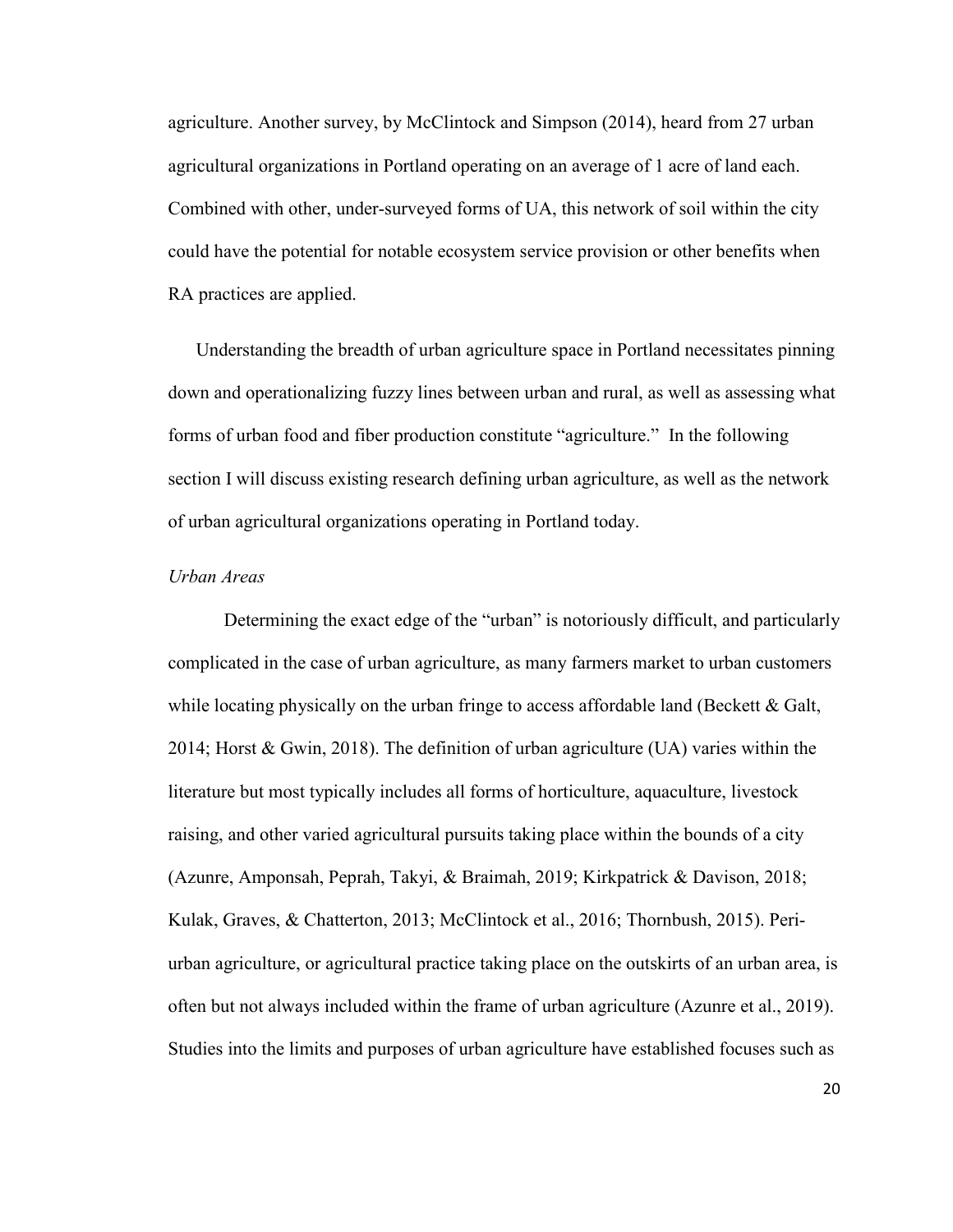private gardening (Kirkpatrick & Davison, 2018; McClintock et al, 2016), community gardening (Aptekar & Myers, 2020; Eizenberg, 2012; Lawson, 2004), small-scale and direct market farming (Horst & Gwin, 2018), and "guerrilla gardening" or other "invisible" gardening ("FAO's role in Urban Agriculture," 2019).

Recent research into the many forms of UA has lauded its ability to better cities and society at large, from bolstering neighborhood-scale food security and economic development (Ghose & Pettygrove, 2014; Lawson, 2004; Vitiello & Wolf-Powers, 2014), to grand societal shifts in land use and the overall democratization of the global food regime (Azunre et al., 2019; Clinton et al., 2018). Food Policy Councils in major metropolitan areas have put forth UA-based solutions as part of city-wide food plans (Blay-Palmer, 2009; Coplen & Cuneo, 2015; McClintock et al., 2012). On an international scale, the Food and Agriculture Organization of the United Nations includes urban food production as a prominent arm of their Urban Food Actions Platform (*Food Production and Ecosystem Management*, n.d.). The Portland Clean Energy fund introduces a new form of funding for UA nonprofits in Portland and draws a direct connection between urban agriculture and its practitioners and the rising tide of interest in regenerative agriculture.

The broad umbrella of urban agriculture means that a wide variety of individuals and organizations could be categorized as urban agricultural practitioners. In the next section I will briefly discuss some emergent themes within the literature regarding urban agricultural practitioners: who they are, what form(s) of UA they practice, and why they engage in UA. These themes should not be considered representative of the entirety of urban agricultural practitioners – merely partially representative of groups and forms of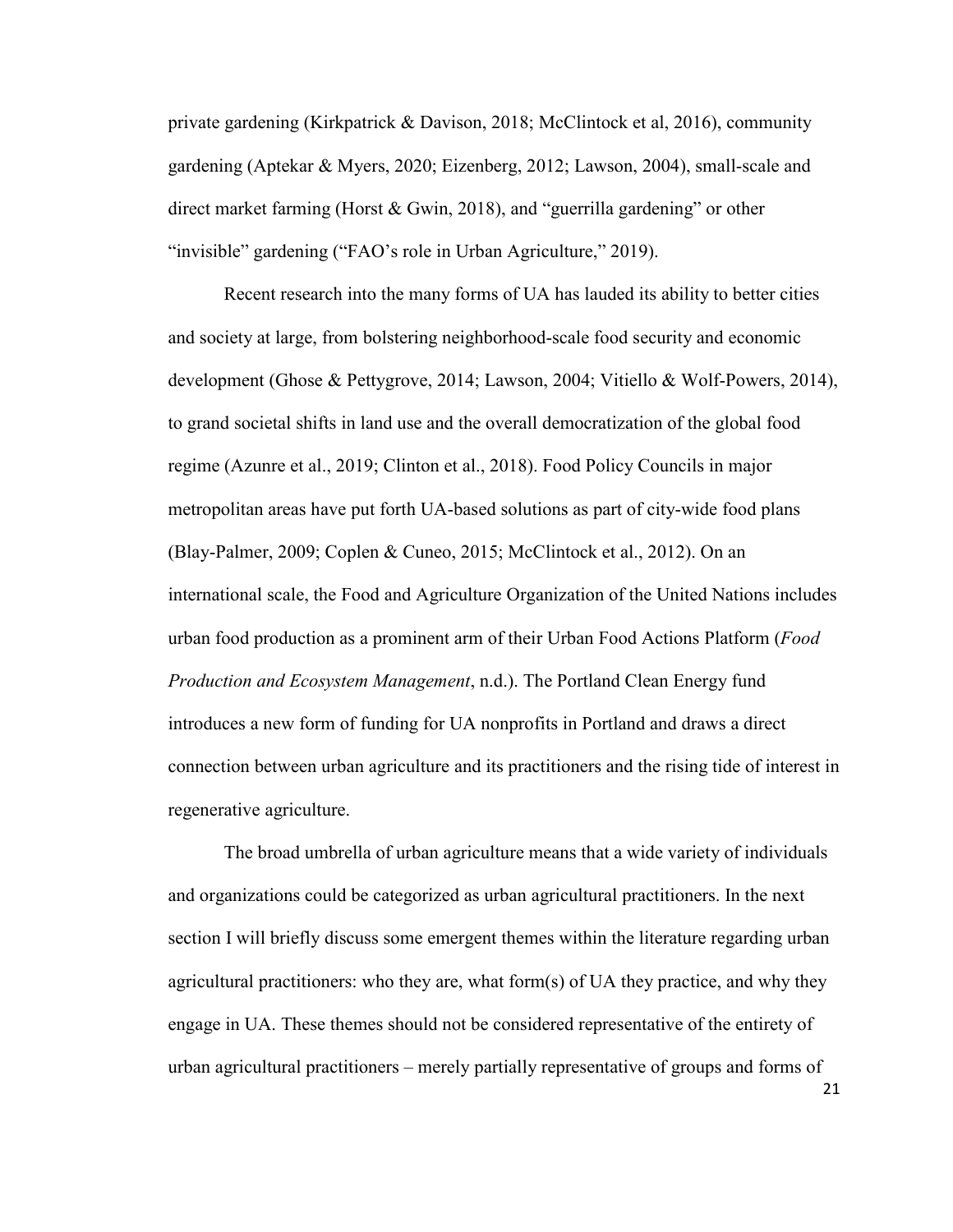practice that have drawn attention from researchers. In addition, this paper focuses on UA in the USA and specifically in Portland, Oregon. Themes that I discuss here should be understood to be referring primarily to practitioners and research set in Portland and the greater United States, but certainly could and likely do reflect experiences of urban agriculturalists elsewhere as well.

#### *Who Practices Urban Agriculture?*

In this section I discuss four forms of urban agriculture that have received particular focus in UA research, including community gardening, urban farming, home gardening, and Indigenous-led urban agriculture. Although I discuss these forms of UA separately, it must be noted that they overlap significantly with each other and with other forms of UA practice not discussed here.

#### *i. Community Gardening*

Of the many forms of urban agriculture, community gardening has the longest and perhaps most thorough history of academic study (Bassett, 1981; Lawson, 2004; Okvat & Zautra, 2011; Saldivar-tanaka & Krasny, 2004). During economic downturns in the past two centuries, community gardens have been propagated as a form of neighborhood and social development within low-income and/or predominantly immigrant communities (Lawson, 2004). Research into community gardens and their participants has focused heavily on immigrant communities, such as the predominantly Latinx and Indigenous gardeners of South Central Farm in Los Angeles (Irazábal & Punja, 2009) and first and second generation immigrant gardeners in New York (Aptekar & Myers, 2020), as well as on the challenges and successes of community gardens in low-income communities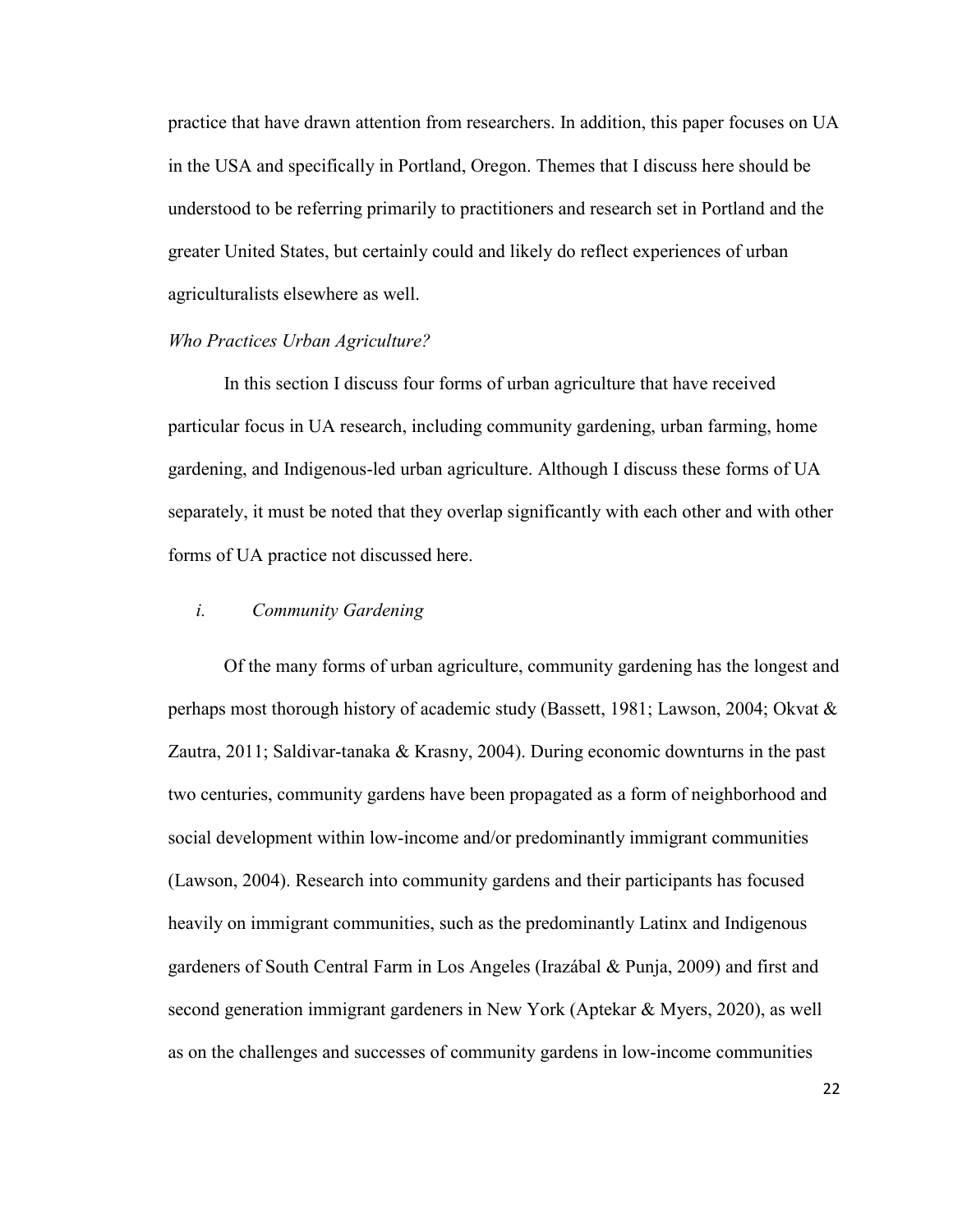and majority Black communities (Aptekar & Myers, 2020; Bassett, 1981; Ghose & Pettygrove, 2014; Smith et al., 2013).

However, community gardening has also been investigated as a food-based counterculture movement more typically associated with white, affluent environmental activists, concerned with gardening space less for food security and more for recreational, moral, or health reasons (Aptekar & Myers, 2020). Who community gardening is considered to be "for" has ongoing land access and equity ramifications. Repeatedly, community gardens spearheaded by gardeners of color or in low-income neighborhoods have been bulldozed and developed in part due to the positive impact of gardens on surrounding property values, and the resulting wave of development interest and gentrification. Meanwhile, gardens led by white people or in upper-income neighborhoods are more likely to be able to advocate for permanent land access. (Aptekar & Myers, 2020; Crouch, 2012; Eizenberg, 2012; Ghose & Pettygrove, 2014; McClintock, 2014; Smith et al., 2013). In Portland, this trend can be seen in the history of the Green Fingers project, explored further in a following section (*Green Fingers*, 2021).

Although individual community gardeners are not eligible for PCEF funding, nonprofit community garden organizations are. Given PCEF's goal of prioritizing funding to communities of color and low-income communities, the inequitable history of community garden development and the potential for new greenspace to kick off gentrification in communities that have experienced disinvestment is important to bear in mind.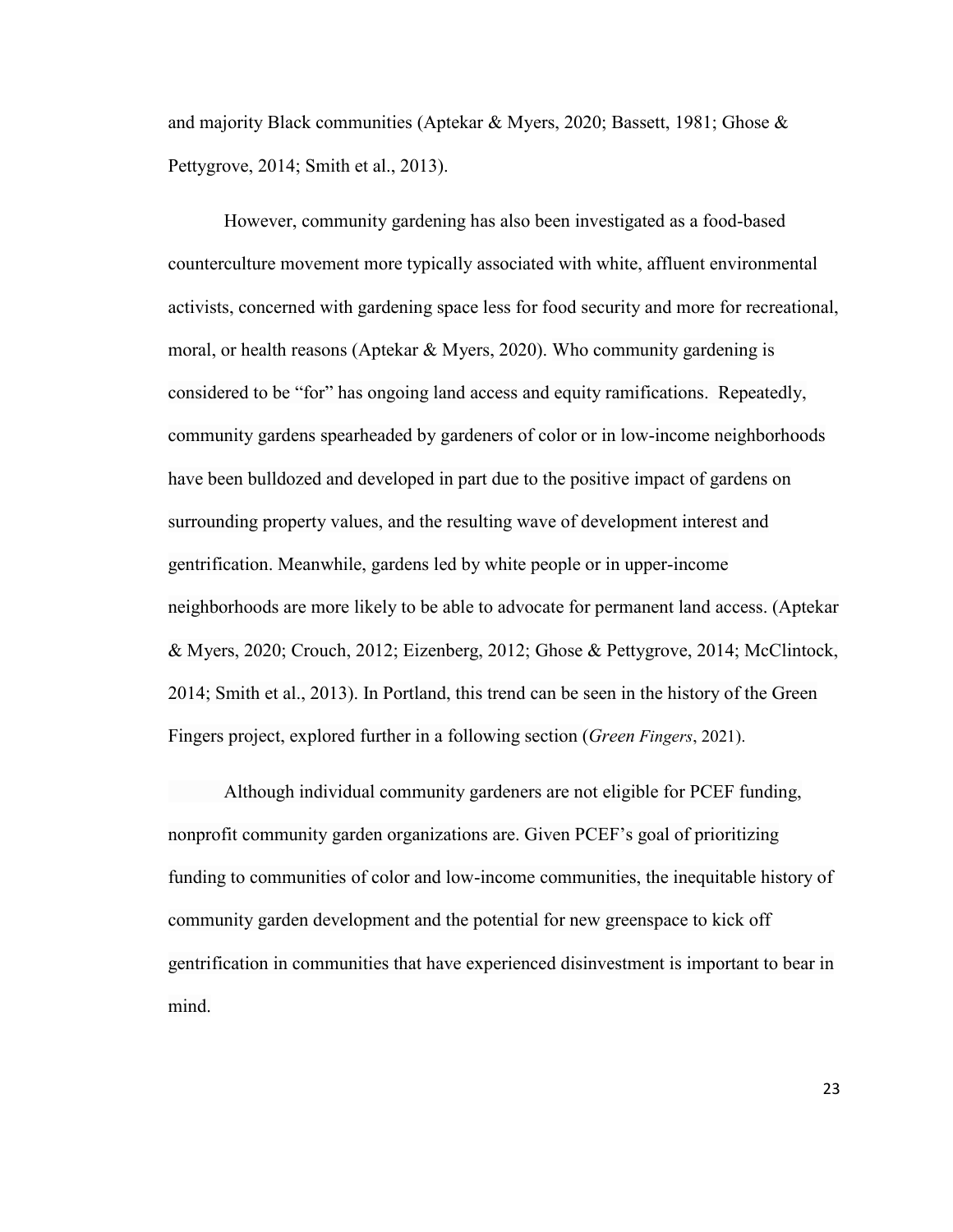#### *ii. Urban Farming*

Urban farms, and the farmers who manage them, are often characterized as being justice-driven and more focused on community aims than food production (Dimitri & Rogus, 2014). Due to their small average acreage and less profit-driven mission, many urban farms do not meet the USDA definition of a "farm," which requires that a business or organization make more than \$1000 in sales from agricultural products each year (*USDA ERS - Farm Structure*, n.d.). Recent literature on urban farming has focused particularly on food justice organizations. Many are mission-driven farms operating to address historical and systemic racism in communities of color via job training, fresh food provisioning, and community building. Authors have pointed to the potential for urban farm projects to exclude, minimize, and further marginalize prospective participants and consumers of color if the leadership of the farm is not reflective of the community (Ramírez, 2015; Reynolds, 2015) – something that PCEF seeks to address by channeling funds to organizations with leadership that is reflective of their home community. Urban farm leaders and workers reflecting the community served is of particular importance in predominantly Black communities, where the historical and ongoing traumatic ramifications of slavery must be acknowledged and given weight, lest historical power imbalances in labor practices be tacitly recreated (Bradley & Herrera, 2016; Ramírez, 2015).

The literature on BIPOC-led agricultural projects situates certain celebrated farms as "urban," including D-Town Farm in Detroit (White, 2011), Soul Fire Farm near Albany, New York (Penniman & Washington, 2018), Dig Deep Farms outside Oakland,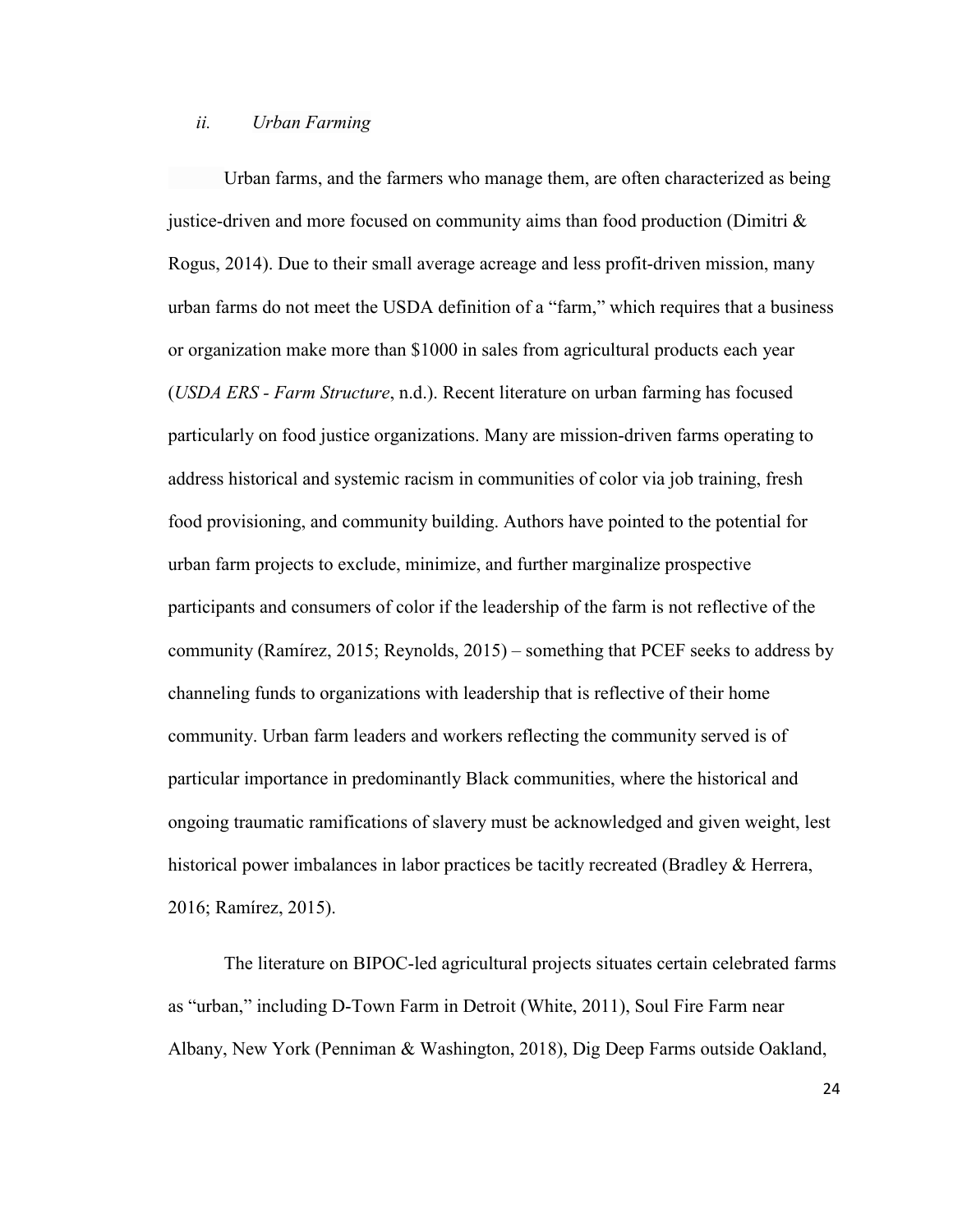California (Bradley  $\&$  Galt, 2014), and Planting Justice in Oakland (Wires  $\&$  LaRose, 2019). However, D-Town is in a suburban community outside Detroit and Dig Deep operates in San Leandro, Cherryland, and Ashland - suburban communities outside Oakland. Soul Fire began as an urban agricultural dream and initiative in Albany but moved 30 minutes outside the city to access affordable land (Penniman & Washington, 2018). Urban land is expensive and sought after, and it is challenging for any farm to thrive in the heart of the urban core (Horst & Gwin, 2018). However, histories of redlining, segregation, and neighborhood disinvestment and destruction create additional financial, social, and systemic barriers for Black would-be urban farmers and other farmers of color (Bradley & Galt, 2014; Fassler, 2021; Gibson, 2007; Irazábal & Punja, 2009). Given these histories, it is perhaps unsurprising that the darlings of UA literature are often peri-urban or suburban, not strictly urban in location. It points to several considerations in who is considered an "urban" farmer, and what is considered an "urban farm" that have funding ramifications.

In the Portland area, many of the nonprofit farms that could be eligible for PCEF funds are led or crewed by Black farmers and farmers of color - Mudbone Grown (*Mudbone Grown - About Us*, n.d.), Black Futures Farm (*Black Futures Farm*, 2021), partners of Outgrowing Hunger (*Together, we're Outgrowing Hunger, 2021),* and Zenger Farm ("About," 2021) among them. The forces that push justice-driven farms, and particularly BIPOC-led farms, from the urban core are important to consider given that PCEF funding is only available to nonprofit organizations within the Portland city limits – nonprofit farms that may have historically operated within Portland but been forced to move due to financial pressures or racist action or policies, are not eligible for funding.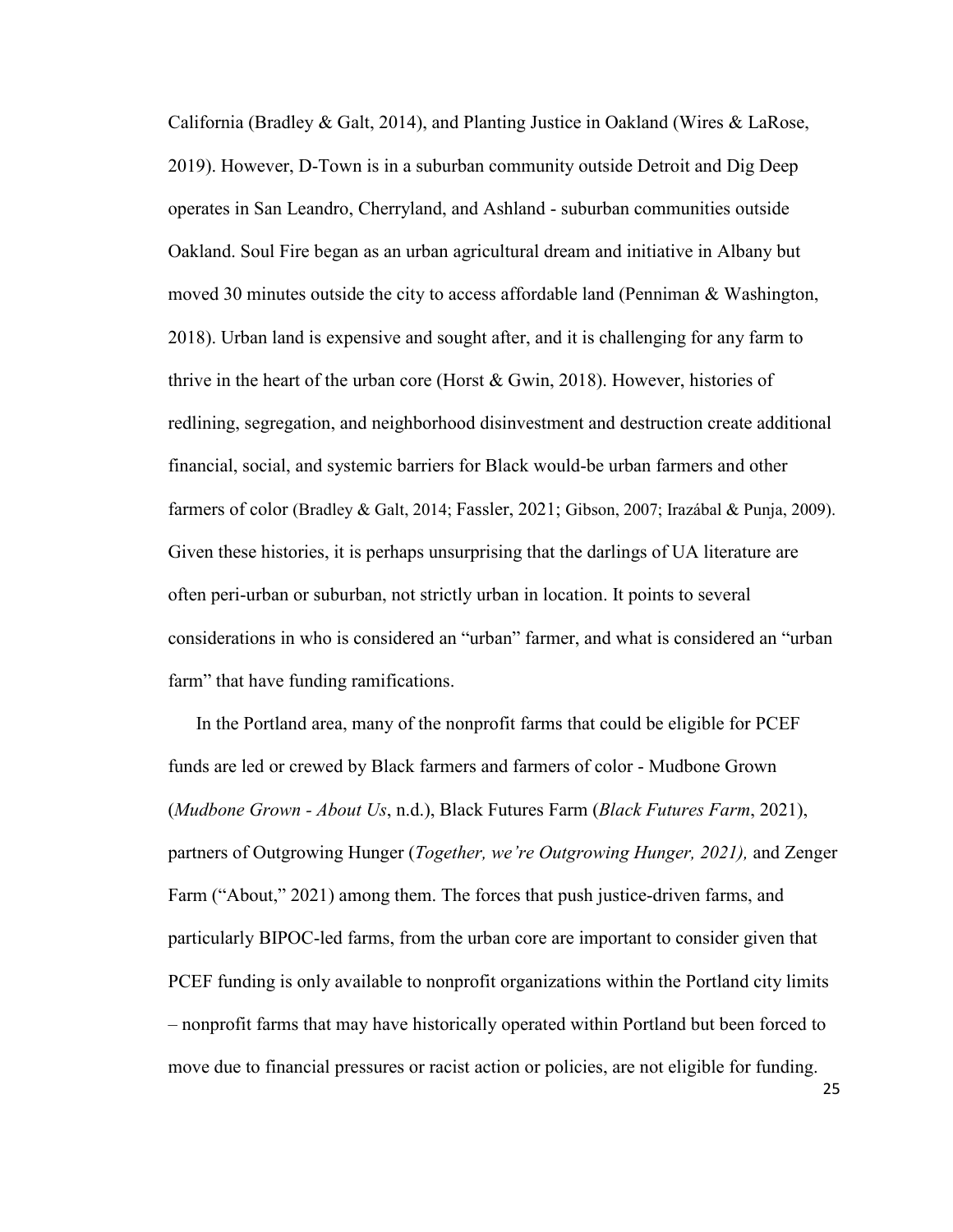#### *iii. Home Gardening*

Home gardening may be the most prevalent form of UA. Home gardening has seen waves of participation similar and entwined with community gardens, such as the rise of Victory Gardens during World War II (Lawson, 2004) and again during the Covid-19 pandemic (Murphy, 2020). However, interest and prevalence do not necessarily make home gardening the most accessible form of UA. Although Gray et al. (2014) point to the inaccessibility of community gardening space as a driving factor behind the formation of La Mesa Verde, a home gardening support organization in San Jose, they also note that many Latino families that desired to participate but rented their homes ran into pushback from their landlords. Land ownership and land access are the means through which many potential or hopeful urban agriculturalists are barred or limited in their participation.

Although home gardeners themselves, like individual community gardeners, are not eligible for PCEF funding, home gardening is noted here both because it is a common UA access point for many urban residents, and because some Portland nonprofits – such as Growing Gardens (*HOME GARDENS – Growing Gardens*, n.d.) and the Equitable Giving Circle (*PLANTS + WELLNESS*, n.d.) that could be eligible for PCEF funding encourage UA through directly supporting home gardeners.

#### *iv. Indigenous Urban Agriculture*

Finally, Indigenous land care and food production methods in urban spaces hold an important place in the urban agricultural discourse. Many forms of Indigenous food production do not neatly overlay with settler images of urban farming or gardening, nor is agriculture a traditional cultural practice for many Indigenous communities. However,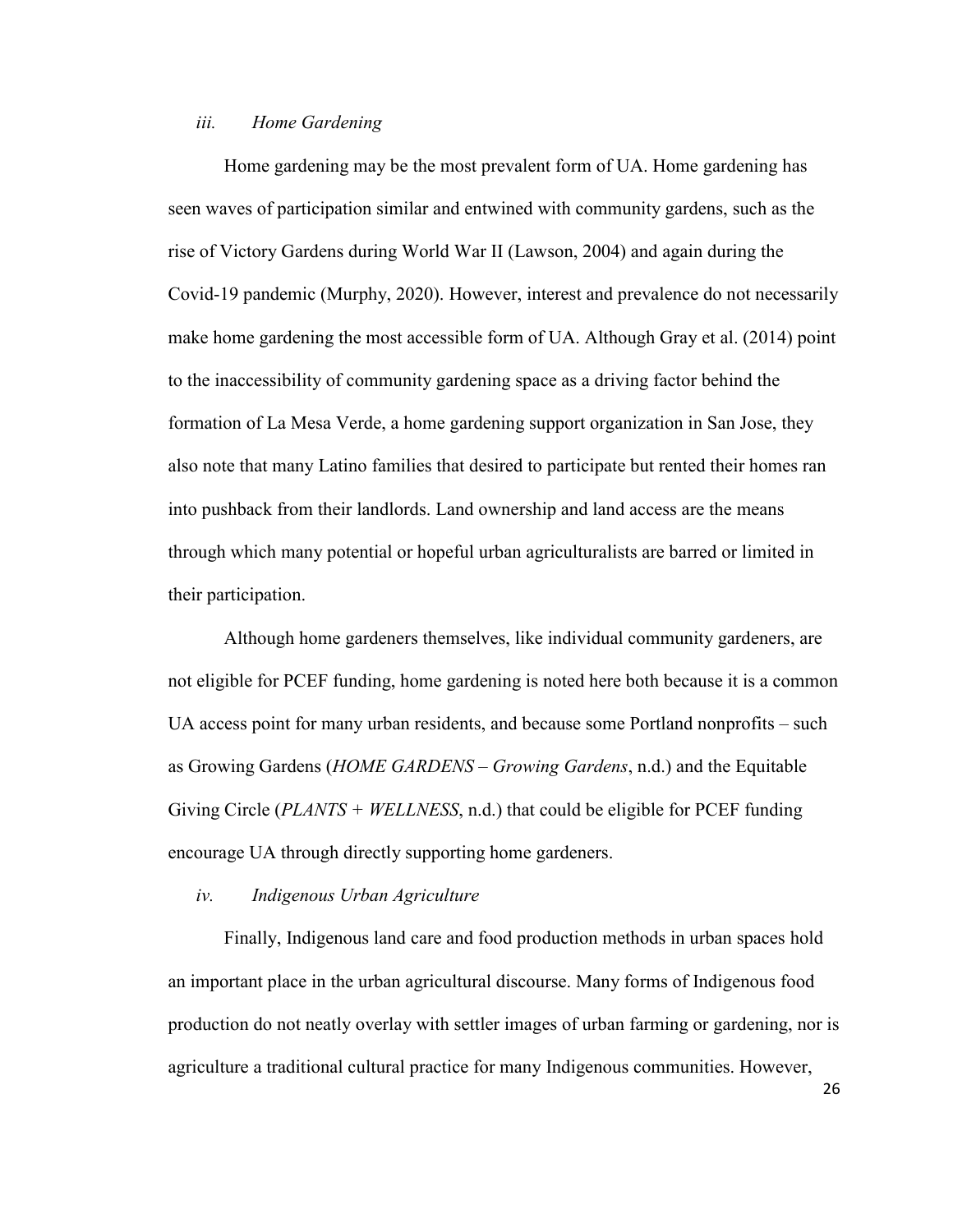Indigenous agriculture projects have surged, and seen an accompanying surge of research interest, in recent years, as Indigenous groups and leaders reclaim ancestral lands and build new pathways to food sovereignty (Croover-Payette, 2017; Rawal, 2020; Wires & LaRose, 2019. In UA specifically, the Native Gathering Garden in Portland will be used to cultivate food while also providing culturally specific gathering space (*Native Gathering Garden at Cully Park | The City of Portland, Oregon*, n.d.). Its mode of production is not the same as an urban farm or garden and may be unfamiliar to those without knowledge of medicinal and edible plants of the Pacific Northwest. Another example is Sogorea Te' Land Trust and the work of the Ohlone Confederated Villages of Lisjan Territory of Huchiun ("Contemporary Ohlone History," 2020). Sogorea Te' is an Indigenous and women-led trust that works to "rematriate," or return to its original Indigenous stewards, stolen land in what is now called Oakland. The Chochenyospeaking Lisjan people have lived in reciprocity with the land for millennia and through Sogorea' Te seek to reclaim and ensure access to land for multiple purposes, including reclamation of foodways, language, and sacred practices (Wires & LaRose, 2019). Sogorea Te' currently stewards several sites - some of these spaces resemble settler conceptions of an urban farm or garden, but others do not.

 These examples are of particular importance when discussing urban agriculture in Portland and PCEF grant funding. Grant funds or other funds that do not explicitly recognize and highlight Indigenous methods and spaces in their definition of RA and UA may render Indigenous groups ineligible for money and benefits. In the next section, I will discuss the study area of Portland, Oregon, as well as the existing boundaries and regulations of the Portland Clean Energy Fund. This question of the inclusivity of UA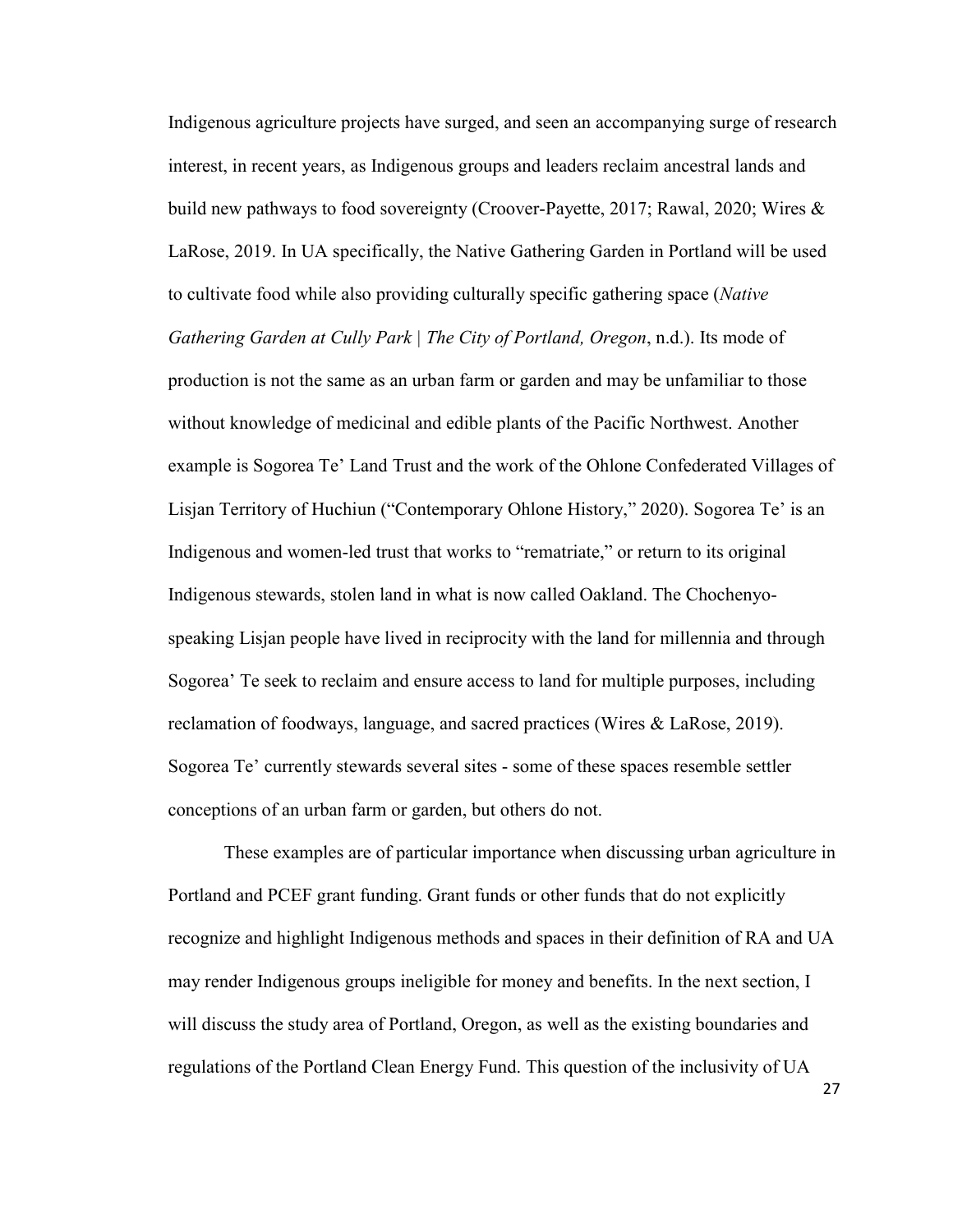and RA definitions, and who is invisibilized by them, will be returned to throughout the methods, results, and discussion sections.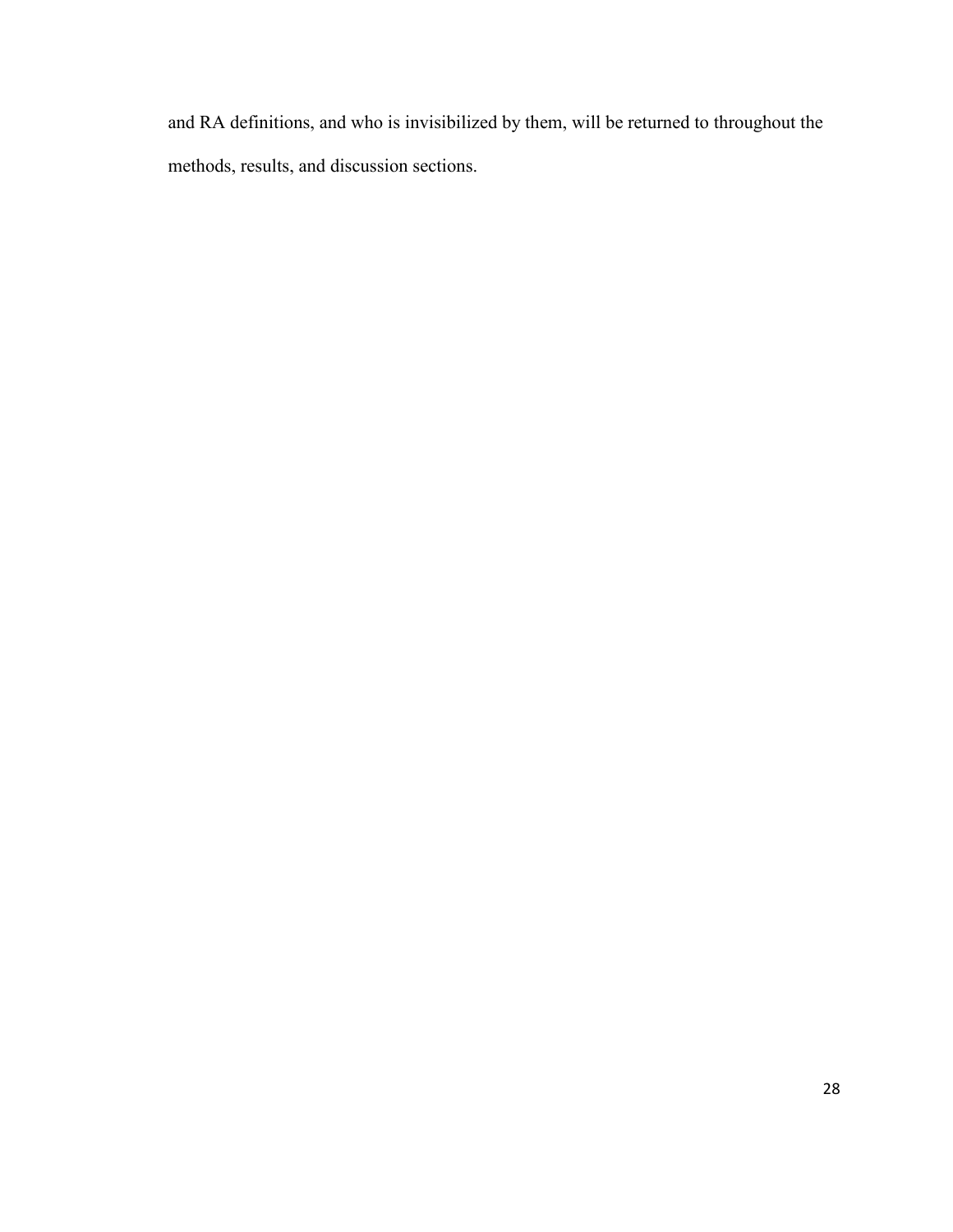### **Chapter Three: Study Area**

#### *Portland, Oregon*

The land that is now called Portland, Oregon is the homeland of Kalapuyan, Chinookan, and Molalla tribes, who for centuries cultivated the fertile Willamette Valley and Columbia River watershed to produce foods for use and for trade, among them camas, acorns, salmon, and wapato (Lewis, 2018). Settlers sought to remove the Indigenous peoples from the Willamette Valley in part to gain control of valuable farmland (ibid.). This history is important to remember when considering that Portland is now often noted in UA research as a hub of urban agricultural initiatives and support (Coplen & Cuneo, 2015; Hatfield & Cohen, 2016; McClintock et al., 2016; Mendes et al., 2008).

The city as it exists today features both high citizen engagement in urban agriculture initiatives (McClintock et al., 2016) and institutional support via relatively lenient zoning codes and city and county level plans that acknowledge and support UA (*Climate Action Plan*, 2015; Martin et al., 2012; *Multnomah Food Action Plan: Grow and Thrive 2025*, 2010; *Urban Food Zoning Code Update*, 2011). Urban agriculture programs and organizations in Portland include over 50 city-managed community gardens (*Community Gardens | The City of Portland, Oregon*, 2020), over 80 school gardens (McClintock et al., 2016), nonprofit and for-profit urban farms ("About," 2021.; *Black Futures Farm*, 2020; T*he Side Yard Farm & Kitchen*, 2020), and institutionally sponsored farmer training programs ("Featured Program," 2020).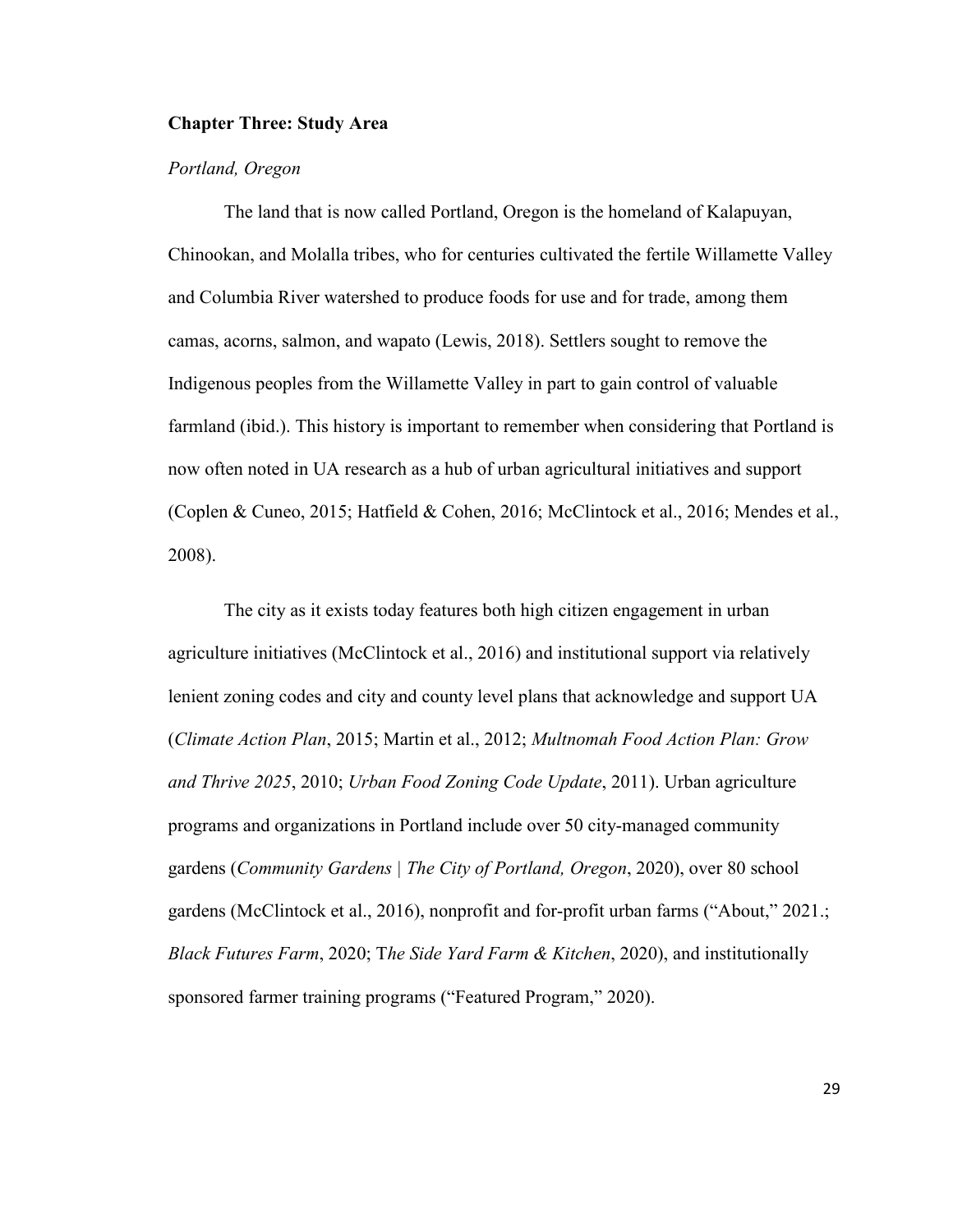Portland's UA reputation is not perfectly rosy, however. Investigations into urban agricultural policies and endeavors within Portland have also focused on challenges for producers and consumers and shortcomings in equitable access to land and locally produced food. One example is the history of the Green Fingers community garden project (*Green Fingers*, 2021). In the late 1960s, the planned construction of Emanuel Hospital displaced hundreds of Black residents from the Albina neighborhood – the third in a series of major City projects that cleared Black Portlanders from Albina in the name of urban renewal and development. As the hospital construction faltered, a coalition of neighborhood groups, led by Viviane Barnett, formed the Green Fingers project to create community gardens on the vacant land. Green Fingers drew positive local and national attention, and at its peak served over 300 gardeners, many of them Black Portland residents with ties to the Albina neighborhood. However, despite its positive reputation, Green Fingers participants were steadily pushed from the space by the construction of the hospital, culminating in the bulldozing of all remaining gardens in June, 1978. Although the success of the Green Fingers project inspired the City to expand municipal community gardens, these gardens have been criticized as primarily serving white residents, while BIPOC residents are continually pushed out (Billings Jr., 2018).

In recent years, researchers have focused on urban agricultural engagement and exclusion in Portland at many scales. Coplen & Cuneo (2015) explored the collapse of the Portland Multnomah Food Policy Council, a body intended to advance equitable food policy in Portland that failed in part due to its over-representation of white and middleclass food system actors and exclusion of farmers, speakers of languages other than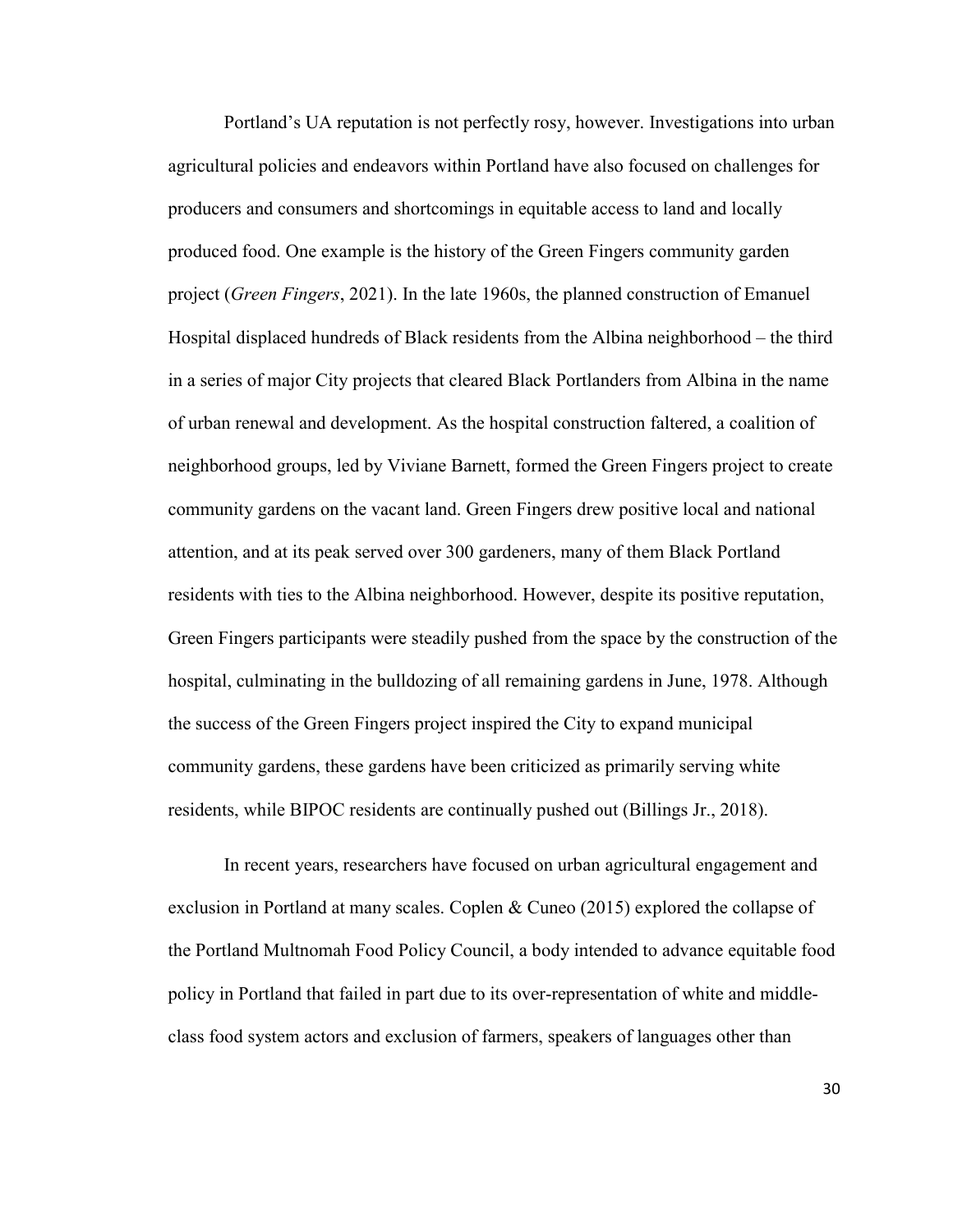English, and representatives of neighborhoods outside of the urban core. McClintock et al. (2016) found notable differences in home gardening engagement and land access among racial and socioeconomic groups within Portland, with white Portlanders having access to both more total and more centrally located home gardening space. And a survey of urban agricultural organizations found that 27% of Portland-based organizations had been hindered by governmental policies, and 52% of organizations had either somewhat or significantly modified their mission to access funding (McClintock & Simpson, 2014).

#### *The Portland Clean Energy Fund and Urban and Regenerative Agriculture*

As discussed, the Portland Clean Energy Fund (PCEF) introduces a new form of institutional funding for Portland's nonprofit urban agricultural organizations. PCEF defines applicable organizations as nonprofits registered with the state of Oregon, and applicable projects as those within the boundaries of the City of Portland (*Planning Grant Application Questions*, 2020). This definition is one that disqualifies certain groups of urban agriculturalists that may be employing regenerative practices, such as home gardeners or individual community gardeners, but opens eligibility to other groups that may be less recognized in the existing literature as forms of UA, such as Indigenous land care organizations and permaculture/food forest organizations.

Notably among Portland's UA initiatives, PCEF is explicit in directing funds to organizations led by, staffed by, and serving communities of color and low-income communities (*About PCEF*, n.d.). Priority is given to programs and projects that "both reduce greenhouse gases and promote social, economic and environmental benefits" for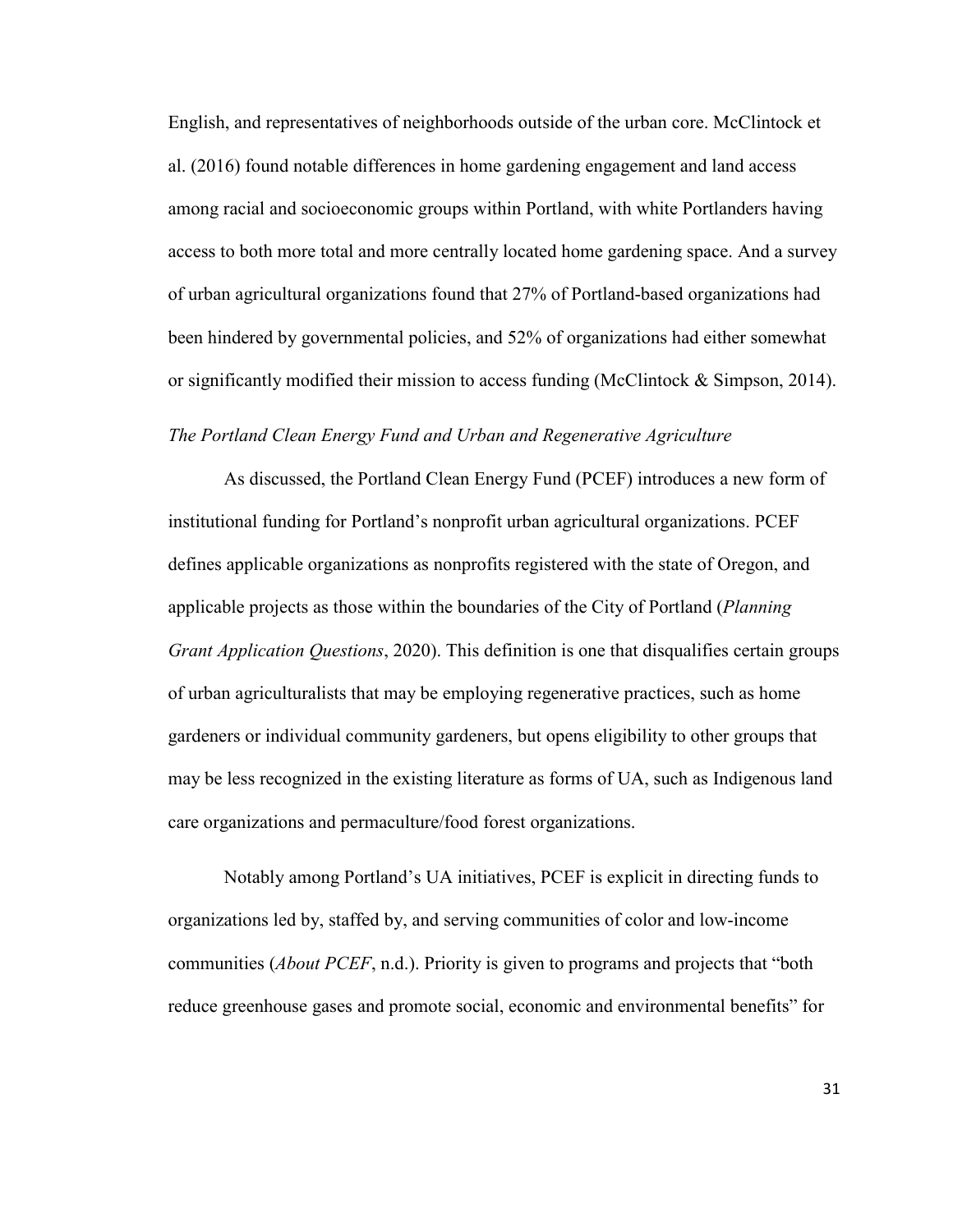low-income communities and communities of color (*Portland Clean Energy Community Benefits Initiative*, 2018).

Recognizing both the support for UA, and the ongoing challenges in its implementation in Portland, this research contributes to the literature on UA in Portland by assessing agricultural organizations' engagement in regenerative practices, awareness of institutional funding, and expressed need for financial or other support. In this literature review, I discussed the contentious debate over defining regenerative agriculture and delineating RA from previous agricultural movements, as well as the potential financial repercussions these debates have for farms and farmers via the concept of payments for ecosystem services and specifically cap and trade style payments for soil carbon sequestration. I discussed the existing means of measuring the impact of regenerative practices, with a particular focus on soil carbon testing. As RA has primarily been studied on large-scale urban farms, and the Portland Clean Energy Fund positions small-scale urban agricultural organizations as participating in RA, I outlined the parameters of what constitutes UA and what groups and demographics have received particular focus as UA practitioners. Finally, I briefly discussed the state of UA in Portland, Oregon specifically, and the organizations that PCEF seeks to prioritize for funding.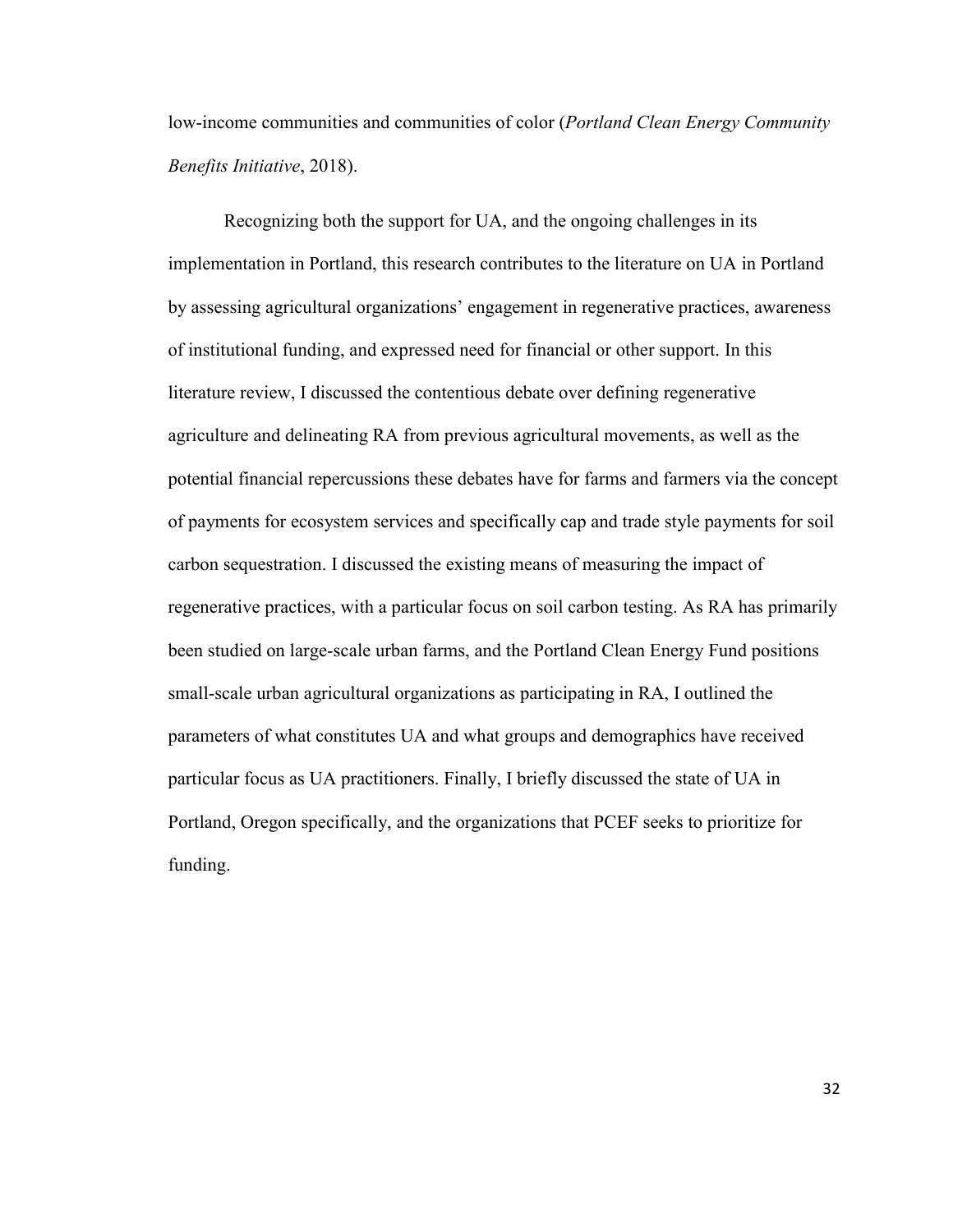#### **Chapter Four: Methods**

In this section I discuss the research methods I employed. In addition to sections on participant selection, outreach, question creation, and coding and analysis, it is important that I begin with a note on my positionality as a researcher. All methods choices I made, the data I was able to gather, and the interpretation and results I reached from said data, stem from my personal background as a researcher and agricultural practitioner, with my own inherent biases, philosophies, and epistemological beliefs.

#### *Positionality*

My personal background and the connections that I have in the Portland UA field both supported and hindered my thesis research. I am a white woman and U.S. citizen from an upper-middle class background, raised in a predominately white and uppermiddle class neighborhood of Portland, and educated in institutions with student bodies where the majority reflected my background. As a worker in the UA field in Portland for over five years, I worked for several organizations that sought to serve communities and students of color and/or low-income communities, but which were staffed by and led by entirely or majority white, middle to upper-middle class employees and boards. In the case of several workplaces, the organization leaned heavily on the volunteer (unpaid) labor of participants, often youth or students of color, while the participants on hiring boards – myself at times included - routinely selected white candidates for paid positions. In this research, I wanted to be explicitly aware of the frequent positioning of white UA participants as paid leaders and Black and Brown UA participants as unpaid "recipients" of UA missions, especially as PCEF funds are intended to benefit Black and Brown led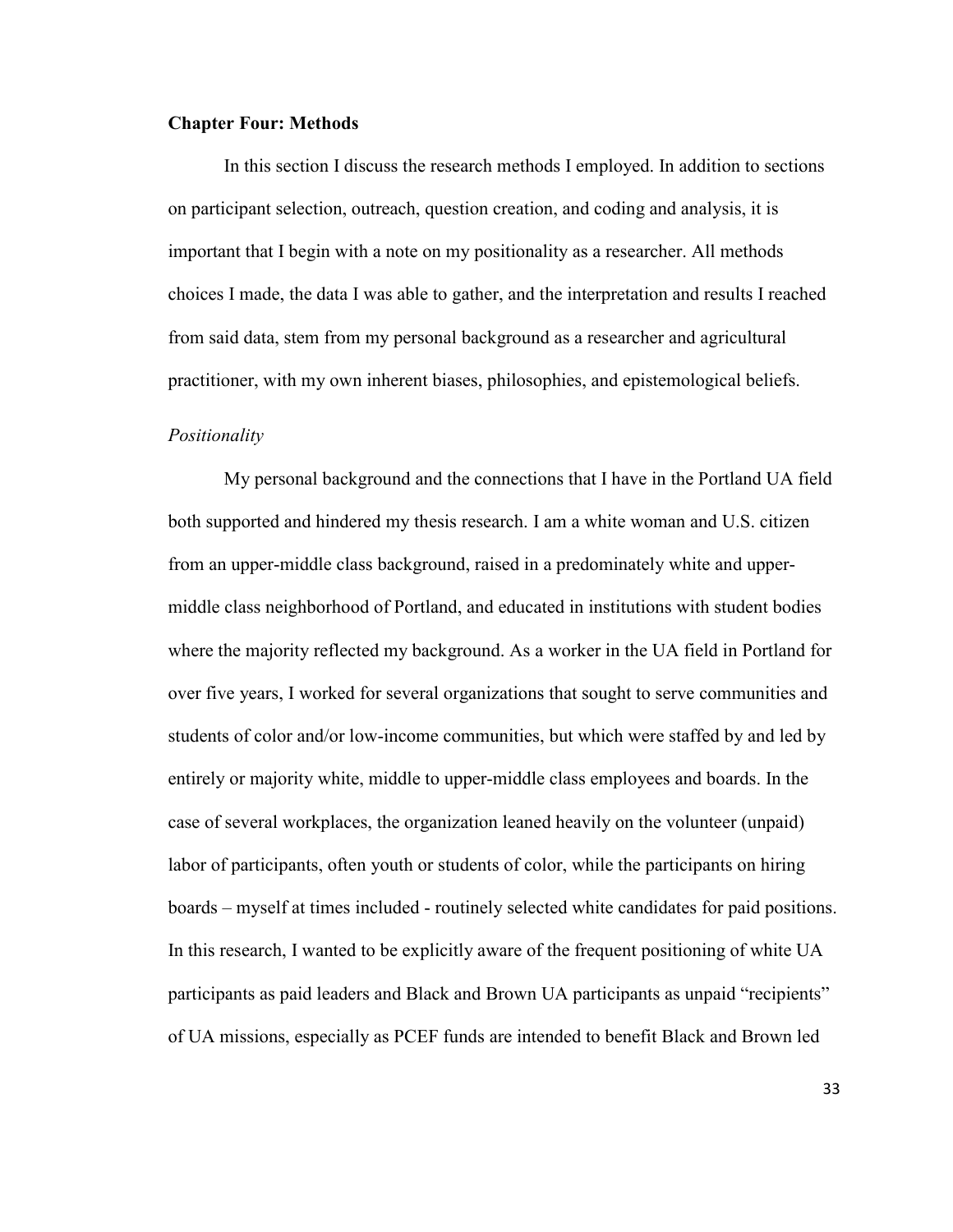UA organizations, and could easily be diverted to white-led organizations with a savior mission and model. To pay attention to this dynamic required stepping beyond my connections with primarily white-led organizations and purposefully recruiting beyond my field of contacts to try to reach urban agriculturalists of color to avoid a whitewashed sample of Portland's agricultural practitioners. As I will discuss further in the results and discussions sections, I had mixed results.

 I bring my own biases, assumptions, and beliefs about UA and RA into this research. I have undertaken previous research into permaculture and agroecosystems, and I have conflicted thoughts about these systems of agriculture, their shared Indigenous roots, and the predominately non-Indigenous practitioners who have profited from their expansion into the mainstream. My impressions and established ideas about permaculture and agroecosystems are relevant to the topic of RA, which shares common growing practices and a similar path into academia. Many of the practitioners of RA that I interviewed self-identify as permaculturalists or agroecologists as well.

My position as a researcher interviewing practitioners brings with it complicated power dynamics. At the time that I undertook this research, I was unable to offer financial incentive to interviewees for participating. By relying on the freely provided time and knowledge of participants, I recognize that I run the risk of repackaging the knowledge of individuals for an academic audience. This is a trend in academia that has disproportionately harmed communities of color and Indigenous communities. I recognize that my dual desires - to be respectful of this history, and to specifically recruit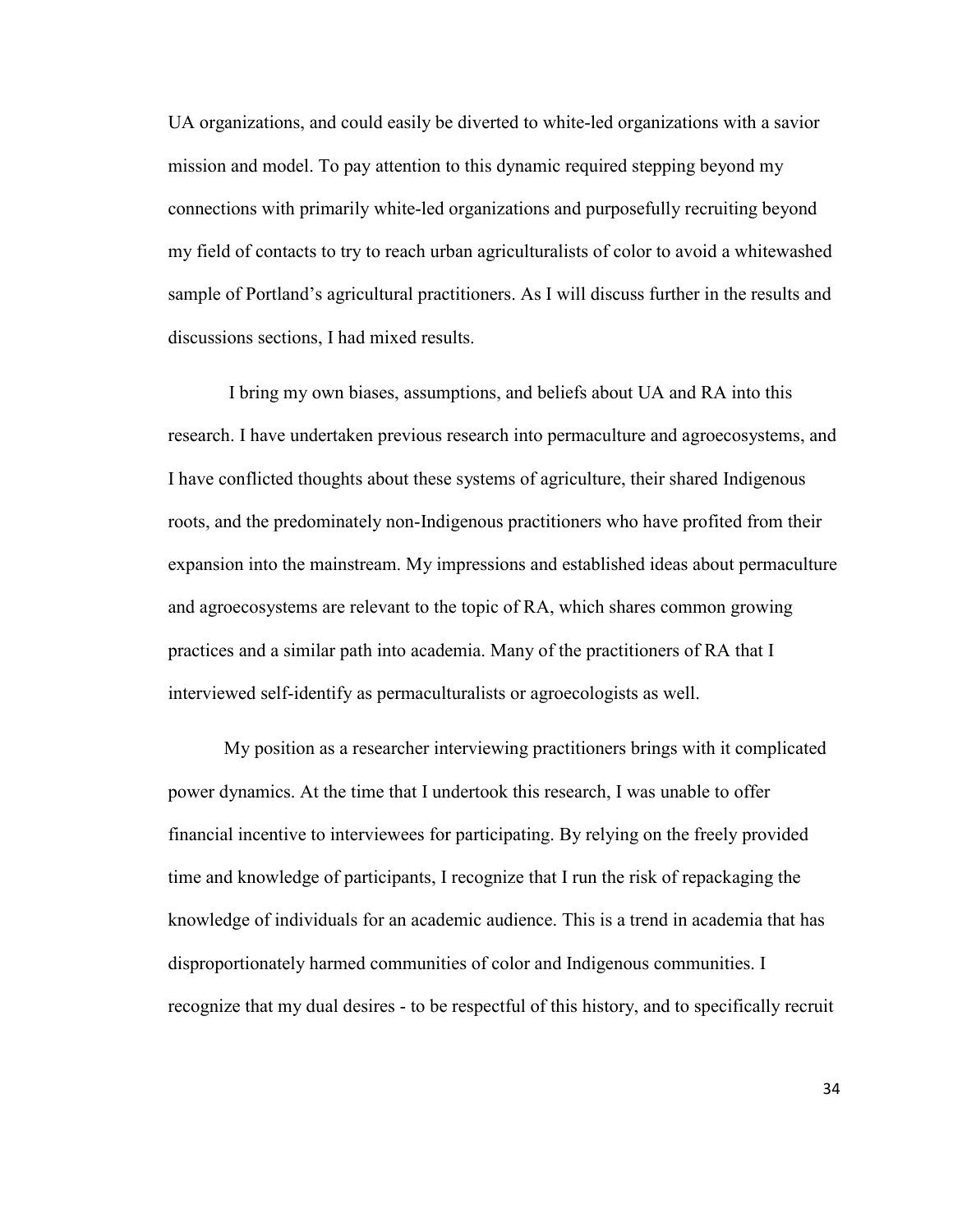urban agriculturalists of color and center their experiences – created tension and uncertainty for myself as a researcher, and potentially for my participants as well.

Finally, as I concluded the first draft of this thesis, I was hired as the Farm Manager for a new peri-urban agriculture project currently billing itself as regenerative in nature. As I continued to work on subsequent drafts of this thesis, my experiences attempting to employ practices such as cover cropping, solarization, drip and swale irrigation, and no-till on a new agricultural site, with limited staff and daylight hours, lent a new and powerful sympathy to my consideration of my participants' responses, which may be evident in how I interpret and discuss my results.

I include this Positionality section to encourage the reader to bear in mind myself as the researcher as an active and subjective force in the results and discussion that follow, and to invite feedback, critique, and ideas from other researchers with their own unique backgrounds and positionalities.

#### *Participant Selection*

Prospective organizations and individuals were identified through several methods. As a long-time participant in and employee of Portland UA organizations, I was able to use my own knowledge of and connections to the Portland UA community to identify potential interviewees. Next, I drew from the member organizations of the Oregon Community Food Systems Network (*Members*, n.d.). Finally, I employed snowball sampling techniques by asking interview participants to recommend potential alternate or additional organizations and individuals.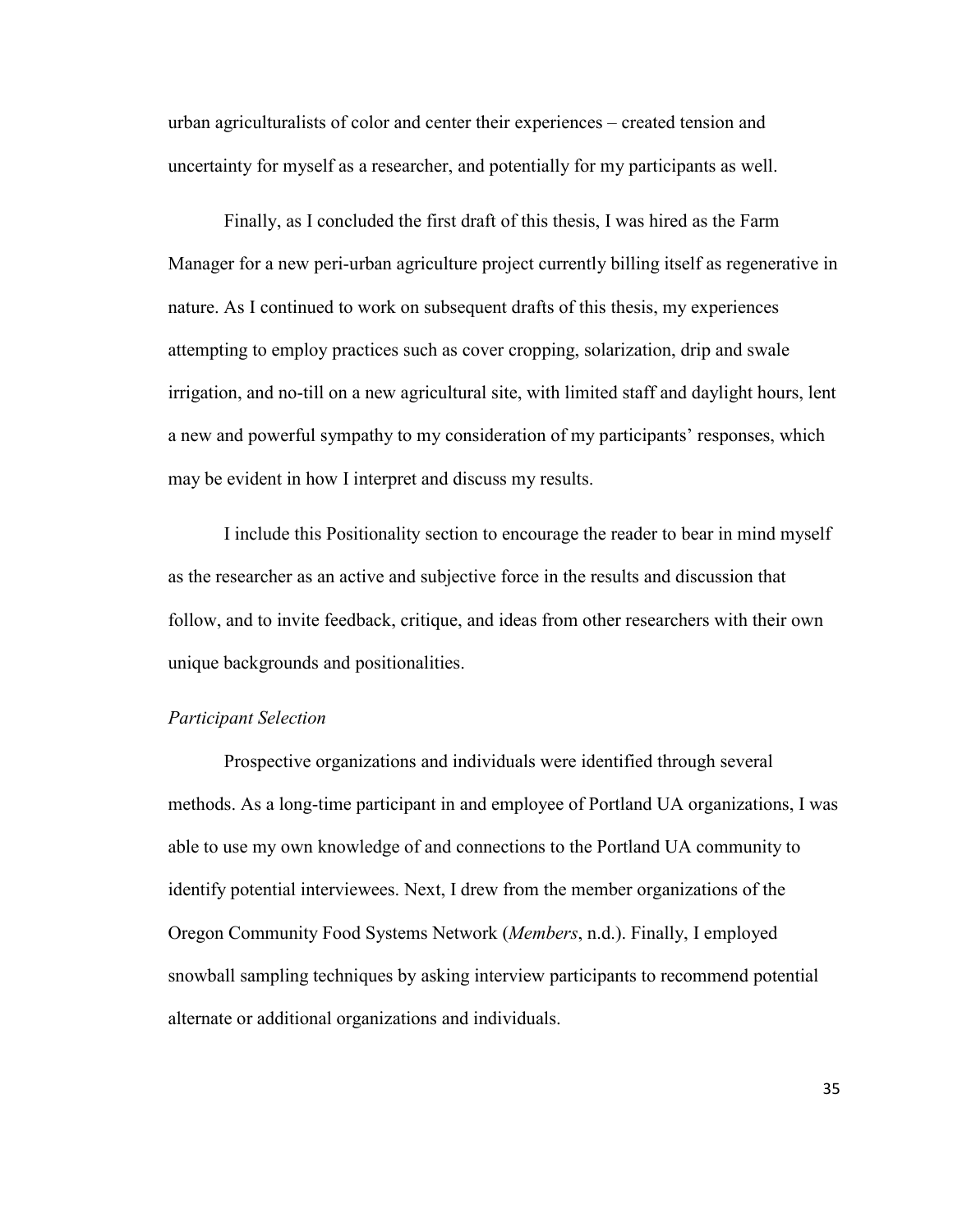To narrow the potential pool of interviewees, I used PCEF eligibility as a flexible selection factor. Organizations that met all PCEF grant application eligibility requirements (i.e. registered nonprofit, operating within the Portland city limits, and prioritizing service to communities of color and low-income communities) were prioritized for outreach. However, I did not require that participants only suggest further prospective interview candidates that met all PCEF eligibility requirements. Therefore, some interviewees identified through snowball sampling, while still engaged in potentially regenerative urban agricultural work, would not be eligible for PCEF funding.

## *Outreach and Participant Recruitment*

Between March  $1<sup>st</sup>$ , 2021, and March  $14<sup>th</sup>$ , 2021, I contacted 20 organizations to request an interview. The recruitment email that I used is included in Appendix II. I reached out to prospective organizations a second time if I received no response after ten days. Of the twenty initial prospective organizations, nine agreed, three declined, and eight did not respond to outreach. I recruited participants from two additional organizations via snowball sampling.

From these eleven participating organizations, I interviewed thirteen total participants – two interviews had two participants. Participants primarily represented nonprofits given my recruitment parameters, but also included one for-profit farm and three staff members of higher-education institutions eligible for PCEF funding via a nonprofit foundation arm of the institution. Interviewees held a variety of different positions within their organizations. Interviewee roles and duration of involvement in their organizations are summarized in the following table: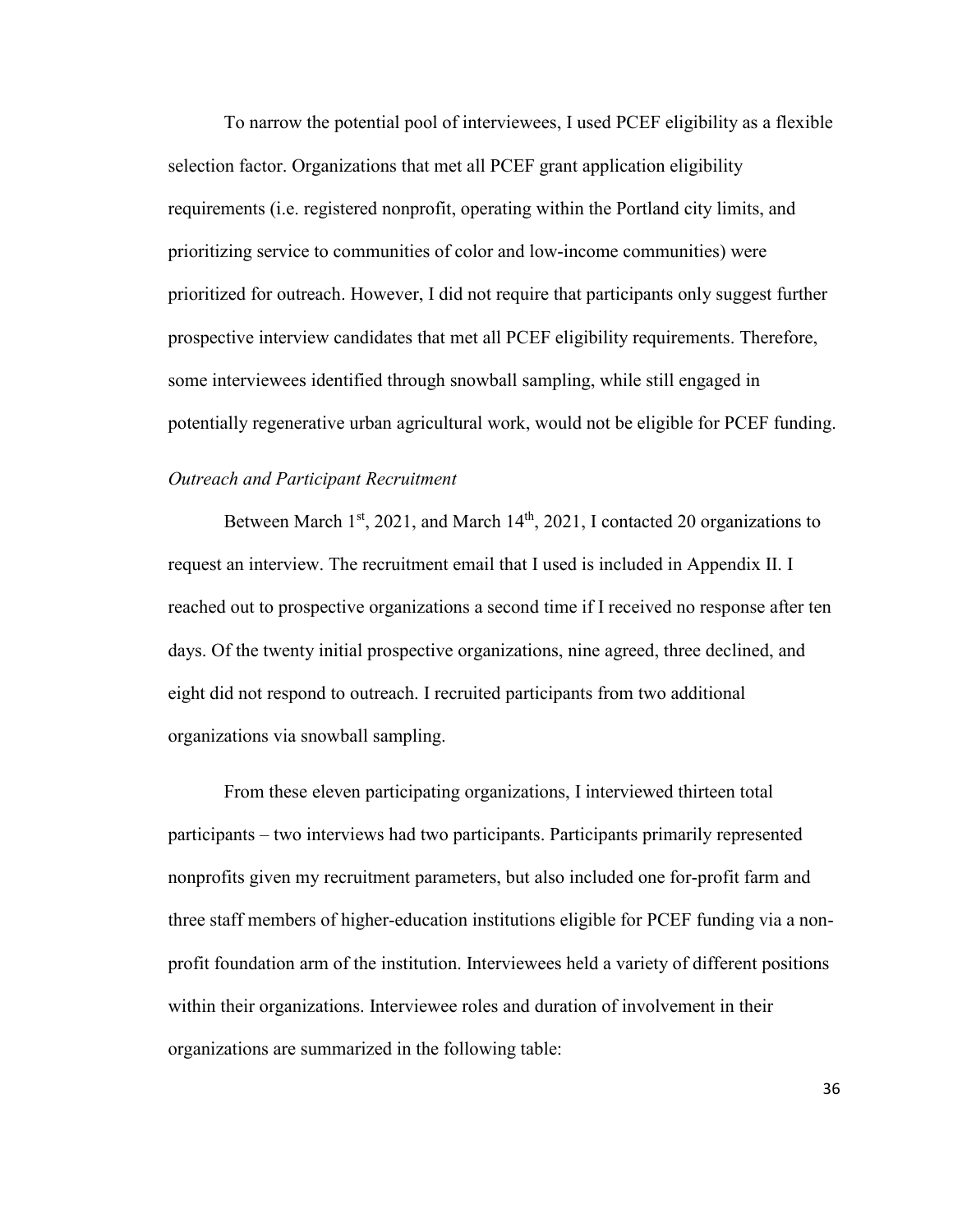| <b>Participant Role</b>   | <b>Number of Participants</b> |
|---------------------------|-------------------------------|
| Farm/Garden Manager       | 5                             |
| <b>Executive Director</b> | $\overline{4}$                |
| Staff Member              | $\mathfrak{Z}$                |
| Volunteer                 | $\mathbf{1}$                  |
| Employment                | <b>Number of Participants</b> |
| Full-Time                 | 8                             |
| Part-Time                 | $\sqrt{5}$                    |
| <b>Years in Position</b>  | <b>Number of Participants</b> |
| $0 - 2$                   | 6                             |
| $3 - 5$                   | $\sqrt{5}$                    |
| >5                        | $\sqrt{2}$                    |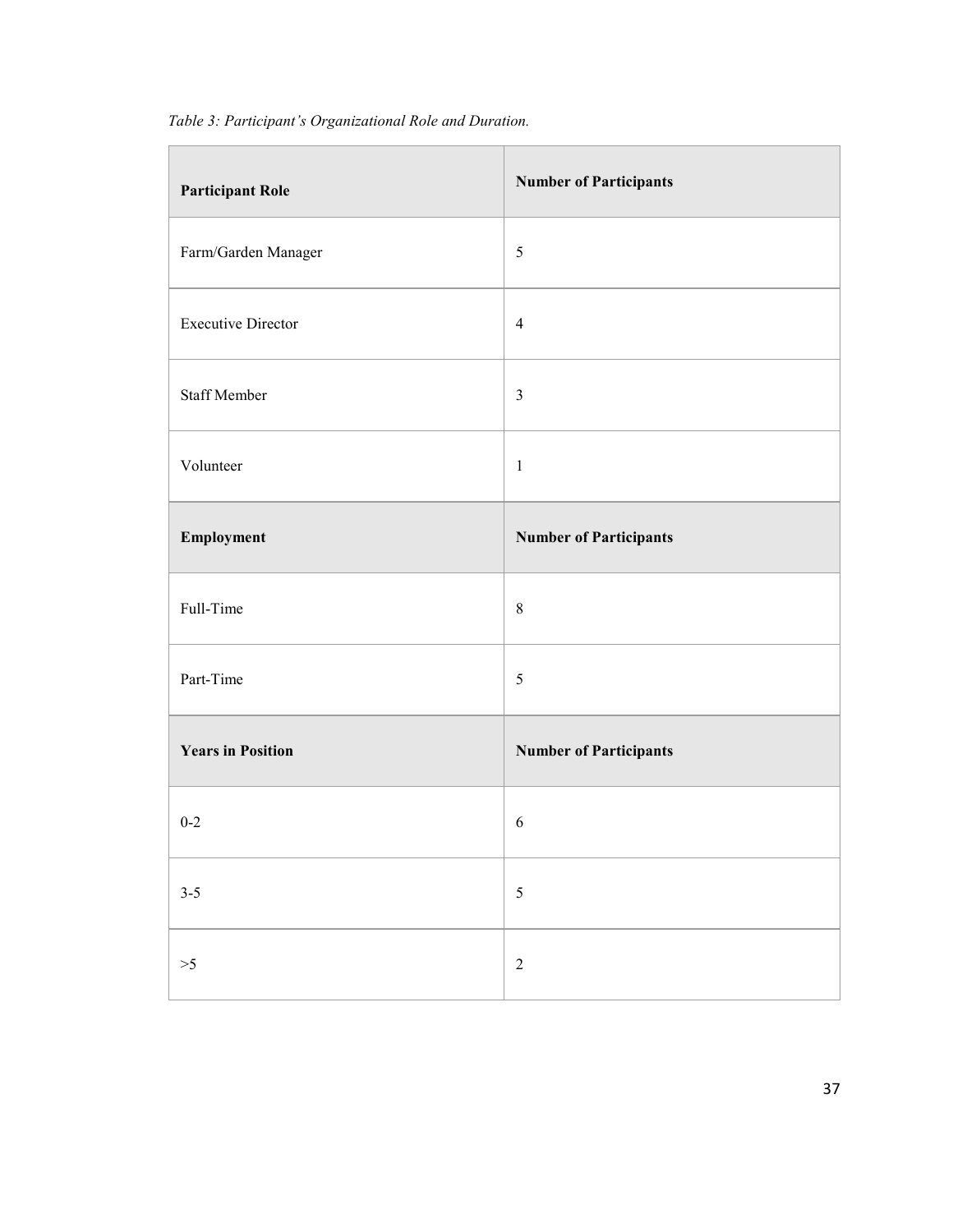Collecting demographic data was not the focus of my interviews, however topics of race, gender, and immigration status were present throughout the interviews. My participants skewed white but included two Black and two Latinx agriculturalists. Three participants self-identified as immigrants, and, when stated, gender was relatively evenly split between male and female. These demographics are not included in order to run any quantitative analysis of responses by race, gender identity, or immigration status, but to present a single data point in the landscape of literature on Portland's urban agricultural practitioners, and to contribute some small data to the growing body of literature investigating the racialized workforce dynamics of urban agriculture and food justice (Bradley & Herrera, 2016; Coplen & Cuneo, 2015; Fassler, 2021.

I interviewed candidates between March  $11<sup>th</sup>$ , 2021, and April  $6<sup>th</sup>$ , 2021. Interviews took place predominantly remotely over Zoom or phone call due to the Portland State University COVID-19 research requirements. Interviewees were asked for at most one hour of their time; final interviews ranged from 28 minutes to one hour and fifteen minutes.

#### *Interview Questions*

Interviews focused on participant's knowledge of regenerative agriculture, their experience with regenerative practices, the impacts they have seen or expect to see from regenerative practices, and any metrics they or their organization have used to measure the impact of their regenerative practices. Interview questions are included in Appendix I.

I used the term regenerative agriculture throughout interviews and throughout my results sections because it is the term I am focused on in this research, and because it is a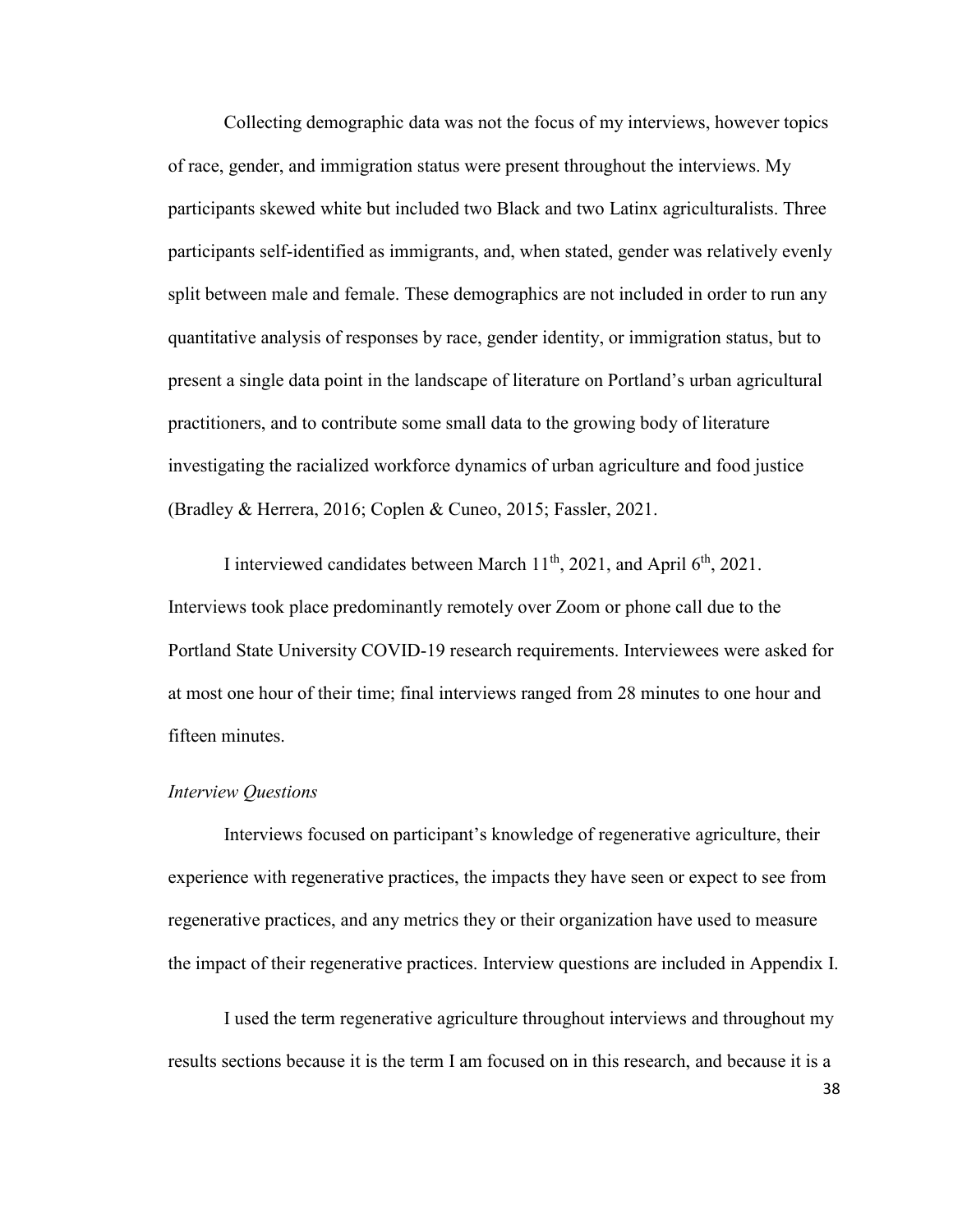term that PCEF eligible organizations may share familiarity with. However, I asked interview participants if there is another term that they use or associate with soil-building agricultural production. This research seeks in part to clarify overlap and differences between terms such as RA, organic agriculture, sustainable agriculture, permaculture, and agroecology, at least as understood and practiced by Portland's urban agriculturalists.

 In addition, I asked participants how they or their organization would use PCEF funding or other large-scale support to further their regenerative agricultural aims. Interview questions were flexible in nature – although I began each interview from the same base set of questions, the natural flow of the conversation with each participant varied. Thus, certain interviews focused more on certain subtopics than others. However, I focused on my three specific research questions in each interview, rephrased for interview purposes as:

- How do you define regenerative agriculture?
- What practices of regenerative agriculture do you/does your organization currently employ?
- How do you/does your organization measure regeneration in your agricultural projects?

With spoken interviewee consent, I recorded interviews for transcription using Zoom's built-in recording feature. Certain interviews took place over the phone and were not able to be recorded – for these I took notes during the interview and captured key elements immediately following the interview. Transcription was undertaken using Otter.ai and checked against interview recordings for accuracy.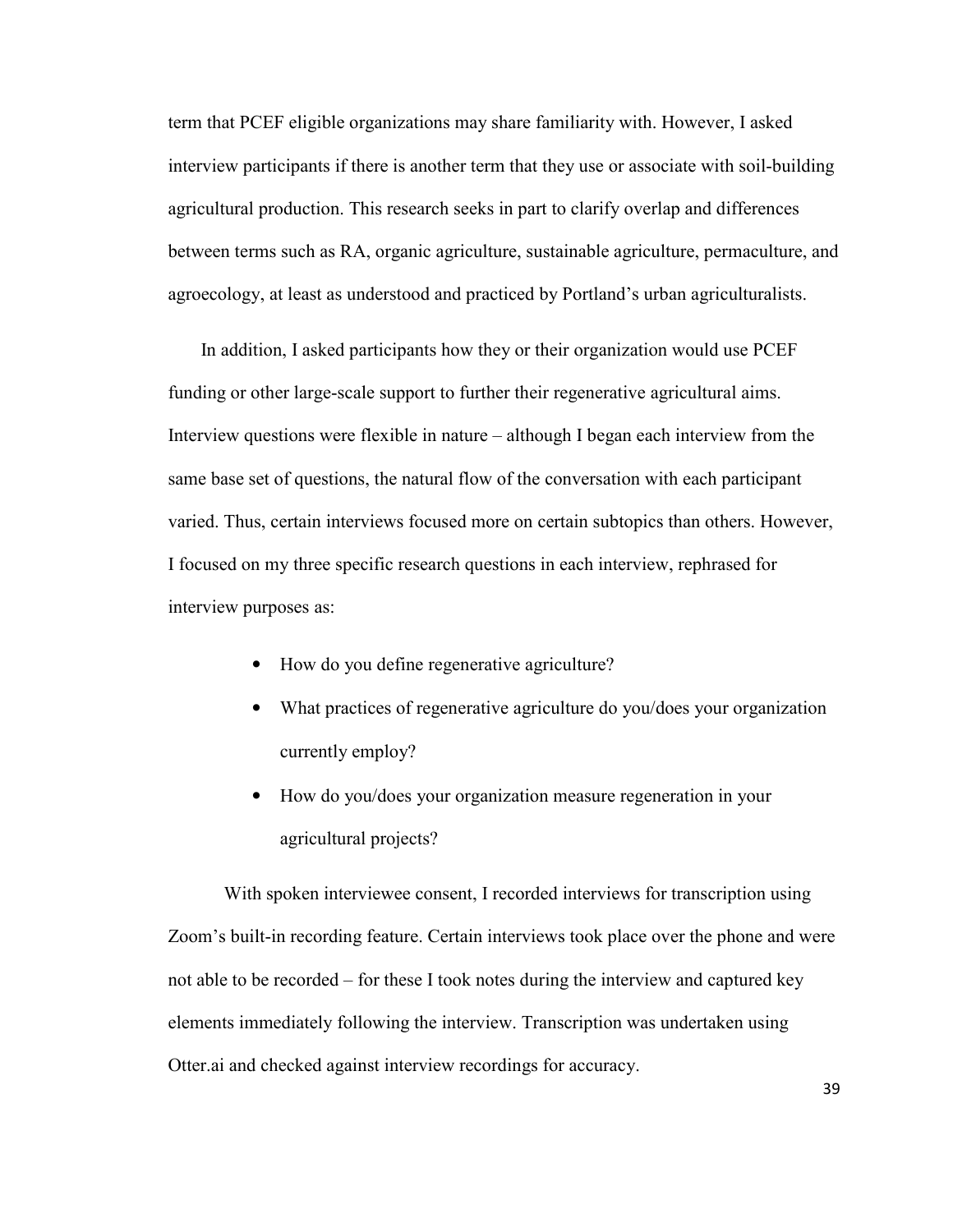# *Coding and Analysis*

Due to the small total number of participants, I coded manually using printed interview transcripts. Interviews were coded thematically using a hybrid approach. I developed a list of a priori codes using my knowledge of the subject matter, interview themes, and research goals. During the initial coding process, I relied on my initial codebook while also inductively coding for emergent themes. I used successive rounds of memo writing and coding to explore and refine both a priori and emergent codes, establishing four main themes as well as subthemes. In addition, I collected basic quantitative data on numbers of participants employing which regenerative practices, which methods of data collection, etc. Results, as well as discussion and limitations, will be covered in the next section.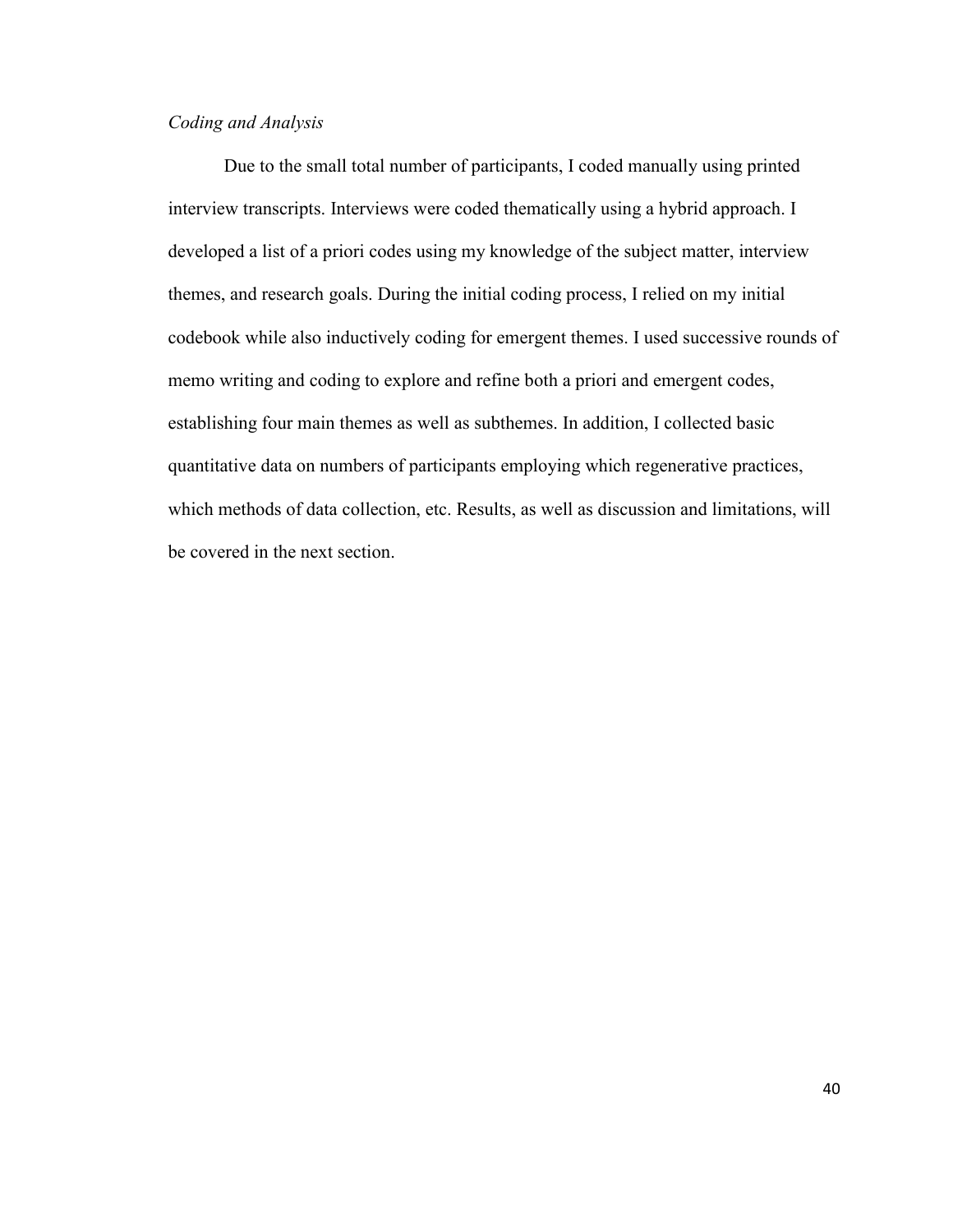### **Chapter Five: Results**

In this section I discuss the results of my interviews, divided into four main themes. First, I discuss findings on participants' definitions of and beliefs about RA, as well as preferred (and less preferred) terms to describe soil building agricultural practice. I discuss the metrics participant organizations employ to measure impact, as well as participant beliefs about the utility and accessibility of soil carbon testing specifically. Metrics are closely tied to opportunities for institutional funding – participant organization's reliance and beliefs about institutional funding and support for UA is a third theme. Finally, I discuss participant beliefs about the relationship between urban agriculture and regenerative agriculture, as well as emergent urban-specific facets of regenerative agriculture. Throughout, I refer to participant responses and basic quantitative data found in Table 4.

Unless specifically noted, perspectives on and definitions of RA shared throughout this thesis should be considered the view of the participant, not the organization they represent or for which they work. Practices and metrics used can be interpreted as organizational, not individual. Interview participants shared at times critical views of institutional funding streams and the concept of regenerative agriculture, while also representing organizations that had applied for or received PCEF funding. Because of the potential, however minute, for financial repercussions, neither participants nor organizations will be identified by name.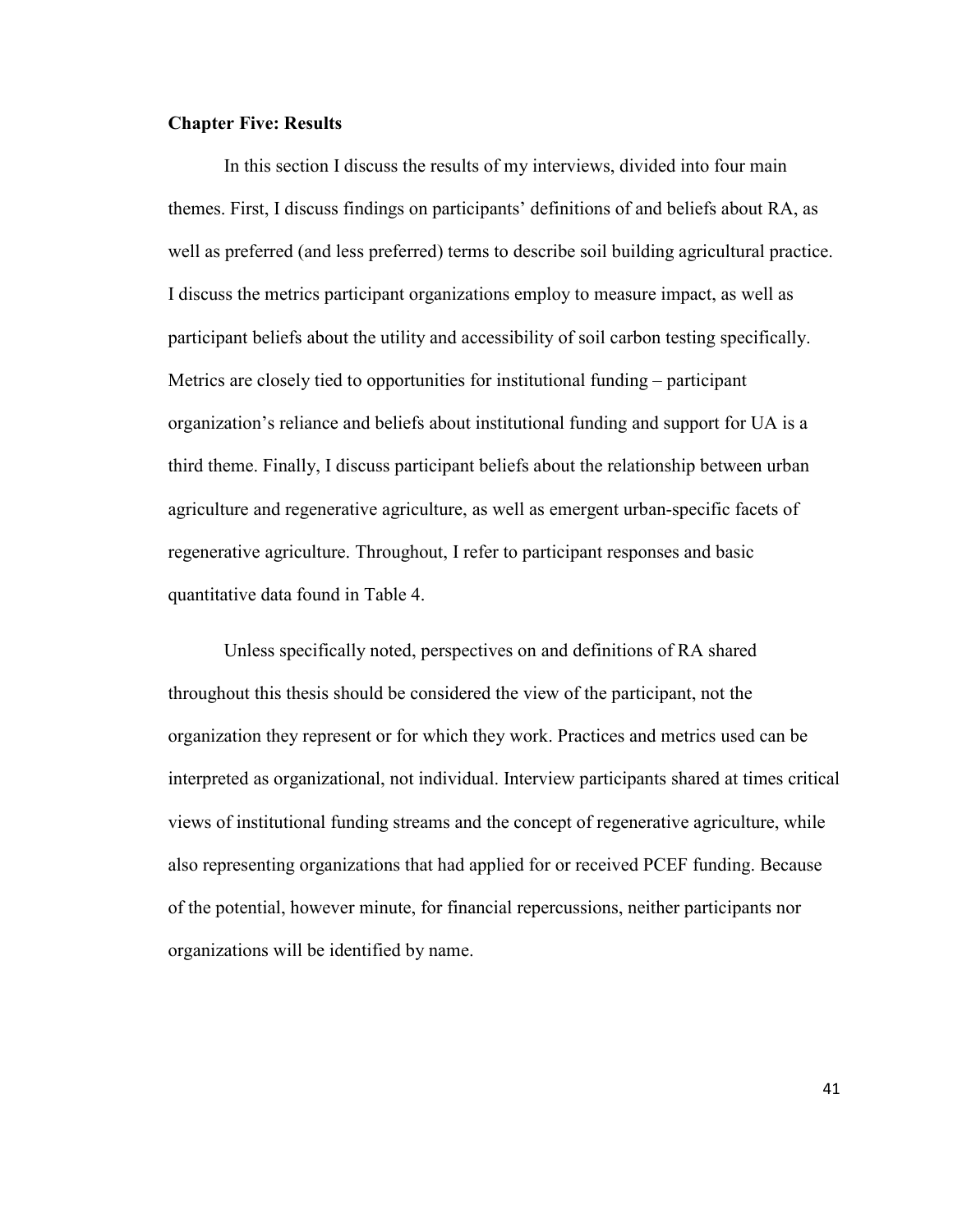## *Table 4: Results.*

| <b>RA Practice</b>                     | <b>Number of Respondents Practicing</b> |
|----------------------------------------|-----------------------------------------|
| No-Till                                | 10                                      |
| <b>Biodiversity Encouragement</b>      | 10                                      |
| Composting                             | 9                                       |
| Diversified Crop Production            | 7                                       |
| Cover Cropping                         | 6                                       |
| No Spray                               | 6                                       |
| Hand-Scale Practices                   | 6                                       |
| Youth Education                        | 6                                       |
| Perennial Production                   | 6                                       |
| Drip Irrigation                        | 5                                       |
| Mulching                               | $\overline{4}$                          |
| "Doing Less"                           | $\mathfrak{Z}$                          |
| Listening                              | $\overline{2}$                          |
| <b>Tasting Soil</b>                    | $\overline{2}$                          |
| Solarization                           | $\overline{2}$                          |
| Microbial/Fungal Focus                 | $\overline{2}$                          |
| Swale Irrigation                       | 1                                       |
| Organic Seed Use                       | 1                                       |
| <b>Companion Planting</b>              | $\mathbf{1}$                            |
| Seed Saving                            | 1                                       |
| Livestock Integration                  | 1                                       |
| <b>Metric of RA Impact</b>             | <b>Number of Respondents Employing</b>  |
| Interest in Future Soil Carbon Testing | 6                                       |
| Pounds of Food Produced                | $\sqrt{5}$                              |
| Soil Organic Matter Testing            | $\overline{4}$                          |
| Site Photos                            | $\overline{4}$                          |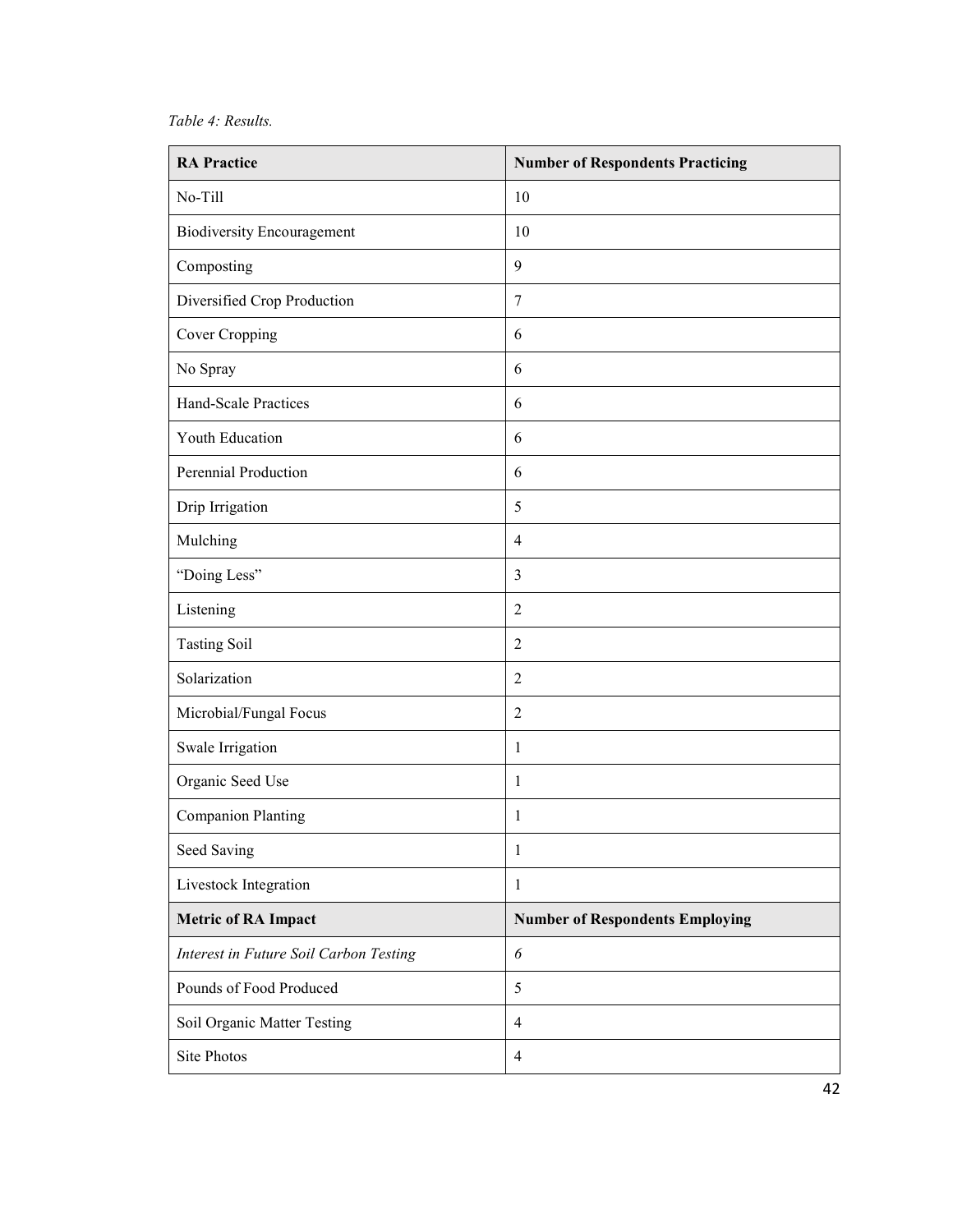| Soil Color                                      | $\overline{3}$               |
|-------------------------------------------------|------------------------------|
| Number of People Served                         | $\overline{2}$               |
| Pounds of Compost Created                       | $\overline{2}$               |
| <b>Volunteer Hours</b>                          | $\overline{2}$               |
| Visual Assessment of Soil Fungi                 | $\overline{2}$               |
| <b>Species Count</b>                            | $\mathbf{1}$                 |
| <b>Pest Pressure Decreases</b>                  | 1                            |
| <b>Labor Hour Decreases</b>                     | 1                            |
| Participant Surveys                             | $\mathbf{1}$                 |
| <b>Portland Clean Energy Fund Participation</b> | <b>Number of Respondents</b> |
| Aware of PCEF Funding                           | 10                           |
| PCEF Grant Applicant                            | $\overline{7}$               |
| PCEF Grant Recipient                            | 5                            |
| <b>Funding Priority</b>                         | <b>Number of Respondents</b> |
| Staffing                                        | 7                            |
| Community Education                             | $\overline{4}$               |
| <b>DEI</b> Initiatives                          | $\overline{4}$               |
| Clean Energy Infrastructure                     | $\overline{2}$               |
|                                                 |                              |
| Outreach/Program Expansion                      | $\overline{2}$               |
| Composting Infrastructure                       | $\mathbf{1}$                 |
| <b>Perennial Planting</b>                       | 1                            |
| Cross-Organization Collaboration                | $\mathbf{1}$                 |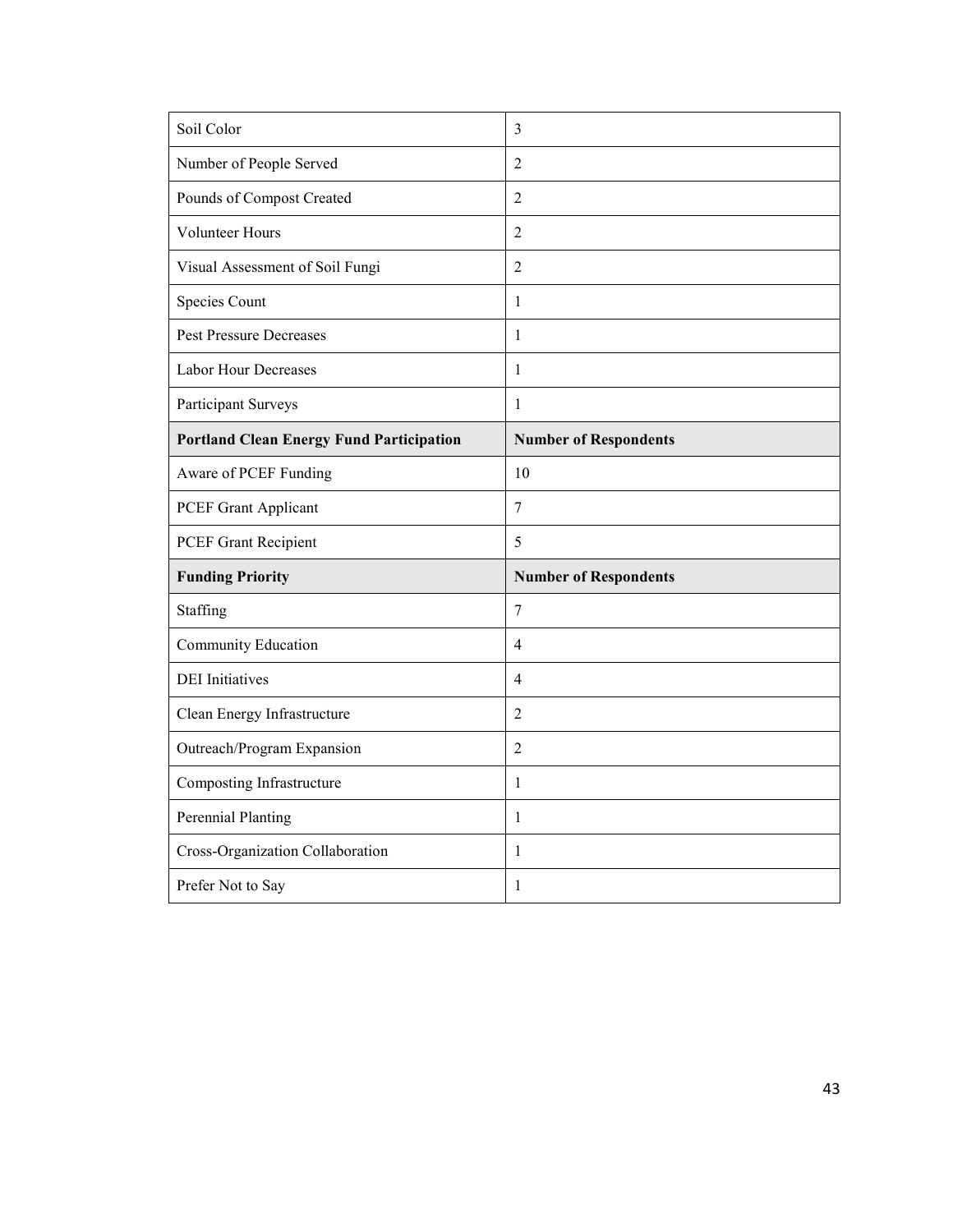## *Is Anyone Practicing Regenerative Agriculture?*

Participants were asked their personal definition of RA. Although definitions did vary, a personal definition that captured many of the elements shared across respondents is:

"What would be considered organic best practices using on-site inputs as much as possible, but then also considering the full life cycle of the [site], including transportation, and a huge chunk also being the social component – regenerative agriculture [needs] to concern the human, emotional, social, and economic elements."

To me, my most interesting finding is that very few participants – even those advertising their organization as practicing RA - felt a strong connection or alignment to the specific term "regenerative agriculture." Only two identified RA as the best or most accurate term for their agricultural beliefs and/or practices. Notably, one of those participants was part of one of my two person interviews, and their organization partner disagreed, offering "partnership [with the land]" as a preferred term to RA. Four of the participant organizations have public-facing information that specifically includes the terms "regenerative" and "regenerative agriculture" – when asked, these participants all expressed discomfort with the term RA and shared alternate terms they preferred.

When asked what term(s) or phrase(s) they preferred to describe "regenerative" agriculture or practices, participants offered a variety of words and phrases, some unique and many overlapping. Among the most common were "Indigenous practices," "resilience," and "closed loop." Other terms that participants offered included "balanced farming," "sustainable," "partnering [with the land]," "ecologically grown," and "humble/humility."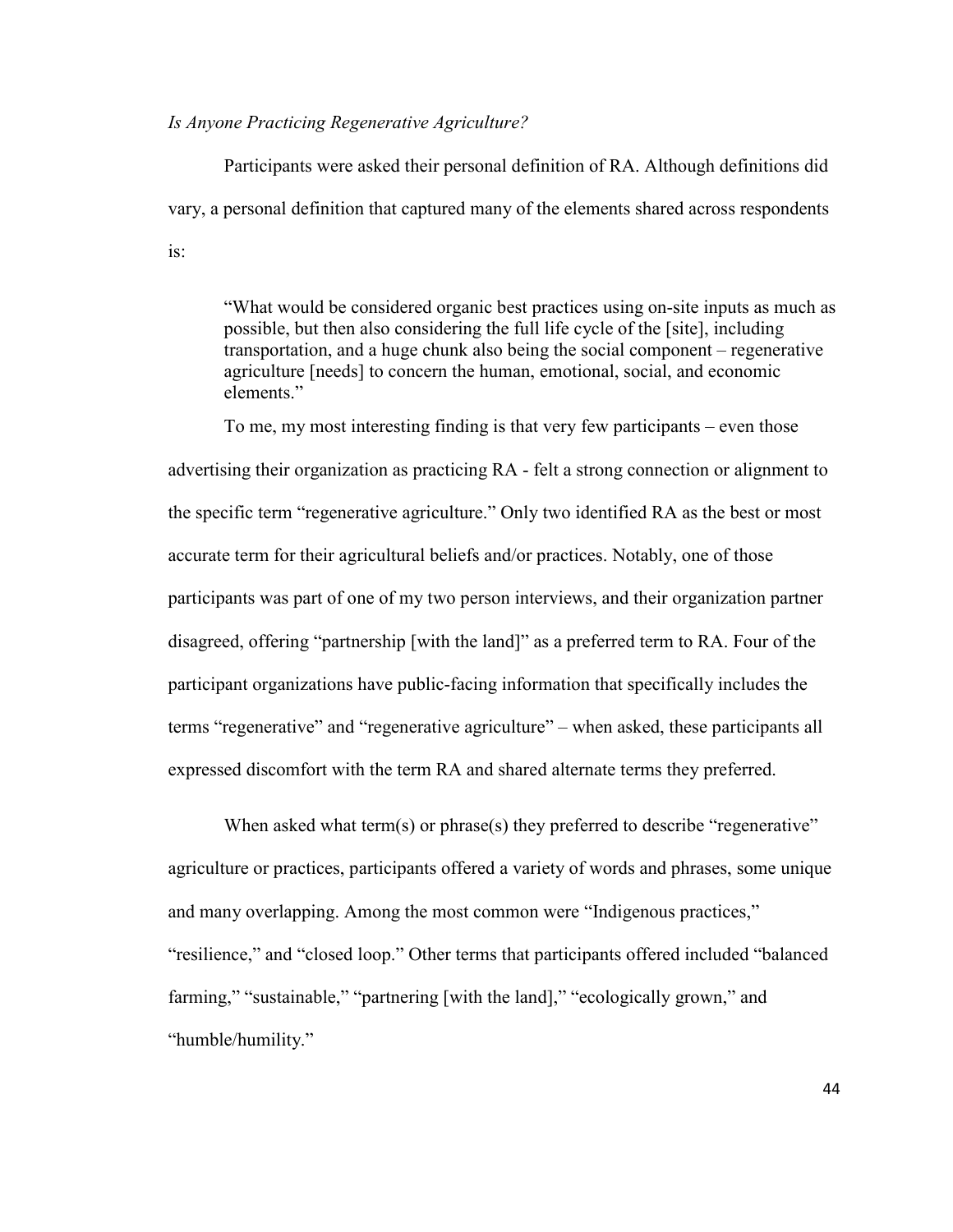An alternate term or phrase used by many participants that requires deeper analysis is permaculture. Of thirteen total participants, four participants named permaculture and permaculture practices as akin to but more positively impactful than the practices they associated with RA. However, a separate three participants noted similarities to permaculture but expressed doubts and critiques about permaculture and the permaculture movement, positioning regenerative agriculture as a preferable or more inclusive term than permaculture. Said one participant:

"I don't like using [permaculture]. Because permaculture […] has become very cultlike, in some ways, and very whitewashed, and like, all the principles being attributed to […] white men in the [19]60s."

This split among participants on whether permaculture is synonymous to, better than, or worse than regenerative agriculture as a term hinges on many of the differences discussed in this research comparing permaculture and RA; their disparate yet similar histories, the demographics of their advocates, and the aims of their movements.

Several participants described their skepticism towards the term RA in relation to other agricultural movements. Participants likened RA as a term to "organic," and "sustainable," words which they described as once holding specific meaning regarding agricultural practice but becoming corporate or institutional buzzwords over time. "It's that shiny penny phenomenon, the new sexy thing" said one. "Regenerative agriculture is a much newer term […] we were talking about cover crops like fifteen years ago," said another. Participants who are also PCEF recipients recognized that RA is the term of the day receiving institutional funding and were willing to use it to access said funding, but did not feel that it fully or accurately captured their practices or values.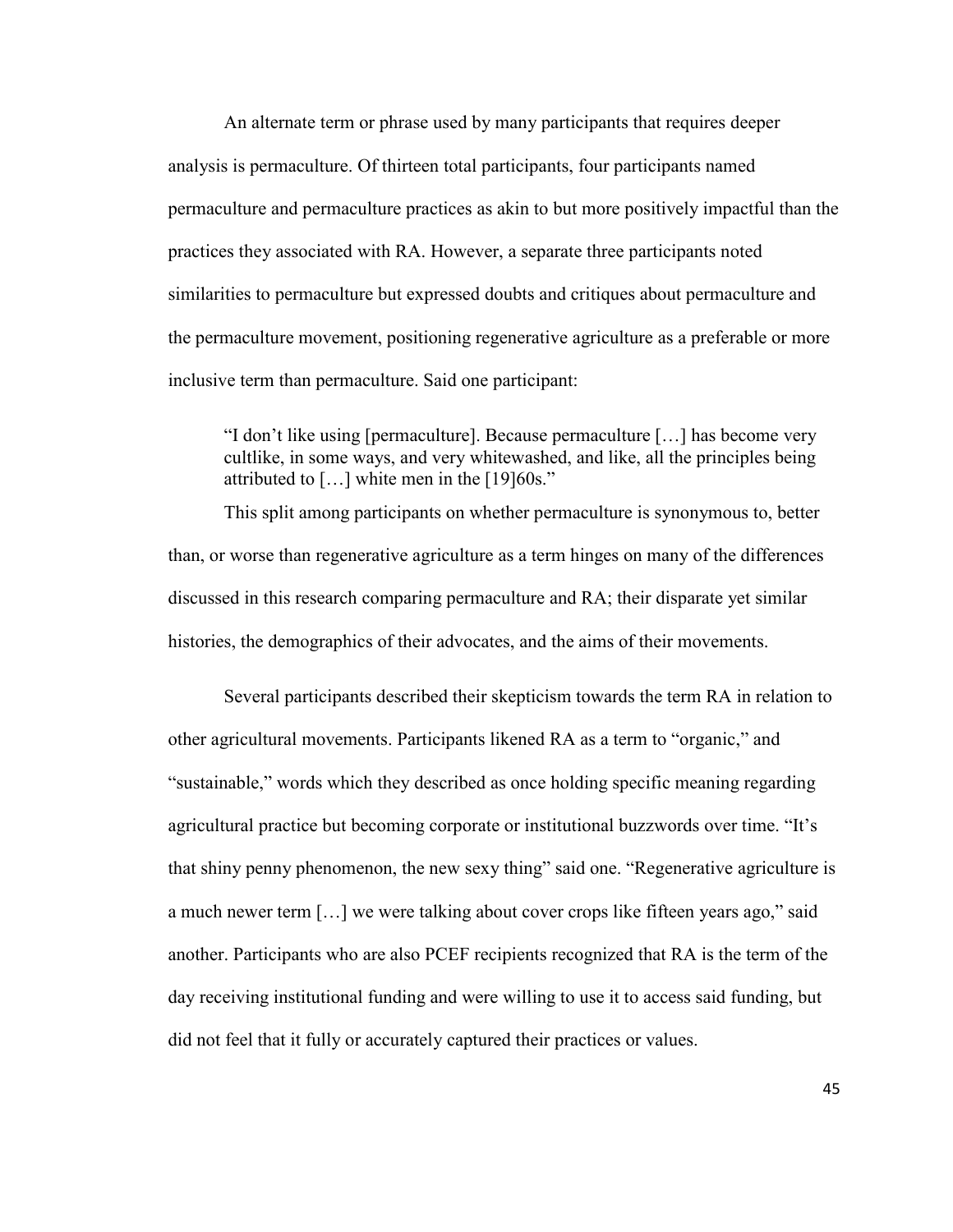The majority spoke critically of the adoption of the term RA by predominantly whiteled settler organizations. They described the underlying philosophies and methods as based on Indigenous growing practices, as well as on practices adopted by Black farmers in the United State in response to institutional barriers to funding and support. Said one participant:

"Regenerative agriculture is not a new concept, right? [But], you know, we're putting a new spin on it. And so […] I don't want this to be whitewashed. I don't want this to be all of a sudden, like, "cool, Portland's doing regenerative agriculture, yes, finally!" [G]o talk to some Indigenous Mayan farmers, go talk to Indigenous Hawaiian farmers, like, go talk to the Japanese farmers who've been doing this for generations, and have the concept down. We're not inventing something new. We're trying to understand it."

One participant took this discomfort with the term RA farther, positioning RA and the

regenerative agriculture movement as obfuscating legacies of colonialism and deflecting

from the true depth of behavior change needed to achieve beneficial results:

"I think there are a lot of technical or practical approaches to regenerative agriculture, but the key for me has to do with the fact that we need to do that to begin with. [It's] really important to recontextualize that, because I don't think we have any idea what we're even trying to get back to when we say regenerative. Regenerate to what?...In my opinion, we have to create anew. Because the inhabitants who were here that made those cultures possible are gone today. There aren't, you know, 70 million or 120 million, pick your number, bison roaming the open plains anymore, there aren't flocks of birds that can darken the sky for days, right? [So] that's what I think about when I think of regenerative agriculture. I don't think it's actually a thing that can happen. I think just like the people before us we have the capacity to create culture. It's gonna be a lot more complicated these days. But at least speaking about the task at hand honestly…if we can't talk about it, how are we gonna do it?"

For many participants, including the participant quoted above, the practices they

employed and their connection to agriculture was deeply personal. Participants named

family members and mentors as instrumental in bringing them to urban agriculture,

shared personal emotional, spiritual, and physical connections to the land on which they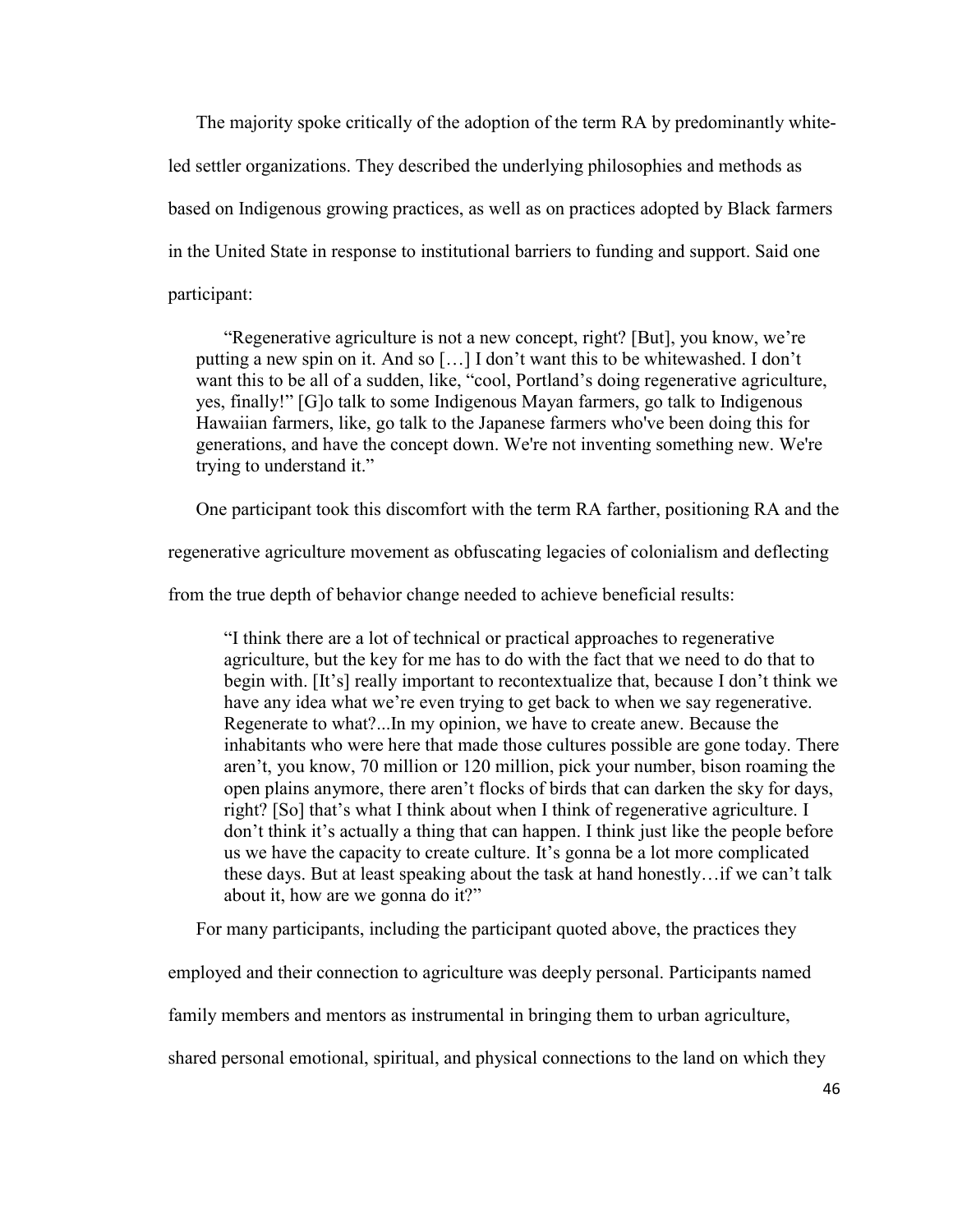worked, and spoke of the philosophical underpinnings of their practices. Many shared an agricultural philosophy that I have tentatively deemed for the purposes of this research "human/ecosystem connection," recognizing the holistic aims and impacts of their practices as beneficial for soil, plant, and animal biodiversity, as well as for human communities and their own personal development. Those who expressed their personal reflections on human/ecosystem connections shared some common themes, namely:

- A recognition of pests, weeds, and other agricultural challenges as elements of an ecosystem at work, not enemies,
- The agricultural benefit of human inputs of time, thought, and creativity,
- A desire to work at a smaller scale, minimizing mechanical and chemical inputs, and
- A personal fulfillment stemming from agricultural work.

Given this focus on holistic human/ecosystem connections, it is perhaps unsurprising that very few participants saw soil carbon sequestration as the be-all-end-all of their personal or organizational aims and impacts. Participants expressed doubts and confusion around the reasoning behind soil carbon sequestration as a metric of RA success, as well as around the utility and accessibility of existing soil carbon testing. These findings, as well as metrics employed by participant organizations to measure impact, are discussed in the next section.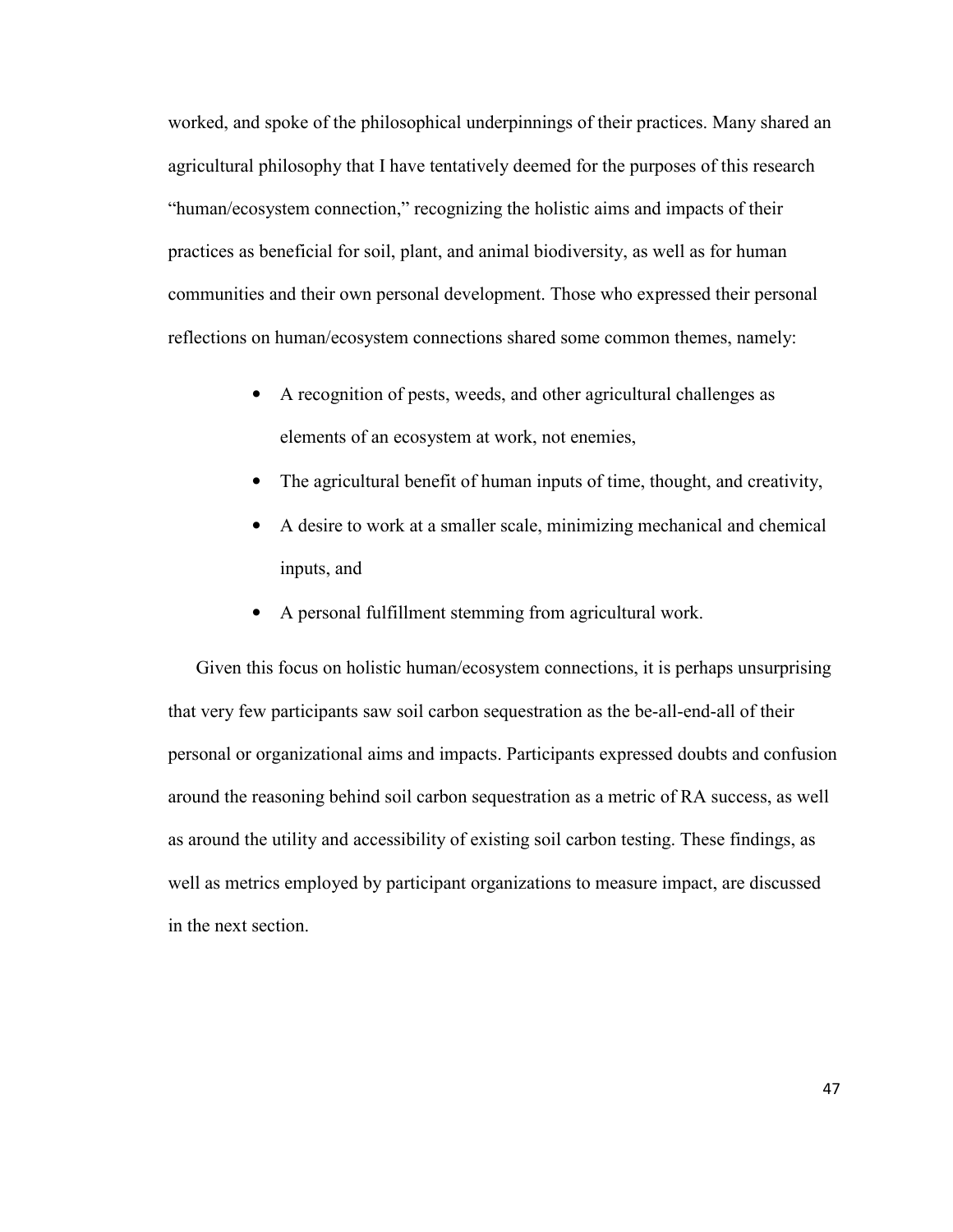# *Soil Carbon Testing: A Worthwhile Investment?*

*Table 5: Metrics Employed by Participant Organizations.* 

| <b>Metric of RA Impact</b>             | <b>Number of Participants</b> |
|----------------------------------------|-------------------------------|
| Interest in future soil carbon testing | 6                             |
| Pounds of food produced                | $\sqrt{5}$                    |
| Soil organic matter testing            | $\overline{4}$                |
| Site photos                            | $\overline{4}$                |
| Soil color                             | $\mathfrak{Z}$                |
| Number of people served                | $\overline{2}$                |
| Pounds of compost created              | $\overline{2}$                |
| Volunteer hours                        | $\overline{2}$                |
| Visual assessment of soil fungi        | $\overline{2}$                |
| Species count                          | $\,1\,$                       |
| Pest pressure decreases                | $\mathbf 1$                   |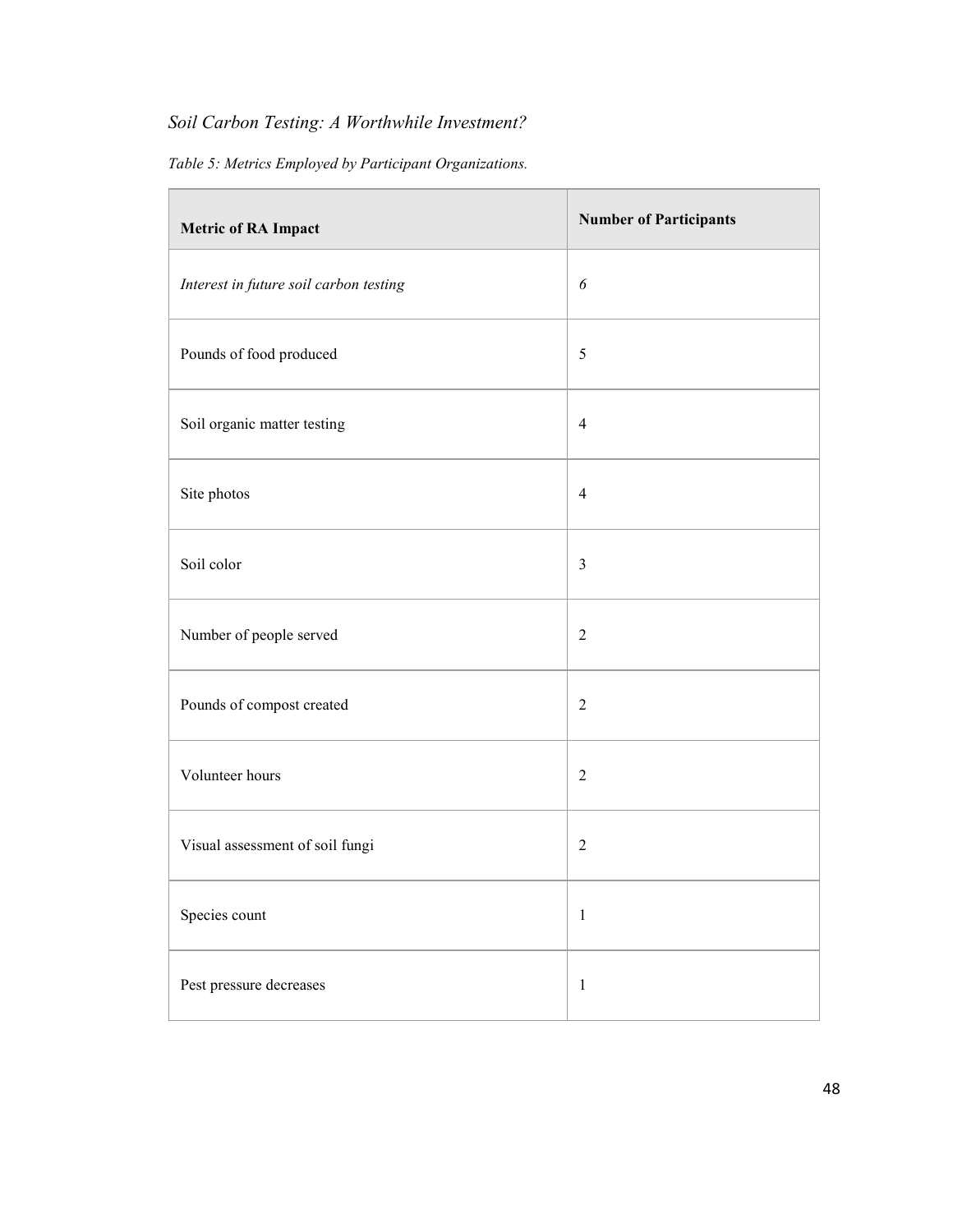| Labor hours decreases |  |
|-----------------------|--|
| Participant surveys   |  |

Participants were asked what, if any, metrics they used to measure their "regenerative" impact. Results are shown in Table 5.

No one metric was employed by even half of my participants. The most commonly employed metrics were pounds of food produced, soil organic matter testing, and site photos. Other metrics participants named include qualitative measures such as the color of the soil, the presence of soil fungi, impressions of reduced pest pressures over time, and impressions of reduced labor hours over time. Quantitative metrics used by participants included species count of animals on site, number of organizational participants served, participant survey results, volunteer hours, and pounds of compost produced on site.

Participants were asked if they had performed any tests to measure the soil carbon sequestration potential or impact of their practices. If they had not, participants were asked if they would be interested in soil carbon testing for their site. Six participants expressed interest in soil carbon testing but were uncertain how to access testing. However, no participant believed they had successfully undertaken any such testing.

Four participants had done testing to determine the organic matter content of their soil. Participants were not asked to specify which soil organic matter test(s) they had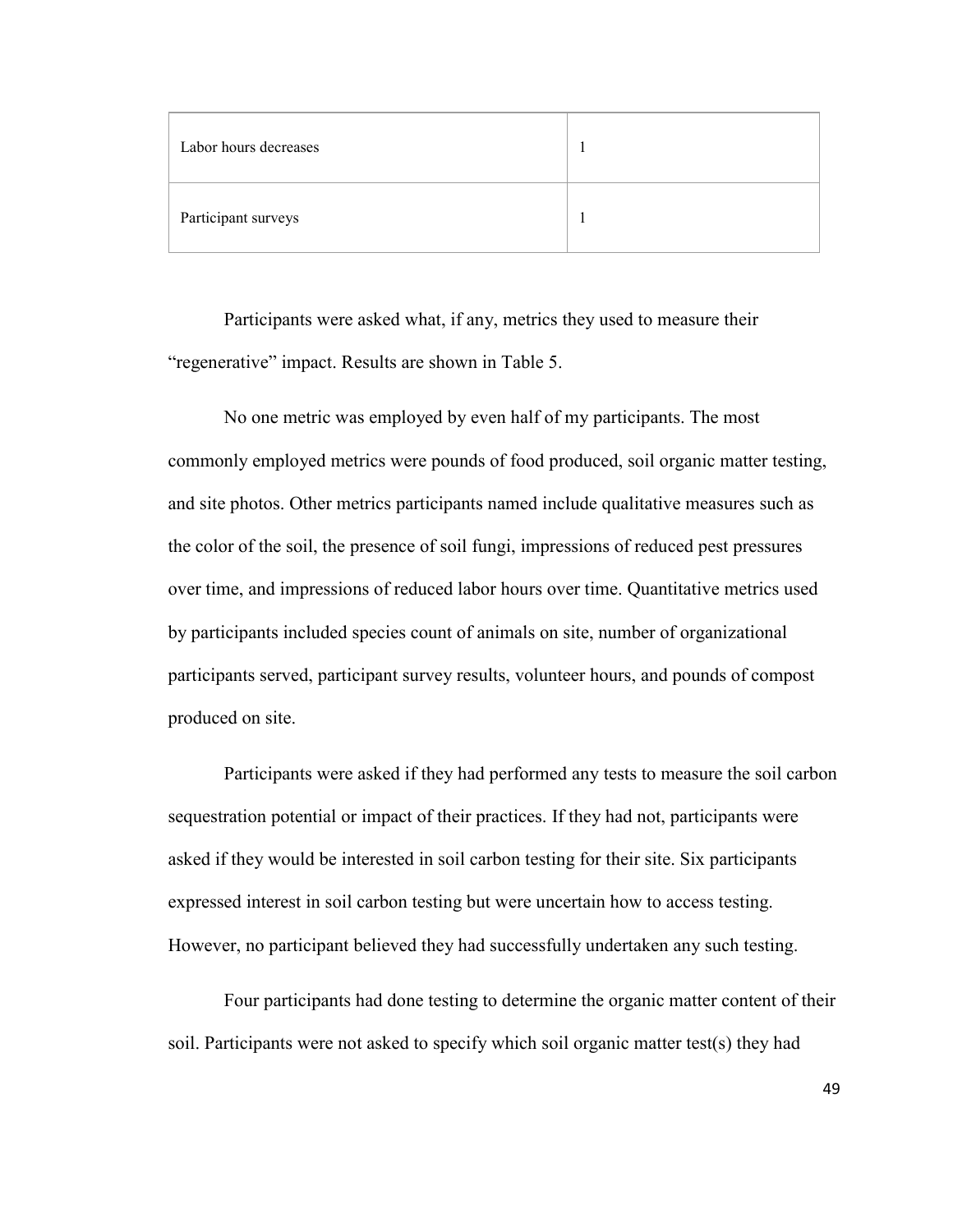undertaken, however given the accessibility constraints of the Walkley-Black and dry combustion tests (Sullivan et. al., 2019), it is most likely these participants used the Loss on Ignition (LOI) test.

Notably, two participants who had used SOM testing in the past expressed interest in soil carbon testing, and confusion over the similarities and differences between SOM and SOC testing. SOM is not directly measurable, and therefore SOM and SOC are measured using the same three major tests (Sullivan et al., 2019). The general uncertainty among my participants regarding what constitutes soil carbon testing is reflective of broader practitioner uncertainty in the literature (Johns, 2017; Welsch et al., 2019).

Participants expressed concern over the cost of the testing, the accuracy of the results, and confusion over how to access the necessary materials and equipment for testing. Some participants expressed deeper doubts about the outcome of relying on soil carbon testing as a means of measuring regenerative impact. Participants raised concerns that soil carbon testing would not capture the whole story of sequestration potential, that testing was a means of accessing funding but not a useful agricultural tool, and that regardless of the outcome, utilizing soil carbon sequestration as a measure of success for regenerative work on small urban lots was not an achievable metric of success. Said one participant, "I just don't believe that that can break even on an urban scale. I just don't think urban agriculture can capture as much carbon as is released even taking the bus to and from the gardens." This final concern will be discussed in more depth in the final section on UA specific features of RA.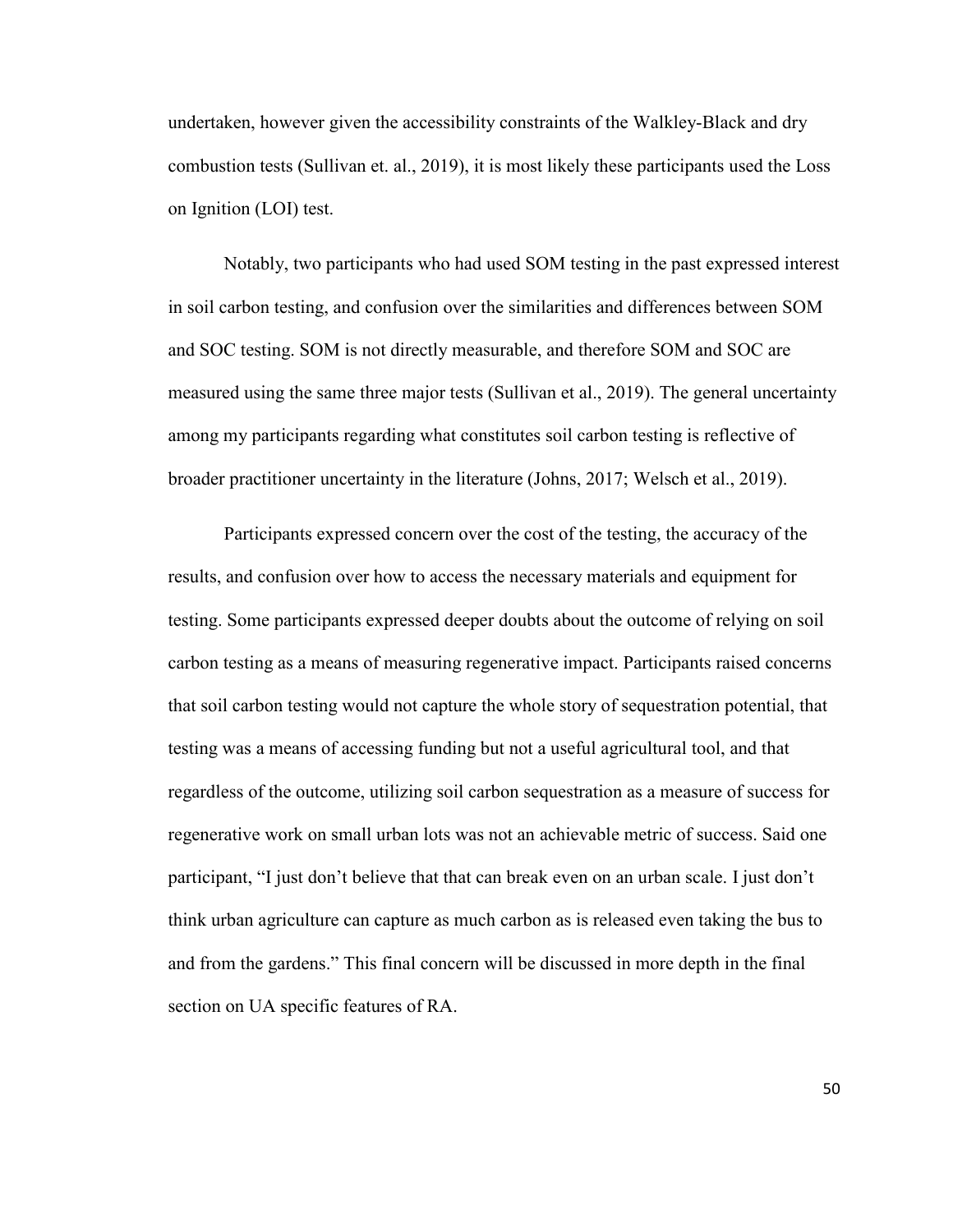Four of the participants who had either applied for or received PCEF funds expressed a plan to pursue future soil carbon testing specifically because it is a metric of success suggested by PCEF. By undertaking soil carbon testing, the participants may align themselves with the potential for greater future funding. This approach to data collection and utilization to access institutional funding, as well as the complex emotions and beliefs that participants discussed in relation to institutional funding for regenerative agriculture, will be discussed in the next section.

# *PCEF, Funding, and the "Tenuous Relationship"*

| Table 6: PCEF Awareness and Funding Priorities. |
|-------------------------------------------------|
|                                                 |

| <b>PCEF Participation</b>            | <b>Number of Participants</b> |
|--------------------------------------|-------------------------------|
| Aware of PCEF funding                | 10                            |
| Organization had applied for funding | 7                             |
| Organization recommended for funding | 5                             |
|                                      |                               |
| <b>Funding Priority</b>              | <b>Number of Participants</b> |
| Staffing                             | $\overline{7}$                |
| Community Education                  | $\overline{4}$                |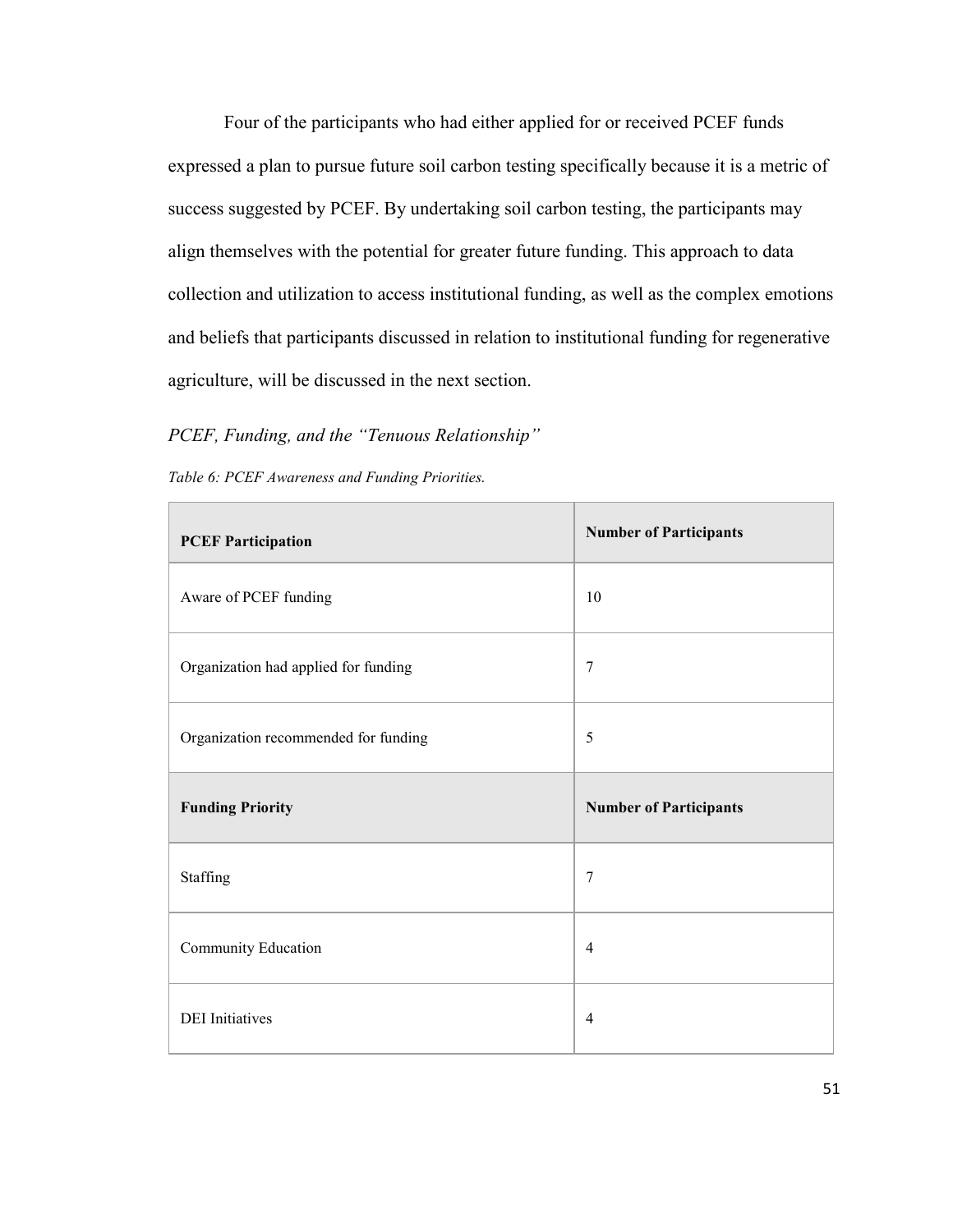| Clean Energy Infrastructure        | $\overline{2}$ |
|------------------------------------|----------------|
| Outreach/program expansion         | $\overline{2}$ |
| Composting infrastructure          | 1              |
| Perennial planting                 | 1              |
| Cross-organizational collaboration | 1              |
| Prefer not to say                  | 1              |

Of the participants, a majority were aware of PCEF and PCEF funding for regenerative agriculture projects. Seven had applied or partnered on an application, and five had been recommended for funding at the time of our interview. These results are shown in Table 6. All participants, regardless of whether they had applied for or received PCEF funding, were asked what they would do with PCEF funds or another large funding opportunity. Answers are in Table 4. By far the most common answer was increased funding to staffing and new position creation – ten participants noted increased staff capacity as a high priority for funding. Four participants named educational programming as a high priority for PCEF or other funding, and four participants named DEI work as a high priority for funding. For some participants, these three funding goals were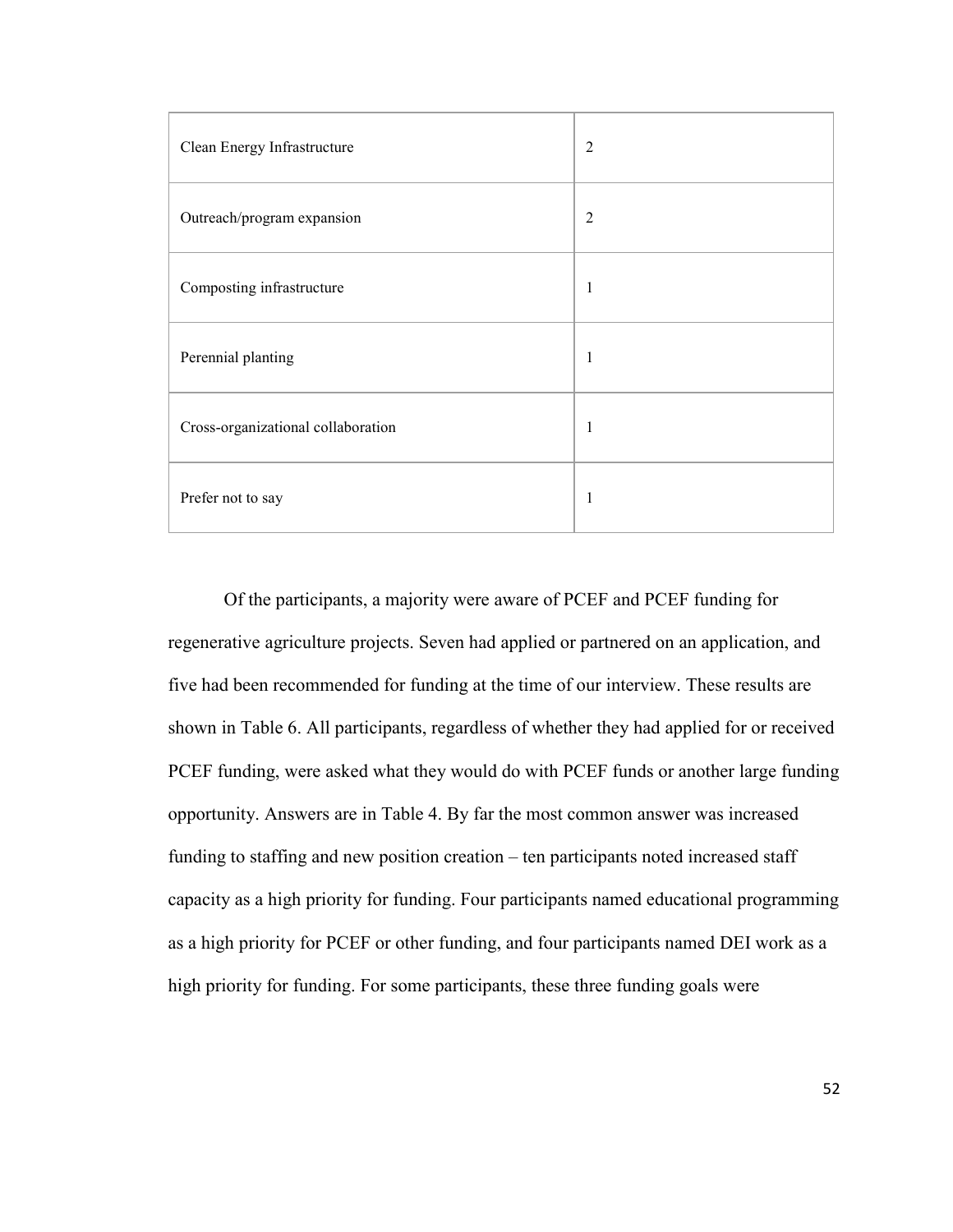inextricably linked, i.e. funding paid staff representative of PCEF's target communities to provide community education.

Other priorities named by participants included infrastructure improvements, for composting and clean energy provision, as well as outreach and program expansion, perennial planting and maintenance, and cross organizational collaboration.

Many participants expressed doubts that PCEF would be able to provide stable funding for staffing and program expansion. Said one participant, "It'd be awesome if something like that could actually provide a secure source of funding, but usually grants don't do that. Usually grants are not about funding people's positions."

Almost all participants represented nonprofit or nonprofit-affiliated agricultural organizations operating within the Portland city limits. Of these participants, many expressed excitement at the possibility of grant funding via PCEF, but many also expressed doubts and frustrations related to their organization's nonprofit status and reliance on larger institutions for funding. One participant summed up the feelings of many, describing their organization's reliance on the state of Oregon and other largescale institutions for funding and land access as a "tenuous relationship." Other examples of "tenuous relationships" that participants relied on for operation include:

- Short term leases on land (typically one to three years) that may or may not be renewed in future years,
- Supportive regulations and policies of the city of Portland and other institutional funders and partners,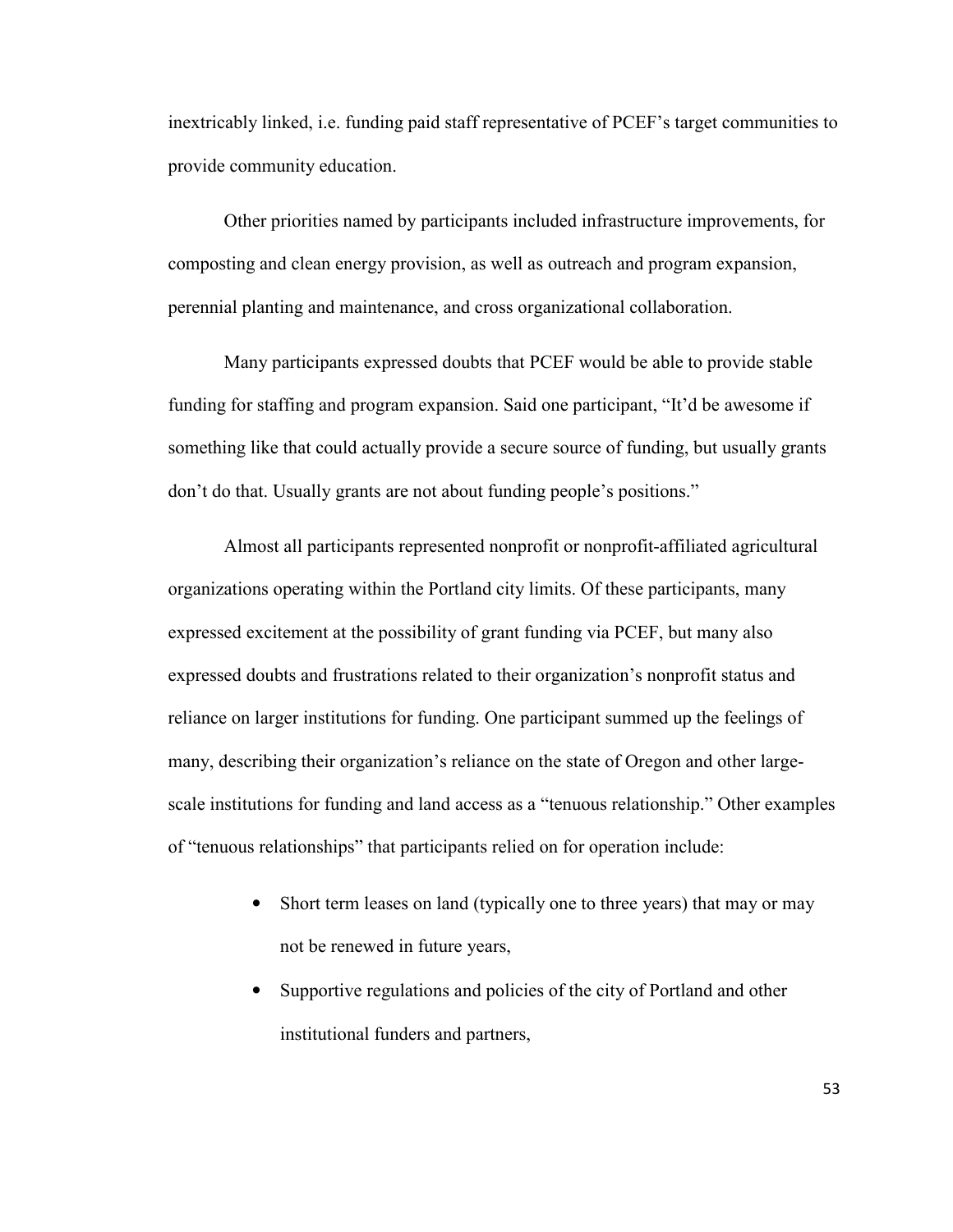- Engagement and interest by officials in charge of educational facilities and state facilities to renew contracts for programming, and,
- Continued prioritization and funding from larger umbrella organizations regarding land and staffing. One participant, who manages an educational garden within a broader institutional structure, described this form of relationship as: "[educational institutions] have a strong tendency to build and […] reconstruct their physical spaces, and not necessarily prioritize "undeveloped" land."

Reliance on the good will and supportive regulations of larger institutions impacts which practices organizations are able to employ. A participant representing an organization that contracts with public schools to do garden development and education work spoke about the disparity between the composting practices they would like to engage in and the regulations from the public school district:

"I wish that there was a bigger commitment to keeping all of that on site and recycling all the nutrients back into the garden. We really don't have a great set-up for composting at our sites […] and sometimes schools or districts are just like, "ew, no, please don't have these piles." [And] a lot of our schools […] don't even have green bins that we can put things into. Everything literally goes into a dumpster."

The tenuous relationships that shape participant organizations' engagement in "regenerative" practices also impacted interviewee's thoughts and beliefs regarding the specific potential for and shortcomings of practicing RA in urban spaces. These beliefs will be discussed in the next and final Results section.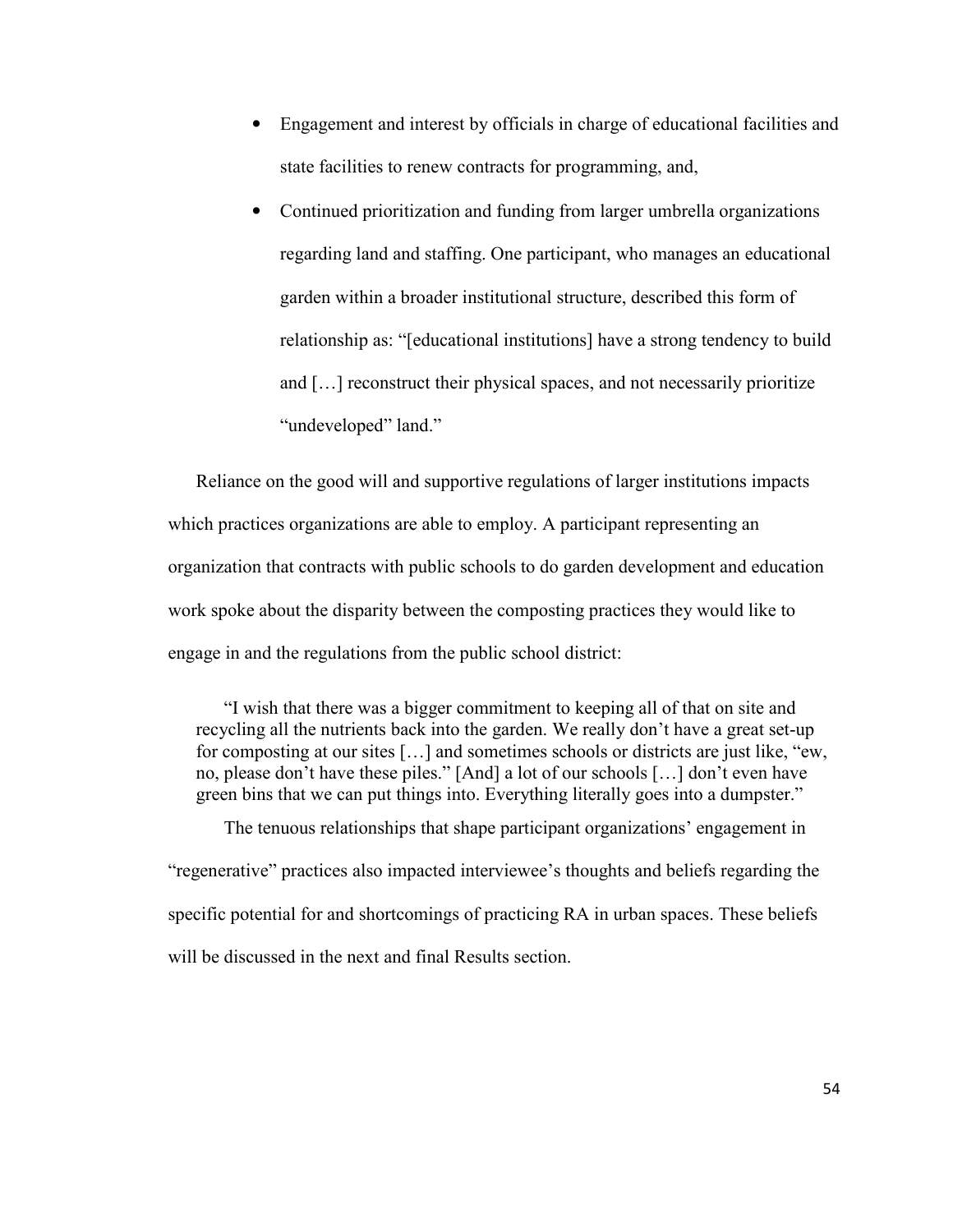# *UA, RA, and the Question of Scale*

*Table 7: Regenerative Practices Used by Participant Organizations.* 

| <b>RA Practice</b>          | <b>Number of Participants</b> |
|-----------------------------|-------------------------------|
| No-Till                     | 10                            |
| Biodiversity encouragement  | 10                            |
| Composting                  | $\boldsymbol{9}$              |
| Diversified crop production | $\tau$                        |
| Cover cropping              | $\boldsymbol{6}$              |
| No-spray                    | $\boldsymbol{6}$              |
| Hand-scale practices        | 6                             |
| Youth education             | 6                             |
| Perennial production        | 6                             |
| Drip irrigation             | $\sqrt{5}$                    |
| "Doing less"                | $\mathfrak{Z}$                |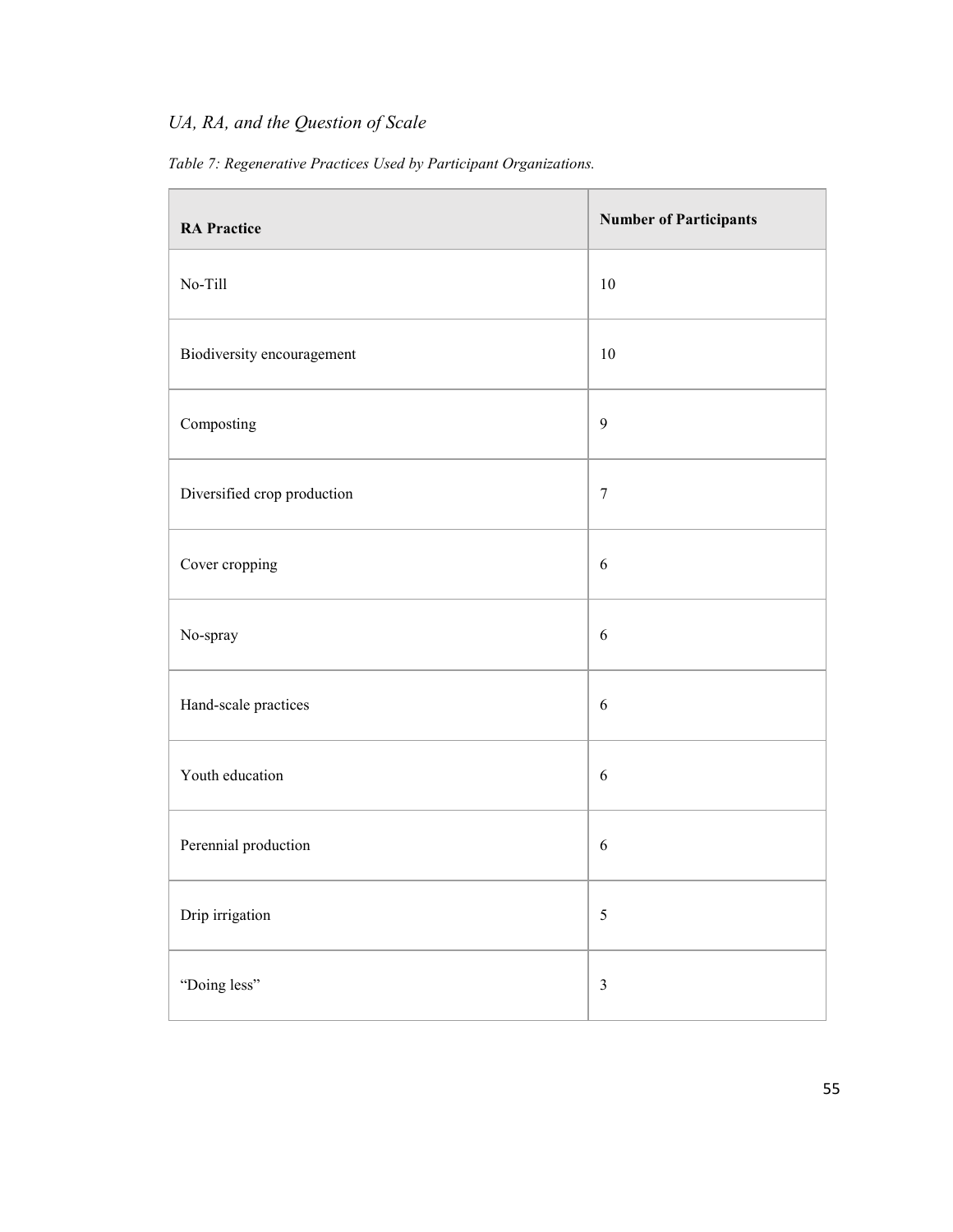| Listening             |  |
|-----------------------|--|
| Livestock integration |  |

In line with my research question on the practices associated with regenerative agriculture currently employed by Portland's urban agricultural organizations, participants were asked what practices their organization employs that they consider "regenerative" in nature. Participants named a variety of practices that they consider regenerative, as shown in Table 7. Participants and their organizations may use other practices than those named but not have mentioned them during our interview, therefore practices listed here should not be taken as reflective of the totality of RA practices employed by participating organizations.

 In line with broader research on RA practices, no-till and low-till was one of the most frequently named practices that participants considered regenerative. Ten out of thirteen participants described their organization as employing no-till or low-till growing practices. Participants described using no-till and low-till practices to maintain existing soil carbon stores and soil structure, to preserve soil biodiversity, and to reduce the use of machinery on agricultural sites. However, the no-till methods employed by my participants are distinct from those employed by large-scale, mechanized "RA" farms – none of my participants or their organizations use a tractor powered roller-crimper ("Organic No-Till," 2021), for instance, to avoid tillage. Instead, small-scale, urban notill methods used by my participants included the use of cardboard and other opaque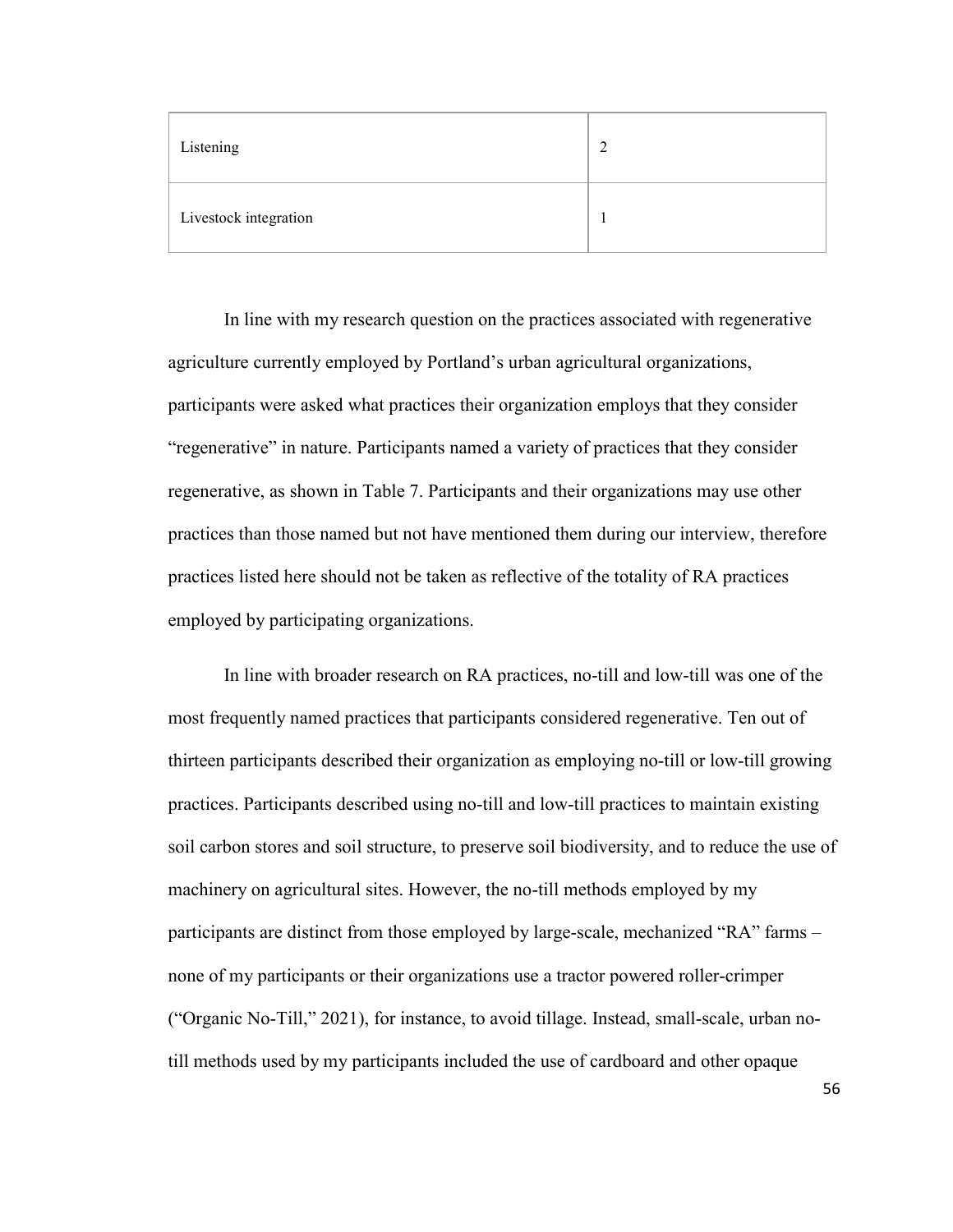material to smother weeds (sheet mulching), solarization using black plastic, and hand-

scale weed removal and soil preparation.

Notably, one participant expressed some doubt about no-till practices, particularly in urban agricultural settings, stating:

"To me the jury's still out, because with no-till the weed management regimen is totally different and there's a lot more early season soil preparation. Half the reason we till is so the soil can dry out  $-$  if you don't open it up the additional surface area takes forever for [our] clay soils to be dry enough to plant in. Of course, if you've been building the soil for ten years and you've got a really thick layer of high organic content, then that takes care of itself, but I feel like there's a real hill to get over in terms of building up the organic content enough that you don't have to till, so you keep having to till, which keeps destroying your organic content."

The time investment necessary for no-till practices to be most effective was noted

by other participants as well. One participant described their site as taking four years in a no-till management plan for the soil to be easily workable for planting in the spring. For those participants whose access to urban land is based on a "tenuous relationship" with a larger institution or organization, this time commitment may be less feasible.

The encouragement of biodiversity was the other practice named by most participants. However, "biodiversity encouragement," while a theoretical practice in and of itself, can be achieved via many of the other practices named by a smaller number of participants, such as not applying chemical pesticides or herbicides, mixed crop production, and hand-scale/no-till practices. The encouragement of microbial and fungal biodiversity is separated from broader biodiversity encouragement because it was specifically named by two participants as a purposeful and active practice that they see as reflective of their goals.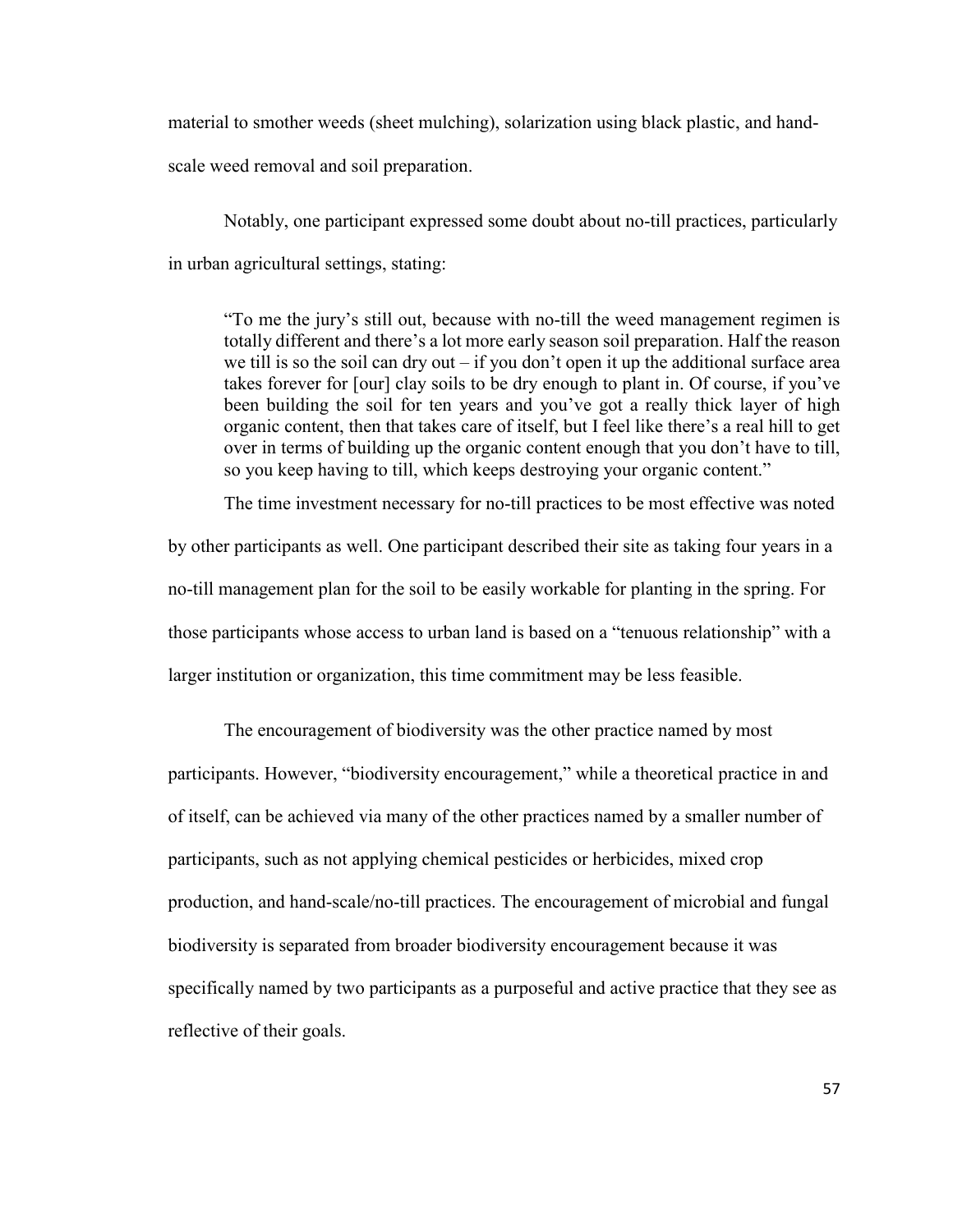Other practices named included composting, youth education programming, perennial crop production, cover cropping, drip irrigation and swale irrigation, organic seed purchase and seed saving, mulching, companion planting, solarization, listening to the land, tasting soil, and the integration of livestock. Although these practices were named by a smaller percentage of participants, that should not be taken to indicate that they are less regenerative in nature. For some participants, practices such as listening, solarization or mulching were central to their understanding and beliefs about regenerative agriculture, though named by fewer participants in total.

 These practices fall in line with existing research on regenerative practices (Fassler, 2021; Newton et al., 2020; *Regenerative Organic Agriculture and Climate Change*, 2014). However, notably only one participant mentioned livestock integration as a regenerative practice they employ. According to some researchers, the integration of livestock is so critical to RA's purpose and promise that agricultural sites operating without integrated livestock cannot hope to achieve the same impacts as those with thoughtfully integrated livestock (Anderson, 2019; Kane, 2015).

 Livestock integration is one practice that is not achievable for many of my participants due to their urban siting and small scale. Because of this and the other limitations of their organizational scale, participants expressed doubts about the reality of achieving broad RA goals – most notably soil carbon sequestration - in urban locations. Said one, "I've never billed us as a regenerative agriculture garden […] we're so small scale." Said another, "the scale isn't there."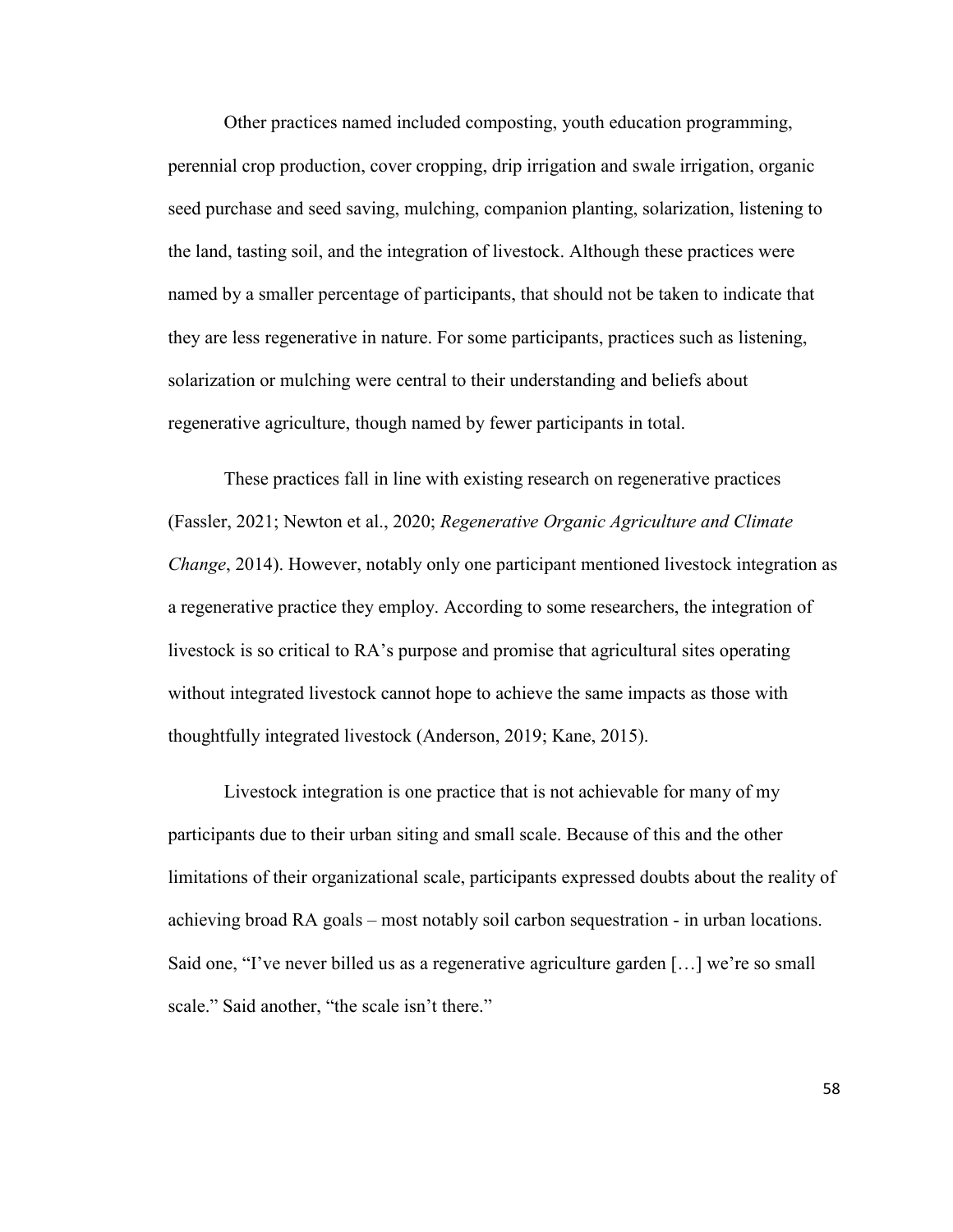However, participants also reflected on benefits and impacts that they saw as uniquely urban-specific – many related to education and community building. One participant, when discussing their organization's focus on youth education, described the benefit of showcasing "regenerative" practices in an urban setting as, "when you have care for a small space, the context for protecting larger places is in place." By teaching urban youth the practices of soil building, composting, and perennial planting, they hoped to build an understanding of these practices on a larger national or international scale.

Another participant (the only one to mention integrating livestock) described their site as employing the same practices as larger scale regenerative farms, but with a different set of goals:

"I'm on a small-scale site, we practice agriculture that has soil building elements, but not building inches of soil – the focus is more on biodiversity."

The doubts that participants expressed about RA – about its origins as a term, the realism of its carbon sequestration claims, and its relationship to their own UA organizations and practices – present an interesting set of discussion questions, particularly as many of the organizations my participants represented are reliant on proving that they are employing regenerative practices and reaping regenerative benefits in order to access PCEF funding. In the following discussion section, I will cover how my results relate to the existing literature on RA promises and critiques, as well as offer suggestions for further research and for policy and action to incorporate Portland's UA community's beliefs and expressed needs into future funding.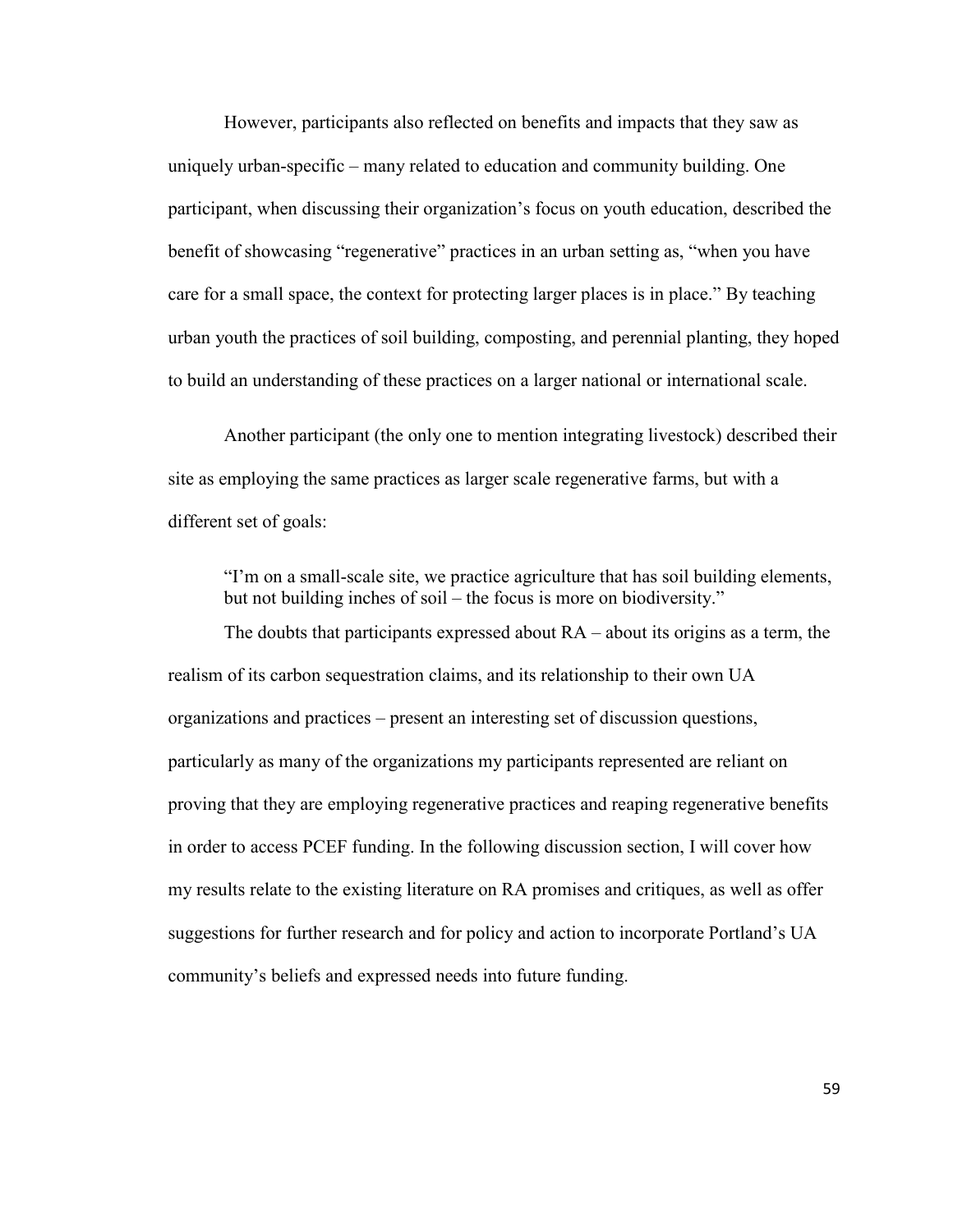#### **Chapter Six: Discussion**

My findings align with and support existing research into the practices most readily associated with RA. Of the organizational practices participants named as regenerative in nature, the majority are represented in Newton et al.'s (2020) survey of commonly named regenerative processes. Four practices named by participants – youth education, drip irrigation, microbial/fungal focus, and tasting soil – are not directly named by Newton et al. However, drip irrigation, tasting soil, and microbial/fungal focus could all be considered elements of some of the broader processes named by Newton et al., such as using local knowledge, using ecological principles, and maximizing on-farm inputs. Youth education was named as a practice by some of my participants but finds its closest overlap in one of Newton et al.'s regenerative outcomes, namely improving the social and/or economic wellbeing of communities.

My findings also align with critiques of RA as the best or truest term for said practices and outcomes. As others have expressed (Fassler, 2021; Penniman & Washington, 2018; "The Leaders Who Founded the Organic Movement," 2021), my participants noted the Indigenous history of many practices now deemed regenerative, as well as the long term use of similar practices by Black agriculturalists, and feared that the rise of RA as a buzzword and lightning rod for funding would further obfuscate the true roots of these practices and direct funds to white, settler farms and organizations already in positions of power.

 Researchers have pointed to the inaccessibility of soil carbon/organic matter testing to farmers – this inaccessibility is supported by my finding that only four participant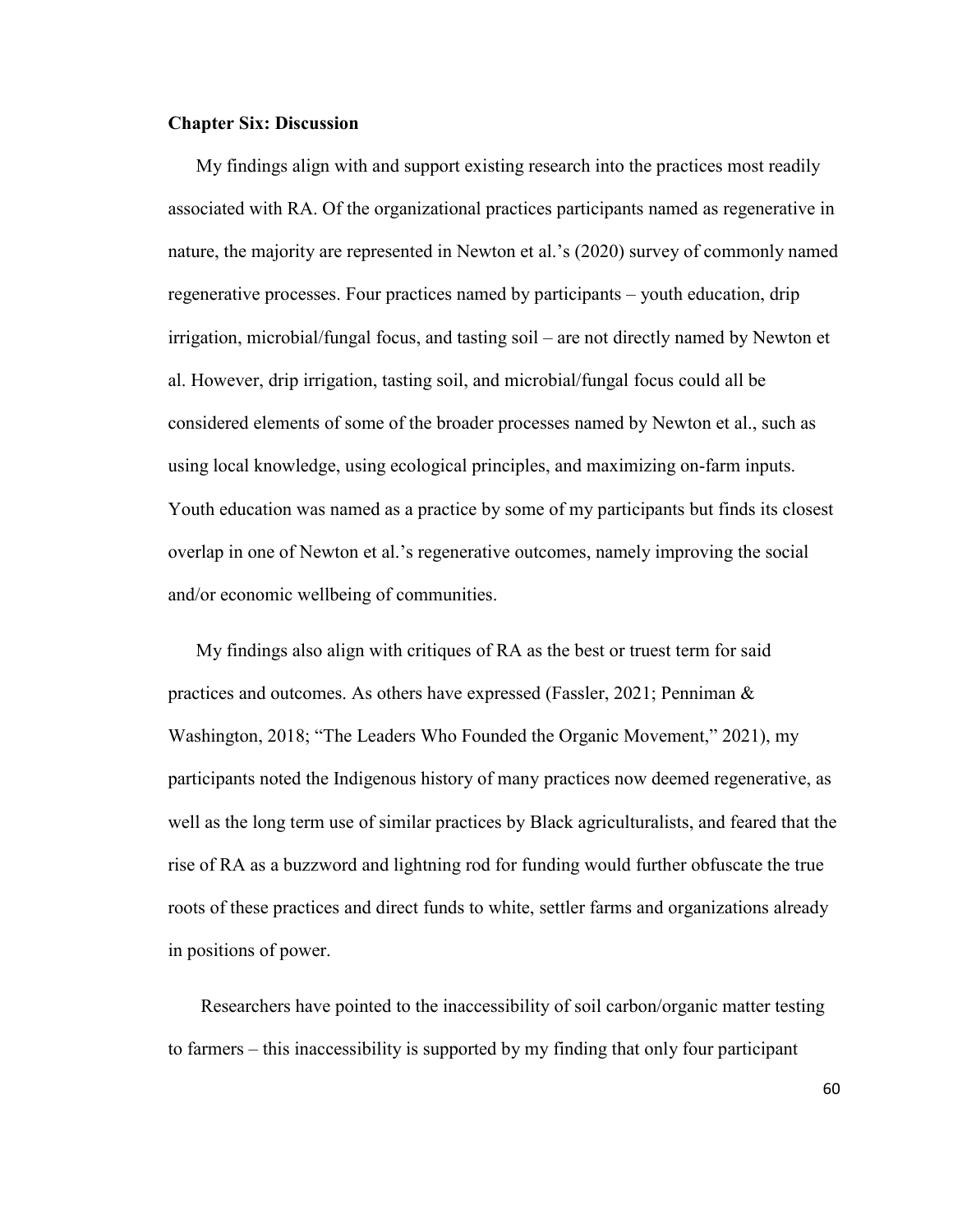organizations had utilized soil organic matter testing, and none felt confident that any available test would accurately measure their soil's carbon sequestration ability. My findings contribute to a growing wave of critiques of soil carbon testing as a valuable metric of agricultural lands' ability to mitigate climate change (Fassler, 2021; Tautges et al., 2019). In addition, participants shared specific doubts about soil carbon testing as a useful means for specifically urban agricultural sites to measure their regenerative impact, noting that the small size and instability of land access means many UA sites may not be capable of meaningfully sequestering carbon.

However, these doubts about UA's ability to mitigate climate change through soil carbon sequestration were not doubts about UA's overall value to ecosystem service provision, community support, or climate change mitigation. Participants identified a suite of positive impacts and services stemming from UA, ranging from habitat provision for biodiversity to youth education. Said one participant, "how can it be regenerative if children are not involved?" Many participants saw a large part of their "regenerative" impact as the educational value that they brought to urban communities, and especially to youth. Others discussed how increased food provision within urban areas leads to a decrease of vehicle miles traveled for food, or how planting perennials supports carbon sequestration through herbaceous growth. That soil carbon sequestration may not be an ideal metric for urban agricultural benefits does not mean UA is without benefits.

Even those participants who outwardly described their organizational work as "regenerative agriculture" expressed discomfort with that term. Although participants were willing to accept RA as a way of describing their agricultural beliefs and practices,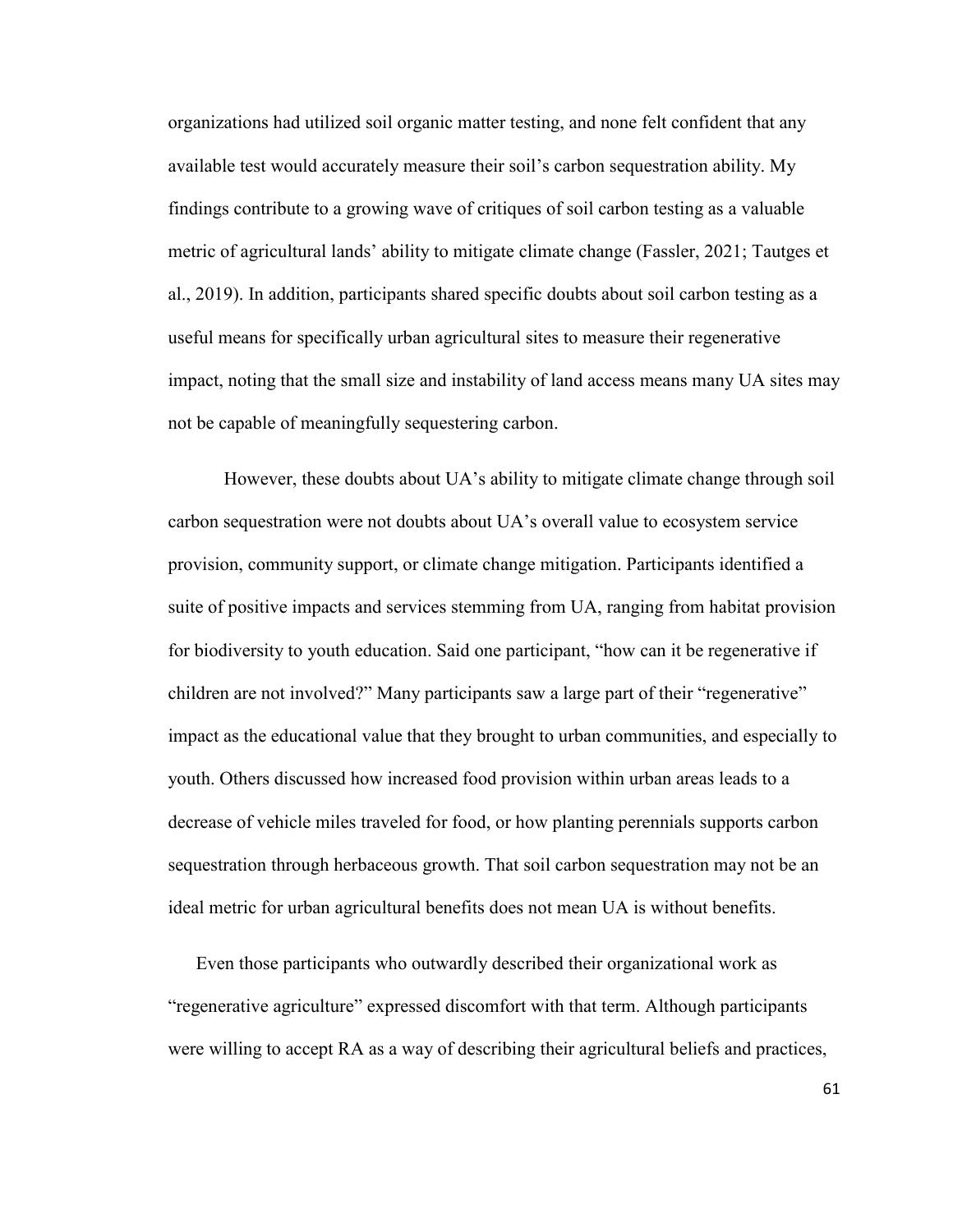very few found it a preferred term. There was no one term or concept that most participants presented as a better or more accurate alternative. Permaculture was certainly the most divisive alternative term or concept, having a nearly even split between proponents and critics. Although each participant presented their own unique way of describing their agricultural practice, the methods and practices used across all participants shared great overlap. Even if participants would not describe what they are doing as "regenerative agriculture," they are employing similar practices drawn from a similar playbook.

That no-till agriculture was the most commonly cited practice by participants aligns with existing research heralding no-till as critical to RA aims (Anderson, 2019; Newton et al., 2020; Zhang et al., 2018). However, it is important to note that the no-till practices employed by the participants in this research differ greatly from those used by large-scale farms, which tend to be highly mechanized ("Organic No-Till," 2021). The no-till practices used by my interviewees and their organizations were predominately hand-scale, relying on manual labor, time, and simple tools such as thick plastic and cardboard to prepare untilled beds for new crops. In this way, although the "regenerative" practices used by urban agriculturalists and large-scale rural farmers may at times be the same on paper, on the ground they may be very different.

The practices employed by participant organizations could be described as ecosystem service provision, and many of the practices and metrics that interviewees described fall in line with ecosystem services as described by the MEA – food provisioning through crop production, resilience through encouragement of biodiversity, oxygen production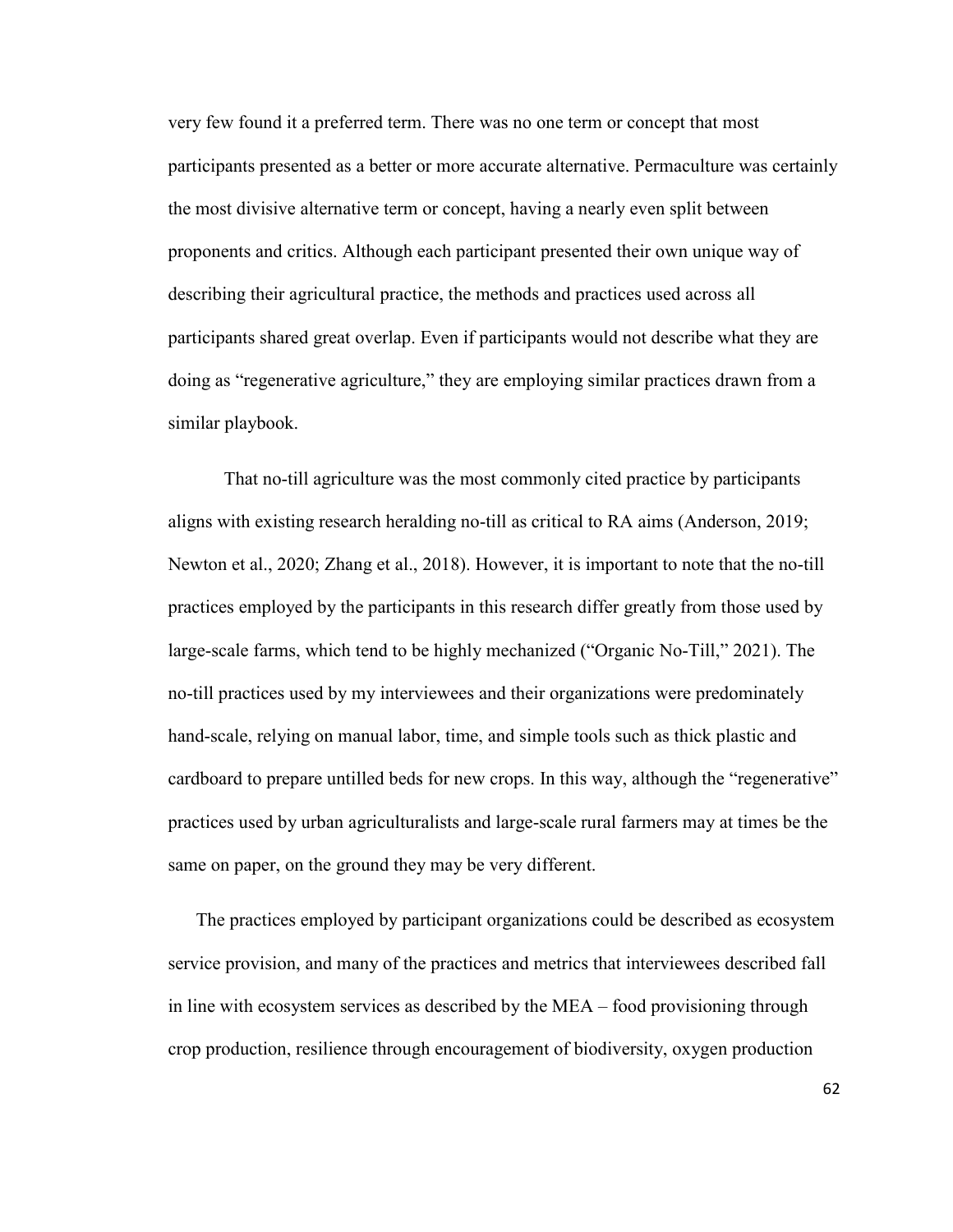via perennial growth, etc. (Millennium Ecosystem Assessment, 2005). However, the relationships participants themselves expressed to their agricultural practices and to the land on which they work do not fit neatly into an "ecosystem services" framework. Participants viewed themselves as part of the ecosystem in which they worked, providing and receiving "service" in equal measure, in a messy web of relationships that can not necessarily be neatly measured and reported to a grant committee.

 However, participants did try to delineate their practices and impacts to access funding and ongoing stability. It is notable to me that only one participant described their organization's access to land as truly "stable" – most described their land access as reliant on ongoing funding, the renewal of short-term leases, and the ongoing goodwill of institutional actors in many "tenuous relationships." The carbon sequestration goals of RA are built upon an assumption that agricultural land will remain agricultural, at least for the foreseeable future – for urban agriculturalists, and particularly those affiliated with non-profit organizations, stability of land access to continue agricultural work is far from assumed.

In line with the findings of McClintock  $\&$  Simpson (2014), most participants expressed excitement at the prospect of PCEF funds to support their work. Interviewees both celebrated the launch of PCEF and struggled with the disconnect between the typical requirements of grant funding and their own pressing organizational needs, primarily staffing. In the next section, I will cover limitations of this research, as well as recommendations for future research and for policy and action.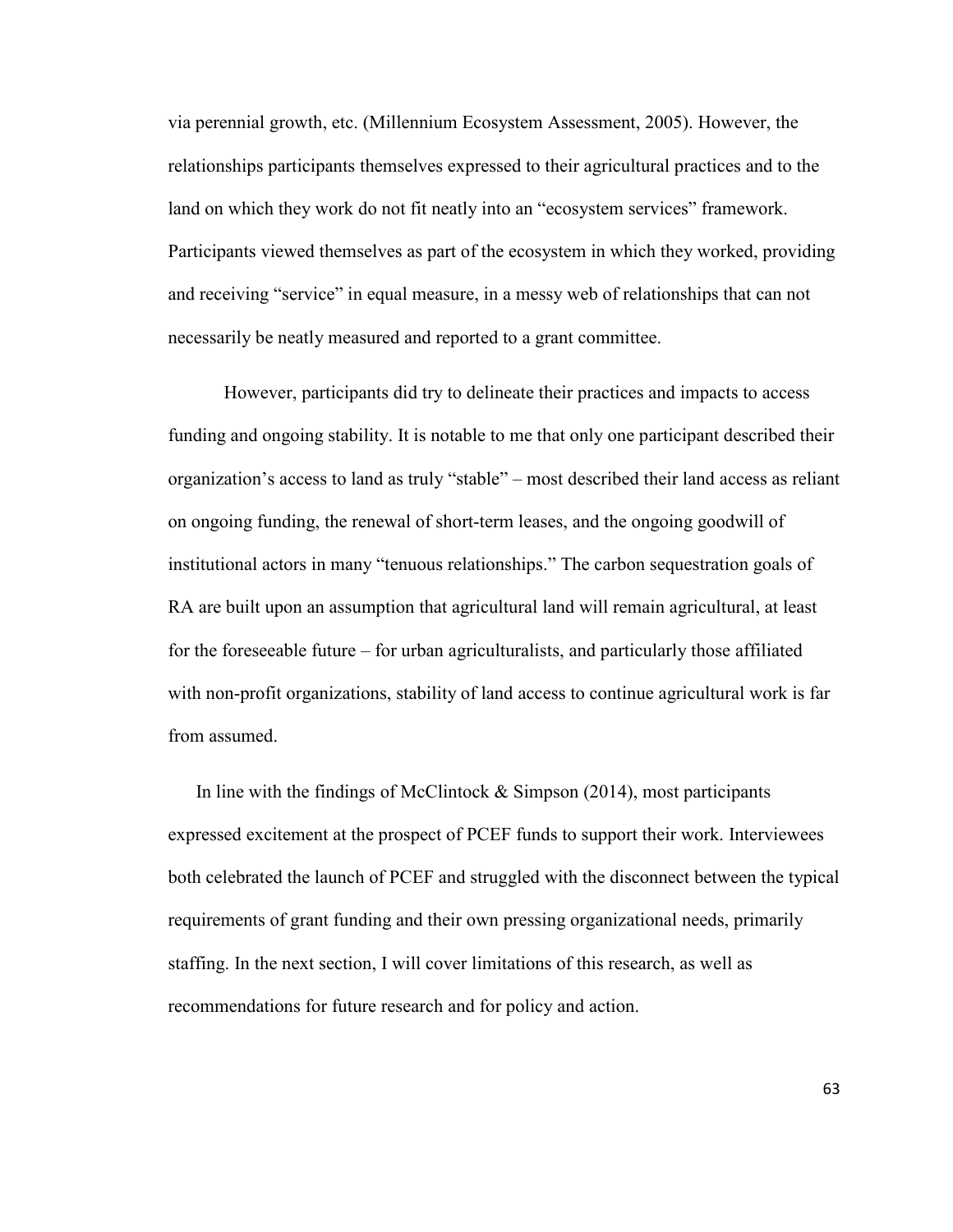#### **Chapter Seven: Limitations, Recommendations, and Conclusion**

#### *Limitations*

This research has several limitations that must be acknowledged, and that could be addressed through future research with the Portland UA community.

The largest limitation is the small sample size of this study. The Portland UA community is large, and there are many additional organizations and individuals that I was unable to reach for an interview, or unaware of as potential interviewees. As addressed in my positionality statement, my own identity and the pre-existing connections that I have to a number of Portland UA nonprofits both helped me acquire willing interviewees who already had some familiarity with me, and likely dissuaded other potential interviewees from participating. My inability to offer financial incentive also discouraged broader participation and more representative participation.

An additional limitation that impacted my participant recruitment was the timing of my outreach. I reached out to potential participants during the month of March, a month that typically is the kickoff for seasonal agricultural tasks. Future research with the Portland UA community could address this limitation by scheduling outreach and data collection during the winter months, something I was unable to do during my data collection timeframe.

It is impossible to write about research limitations in the year 2021 without discussing the impact of COVID-19 on my data collection and results. The disruptions caused by the onset of the pandemic pushed my research timeline back by six months as I worked to adapt my thesis plan to the new university research requirements and the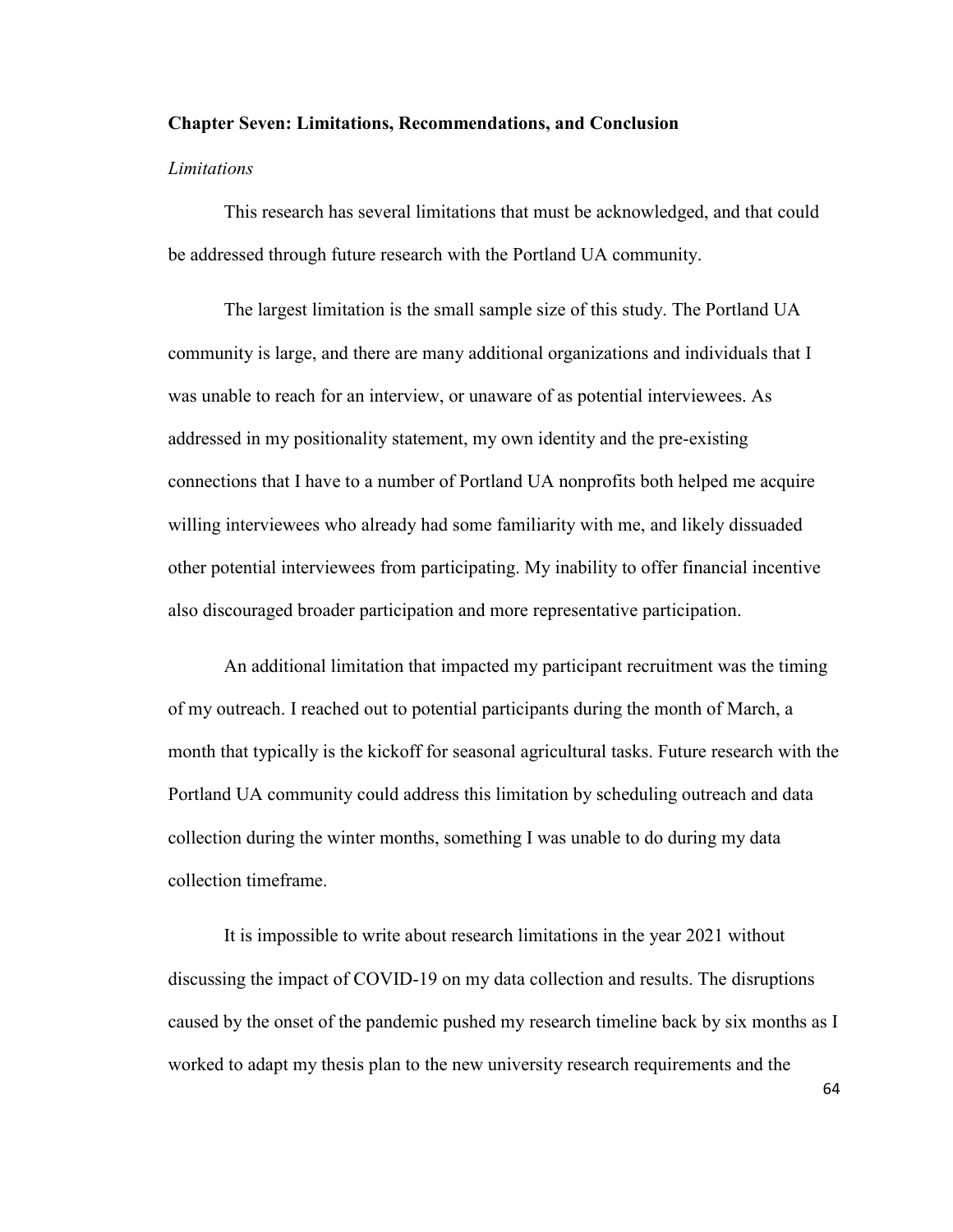challenges of pursuing research in a newly distanced, online format. A major change from my initial research plan is that interviews took place over Zoom and the phone to comply with ongoing COVID-19 distancing requirements that blocked in-person research. I had intended to visit participants at their organization's farm or office and complete interviews in person – in future research with Portland's UA community, I believe that in-person data collection would strengthen both the number and diversity of interview participants.

Almost all interviewees mentioned the ways in which COVID-19 had impacted their organizations and work in the past year – differing but overlapping impacts that included increased community demand for fresh food, decreased funding and staffing, and participants' inability to access organizational garden spaces. COVID-19's health, social, and economic impacts are far from race-neutral, and those organizations that may have had the least capacity to engage in unpaid research activities overlap significantly with those most negatively impacted by COVID-19, an example being organizations focused on Oregon's Hispanic and Latinx farmworker communities (*PCUN | Oregon Worker Relief Fund*, 2021).

Further research into the actual impacts of regenerative practices by Portland-area urban agricultural organizations over time, such as ongoing on-site species sampling for biodiversity or tracking pounds of food produced, would add weight to this initial research. In addition, research comparing the impacts of PCEF funding on recipient organizations over time as compared to organizations outside of the Portland city limits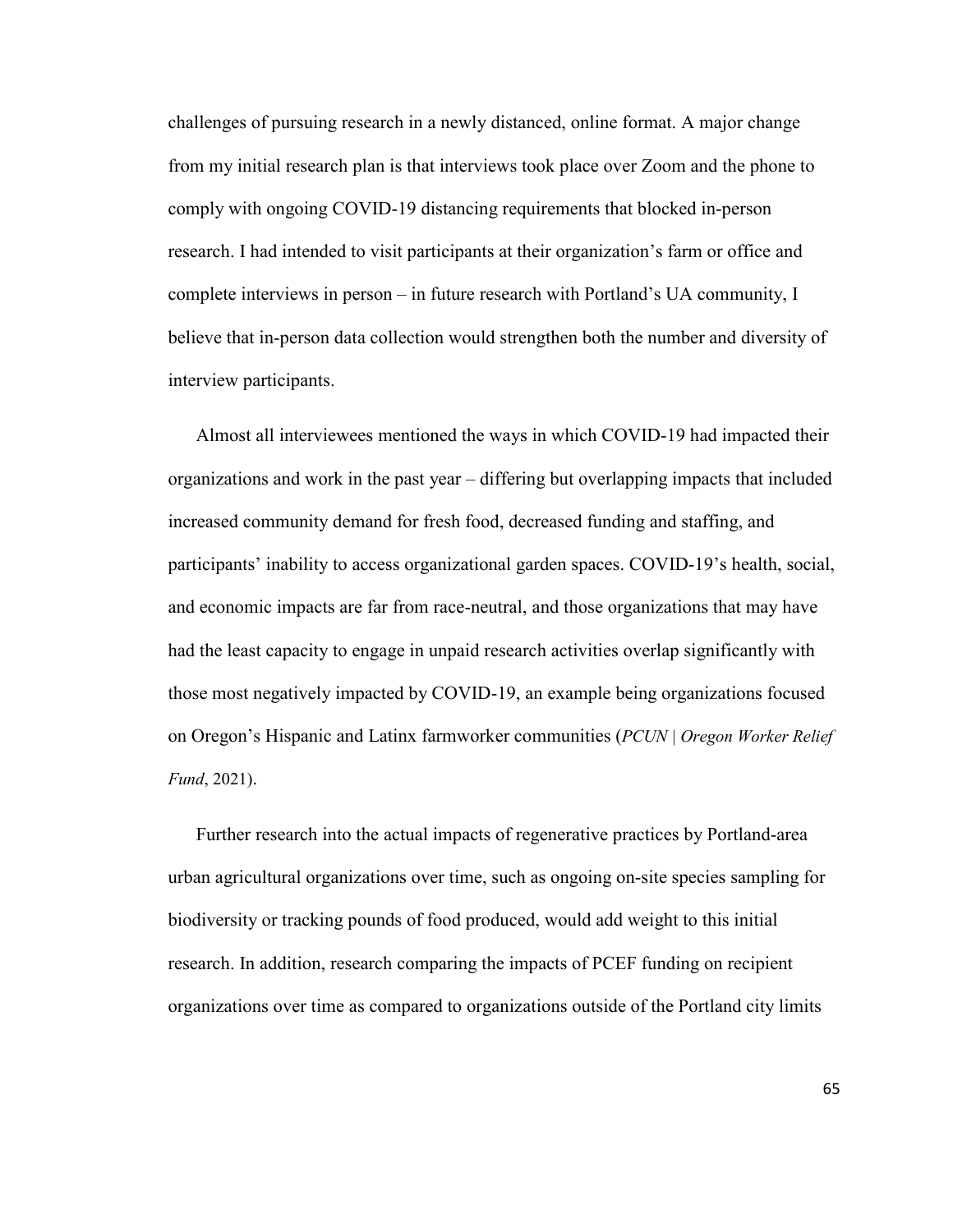would be useful in determining the impact of PCEF funding on the implementation of regenerative practices.

Thus, further research investigating the beliefs and practices of Portland UA community could build upon the results expressed here by 1) offering financial recompense, 2) offering greater flexibility in interview location, 3) interviewing candidates during the winter, and 4) undertaking research over a longer time frame to build trust between researcher and participant(s) and measure impacts over time.

#### *Recommendations for Future Action and Policy*

Some of my recommendations for future action and/or policy related to Portland's urban agricultural community and RA are drawn directly from the expressed desires of interview participants. These are:

- Greater collaboration between urban agricultural organizations, including opportunities to share resources and research, and to collaborate on ways to strengthen regenerative impacts across the city's agricultural land as a whole. One possible means to accomplish this within the framework of the Portland Clean Energy Fund would be a cross-organizational Planning grant application focused on funding shared research and development.
- Multi-year funding focused specifically on permanent staff positions.
- Free or low-cost soil carbon testing opportunities for urban agricultural organizations provided by Portland's higher education institutions. Portland State University's Environmental Science and Management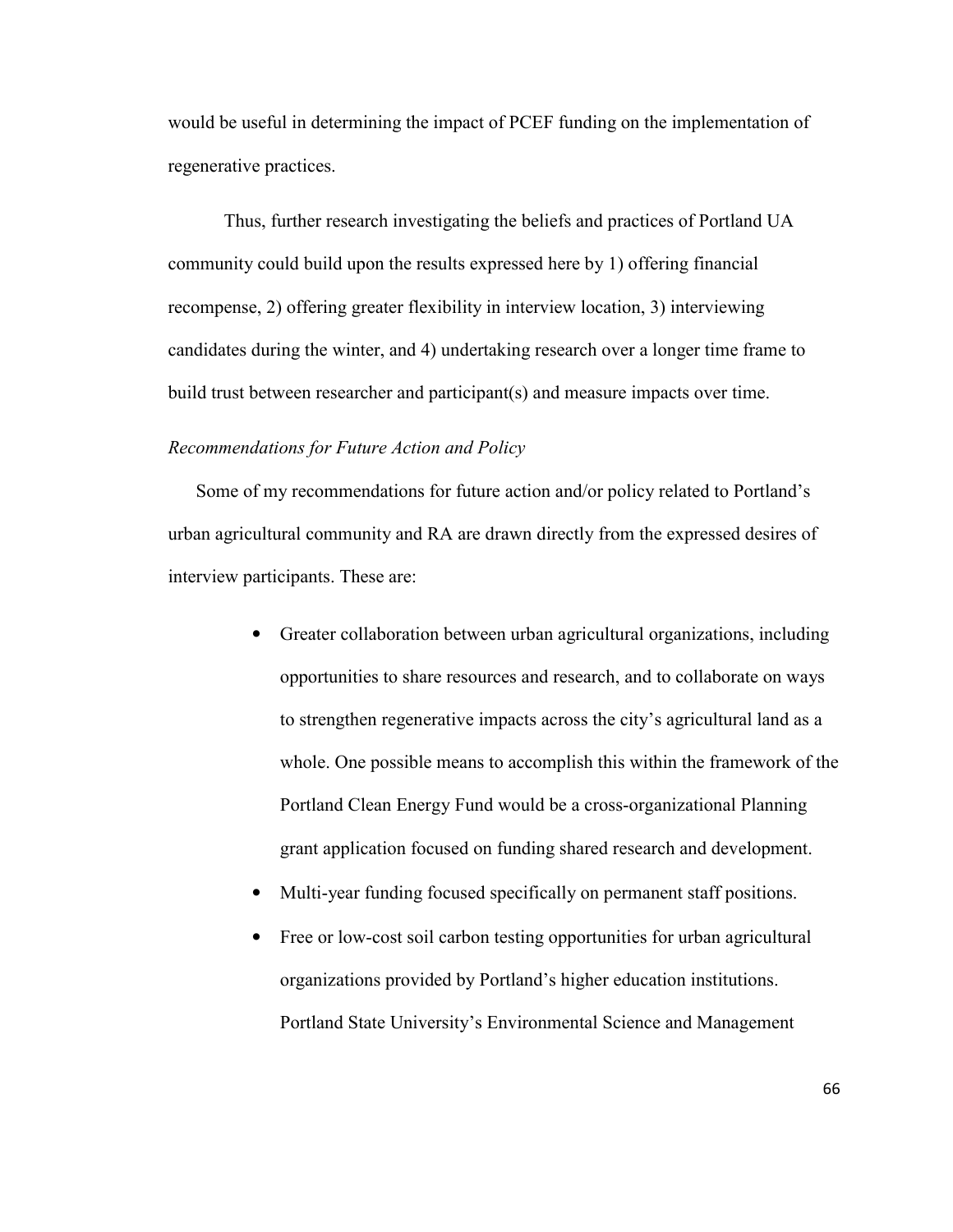department could be a great resource for urban agricultural soil carbon testing.

Although I do recommend the expansion and improved accessibility of soil carbon testing, it is not my recommendation that the results of these tests be used as a means of measuring urban agricultural organization's regenerative impacts. Instead, soil carbon/soil organic matter testing can provide valuable information to agriculturalists regarding the health of their soil and the impacts of soil building efforts over time.

The Portland Clean Energy Fund is an exciting and, as of this writing in 2021, unique opportunity for large scale funding for Portland's urban agricultural organizations. Although my sample size is small, it is notable that five of my participants represent organizations that are recipients of PCEF funds in the inaugural round of funding, and none of the participants I interviewed from those organizations expressed a strong connection to the term "regenerative agriculture," nor a strong belief that their efforts will result in notable soil carbon sequestration. It is my recommendation that rather than writing urban agriculture off as not meeting the climate change mitigation goals of PCEF, that PCEF or other large funding sources recognize the benefits that urban agriculture does offer, and the metrics that are already being used by organizations to showcase their impacts. Regenerative agriculture is enjoying a heyday as a buzzword – the new shiny penny – right now. Will funding for the expansion of UA jobs, composting infrastructure, perennial crop planting, and community outreach and education still exist when RA's star fades, like organic and sustainable before it?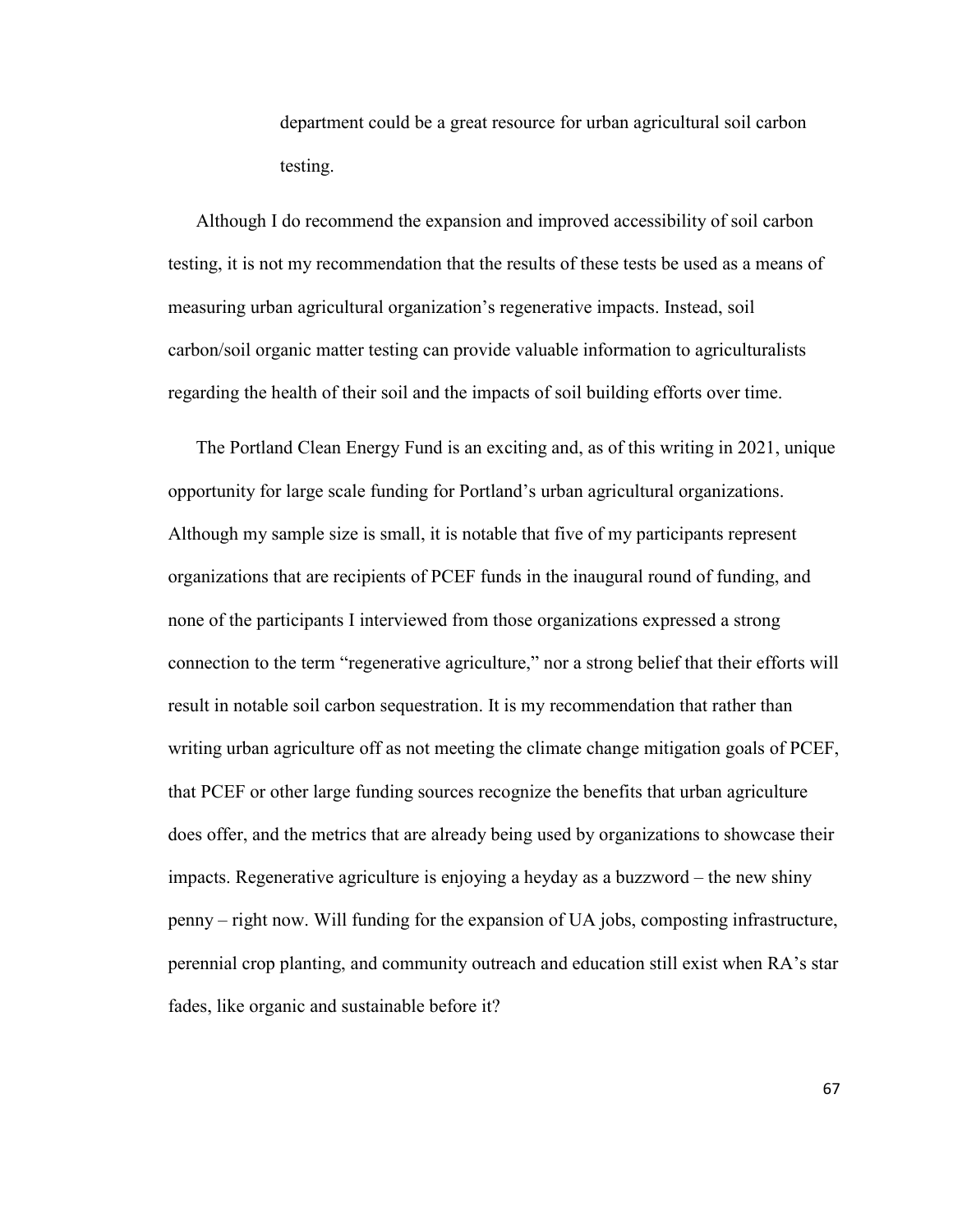One opportunity that I see to avoid the rise and fall of funding along with the rise and fall of the term RA would be for PCEF and other funding opportunities to explicitly recognize and highlight the Indigenous roots of many practices currently associated with regenerative agriculture. By highlighting Indigenous land care practices as valid forms of climate change mitigation worthy of funding, the Portland Clean Energy Fund or other funding programs could streamline the funding of Indigenous led organizations – something that is already front and center in PCEF's mission – while adopting language that points to the true history of many agricultural practices and thus step off of the buzzword treadmill.

#### *Conclusion*

 This research contributes to the ongoing investigation of regenerative agriculture as a movement and set of practices by highlighting the beliefs of a subset of Portland's urban agriculture practitioners, as well as the practices currently employed by Portland's UA organizations. It presents elements of regenerative practices in urban farms and gardens that differ from rural practices in scale and intention, and that must therefore by measured and assessed differently. It contributes to the ongoing pushback against soil carbon testing as a means of assessing agriculture's ability to regenerate soils and mitigate climate change, while also pushing back against the use of the term "regenerative" as accurate or central to urban agricultural practitioner's beliefs about their work.

 Though the term regenerative agriculture may fade, the techniques that are being used to improve soil health, enhance biodiversity, and provide social and community

68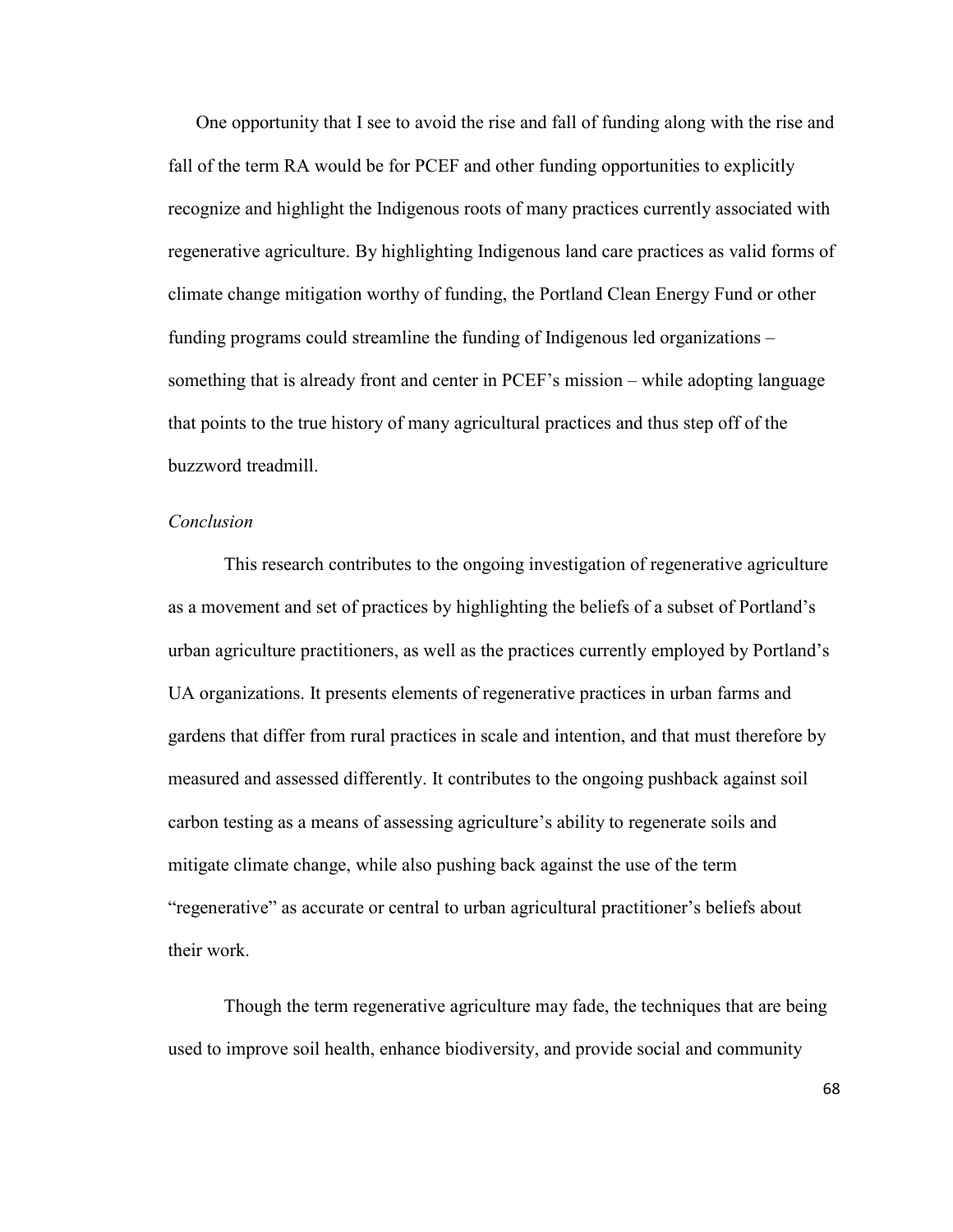benefits will continue to be practiced under any other name, because their roots are older than the term "regenerative," or the terms "sustainable," "organic," or "permaculture." What term and definition of success funders like PCEF choose to support matters, and should therefore be drawn from within the community of practitioners and reflective of the true history of the associated practices. Recognizing, celebrating, and funding the work of Indigenous land care organizations and those seeking to build anew the traditional soil and land care practices of cultures around the world is an important step to avoid whitewashing or settler-washing ancient practices under a more corporate friendly name.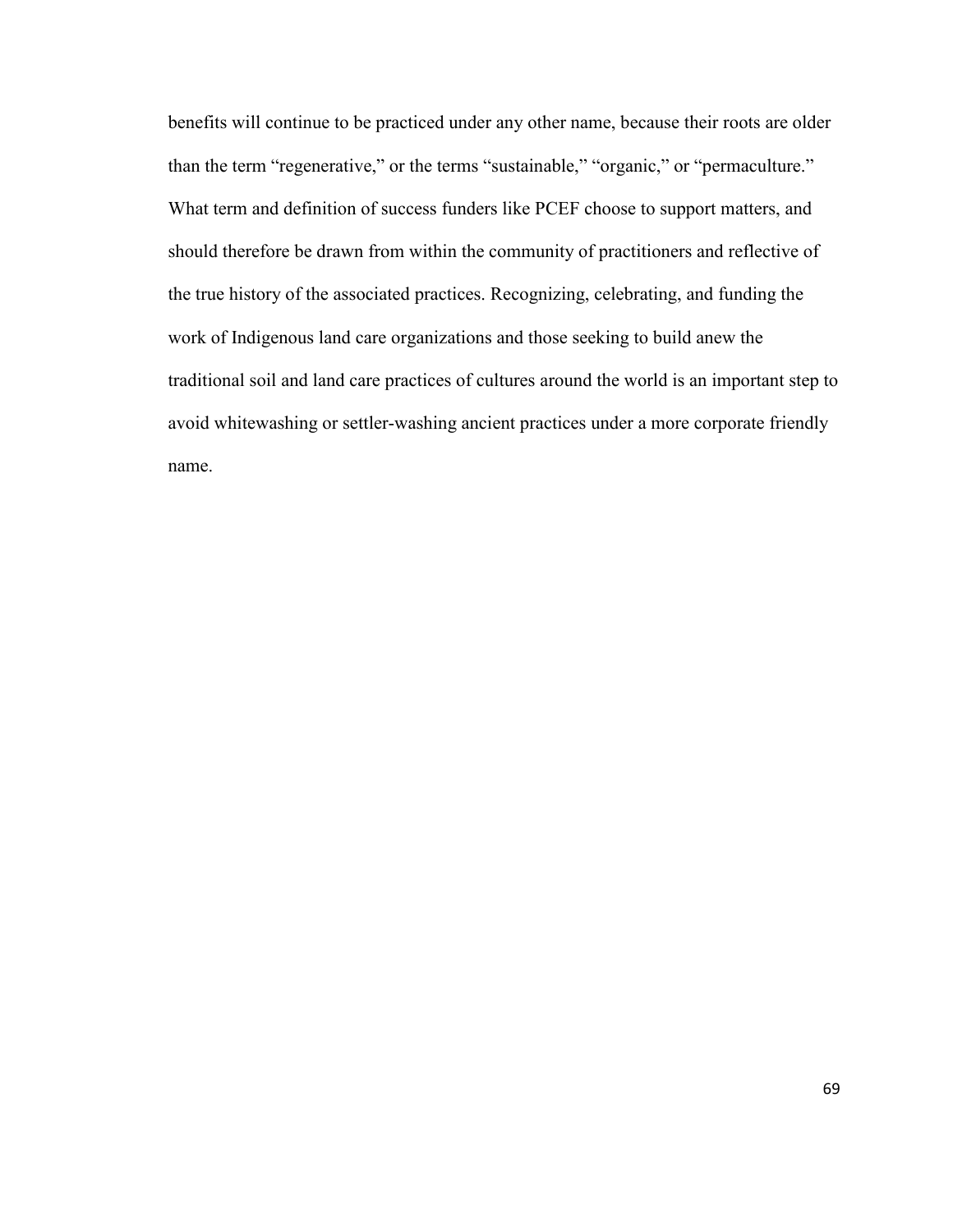## **References**

About. (n.d.). *Zenger Farm*. Retrieved February 25, 2021, from https://zengerfarm.org/about-the-farm/

*About PCEF*. (n.d.). Portland.Gov. Retrieved February 11, 2021, from https://www.portland.gov/bps/cleanenergy/about

Anderson, C. R., Bruil, J., Chappell, M. J., Kiss, C., & Pimbert, M. P. (2021). *Agroecology Now!: Transformations Towards More Just and Sustainable Food Systems*. Springer International Publishing. https://doi.org/10.1007/978-3-030-61315-0

Anderson, S. R. (2019). *One Size Fits None: A Farm Girl's Search for the Promise of Regenerative Agriculture*. U of Nebraska Press.

Aptekar, S., & Myers, J. S. (2020). The tale of two community gardens: Green aesthetics versus food justice in the big apple. *Agriculture and Human Values*. https://doi.org/10.1007/s10460-019-10011-w

Ashtekar, J. (2021). Scaling Sustainable Agriculture: Regenerative Farming and the Next Generation of Carbon Markets » CIBO Technologies. *CIBO Technologies*. https://www.cibotechnologies.com/pathway/scaling-sustainable-agriculture-regenerativefarming-and-the-next-generation-of-carbon-markets/

Azunre, G. A., Amponsah, O., Peprah, C., Takyi, S. A., & Braimah, I. (2019). A review of the role of urban agriculture in the sustainable city discourse. *Cities*, *93*, 104–119. https://doi.org/10.1016/j.cities.2019.04.006

Baker, B. (2021, February 12). The land-healing work of George Washington Carver. *Grist*. https://grist.org/fix/george-washington-carver-environmental-legacy/

Bassett, T. (1981). Reaping on the margins: A century of community gardening in America. *Landscape*, *25*, 1–8.

Beckett, J., & Galt, R. E. (2014). Land Trusts and Beginning Farmers' Access to Land: Exploring the Relationships in Coastal California. *Journal of Agriculture, Food Systems, and Community Development*, *4*(2), 19–35. https://doi.org/10.5304/jafscd.2014.042.008

BenDor, T. K., & Doyle, M. W. (2009). Planning for Ecosystem Service Markets. *Journal of the American Planning Association*, *76*(1), 59–72. https://doi.org/10.1080/01944360903360100

Billings Jr., D. (2018). White Space, Black Space: Community Gardens in Portland, Oregon. *Dissertations and Theses*. https://doi.org/10.15760/etd.6435

*Black Futures Farm*. (n.d.). Retrieved December 9, 2020, from https://blackfutures.farm/

Blay-Palmer, A. (2009). The Canadian Pioneer: The Genesis of Urban Food Policy in Toronto. *International Planning Studies*, *14*(4), 401–416. https://doi.org/10.1080/13563471003642837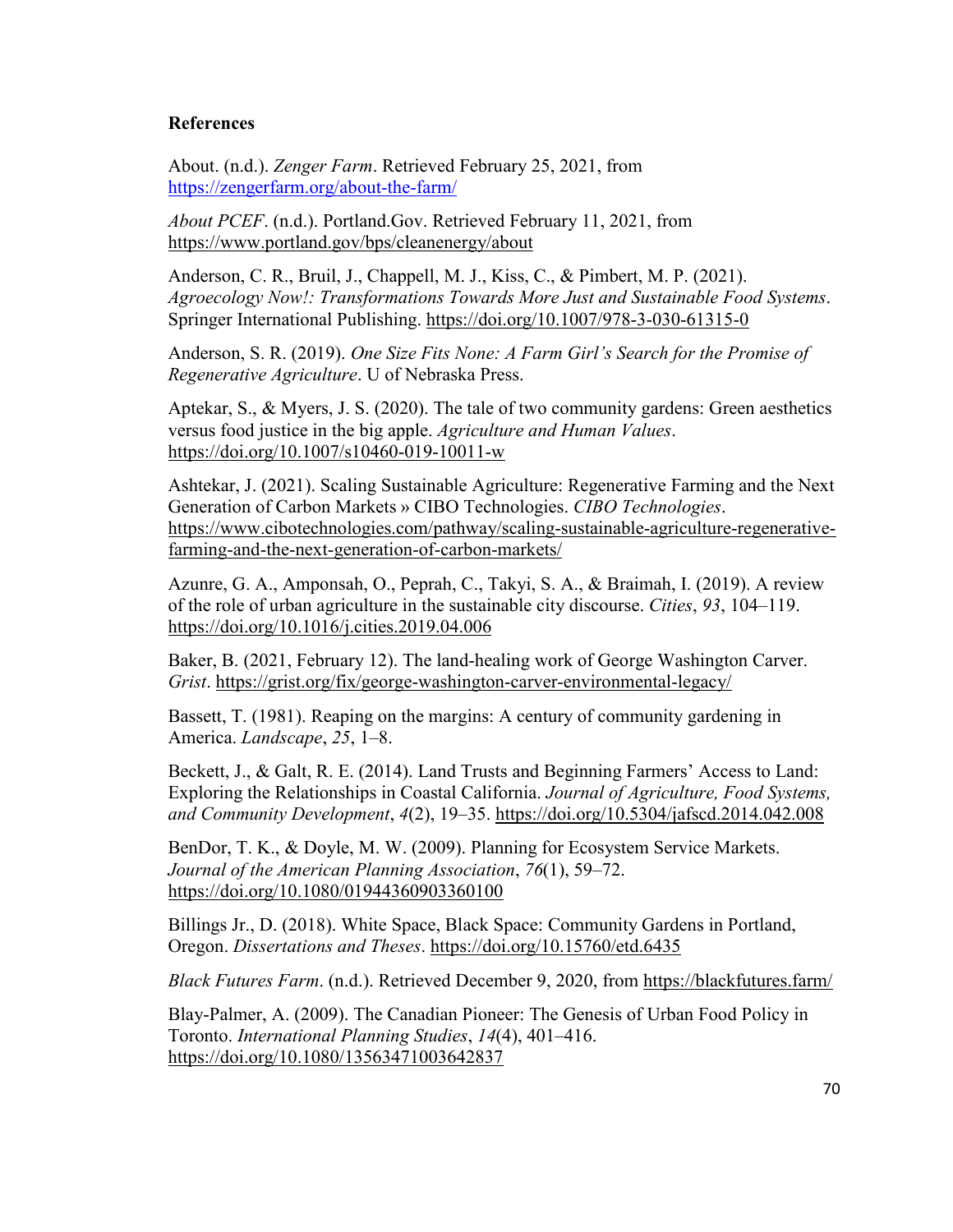Bradford, M. A., Carey, C. J., Atwood, L., Bossio, D., Fenichel, E. P., Gennet, S., Fargione, J., Fisher, J. R. B., Fuller, E., Kane, D. A., Lehmann, J., Oldfield, E. E., Ordway, E. M., Rudek, J., Sanderman, J., & Wood, S. A. (2019). Soil carbon science for policy and practice. *Nature Sustainability*, *2*(12), 1070–1072. https://doi.org/10.1038/s41893-019-0431-y

Bradley, K., & Galt, R. E. (2014). Practicing food justice at Dig Deep Farms & Produce, East Bay Area, California: Self-determination as a guiding value and intersections with foodie logics. *Local Environment*, *19*(2), 172–186. https://doi.org/10.1080/13549839.2013.790350

Bradley, K., & Herrera, H. (2016). Decolonizing Food Justice: Naming, Resisting, and Researching Colonizing Forces in the Movement. *Antipode*, *48*(1), 97–114. https://doi.org/10.1111/anti.12165

*Carbon*. (2021). U.S. Department of Agriculture. https://www.usda.gov/oce/energy-andenvironment/markets/carbon

*Climate Action Plan*. (2015). City of Portland and Multnomah County. https://beta.portland.gov/sites/default/files/2019-07/cap-2015 june30-2015 web 0.pdf

Clinton, N., Stuhlmacher, M., Miles, A., Aragon, N. U., Wagner, M., Georgescu, M., Herwig, C., & Gong, P. (2018). A Global Geospatial Ecosystem Services Estimate of Urban Agriculture. *Earth's Future*, *6*(1), 40–60. https://doi.org/10.1002/2017EF000536

*Community Gardens | The City of Portland, Oregon*. (n.d.). Retrieved December 9, 2020, from https://www.portlandoregon.gov/parks/39846

Contemporary Ohlone History. (nd). *Sogorea Te' Land Trust*. https://sogoreatelandtrust.org/contemporary-ohlone-history/

Coplen, A., & Cuneo, M. (2015). Dissolved: Lessons Learned from the Portland Multnomah Food Policy Council. *Journal of Agriculture, Food Systems, and Community Development*, *5*(2), 91–107. https://doi.org/10.5304/jafscd.2015.052.002

*Cover Crop Program*. (2021). Maryland Department of Agriculture. https://mda.maryland.gov/resource\_conservation/pages/cover\_crop.aspx

Croover-Payette, A. (2017, July 10). *Native American community, Metro work together to provide culturally appropriate access to public land*. Metro. https://www.oregonmetro.gov/news/native-american-community-metro-work-togetherprovide-culturally-appropriate-access-public-land

Crouch, P. (2012). Evolution or gentrification: Do urban farms lead to higher rents? *Grist*. https://grist.org/food/evolution-or-gentrification-do-urban-farms-lead-to-higherrents/

*Current Prices*. (2021). UC Davis Analytical Lab. https://anlab.ucdavis.edu/Prices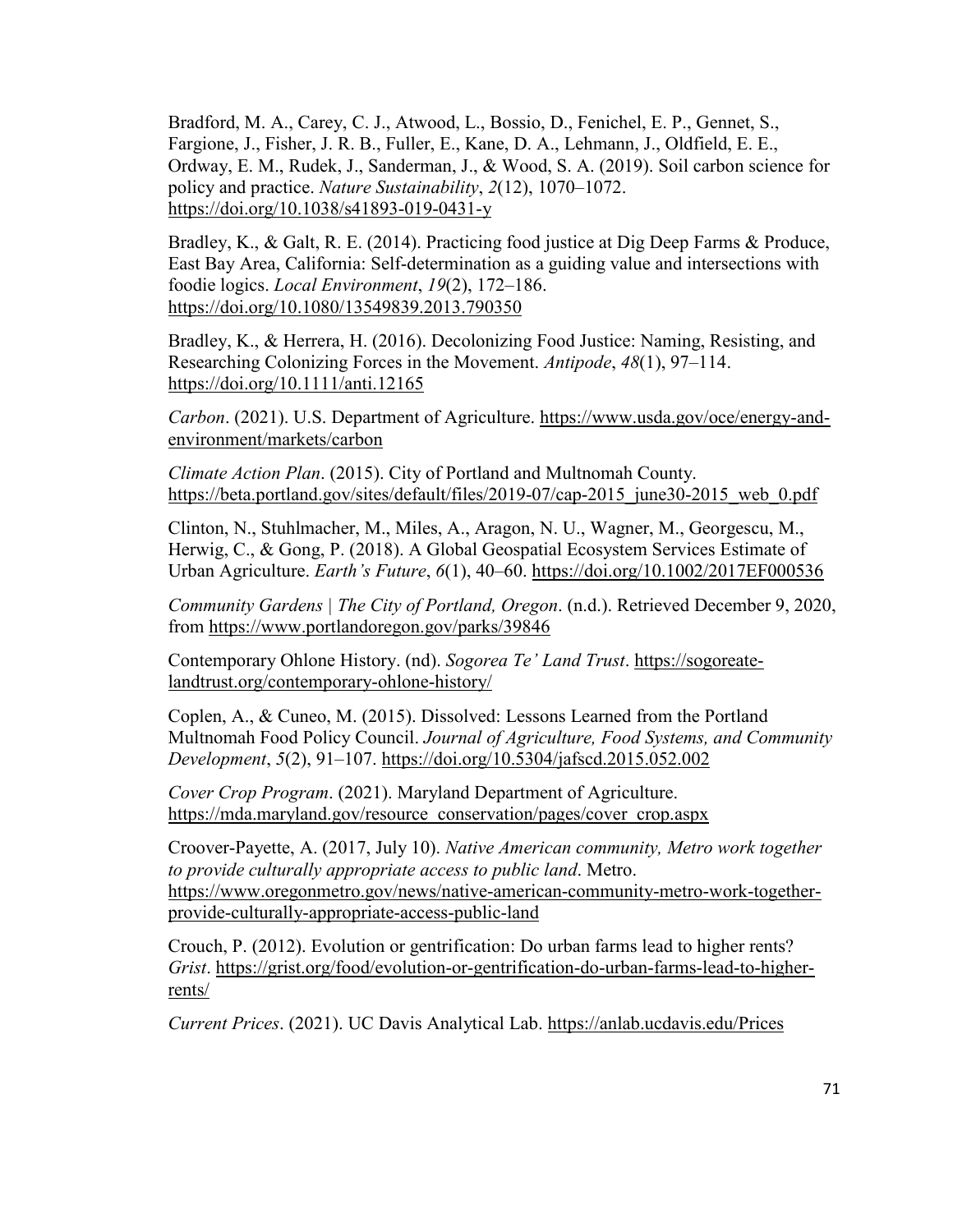Deaconu, A., Sherwood, S., Paredes, M., Berti, P., López, P., Cole, D., Muñoz, F., Oyarzún, P., Borja, R., Aizaga, M., Estrella, E., April-Lalonde, G., Mercille, G., Batal, M., & Ekomer. (2021). Promoting traditional foods for human and environmental health: Lessons from agroecology and Indigenous communities in Ecuador. *BMC Nutrition*, *7*(1), 1. https://doi.org/10.1186/s40795-020-00395-y

Dignac, M.-F., Derrien, D., Barré, P., Barot, S., Cécillon, L., Chenu, C., Chevallier, T., Freschet, G. T., Garnier, P., Guenet, B., Hedde, M., Klumpp, K., Lashermes, G., Maron, P.-A., Nunan, N., Roumet, C., & Basile-Doelsch, I. (2017). Increasing soil carbon storage: Mechanisms, effects of agricultural practices and proxies. A review. *Agronomy for Sustainable Development*, *37*(2), 14. https://doi.org/10.1007/s13593-017-0421-2

Dimitri, C., & Rogus, S. (2014). Agriculture in urban and peri-urban areas in the United States: Highlights from the Census of Agriculture. *Renewable Agriculture and Food Systems*, *30*. https://doi.org/10.1017/S1742170514000040

Dobernig, K., & Stagl, S. (2015). Growing a lifestyle movement? Exploring identitywork and lifestyle politics in urban food cultivation. *International Journal of Consumer Studies*, *39*(5), 452–458. https://doi.org/10.1111/ijcs.12222

Donovan, P. (2013). *Measuring soil carbon change*. Soil Carbon Coalition. https://soilcarboncoalition.org/

Eizenberg, E. (2012). The Changing Meaning of Community Space: Two Models of NGO Management of Community Gardens in New York City. *International Journal of Urban and Regional Research*, *36*(1), 106–120. https://doi.org/10.1111/j.1468- 2427.2011.01065.x

Elevitch, C. R., Mazaroli, D. N., & Ragone, D. (2018). Agroforestry Standards for Regenerative Agriculture. *Sustainability*, *10*(9), 3337. https://doi.org/10.3390/su10093337

*FAO's role in Urban Agriculture*. (n.d.). Food and Agriculture Organization of the United Nations. Retrieved December 4, 2019, from http://www.fao.org/urbanagriculture/en/

*Farms and Land in Farms 2019 Summary* (p. 17). (2020). USDA.

Fassler, J. (2021, May 3). *Regenerative agriculture needs a reckoning*. The Counter. https://thecounter.org/regenerative-agriculture-racial-equity-climate-change-carbonfarming-environmental-issues/

Featured Program: Pathways to Farming. (2020, July 29). *Oregon Food Bank*. https://www.oregonfoodbank.org/pathways-to-farming/

Ferguson, R. S., & Lovell, S. T. (2014). Permaculture for agroecology: Design, movement, practice, and worldview. A review. *Agronomy for Sustainable Development*, *34*(2), 251–274. https://doi.org/10.1007/s13593-013-0181-6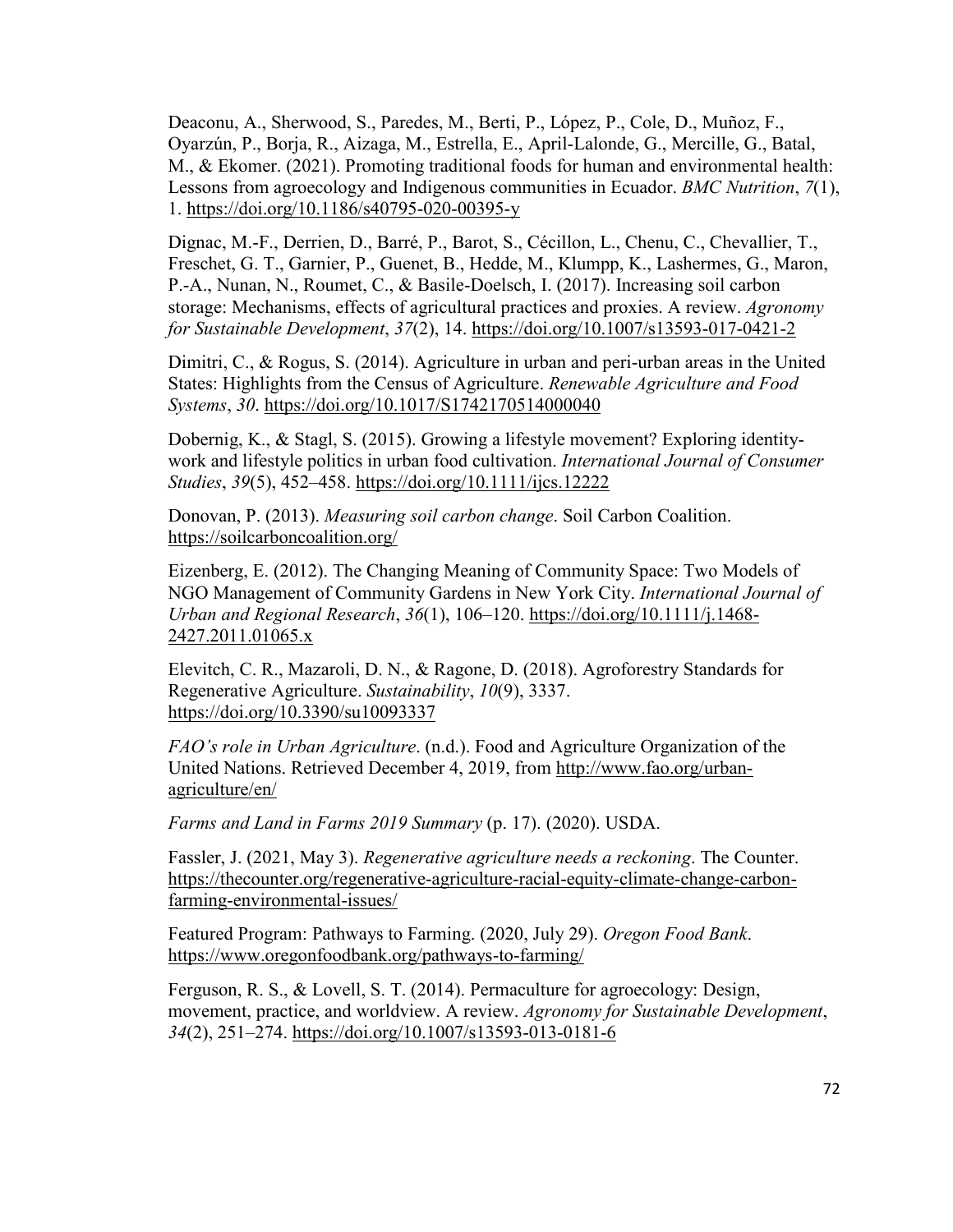*Food policy and zoning in Portland*. (2020). Portland.Gov. https://beta.portland.gov/bps/food-policy-and-zoning-portland

*Food production and ecosystem management*. (n.d.). Food and Agriculture Organization of the United Nations. Retrieved December 9, 2020, from http://www.fao.org/urbanfood-actions/areas-of-work/food-production-and-ecosystem-management/en/

Fu, J. (2021, January 28). We're told that healthy soil sequesters huge amounts of carbon from the atmosphere. Scientists are finding that's not always the case. *The Counter*. https://thecounter.org/soil-sequestration-carbon-farming-biden-climate-strategy/

Garnett, T., Godde, C., Muller, A., Röös, E., Smith, P., & de Boer, I. (2017). *Ruminating on cattle, grazing systems, methane, nitrous oxide, the soil carbon sequestration question – and what it all means for greenhouse gas emissions*. 127.

Ghose, R., & Pettygrove, M. (2014). Urban Community Gardens as Spaces of Citizenship. *Antipode*, *46*(4), 1092–1112. https://doi.org/10.1111/anti.12077

Gibson, K. J. (2007). Bleeding Albina: A History of Community Disinvestment, 1940- 2000. *Transforming Anthropology*, *15*(1), 3–25. https://doi.org/10.1525/tran.2007.15.1.03

Gómez-Baggethun, E., & Barton, D. N. (2013). Classifying and valuing ecosystem services for urban planning. *Ecological Economics*, *86*, 235–245. https://doi.org/10.1016/j.ecolecon.2012.08.019

Gray, L., Guzman, P., Glowa, K. M., & Drevno, A. G. (2014). Can home gardens scale up into movements for social change? The role of home gardens in providing food security and community change in San Jose, California. *Local Environment*, *19*(2), 187– 203. https://doi.org/10.1080/13549839.2013.792048

*Green Fingers*. (2021). PORTLAND BLACK GARDENS. https://portlandblackgardens.weebly.com/green-fingers.html

Harland, M. (2017). THE PROPHET OF PERMACULTURE. *Resurgence & Ecologist*, *300*, 22–22. Academic Search Premier.

*Harnessing Nature to Help Farmers Sustainably Feed the Planet*. (2021). Indigo. https://www.indigoag.com

Hatfield, M. M., & Cohen, S. (2016). A Case Study: Urban Agriculture in Portland, Oregon 2002–2012. In S. Brown, K. McIvor, & E. Hodges Snyder (Eds.), *Sowing Seeds in the City: Ecosystem and Municipal Services* (pp. 373–388). Springer Netherlands. https://doi.org/10.1007/978-94-017-7453-6\_27

Hathaway, M. D. (2016). Agroecology and permaculture: Addressing key ecological problems by rethinking and redesigning agricultural systems. *Journal of Environmental Studies and Sciences*, *6*(2), 239–250. https://doi.org/10.1007/s13412-015-0254-8

Hauter, W. (2014). The Green Giant Doesn't Live in California Anymore. In *Foodopoly*. The New Press.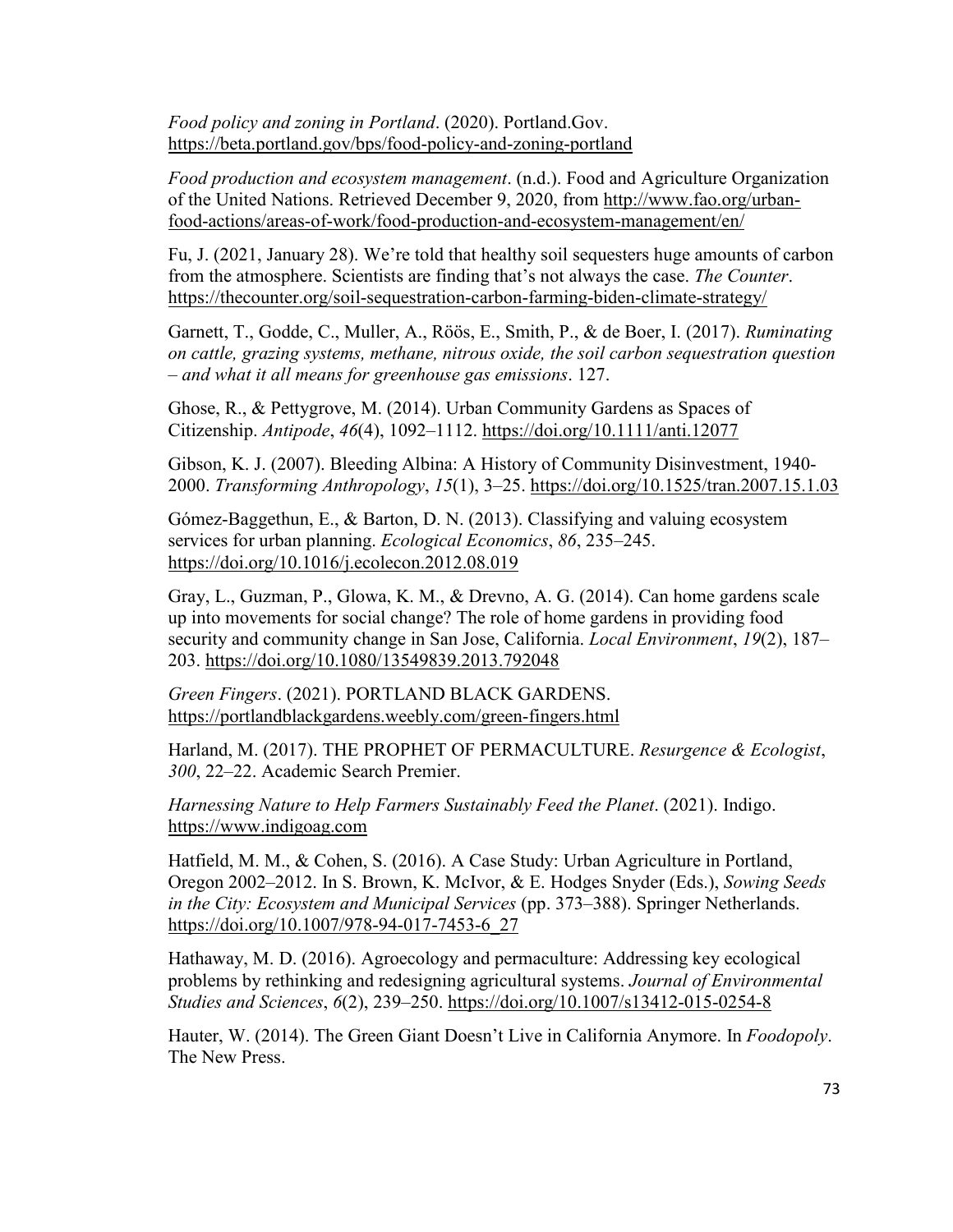*HOME GARDENS – Growing Gardens*. (n.d.). Retrieved September 28, 2021, from http://www.growing-gardens.org/home-gardens/

Horst, M., & Gwin, L. (2018). Land access for direct market food farmers in Oregon, USA. *Land Use Policy*, *75*, 594–611. https://doi.org/10.1016/j.landusepol.2018.01.018

*Indigo Pays 267 Farmers in Milestone Progress for First Ever Scalable Ag Carbon Farming Program*. (2021, September 9). Indigo Agriculture. https://www.indigoag.com/pages/news/indigo-pays-267-farmers-first-ever-scalable-agcarbon-farming-program

*Individual soil analyses*. (2021). Cornell Soil Health Laboratory. https://soilhealth.cals.cornell.edu/testing-services/individual-soil-analyses/

Irazábal, C., & Punja, A. (2009). Cultivating Just Planning and Legal Institutions: A Critical Assessment of the South Central Farm Struggle in Los Angeles. *Journal of Urban Affairs*, *31*(1), 1–23. https://doi.org/10.1111/j.1467-9906.2008.00426.x

Johns, C. (2017, August 17). Measuring Soil Carbon and Soil Carbon Change. *Future Directions International*. https://www.futuredirections.org.au/publication/measuring-soilcarbon-soil-carbon-change/

Kane, D. (2015). *Carbon Sequestration Potential on Agricultural Lands: A Review of Current Science and Available Practices* (p. 36). National Sustainable Agriculture Coalition.

Kirkpatrick, J. B., & Davison, A. (2018). Home-grown: Gardens, practices and motivations in urban domestic vegetable production. *Landscape and Urban Planning*, *170*, 24–33. https://doi.org/10.1016/j.landurbplan.2017.09.023

Kulak, M., Graves, A., & Chatterton, J. (2013). Reducing greenhouse gas emissions with urban agriculture: A Life Cycle Assessment perspective. *Landscape and Urban Planning*, *111*, 68–78. https://doi.org/10.1016/j.landurbplan.2012.11.007

Lal, R. (2014). Climate Strategic Soil Management. *Challenges (20781547)*, *5*(1), 43–74. aph.

Lawson, L. (2004). The Planner in the Garden: A Historical View into the Relationship between Planning and Community Gardens. *Journal of Planning History*, *3*(2), 151–176. https://doi.org/10.1177/1538513204264752

Lele, S., Springate-Baginski, O., Lakerveld, R., Deb, D., & Dash, P. (2013). Ecosystem Services: Origins, Contributions, Pitfalls, and Alternatives. *Conservation and Society*, *11*(4), 343. https://doi.org/10.4103/0972-4923.125752

Lewis, D. (2018, August 9). A Short History of Oregon Tribes in the Contemporary Era. *NDNHISTORY RESEARCH*. https://ndnhistoryresearch.com/2018/08/09/a-short-historyof-oregon-tribes-in-the-contemporary-era/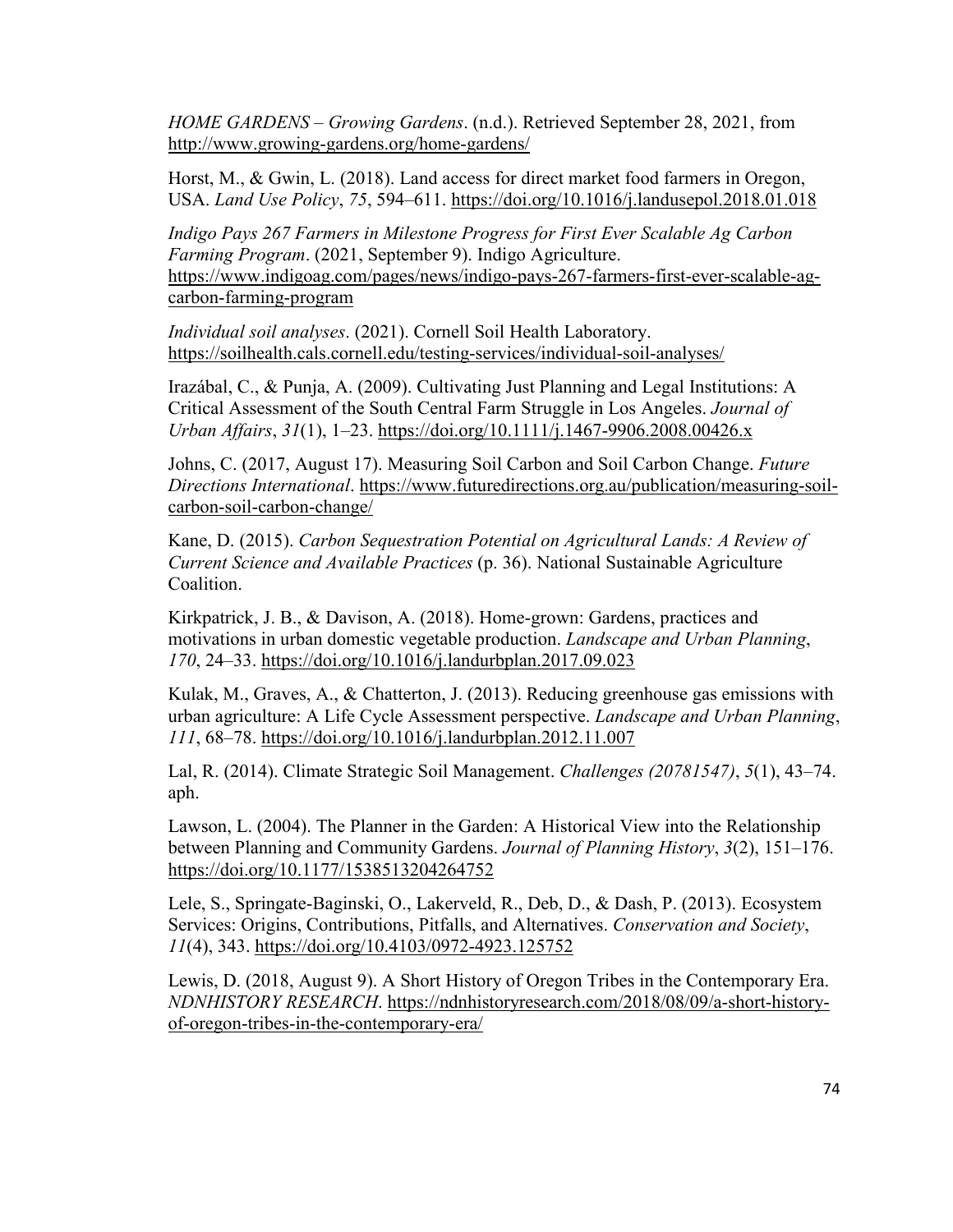Lin, B. B., Philpott, S. M., & Jha, S. (2015). The future of urban agriculture and biodiversity-ecosystem services: Challenges and next steps. *Basic and Applied Ecology*, *16*(3), 189–201. https://doi.org/10.1016/j.baae.2015.01.005

Luján Soto, R., Cuéllar Padilla, M., & de Vente, J. (2020). Participatory selection of soil quality indicators for monitoring the impacts of regenerative agriculture on ecosystem services. *Ecosystem Services*, *45*, 101157. https://doi.org/10.1016/j.ecoser.2020.101157

Martin, S., Doherty-Chapman, K., Wise, R., Foust, S., & Greene, K. (2012). *Growing a Sustainable Portland Metropolitan Foodshed*. 72.

McClintock, N. (2018). Cultivating (a) Sustainability Capital: Urban Agriculture, Ecogentrification, and the Uneven Valorization of Social Reproduction. *Annals of the American Association of Geographers*, *108*(2), 579–590. https://doi.org/10.1080/24694452.2017.1365582

McClintock, N., Mahmoudi, D., Simpson, M., & Santos, J. P. (2016). Socio-spatial differentiation in the Sustainable City: A mixed-methods assessment of residential gardens in metropolitan Portland, Oregon, USA. *Landscape and Urban Planning*, *148*, 1– 16. https://doi.org/10.1016/j.landurbplan.2015.12.008

McClintock, N., & Simpson, M. (2014). *A Survey of Urban Agriculture Organizations and Businesses in the US and Canada: Preliminary Results*. Portland State University.

McClintock, N., Wooten, H., & Brown, A. (2012). Toward a Food Policy "First Step" in Oakland, California: A Food Policy Council's Efforts To Promote Urban Agriculture Zoning. *Journal of Agriculture, Food Systems, and Community Development*, 15–42. https://doi.org/10.5304/jafscd.2012.024.009

*Members*. (n.d.). Oregon Community Food Systems Network. Retrieved February 11, 2021, from http://ocfsn.net/member-organizations/

Mendes, W., Balmer, K., Kaethler, T., & Rhoads, A. (2008). Using Land Inventories to Plan for Urban Agriculture: Experiences From Portland and Vancouver. *Journal of the American Planning Association*, *74*(4), 435–449. https://doi.org/10.1080/01944360802354923

Millennium Ecosystem Assessment (Program) (Ed.). (2005). *Ecosystems and human well-being: Synthesis*. Island Press.

Mock, S. (2021, February 21). 80 Million Reasons Not to Pay for Regenerative Farming. *The Shadow*. https://medium.com/the-shadow/80-million-reasons-not-to-pay-forregenerative-farming-75a7f1d41e94

Mollison, B., & Holmgren, David. (1987). *Permaculture one : A perennial agriculture for human settlements*. Tyalgum, N.S.W.: Tagari.

Moyles, T. (2016). Permaculture or Spermaculture? *Utne Reader: The Best of the Alternative Press*, *192*, 6–8. Academic Search Premier.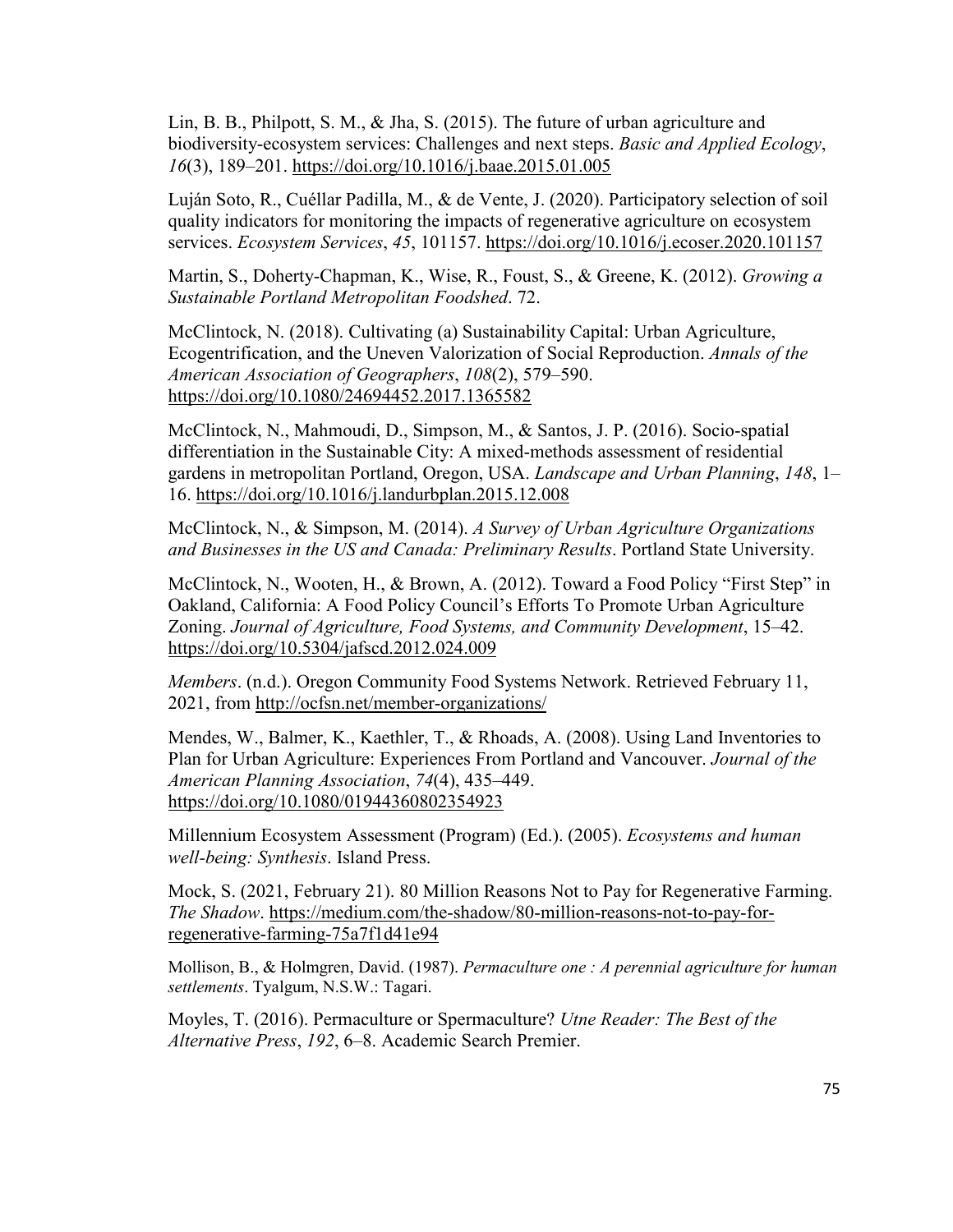*Mudbone Grown—About Us*. (n.d.). Retrieved September 28, 2021, from https://www.mudbonegrown.com/about-us

*Multnomah Food Action Plan: Grow and Thrive 2025*. (2010). Multnomah County Office of Sustainability.

Murphy, C. (2020, April 14). Coronavirus gardening: Hobby and self sustainability create interest. *USA Today*. https://www.usatoday.com/story/money/2020/04/14/coronavirusgardening-hobby-and-self-sustainability-create-interest/2923047001/

*Native Gathering Garden at Cully Park | Community Gardens | The City of Portland, Oregon*. (n.d.). Retrieved December 11, 2019, from https://www.portlandoregon.gov/parks/article/724998

Newton, P., Civita, N., Frankel-Goldwater, L., Bartel, K., & Johns, C. (2020). What Is Regenerative Agriculture? A Review of Scholar and Practitioner Definitions Based on Processes and Outcomes. *Frontiers in Sustainable Food Systems*, *4*, 194. https://doi.org/10.3389/fsufs.2020.577723

Okvat, H. A., & Zautra, A. J. (2011). Community Gardening: A Parsimonious Path to Individual, Community, and Environmental Resilience. *American Journal of Community Psychology*, *47*(3–4), 374–387. https://doi.org/10.1007/s10464-010-9404-z

*Oregon Agricultural Statistics & Directory*. (2021). Oregon Department of Agriculture. https://www.oregon.gov/oda/shared/Documents/Publications/Administration/AgStatsDire ctory.pdf

Organic No-Till. (2021). *Rodale Institute*. https://rodaleinstitute.org/whyorganic/organic-farming-practices/organic-no-till/

Our Story. (2021). *Rodale Institute*. https://rodaleinstitute.org/about/our-story/

*PCEF RFP Attachment A*. (2020). Portland Clean Energy Fund Grant Committee.

*PCUN | Oregon Worker Relief Fund*. (2021). https://pcun.org/alivio-laboral-de-oregonoregon-worker-relief-fund/

Penniman, L., & Washington, K. (2018). *Farming While Black: Soul Fire Farm's Practical Guide to Liberation on the Land*. Chelsea Green Publishing. http://ebookcentral.proquest.com/lib/psu/detail.action?docID=5568837

Pilgeram, R. (2013). The Political and Economic Consequences of Defining Sustainable Agriculture in the US. *Sociology Compass*, *7*(2), 123–134. https://doi.org/10.1111/soc4.12015

*Planning Grant Application Questions*. (2020). Portland Clean Energy Fund Grant Committee.

*PLANTS + WELLNESS*. (n.d.). Equitable Giving Circle. Retrieved September 28, 2021, from https://www.equitablegivingcircle.org/plants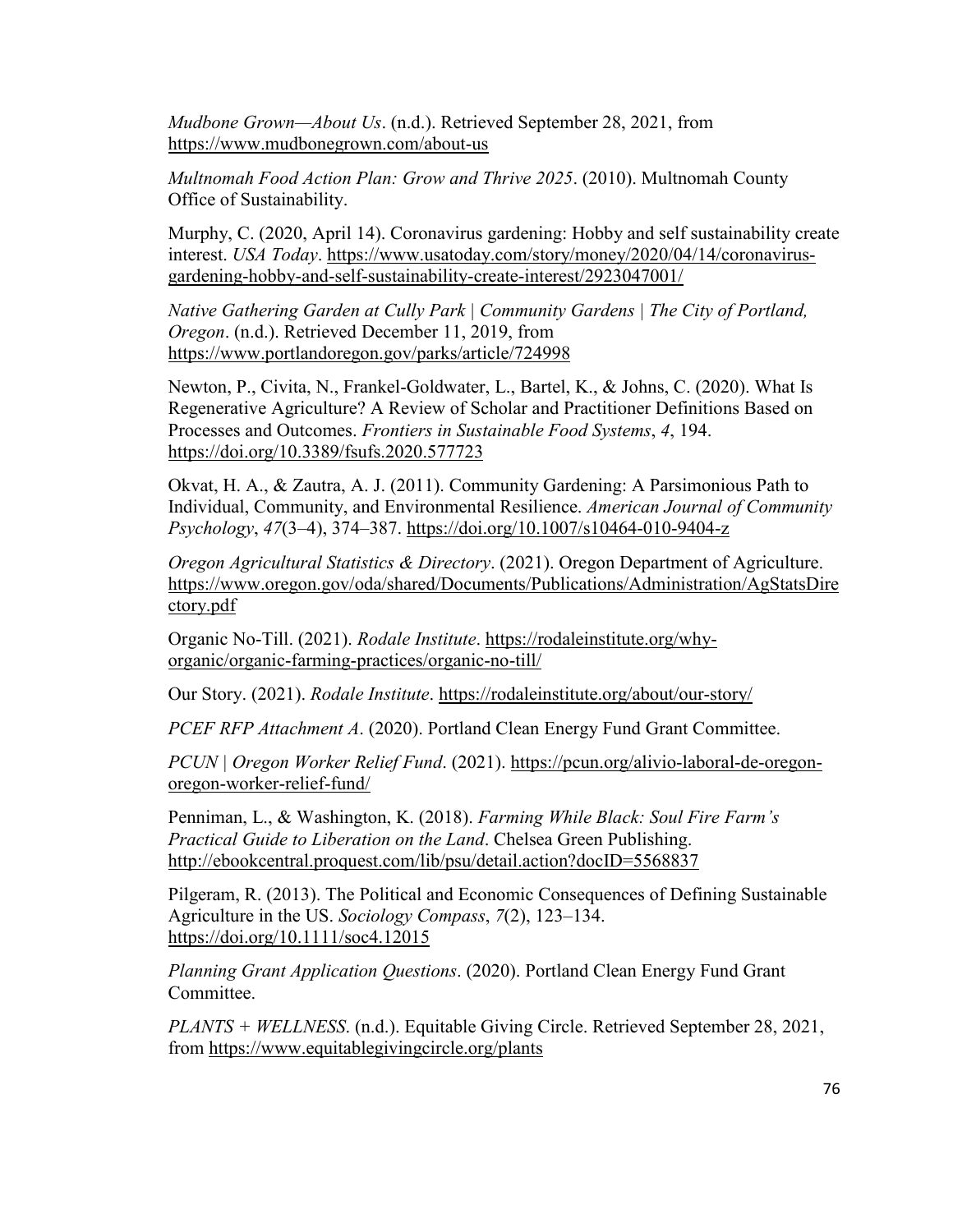*Portland Clean Energy Community Benefits Initiative*. (2018). https://www.portlandoregon.gov/auditor/article/674246

Ramírez, M. M. (2015). The Elusive Inclusive: Black Food Geographies and Racialized Food Spaces. *Antipode*, *47*(3), 748–769. https://doi.org/10.1111/anti.12131

Rawal, S. (2020). *Gather* [Documentary]. Illumine Running. https://gather.film

*Regenerative Organic Agriculture and Climate Change: A Down-to-Earth Solution to Global Warming*. (2014). Rodale Institute. https://rodaleinstitute.org/wpcontent/uploads/rodale-white-paper.pdf

Reynolds, K. (2015). Disparity Despite Diversity: Social Injustice in New York City's Urban Agriculture System. *Antipode*, *47*(1), 240–259. https://doi.org/10.1111/anti.12098

Rhodes, C. J. (2012). Feeding and healing the world: Through regenerative agriculture and permaculture. *Science Progress*, *95*(4), 345–446. https://doi.org/10.3184/003685012X13504990668392

Saldivar-tanaka, L., & Krasny, M. E. (2004). Culturing community development, neighborhood open space, and civic agriculture: The case of Latino community gardens in New York City. *Agriculture and Human Values*, *21*(4), 399–412. https://doi.org/10.1007/s10460-003-1248-9

Salzman, J., Arnold, C., Garcia, R., Hirokawa, K., Jowers, K., LeJava, J., Peloso, M., & Olander, L. (2014). The Most Important Current Research Questions in Urban Ecosystem Services. *Duke Environmental Law and Policy Forum*, *25*, 47.

Schlesinger, W. H., & Amundson, R. (2019). Managing for soil carbon sequestration: Let's get realistic. *Global Change Biology*, *25*(2), 386–389. https://doi.org/10.1111/gcb.14478

Skinner, C., Gattinger, A., Krauss, M., Krause, H.-M., Mayer, J., van der Heijden, M. G. A., & Mäder, P. (2019). The impact of long-term organic farming on soil-derived greenhouse gas emissions. *Scientific Reports*, *9*(1), 1–10. https://doi.org/10.1038/s41598- 018-38207-w

Smith, V. M., Greene, R. B., & Silbernagel, J. (2013). The social and spatial dynamics of community food production: A landscape approach to policy and program development. *Landscape Ecology*, *28*(7), 1415–1426. https://doi.org/10.1007/s10980-013-9891-z

*Soil Analysis Fee Schedule*. (2021). A&L Laboratories. http://www.al-labs-west.com/feeschedule.php?section=Soil%20Analysis

Soil Carbon Restoration: Can Biology do the Job? Part One. (2020, June 25). *Future Directions International*. https://www.futuredirections.org.au/publication/soil-carbonrestoration-can-biology-do-the-job-part-one/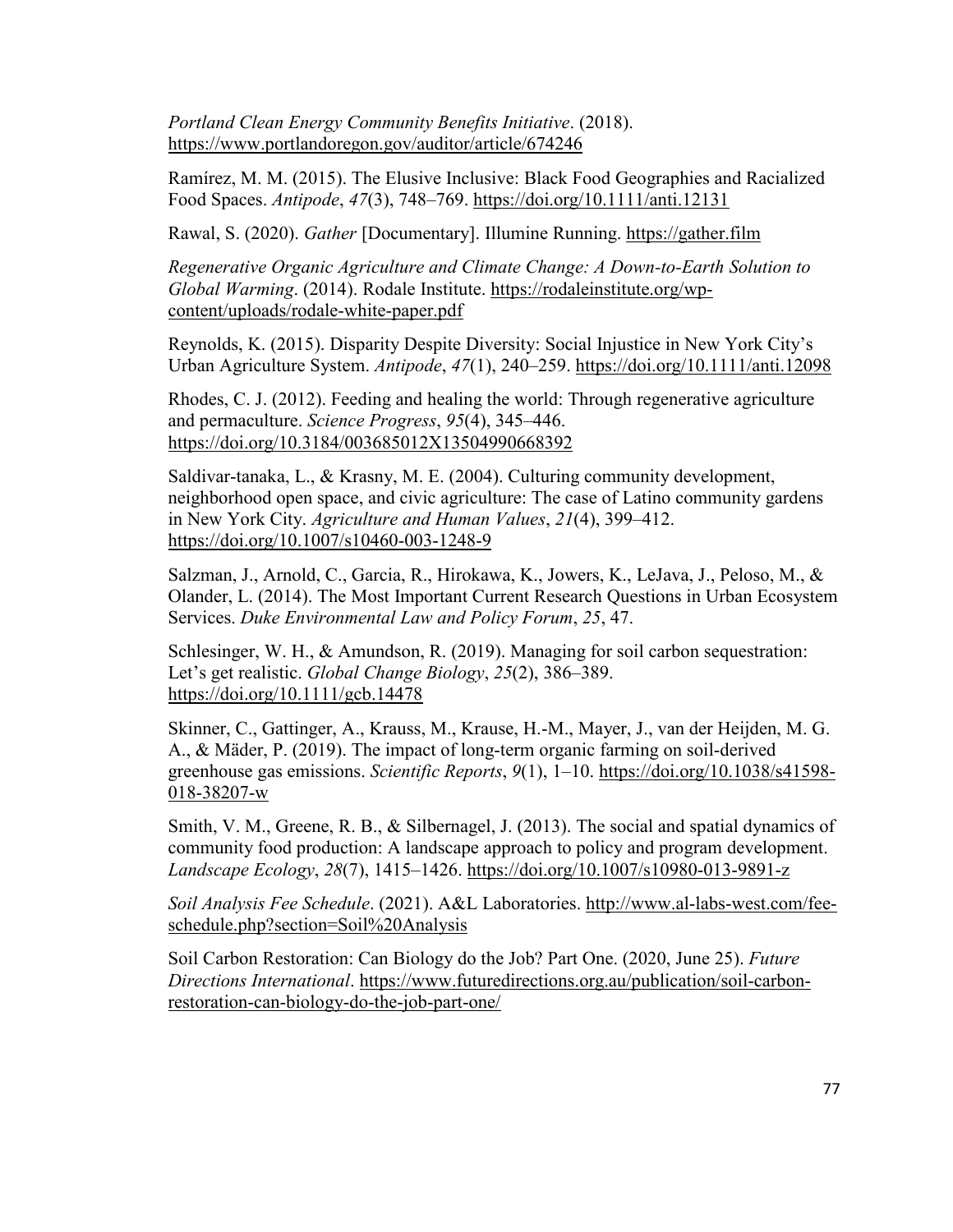*Soil Sampling Guidelines*. (2021). Regenerative Organic Certified. https://regenorganic.org/wpcontent/uploads/2020/06/ROC\_June2020\_Soil\_Sampling\_Guidelines.pdf

*Soil Science Review: Organic Matter*. (2021, March 4). Agvise Laboratories. https://www.agvise.com/soil-science-review-organic-matter/

*Startups aim to pay farmers to bury carbon pollution in soil » Yale Climate Connections*. (2020, January 30). Yale Climate Connections. https://yaleclimateconnections.org/2020/01/startups-aim-to-pay-farmers-to-bury-carbonpollution-in-soil/

Sullivan, D. M., Moore, A. D., & Brewer, L. J. (n.d.). *Soil organic matter as a soil health indicator: Sampling, testing, and interpretation*. 12.

Tautges, N. E., Chiartas, J. L., Gaudin, A. C. M., O'Geen, A. T., Herrera, I., & Scow, K. M. (2019). Deep soil inventories reveal that impacts of cover crops and compost on soil carbon sequestration differ in surface and subsurface soils. *Global Change Biology*, *25*(11), 3753–3766. https://doi.org/10.1111/gcb.14762

The Leaders Who Founded the Organic Movement. (2021, March 15). *Rodale Institute*. https://rodaleinstitute.org/blog/leaders-organic-movement/

*The Side Yard Farm & Kitchen*. (2020). The Side Yard. https://www.thesideyardpdx.com/

Thornbush, M. (2015). Urban agriculture in the transition to low carbon cities through urban greening. *AIMS Environmental Science*, *2*(3), 852. https://doi.org/10.3934/environsci.2015.3.852

Toensmeier, E., & Herren, H. (2016). *The Carbon Farming Solution: A Global Toolkit of Perennial Crops and Regenerative Agriculture Practices for Climate Change Mitigation and Food Security* (Illustrated edition). Chelsea Green Publishing.

*Together, We're Outgrowing Hunger.* (n.d.) Outgrowing Hunger. Retrieved September 28, 2021, from https://outgrowinghunger.org/

*Urban Food Zoning Code Update*. (2011). Bureau of Planning and Sustainability.

*USDA ERS - Farm Structure*. (n.d.). Retrieved December 9, 2020, from https://www.ers.usda.gov/topics/farm-economy/farm-structure-and-organization/farmstructure/

van Maasakkers, M. (2018). What Role Does Planning Have in the Creation of Ecosystem Service Markets? Evidence from Two Cases in Oregon. *Journal of Planning Education and Research*, 0739456X1877350. https://doi.org/10.1177/0739456X18773502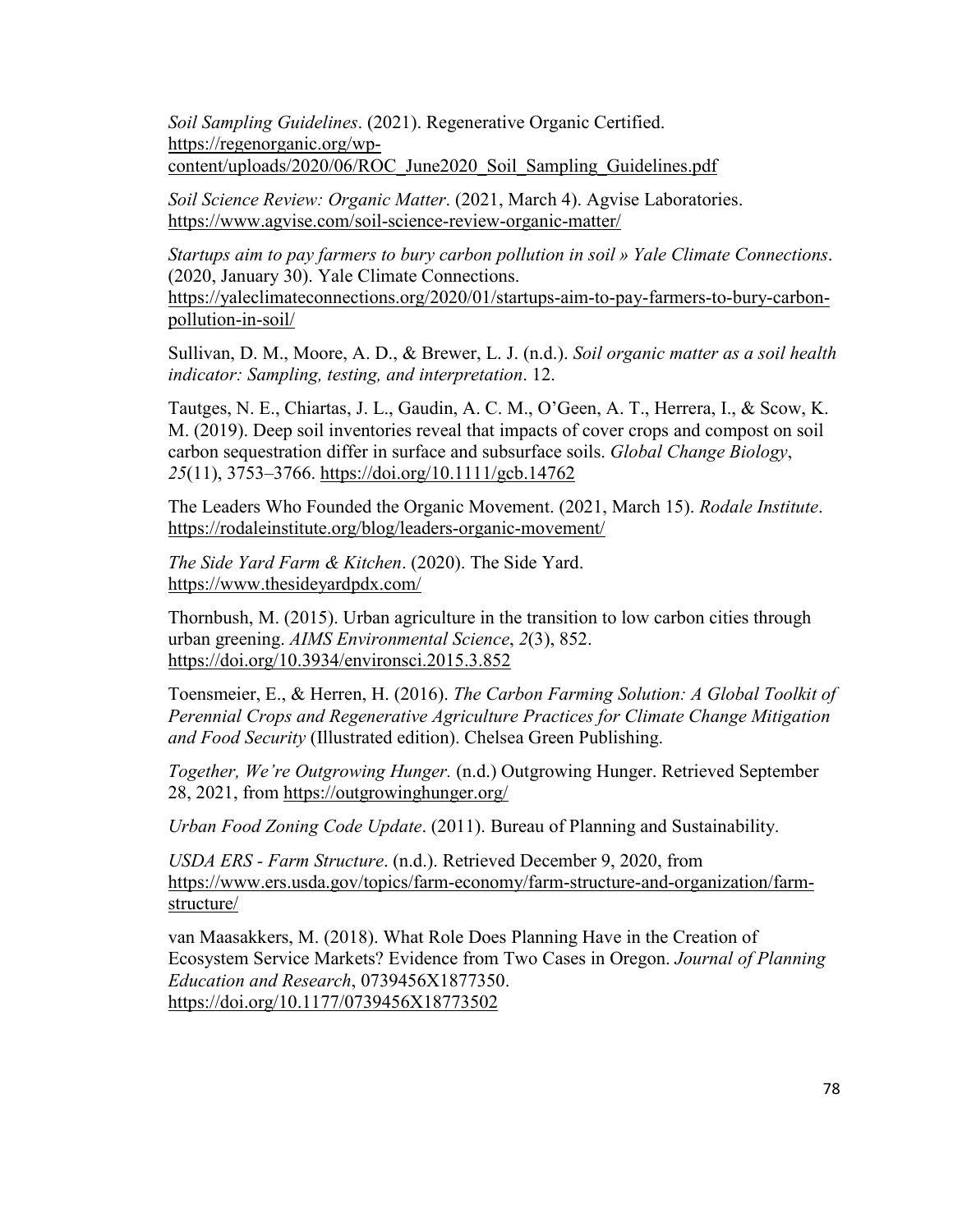Vitiello, D., & Wolf-Powers, L. (2014). Growing food to grow cities? The potential of agriculture for economic and community development in the urban United States. *Community Development Journal*, *49*(4), 508–523. https://doi.org/10.1093/cdj/bst087

Welsch, J., Songling, C., Buckley, H. L., Lehto, N. J., Jones, E. E., & Case, B. S. (2019). How many samples? Soil variability affects confidence in the use of common agroecosystem soil indicators. *Ecological Indicators*, *102*, 401–409. https://doi.org/10.1016/j.ecolind.2019.02.065

Wezel, A., & Soldat, V. (2009). A quantitative and qualitative historical analysis of the scientific discipline of agroecology. *International Journal of Agricultural Sustainability*, *7*(1), 3–18. https://doi.org/10.3763/ijas.2009.0400

White, C. (2020). Why Regenerative Agriculture? *American Journal of Economics and Sociology*, *79*(3), 799–812. https://doi.org/10.1111/ajes.12334

White, M. M. (2011). Environmental Reviews & Case Studies: D-Town Farm: African American Resistance to Food Insecurity and the Transformation of Detroit. *Environmental Practice*, *13*(4), 406–417. https://doi.org/10.1017/S1466046611000408

Wires, K. N., & LaRose, J. (2019). Sogorea Te' Land Trust and Indigenous Food Sovereignty in the San Francisco Bay Area. *Journal of Agriculture, Food Systems, and Community Development*, *9*(B), 31–34. https://doi.org/10.5304/jafscd.2019.09B.003

Yang, J. Q., Zhang, X., Bourg, I. C., & Stone, H. A. (2021). 4D imaging reveals mechanisms of clay-carbon protection and release. *Nature Communications*, *12*(1), 622. https://doi.org/10.1038/s41467-020-20798-6

Zhang, O., Li, Y., Chang, S. X., & Tian, L. (2018). Conservation agriculture practices increase soil microbial biomass carbon and nitrogen in agricultural soils: A global metaanalysis. *Soil Biology & Biochemistry*, *121*, 50–58. aph.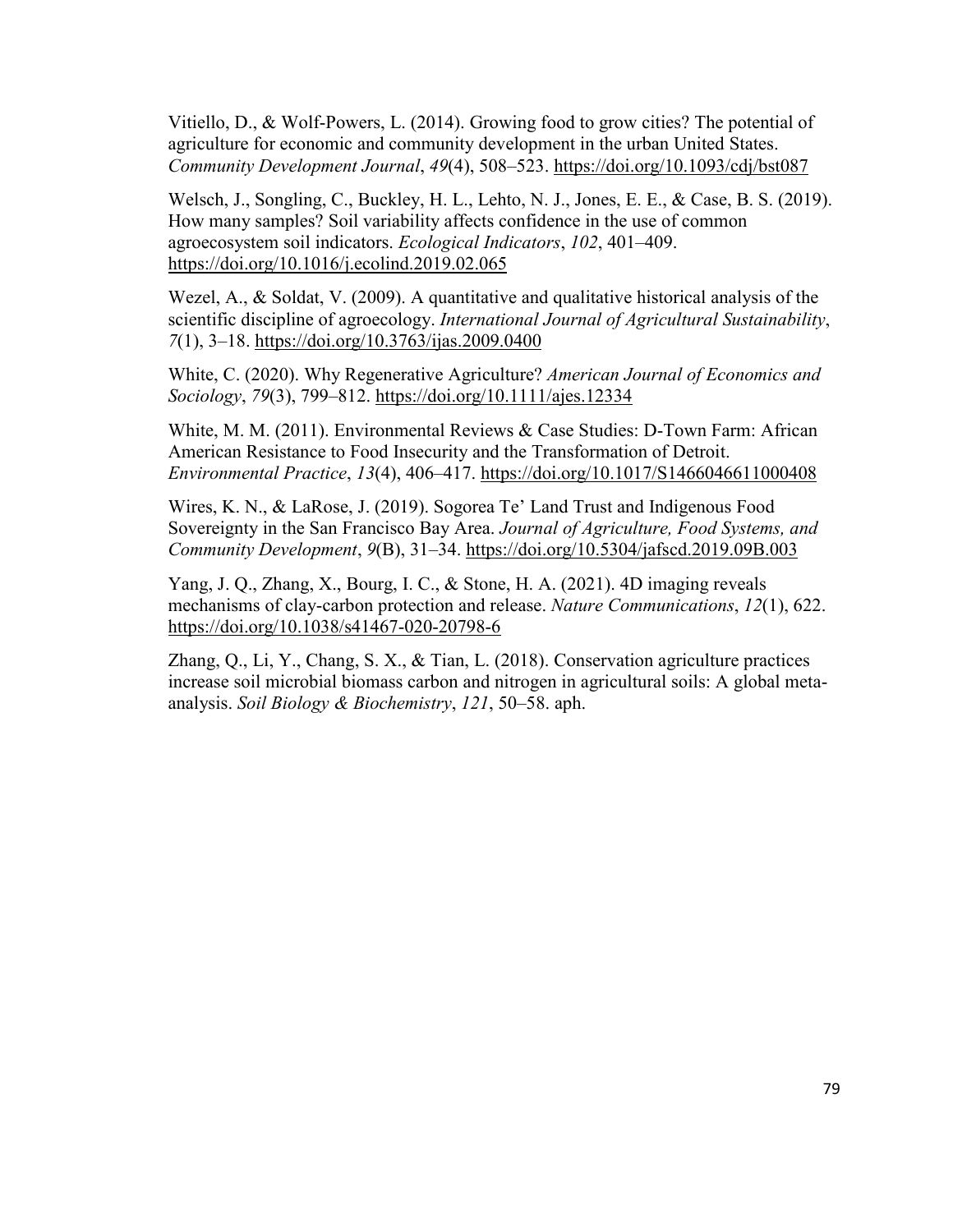# **Appendix A: Interview Questions**

Introductory Questions:

- What is your role in the organization?
- How long have you been in your current position? How long have you been a part of the organization?
- Who is in charge of the organization? How is power structured in the organization? Board of directors, owner/operator, executive director, etc.
- Who owns the land that the organization operates on?<br>- How stable is the organization's access to the land?
- How stable is the organization's access to the land?
- How many staff does the organization employ?
- What communities or population does the organization aim to serve?
- How does the organization serve the communities that PCEF is intended to serve? How does organizational leadership reflect this?

Core Questions:

- What does the term regenerative agriculture mean to you? Do you use another phrase or term for the same concept?
- How did you learn about the concept of regenerative agriculture?
- What methods or practices does your organization do or use that you would consider regenerative agriculture?
- Why do you/does your organization use the regenerative practices you named previously? What benefits do you see from these practices?
- What does soil-based carbon sequestration mean to you?
- Are you measuring the impact of your organization's regenerative practices in some way? If so, what data are you collecting?
	- o Specifically, do you measure soil carbon?
- Did the organization apply for PCEF funds? If not, does the organization intend to apply for PCEF funds in the future? If not, why not?
- If they applied or intend to apply for PCEF funds: If you received PCEF funds or another large source of funding, how would your organization use that money?
- What would help you further your organization's mission? What resources? What knowledge? What connections?
	- o How can I help you? I am unable to provide financial incentive, but I may be able to support in other ways.
- Is there anything that I did not ask about that you would like to share on this topic?
- Who else should I be contacting about this topic?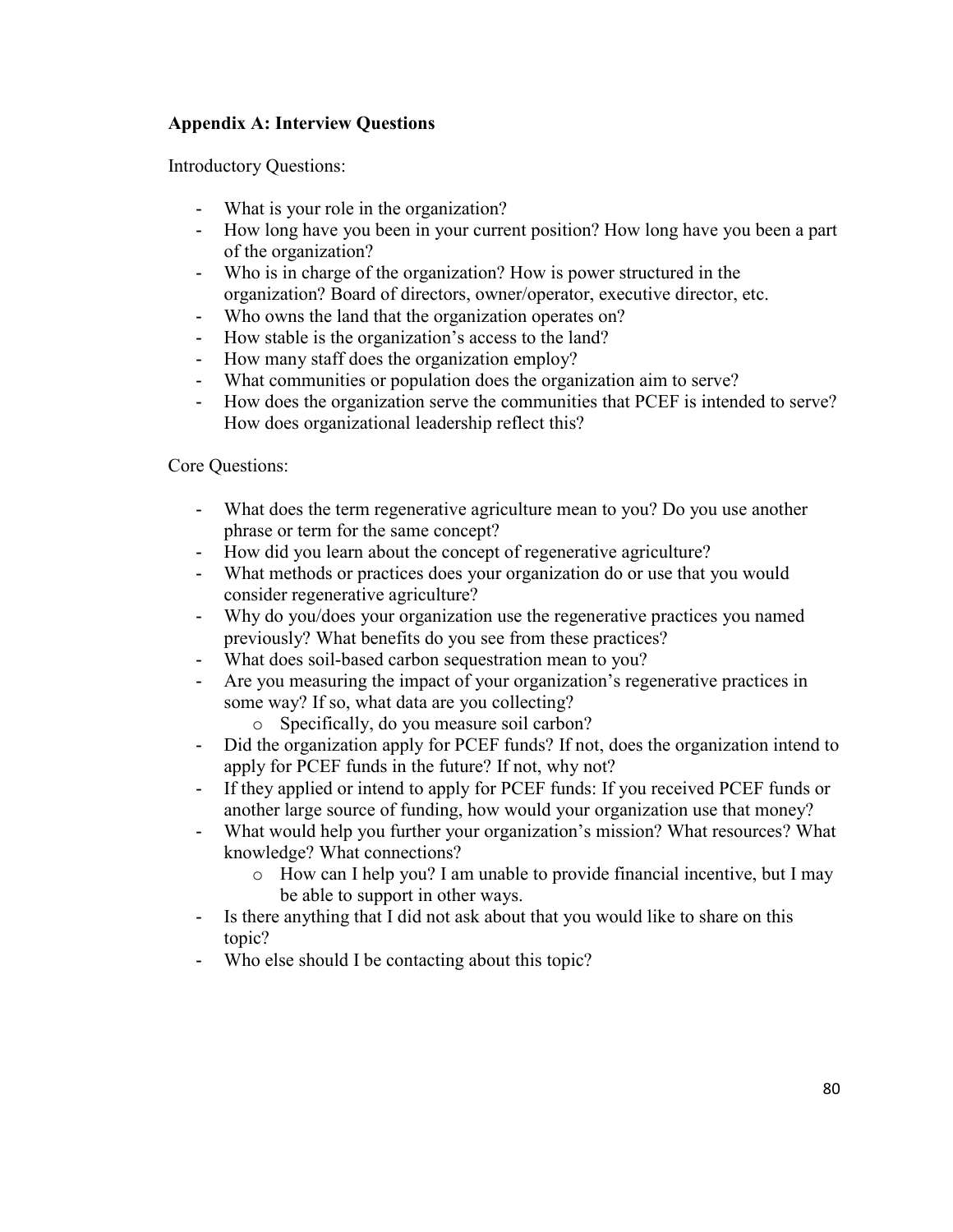## **Appendix B: Recruitment Email**

Dear [Candidate],

My name is Melia Chase and I am a Master's student in PSU's Urban Studies program, undertaking thesis research on regenerative urban agriculture in Portland. I am reaching out to you in hopes that you would be willing to participate in an interview on the topic of regenerative agriculture and its potential impact, particularly as related to small-scale urban farming and gardening. The interview would be 45 minutes to 1 hour long and could take place via Zoom or phone call.

I would be thrilled to speak to you about the regenerative mission and practices of [your organization]. I know the growing season is beginning in earnest and I am happy to be flexible to find a time that works for your schedule. I understand, however, if you are unavailable at this time.

Attached you will find more information about my thesis project, as well as a preview of the interview questions and the consent form to participate in the study. If you are willing to participate, please reply via email or phone. Thank you so much for your time and consideration.

Melia Chase Candidate, Master of Urban Studies, Portland State University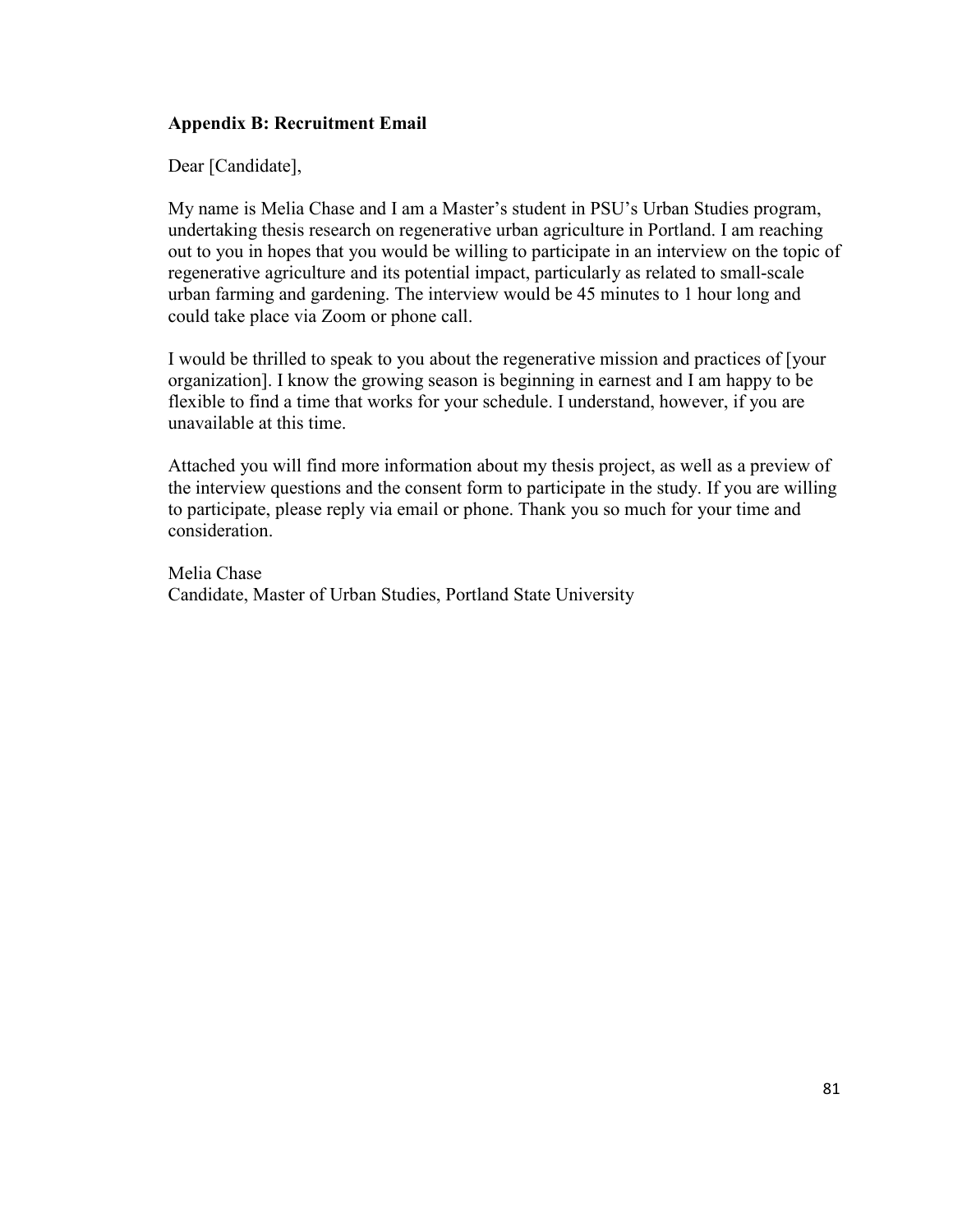# **Appendix C: Consent Form**

## **Consent to Participate in Research (No Signature)**

| <b>Project Title:</b>   | Regenerative Agriculture Beliefs and Practices Among Portland, |  |  |  |  |
|-------------------------|----------------------------------------------------------------|--|--|--|--|
| Oregon Agriculturalists |                                                                |  |  |  |  |
| <b>Population:</b>      | Portland-Area Urban Agriculture Practitioners                  |  |  |  |  |

| <b>Researcher:</b> | Melia Chase, Masters Student, College of Urban and Public |  |  |  |
|--------------------|-----------------------------------------------------------|--|--|--|
| <b>Affairs</b>     |                                                           |  |  |  |

Portland State University

**Researcher Contact:** chasemel@pdx.edu / 503 704 4277

You are being asked to take part in a research study. The box below highlights the main information about this research for you to consider when making a decision whether or not to join in the study. Please carefully look over the information given to you on this form. Please ask questions about any of the information you do not understand before you decide to agree to take part.

| <b>Key Information for You to Consider</b>                                                                                                                     |  |  |  |  |
|----------------------------------------------------------------------------------------------------------------------------------------------------------------|--|--|--|--|
| Voluntary Consent. You are being asked to volunteer for a research study. It                                                                                   |  |  |  |  |
| is up to you whether you choose to take part or not. There is no penalty if you                                                                                |  |  |  |  |
| choose not to join in or decide to stop your involvement.                                                                                                      |  |  |  |  |
| Why is the study being done? The reason for this research is to investigate the                                                                                |  |  |  |  |
| beliefs about regenerative agriculture and regenerative agriculture practices                                                                                  |  |  |  |  |
| among Portland-area urban agriculture organizations, as well as to collect                                                                                     |  |  |  |  |
| information on data collection methods already in use by organizations to                                                                                      |  |  |  |  |
| measure regenerative impacts of agricultural projects. The research is being                                                                                   |  |  |  |  |
| done to address gaps in the Portland Clean Energy Fund grant application's                                                                                     |  |  |  |  |
| definition of and accepted measurements of regenerative agriculture.                                                                                           |  |  |  |  |
| How long will it take? Your participation should last approximately 45<br>minutes to one hour.                                                                 |  |  |  |  |
| What will I be expected to do? You will be asked to answer open-ended                                                                                          |  |  |  |  |
| questions related to the topics of regenerative agriculture and your professional<br>and personal experience practicing urban agriculture.                     |  |  |  |  |
| Risks. Some of the possible risks or discomforts of taking part in this study                                                                                  |  |  |  |  |
| include discussion of potentially emotional topics, such as racialized                                                                                         |  |  |  |  |
| institutional power imbalances, climate change, colonization, and historical and<br>ongoing land loss. These topics can be sensitive and upsetting to discuss. |  |  |  |  |
| <b>Benefits.</b> Although there is unlikely to be a direct benefit to yourself/your<br>$\bullet$                                                               |  |  |  |  |
| organization from participating in this research, the researcher hopes to gain an                                                                              |  |  |  |  |
| understanding of urban agriculture practitioner's methods for understanding                                                                                    |  |  |  |  |
| and measuring regenerative agriculture and its impacts, and this knowledge                                                                                     |  |  |  |  |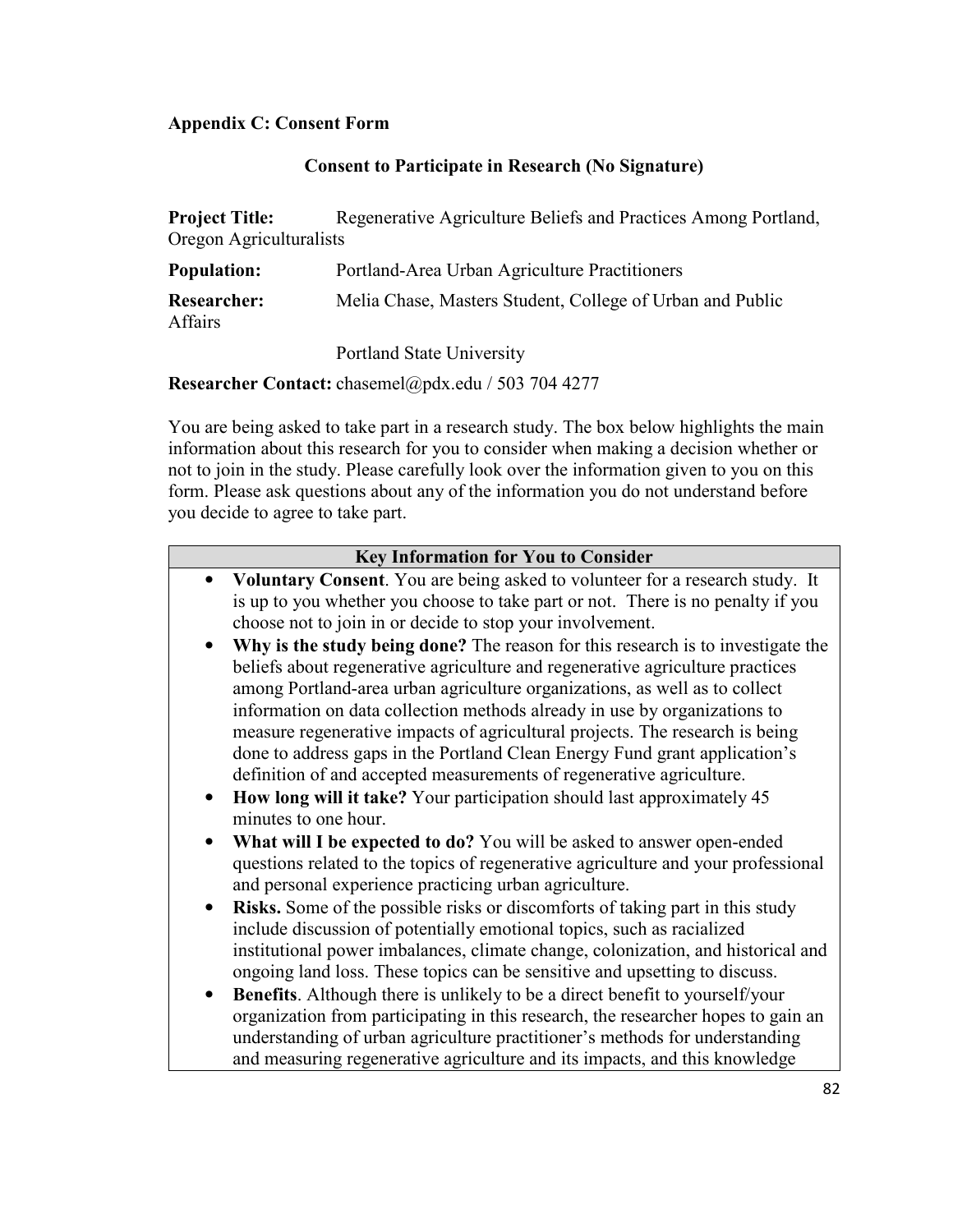may be used to address gaps in the application process for the Portland Clean Energy Fund.

• **Options.** Instead of taking part in this study, you could recommend an alternate individual or organization who may prefer to participate. This recommendation is voluntary and there is no penalty for not participating nor for choosing not to recommend potential participants.

## **What happens to the information collected?**

Information collected for this research will be used as part of a Master's thesis, and highlights may be shared with the members of the Portland Clean Energy Fund grant committee, who may choose to use the information to address gaps in the grant application process.

## **How will my privacy and data be protected?**

The researcher will take measures to protect your privacy including omitting names and identifying characteristics from the final written results, storing interview notes and data without names or identifiable information, and obtaining direct consent before filming or recording interviews. Despite taking steps to protect your privacy, the researcher can never fully guarantee that your privacy will be protected.

To protect all of your personal information, the researcher will store interview notes and thesis materials on a password protected drive accessible only to herself. Despite these precautions, the researcher can never fully guarantee that all your study information will not be revealed.

Individuals and organizations that conduct or monitor this research may be permitted access to inspect research records. This may include private information. These individuals and organizations include the Institutional Review Board that reviewed this research and the researcher's graduate thesis committee.

## **What if I want to stop my part in this research?**

Your part in this study is voluntary. You do not have to take part in this study, but if you do, you may stop at any time. You have the right to choose not to take part in any study activity or completely stop at any point without penalty. Your decision whether or not to join in will not affect your relationship with the researcher or Portland State University.

## **Who can answer my questions about this research?**

If you have questions, concerns, or have experienced a research related injury, contact the researcher at:

Melia Chase 503 704 4277 / chasemel@pdx.edu

## **Who can I speak to about my rights as a research participant?**